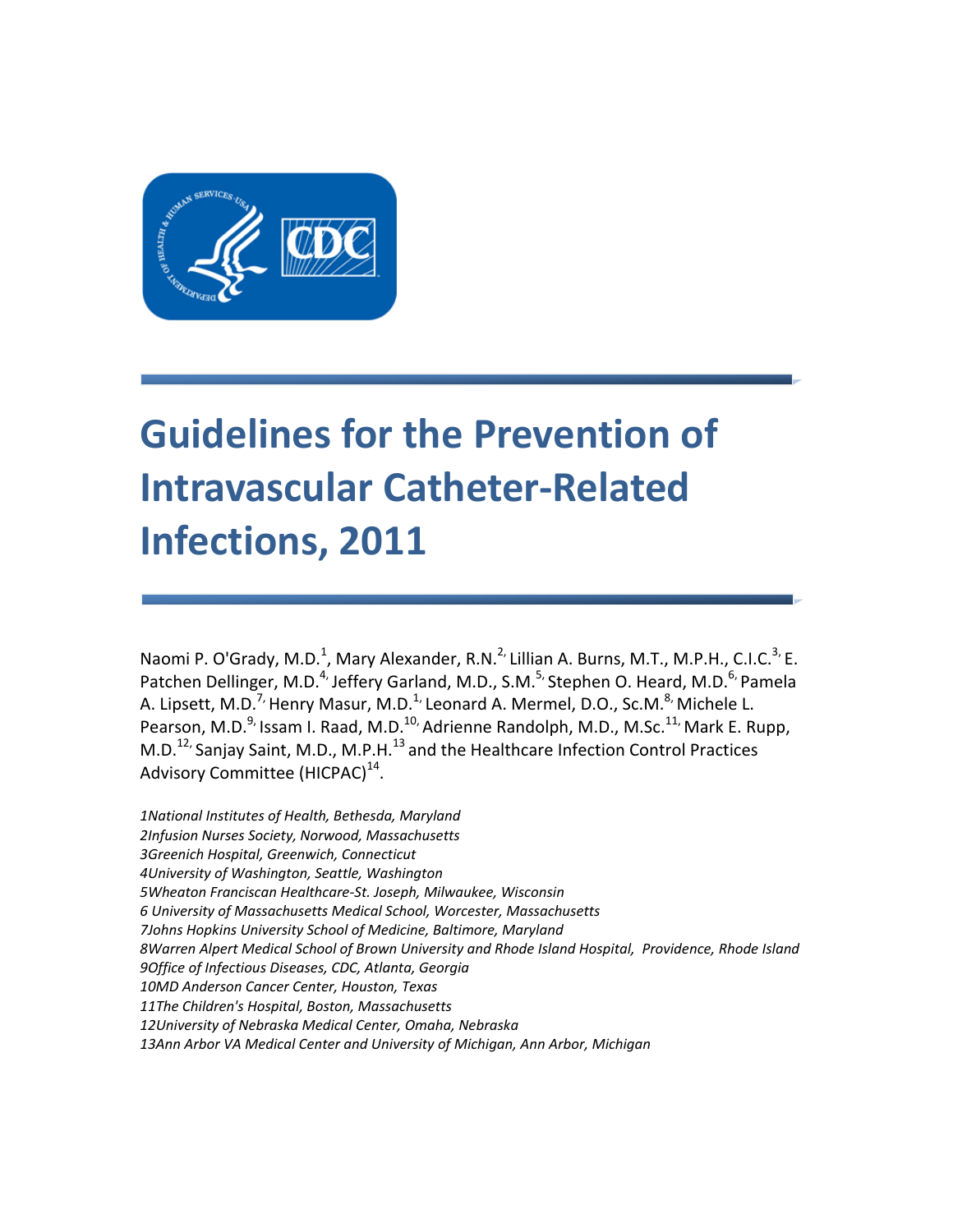# **<sup>14</sup>Healthcare Infection Control Practices Advisory Committee**

### **CHAIRMAN**

BRENNAN, Patrick J., MD Chief Medical Officer Division of Infectious Diseases University of Pennsylvania Health System

#### **MEMBERSHIP**

BRATZLER, Dale, DO, MPH President and CEO Oklahoma Foundation for Medical Quality

BURNS, Lillian A., MT, MPH Infection Control Coordinator Greenwich Hospital, Infectious Diseases Department

ELWARD, Alexis, MD Assistant Professor, Pediatrics Infectious Diseases Washington University School of Medicine Department of Pediatrics Division of Infectious Diseases

HUANG, Susan, MD, MPH Assistant Professor Medical Director, Epidemiology and Infection Prevention Division of Infectious Diseases UC Irvine School of Medicine

LUNDSTROM, Tammy, MD, JD Chief Medical Officer Providence Hospital

MCCARTER, Yvette S., PhD Director, Clinical Microbiology Laboratory Department of Pathology University of Florida Health Science Center

MURPHY, Denise M. RN, MPH, CIC Vice President, Quality and Patient Safety Main Line Health System

### **EXECUTIVE SECRETARY**

BELL, Michael R., MD Deputy Director Division of Healthcare Quality Promotion Centers for Disease Control and Prevention

OSTROFF, Stephen, MD Director, Bureau of Epidemiology Pennsylvania Department of Health

OLMSTED, Russell N., MPH, CIC Epidemiologist Infection Control Services St. Joseph Mercy Health System

PEGUES, David Alexander, MD Professor of Medicine, Hospital Epidemiologist David Geffen School of Medicine at UCLA

PRONOVOST, Peter J., MD, PhD, FCCM Director, Johns Hopkins Quality and Safety Research Group Johns Hopkins Quality and Safety Research Group

SOULE, Barbara M., RN, MPA, CIC Practice Leader Infection Prevention and Control Services Joint Commission Resources/Joint Commission International

SCHECTER, William, P., MD Professor of Surgery Department of Surgery San Francisco General Hospital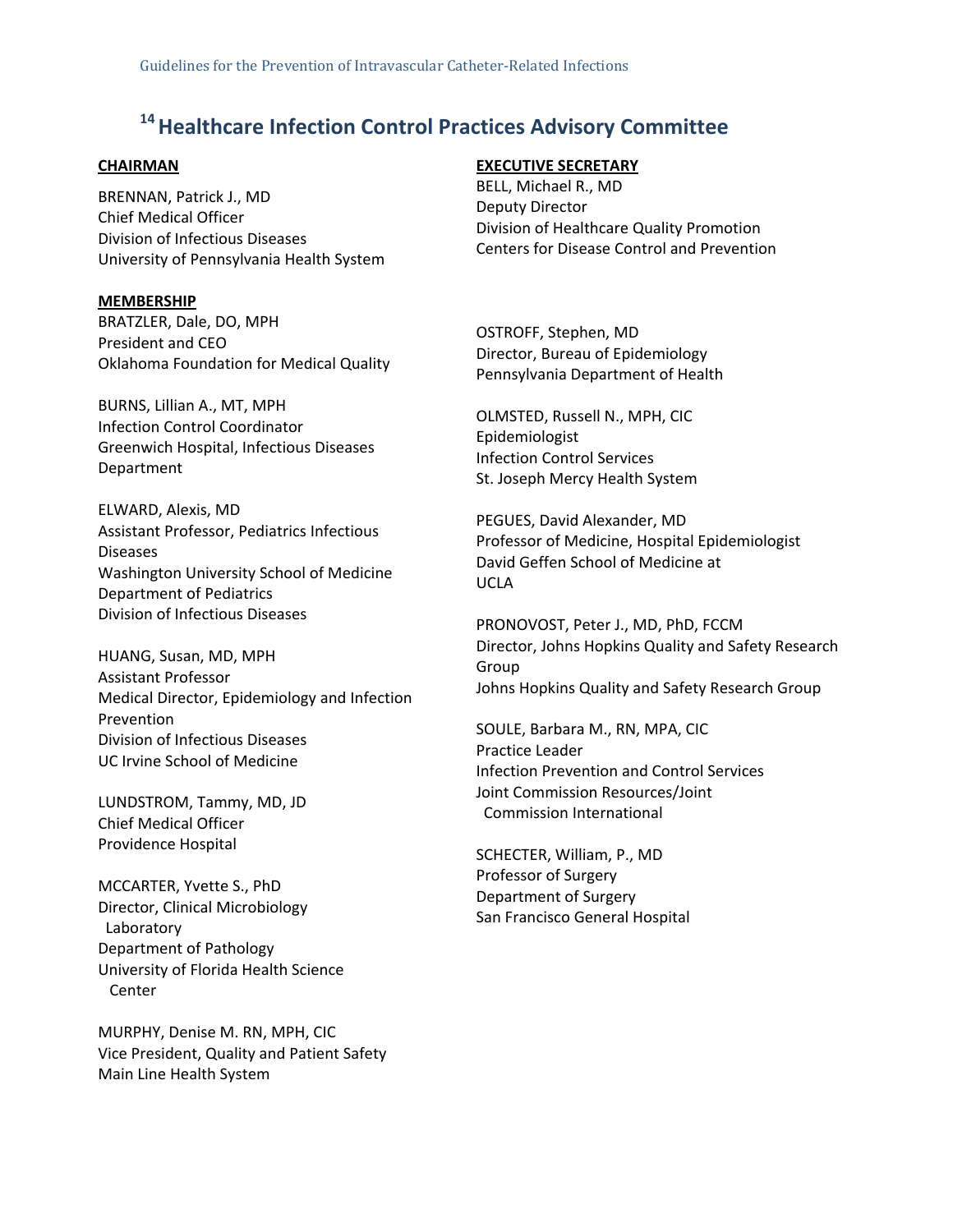#### Guidelines for the Prevention of Intravascular Catheter-Related Infections

#### **EX-OFFICIO MEMBERS**

Agency for Healthcare Research and Quality (AHRQ) BAINE, William B., MD Senior Medical Advisor Center for Outcomes and Evidence

Center for Medicare & Medicaid Services (CMS) MILLER, Jeannie, RN, MPH Deputy Director, Clinical Standards Group

Food and Drug Administration (FDA) MURPHEY, Sheila A., MD Division of Anesthesiology, General Hospital Infection Control Dental Devices Center for Devices and Radiology Health

#### **LIAISONS**

Advisory Council for the Elimination of Tuberculosis (ACET) STRICOF, Rachel L., MPH

American College of Occupational and Environmental Medicine RUSSI, Mark, MD, MPH Professor of Medicine Yale University School of Medicine Director, Occupational Health Yale-New Haven Hospital

American Health Care Assn (AHCA) FITZLER, Sandra L., RN Senior Director of Clinical Services

American Hospital Association (AHA) SCHULMAN, Roslyne, MHA, MBA Director, Policy Development

Association of Professionals of Infection Control and Epidemiology, Inc. (APIC) DeBAUN, Barbara, MSN, RN, CIC

Association of periOperative Registered Nursed (AORN) BLANCHARD, Joan C., RN, BSN

Council of State and Territorial Epidemiologists (CSTE) KAINER, Marion MD, MPH Director, Hospital Infections and Antimicrobial Resistance Division of Standards & Survey MethodsProgram Tennessee Department Health

National Institute of Health (NIH) HENDERSON, David, MD Deputy Director for Clinical Care Associate Director for Hospital Epidemiology and Quality Improvement NIH Clinical Center

Department of Veterans Affairs (VA) ROSELLE, Gary A., MD National Program Director, Infectious Diseases VA Central Office Cincinnati VA Medical Center

Consumers Union MCGIFFERT, Lisa Senior Policy Analyst on Health Issues Project Director Stop Hospital Infections Organization

Infectious Disease Society of America (IDSA) HUSKINS, W. Charles MD, MSc Division of Pediatric Infectious Diseases Assistant Professor of Pediatrics Mayo Clinic

Public Health Agency of Canada PATON, Shirley, RN, MN Senior Advisor Healthcare Acquired Infections Center for Communicable Diseases and Infection Control

Society for Healthcare Epidemiology of America (SHEA) MARAGAKIS, Lisa, MD Assistant Professor of Medicine John Hopkins Medical Institutions

Society of Hospital Medicine SAINT, Sanjay, MD, MPH Director, Ann Arbor VA Medical Center/University of Michigan Patient Safety Enhancement Program

The Joint Commission WISE, Robert A., MD Vice President

Use of trade names and commercial sources is for identification only and does not imply endorsement by the U.S. Department of Health and Human Services.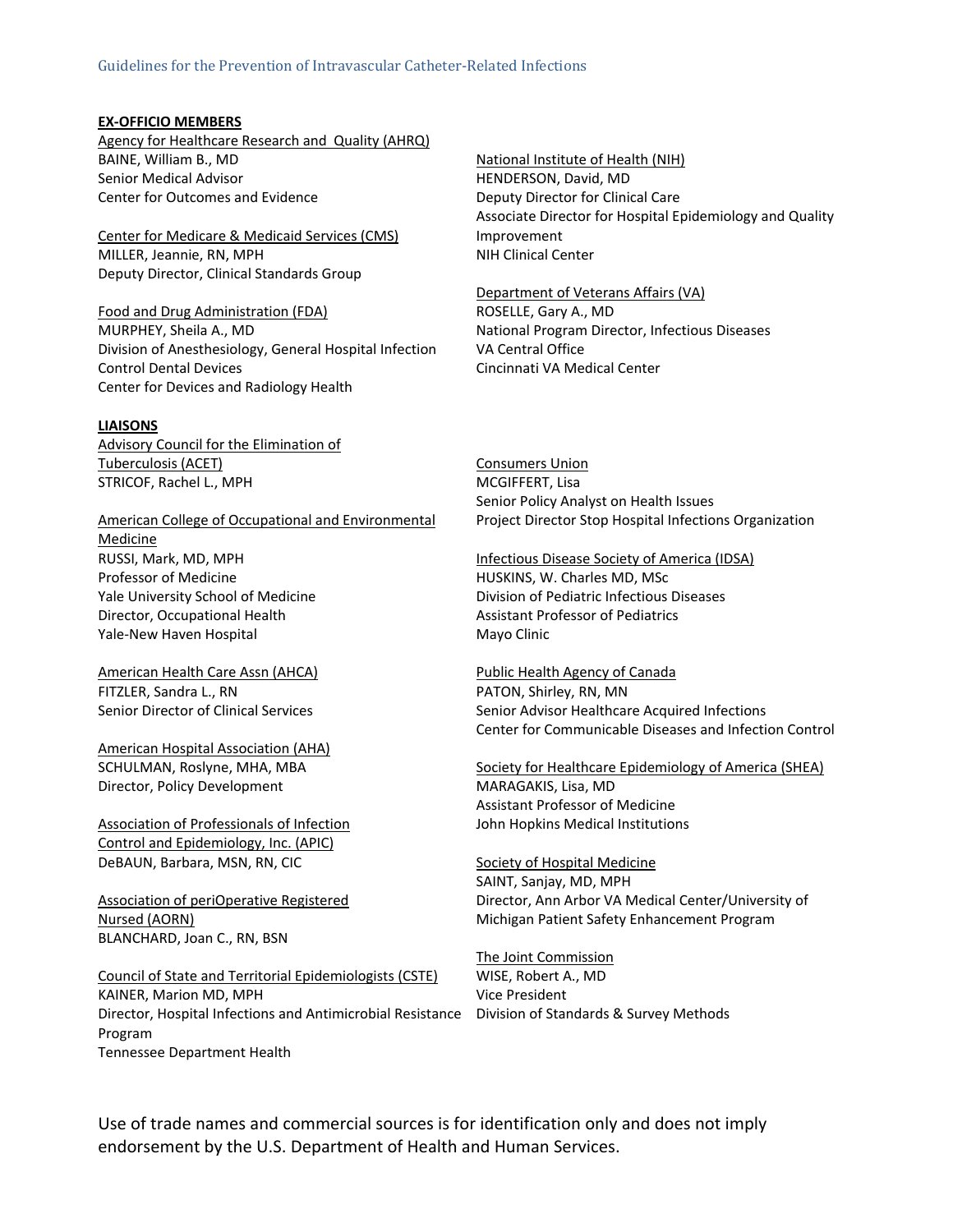# **Acknowledgments**

We wish to acknowledge Ingi Lee, MD, MSCE and Craig A. Umscheid, MD, MSCE from Center for Evidence-based Practice, University of Pennsylvania Health System Philadelphia, PA who performed a systematic review for issues raised the during the guideline process.

*Disclosure of potential conflicts of interests*. N.P.O.'G. served as a board member for the ABIM Subspecialty Board for Critical Care Medicine. M.A. is an employee of the Infusion Nurses Society, Honoraria from 3M, Becton Dickinson, Smiths Medical. L.A.B. is a consultant for Institute of Healthcare Improvement, Board membership for Theradoc, Medline. Honoraria from APIC, Clorox. E.P.D. consulting from Merck, Baxter, Ortho-McNeil, Targanta, Schering-Plough, Optimer, Cadence, Cardinal, BDGeneOhm, WebEx, Cerebrio, and Tyco. Grant support through the NIH. Payment for lecture from Merck. Payment for development of educational presentation from Medscape. Travel and meeting expenses paid for by ASHP, IDSA, ASM, American College of Surgeons, NQF, SHEA/CDC, HHS, Trauma Shock Inflammation and Sepsis Meeting (Munich), University of Minnesota. J.G. Honoria from Ethicon. S.O.H. provides research support from Angiotech; Honoraria from Angiotech, Merck. L.A.M provides research support from Astellas, Theravance, Pfizer; Consulting for Ash Access, Cadence, CorMedix, Catheter Connections, Carefusion, Sage, Bard, Teleflex; Payment for manuscript preparation from Catheter Connections. I.I.R. provides research support from Cubist, Enzon, and Basilea; Consulting for Clorox; Stock Equity or Options in Great Lakes Pharmaceuticalsand Inventive Protocol; Speakers Bureau for Cook, Inc.; Royalty income (patents owned by MD Anderson on which Dr. Raad in an inventor: American Medical Systems, Cook, Inc., Cook urological, Teleflex, TyRx, Medtronic, Biomet, Great Lakes Pharmaceuticals. A.R. consulting income from Eisai Pharmaceuticals, Discovery Laboratories. M.E.R. provides research support from Molnlycke, Cardinal Healthcare Foundation, Sanofi-Pasteur, 3M, and Cubist; Consulting from Semprus; Honorarium for lectures from 3M, Carefusion, Baxter and Becton Dickinson. Previously served on Board of Directors for Society for Healthcare Epidemiology of America. All other authors: no conflicts.

4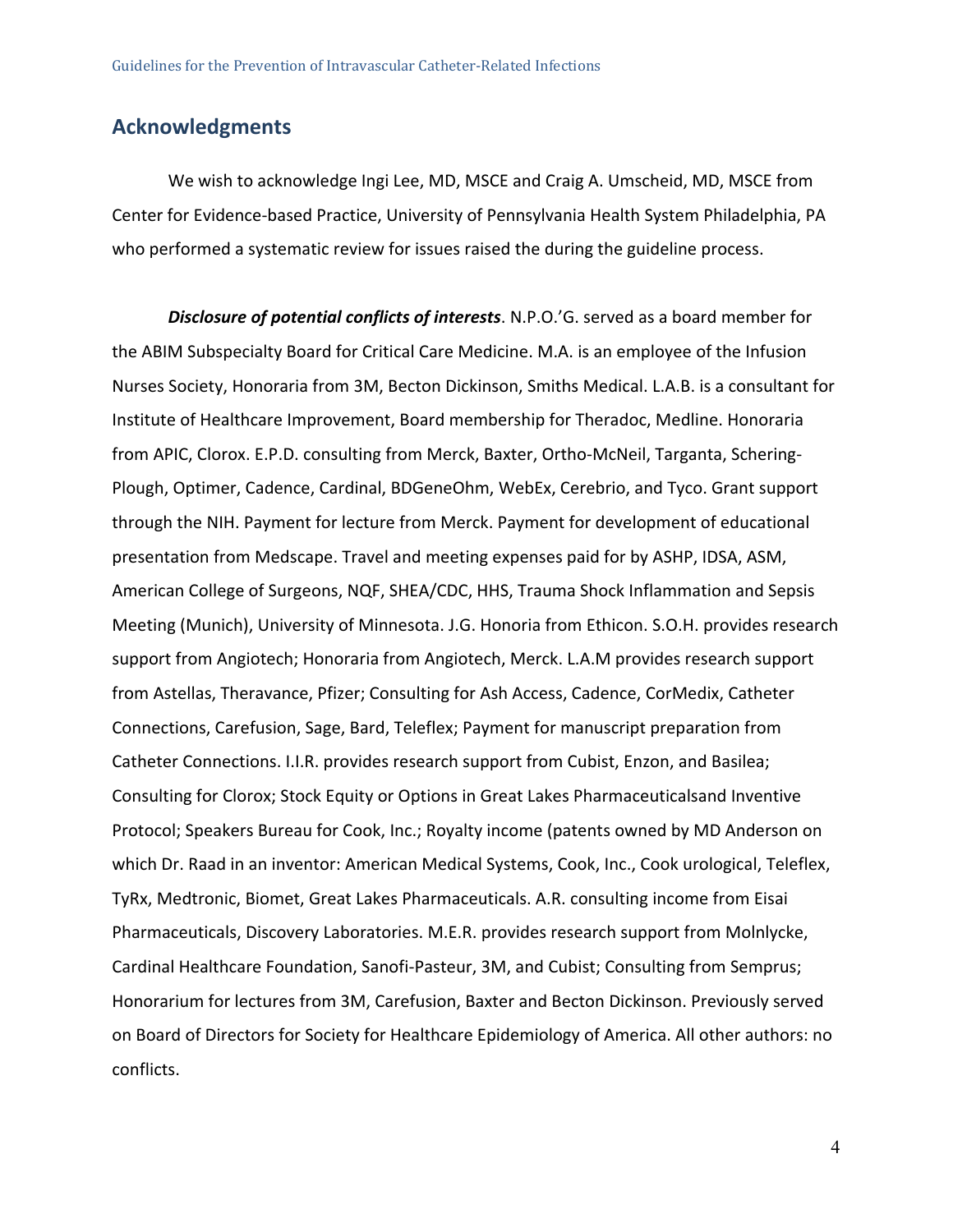# **Table of Contents**

| Antibiotic Lock Prophylaxis, Antimicrobial Catheter Flush and Catheter Lock Prophylaxis 16   |  |
|----------------------------------------------------------------------------------------------|--|
|                                                                                              |  |
|                                                                                              |  |
|                                                                                              |  |
|                                                                                              |  |
| Peripheral Arterial Catheters and Pressure Monitoring Devices for Adult and Pediatric        |  |
|                                                                                              |  |
|                                                                                              |  |
|                                                                                              |  |
|                                                                                              |  |
|                                                                                              |  |
|                                                                                              |  |
|                                                                                              |  |
|                                                                                              |  |
| Strategies for Prevention of Catheter-Related Infections in Adult and Pediatric Patients  25 |  |
|                                                                                              |  |
|                                                                                              |  |
|                                                                                              |  |
|                                                                                              |  |
|                                                                                              |  |
|                                                                                              |  |
|                                                                                              |  |
|                                                                                              |  |
|                                                                                              |  |
|                                                                                              |  |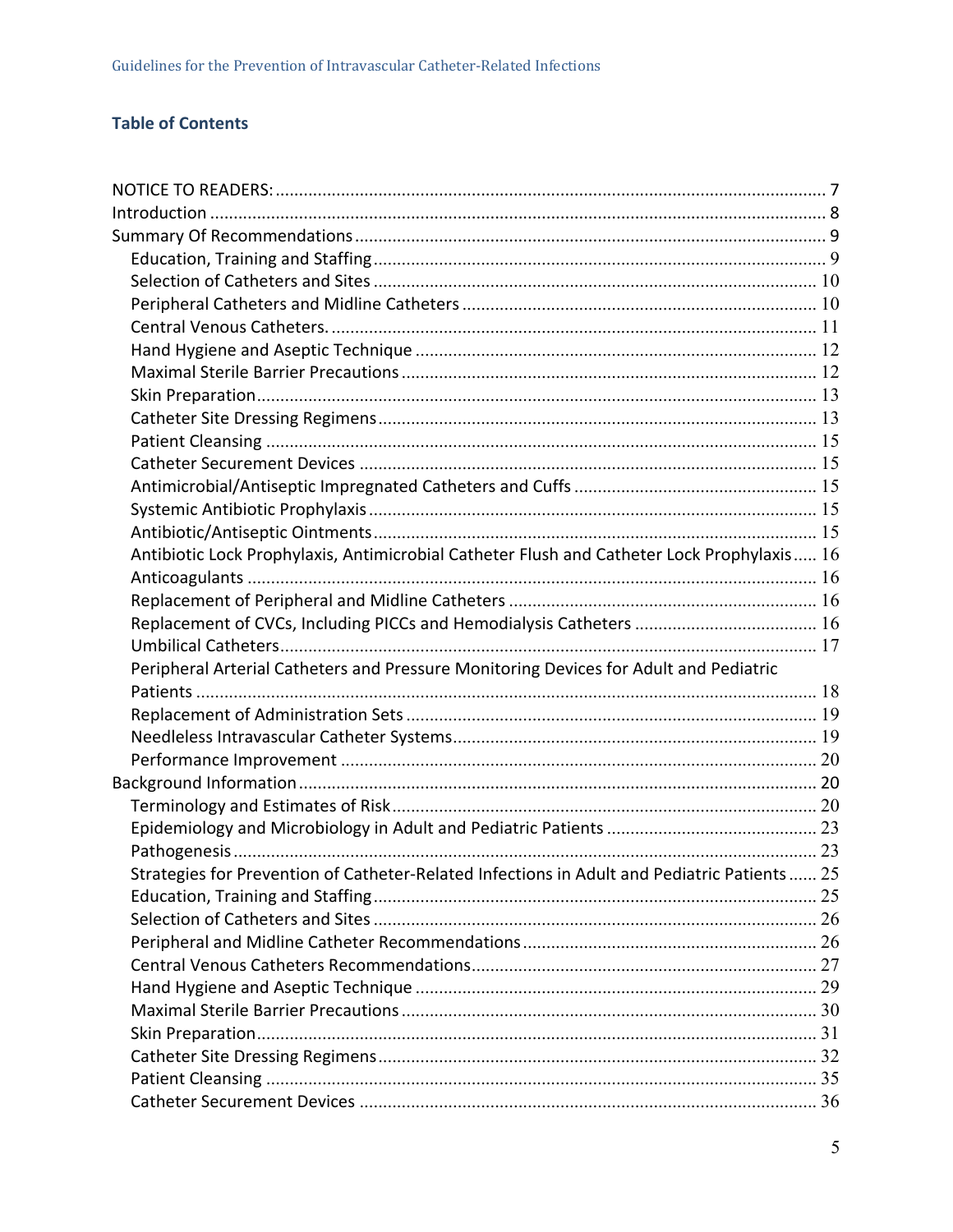| Antibiotic Lock Prophylaxis, Antimicrobial Catheter Flush and Catheter Lock Prophylaxis 41 |  |
|--------------------------------------------------------------------------------------------|--|
|                                                                                            |  |
|                                                                                            |  |
|                                                                                            |  |
|                                                                                            |  |
| Peripheral Arterial Catheters and Pressure Monitoring Devices for Adult and Pediatric      |  |
|                                                                                            |  |
|                                                                                            |  |
|                                                                                            |  |
|                                                                                            |  |
|                                                                                            |  |
|                                                                                            |  |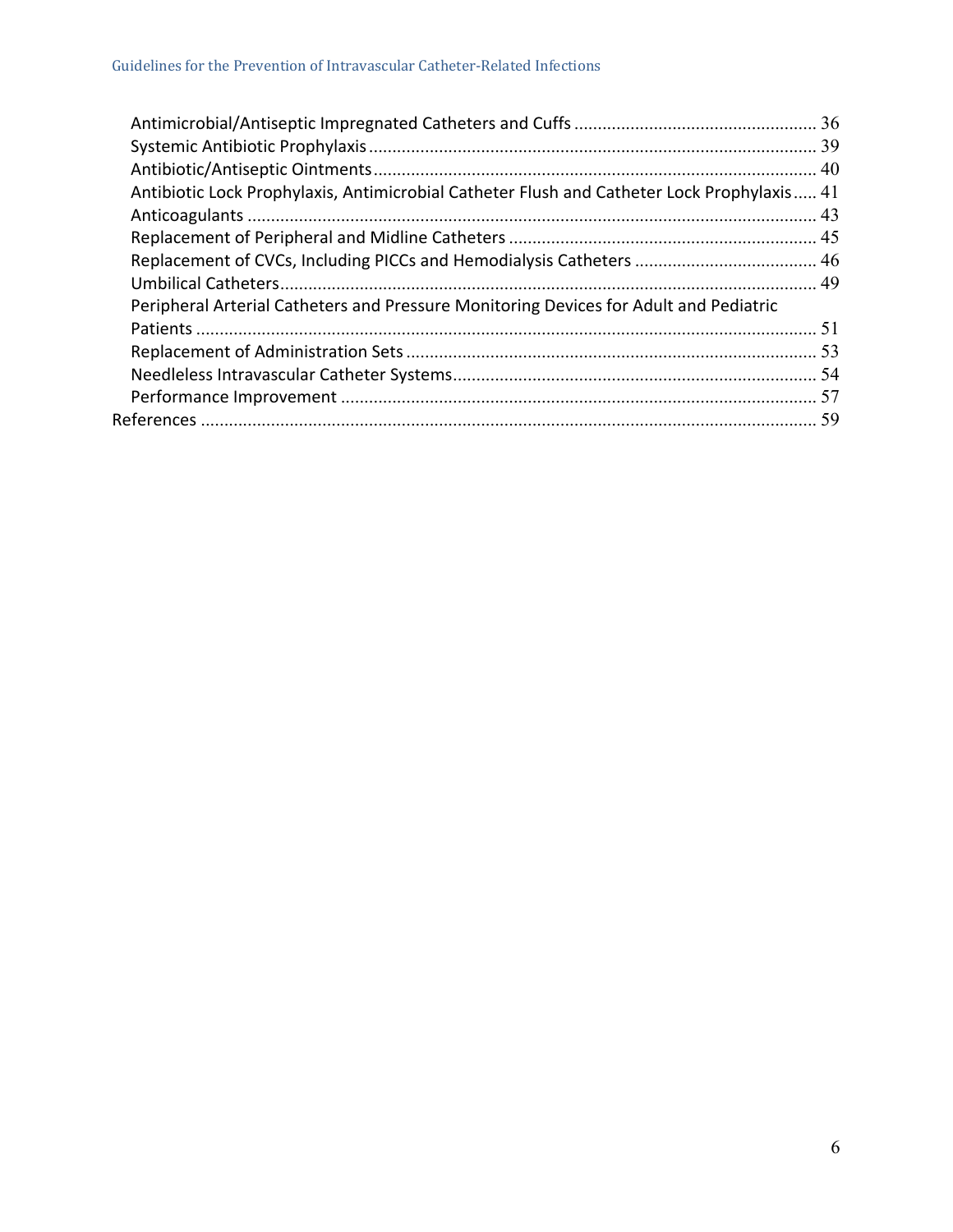# <span id="page-6-0"></span>**NOTICE TO READERS:**

In 2009, the Centers for Disease Control and Prevention (CDC) and Healthcare Infection Control Practices Advisory Committee (HICPAC) integrated current advances in guideline production and implementation into its development process [\(http://www.cdc.gov/hicpac/guidelineMethod/guidelineMethod.html\)](http://www.cdc.gov/hicpac/guidelineMethod/guidelineMethod.html). The new methodology enables CDC and HICPAC to improve the validity and usability of its guidelines while also addressing emerging challenges in guideline development in the area of infection prevention and control. However, the *Guidelines for the Prevention of Intravascular Catheter-Related Infections* were initiated before the methodology was revised. Therefore, this guideline reflects the development methods that were used for guidelines produced prior to 2009. Future revisions will be performed using the updated methodology.

\_\_\_\_\_\_\_\_\_\_\_\_\_\_\_\_\_\_\_\_\_\_\_\_\_\_\_\_\_\_\_\_\_\_\_\_\_\_\_\_\_\_\_\_\_\_\_\_\_\_\_\_\_\_\_\_\_\_\_\_\_\_\_\_\_

These guidelines have been developed for healthcare personnel who insert intravascular catheters and for persons responsible for surveillance and control of infections in hospital, outpatient, and home healthcare settings. This report was prepared by a working group comprising members from professional organizations representing the disciplines of critical care medicine, infectious diseases, healthcare infection control, surgery, anesthesiology, interventional radiology, pulmonary medicine, pediatric medicine, and nursing. The working group was led by the Society of Critical Care Medicine (SCCM), in collaboration with the Infectious Diseases Society of America (IDSA), Society for Healthcare Epidemiology of America (SHEA), Surgical Infection Society (SIS), American College of Chest Physicians (ACCP), American Thoracic Society (ATS), American Society of Critical Care Anesthesiologists (ASCCA), Association for Professionals in Infection Control and Epidemiology (APIC), Infusion Nurses Society (INS), Oncology Nursing Society (ONS), American Society for Parenteral and Enteral Nutrition (ASPEN), Society of Interventional Radiology (SIR), American Academy of Pediatrics (AAP), Pediatric Infectious Diseases Society (PIDS), and the Healthcare Infection Control Practices Advisory Committee (HICPAC) of the Centers for Disease Control and Prevention (CDC) and is intended to replace the Guideline for Prevention of Intravascular Catheter-Related Infections published in

7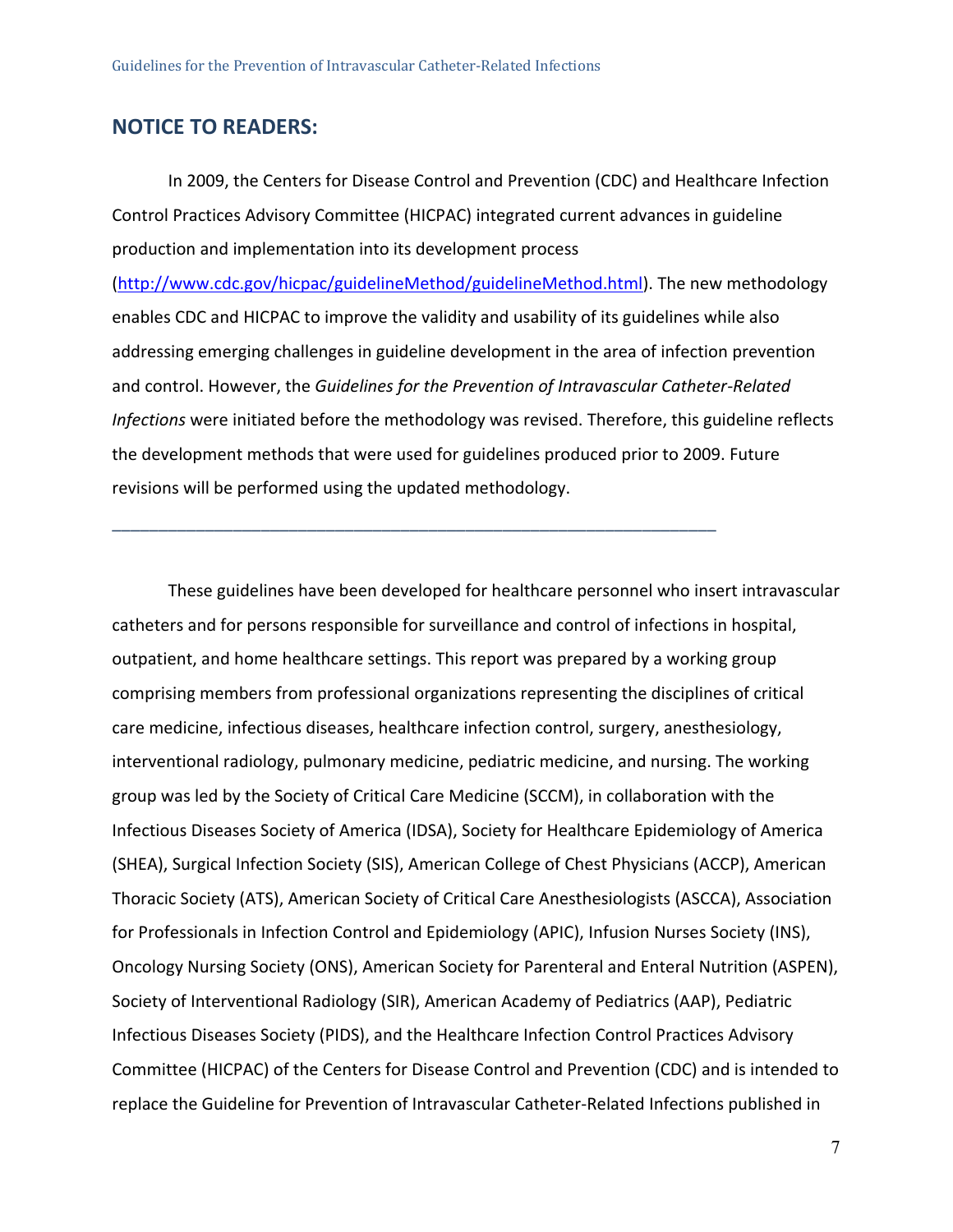2002. These guidelines are intended to provide evidence-based recommendations for preventing intravascular catheter-related infections. Major areas of emphasis include 1) educating and training healthcare personnel who insert and maintain catheters; 2) using maximal sterile barrier precautions during central venous catheter insertion; 3) using a > 0.5% chlorhexidine skin preparation with alcohol for antisepsis; 4) avoiding routine replacement of central venous catheters as a strategy to prevent infection; and 5) using antiseptic/antibiotic impregnated short-term central venous catheters and chlorhexidine impregnated sponge dressings if the rate of infection is not decreasing despite adherence to other strategies (i.e., education and training, maximal sterile barrier precautions, and >0.5% chlorhexidine preparations with alcohol for skin antisepsis). These guidelines also emphasize performance improvement by implementing bundled strategies, and documenting and reporting rates of compliance with all components of the bundle as benchmarks for quality assurance and performance improvement.

As in previous guidelines issued by CDC and HICPAC, each recommendation is categorized on the basis of existing scientific data, theoretical rationale, applicability, and economic impact. The system for categorizing recommendations in this guideline is as follows: Category IA. Strongly recommended for implementation and strongly supported by welldesigned experimental, clinical, or epidemiologic studies.

Category IB. Strongly recommended for implementation and supported by some experimental, clinical, or epidemiologic studies and a strong theoretical rationale; or an accepted practice (e.g., aseptic technique) supported by limited evidence.

Category IC. Required by state or federal regulations, rules, or standards.

Category II. Suggested for implementation and supported by suggestive clinical or epidemiologic studies or a theoretical rationale.

Unresolved issue. Represents an unresolved issue for which evidence is insufficient or no consensus regarding efficacy exists.

# <span id="page-7-0"></span>**Introduction**

In the United States, 15 million central vascular catheter (CVC) days (i.e., the total number of days of exposure to CVCs among all patients in the selected population during the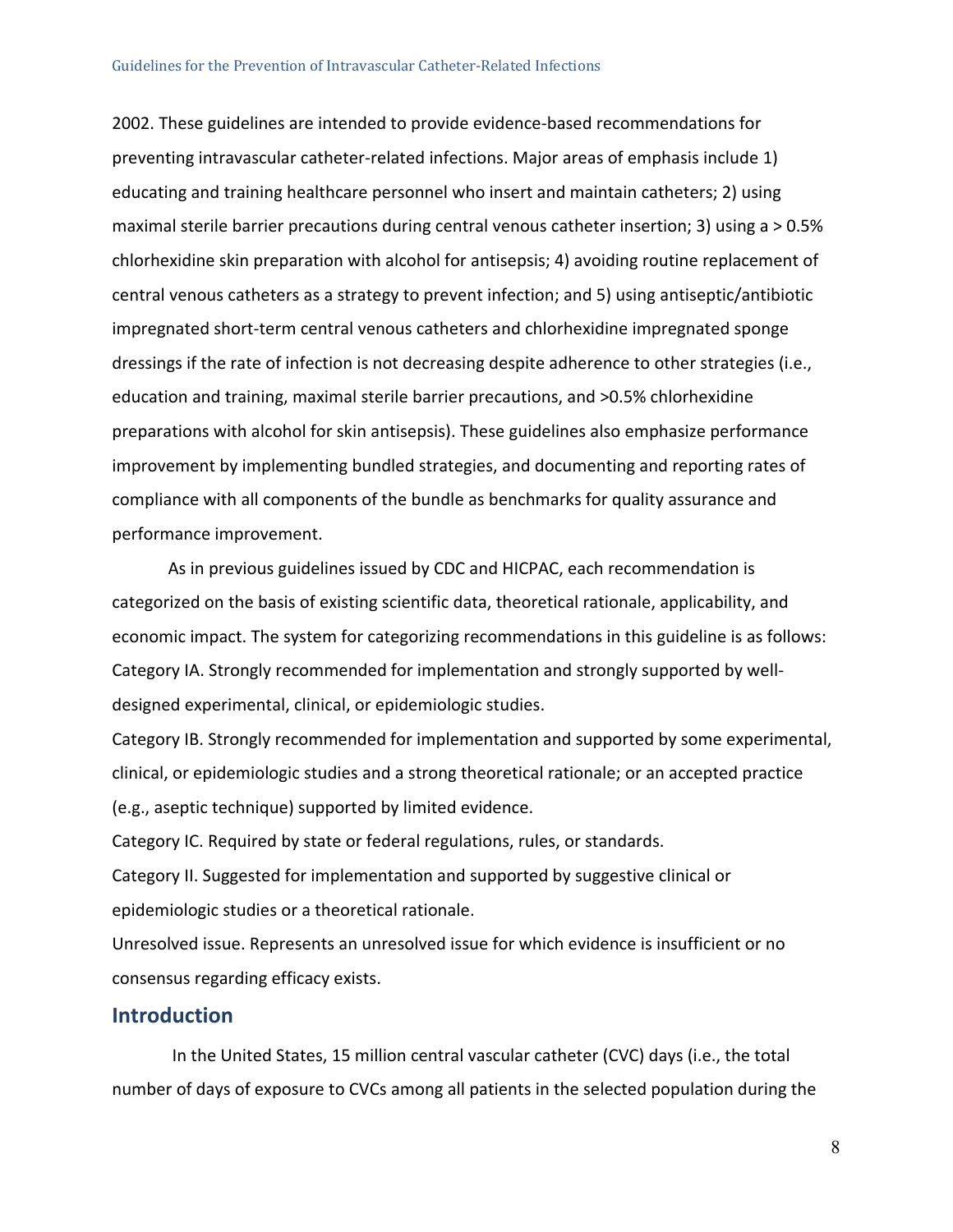selected time period) occur in intensive care units (ICUs) each year [1]. Studies have variously addressed catheter-related bloodstream infections (CRBSI). These infections independently increase hospital costs and length of stay [2-5], but have not generally been shown to independently increase mortality. While 80,000 CRBSIs occur in ICUs each year [1], a total of 250,000 cases of BSIs have been estimated to occur annually, if entire hospitals are assessed [6]. By several analyses, the cost of these infections is substantial, both in terms of morbidity and financial resources expended. To improve patient outcome and to reduce healthcare costs, there is considerable interest by healthcare providers, insurers, regulators, and patient advocates in reducing the incidence of these infections. This effort should be multidisciplinary, involving healthcare professionals who order the insertion and removal of CVCs, those personnel who insert and maintain intravascular catheters, infection control personnel, healthcare managers including the chief executive officer (CEO) and those who allocate resources, and patients who are capable of assisting in the care of their catheters.

The goal of an effective prevention program should be the elimination of CRBSI from all patient-care areas. Although this is challenging, programs have demonstrated success, but sustained elimination requires continued effort. The goal of the measures discussed in this document is to reduce the rate to as low as feasible given the specific patient population being served, the universal presence of microorganisms in the human environment, and the limitations of current strategies and technologies.

# <span id="page-8-0"></span>**Summary of Recommendations**

### <span id="page-8-1"></span>**Education, Training and Staffing**

- 1. Educate healthcare personnel regarding the indications for intravascular catheter use, proper procedures for the insertion and maintenance of intravascular catheters, and appropriate infection control measures to prevent intravascular catheter-related infections [7–15]. Category IA
- 2. Periodically assess knowledge of and adherence to guidelines for all personnel involved in the insertion and maintenance of intravascular catheters [7–15]. Category IA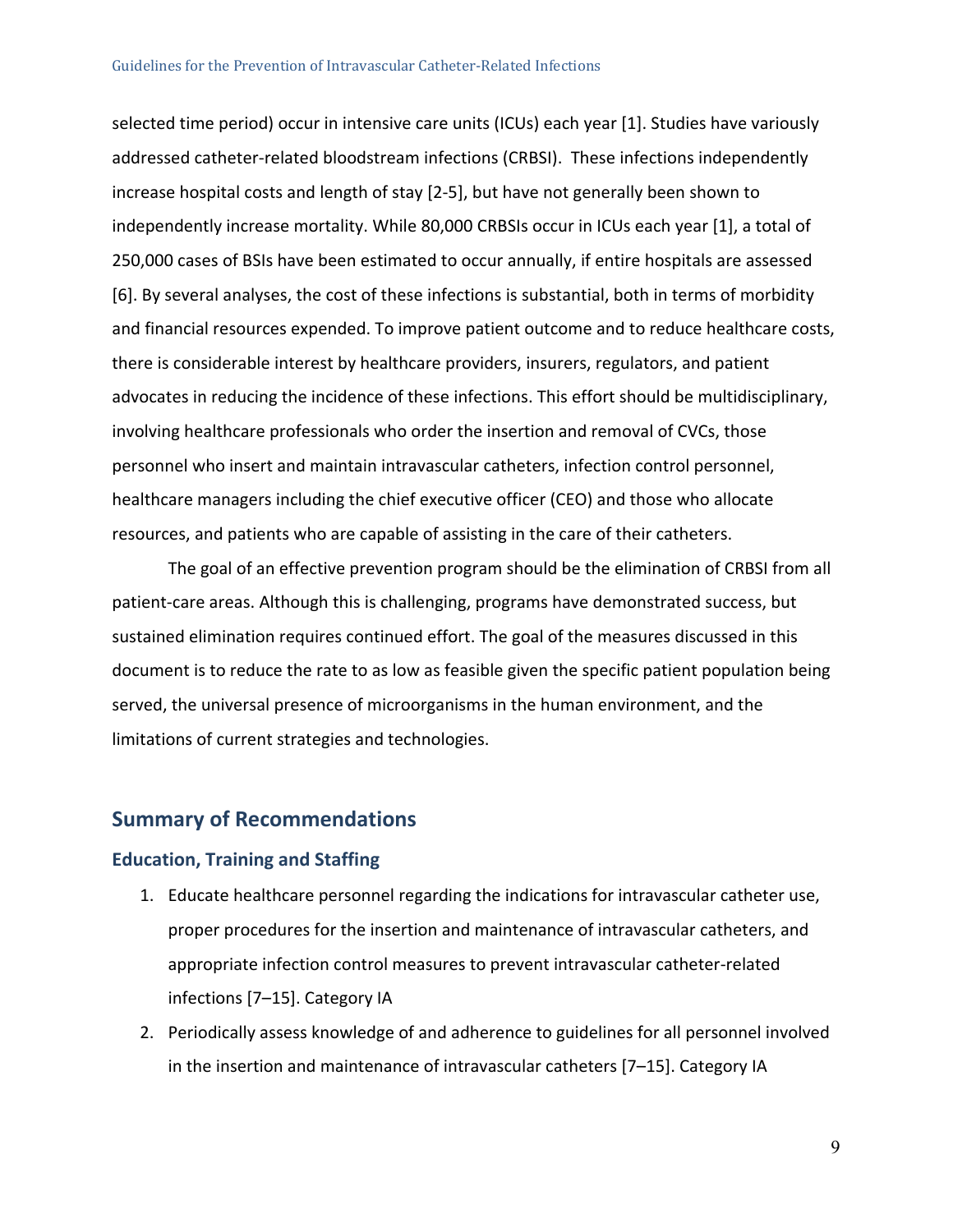- 3. Designate only trained personnel who demonstrate competence for the insertion and maintenance of peripheral and central intravascular catheters. [14–28]. Category IA
- 4. Ensure appropriate nursing staff levels in ICUs. Observational studies suggest that a higher proportion of "pool nurses" or an elevated patient–to-nurse ratio is associated with CRBSI in ICUs where nurses are managing patients with CVCs [29–31]. Category IB

# <span id="page-9-0"></span>**Selection of Catheters and Sites**

### <span id="page-9-1"></span>**Peripheral Catheters and Midline Catheters**

- 1. In adults, use an upper-extremity site for catheter insertion. Replace a catheter inserted in a lower extremity site to an upper extremity site as soon as possible. Category II
- 2. In pediatric patients, the upper or lower extremities or the scalp (in neonates or young infants) can be used as the catheter insertion site [32, 33]. Category II
- 3. Select catheters on the basis of the intended purpose and duration of use, known infectious and non-infectious complications (e.g., phlebitis and infiltration), and experience of individual catheter operators [33–35]. Category IB
- 4. Avoid the use of steel needles for the administration of fluids and medication that might cause tissue necrosis if extravasation occurs [33, 34]. Category IA
- 5. Use a midline catheter or peripherally inserted central catheter (PICC), instead of a short peripheral catheter, when the duration of IV therapy will likely exceed six days. Category II
- 6. Evaluate the catheter insertion site daily by palpation through the dressing to discern tenderness and by inspection if a transparent dressing is in use. Gauze and opaque dressings should not be removed if the patient has no clinical signs of infection. If the patient has local tenderness or other signs of possible CRBSI, an opaque dressing should be removed and the site inspected visually. Category II
- 7. Remove peripheral venous catheters if the patients develops signs of phlebitis (warmth, tenderness, erythema or palpable venous cord), infection, or a malfunctioning catheter [36]. Category IB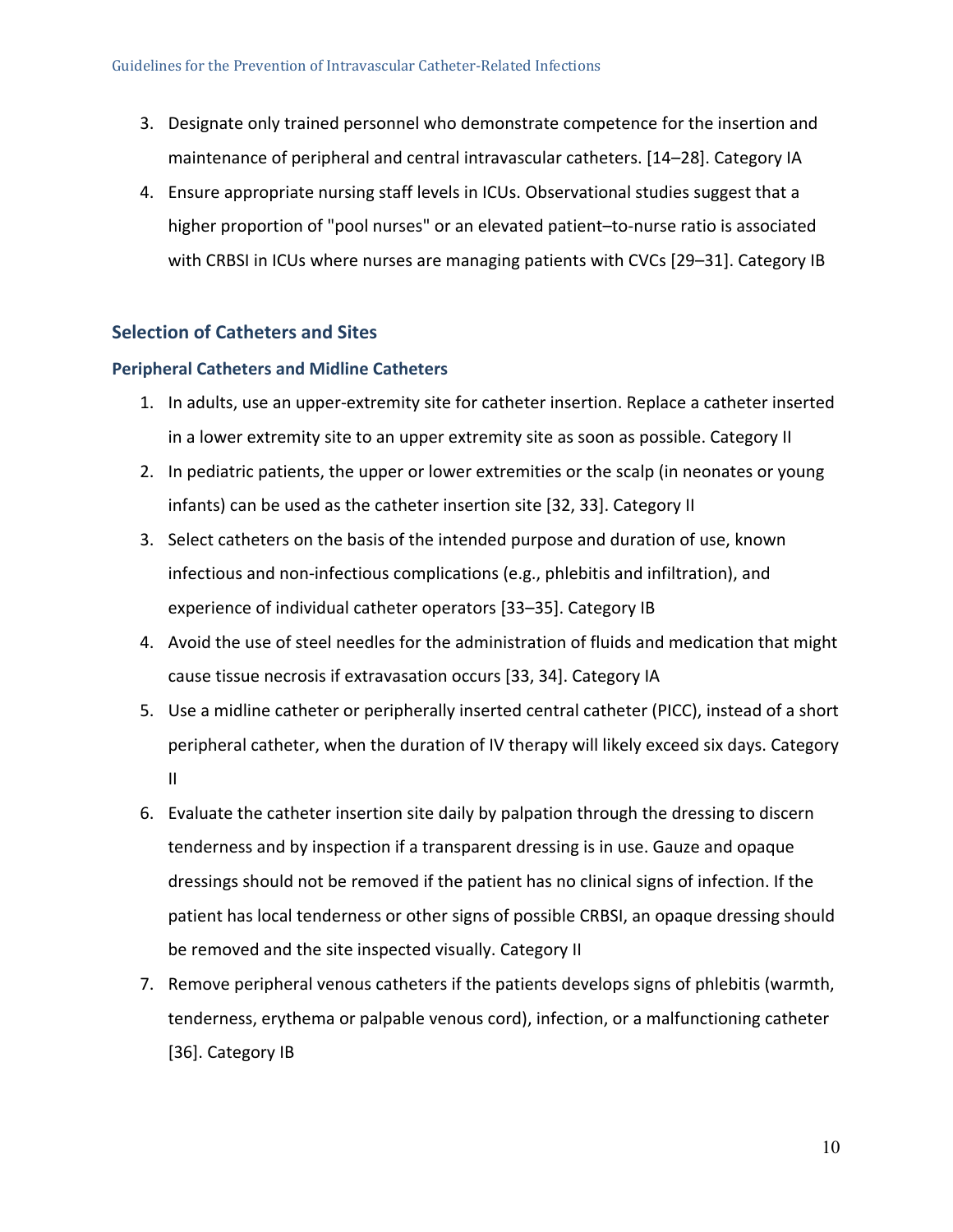### <span id="page-10-0"></span>**Central Venous Catheters**

- 1. Weigh the risks and benefits of placing a central venous device at a recommended site to reduce infectious complications against the risk for mechanical complications (e.g., pneumothorax, subclavian artery puncture, subclavian vein laceration, subclavian vein stenosis, hemothorax, thrombosis, air embolism, and catheter misplacement) [37–53]. Category IA
- 2. Avoid using the femoral vein for central venous access in adult patients [38, 50, 51, 54]. Category 1A
- 3. Use a subclavian site, rather than a jugular or a femoral site, in adult patients to minimize infection risk for nontunneled CVC placement [50–52]. Category IB
- 4. No recommendation can be made for a preferred site of insertion to minimize infection risk for a tunneled CVC. Unresolved issue
- 5. Avoid the subclavian site in hemodialysis patients and patients with advanced kidney disease, to avoid subclavian vein stenosis [53,55–58]. Category IA
- 6. Use a fistula or graft in patients with chronic renal failure instead of a CVC for permanent access for dialysis [59]. Category 1A
- 7. Use ultrasound guidance to place central venous catheters (if this technology is available) to reduce the number of cannulation attempts and mechanical complications. Ultrasound guidance should only be used by those fully trained in its technique. [60–64]. Category 1B
- 8. Use a CVC with the minimum number of ports or lumens essential for the management of the patient [65–68]. Category IB
- 9. No recommendation can be made regarding the use of a designated lumen for parenteral nutrition. Unresolved issue
- 10. Promptly remove any intravascular catheter that is no longer essential [69–72]. Category IA
- 11. When adherence to aseptic technique cannot be ensured (i.e catheters inserted during a medical emergency), replace the catheter as soon as possible, i.e, within 48 hours [37,73–76]. Category IB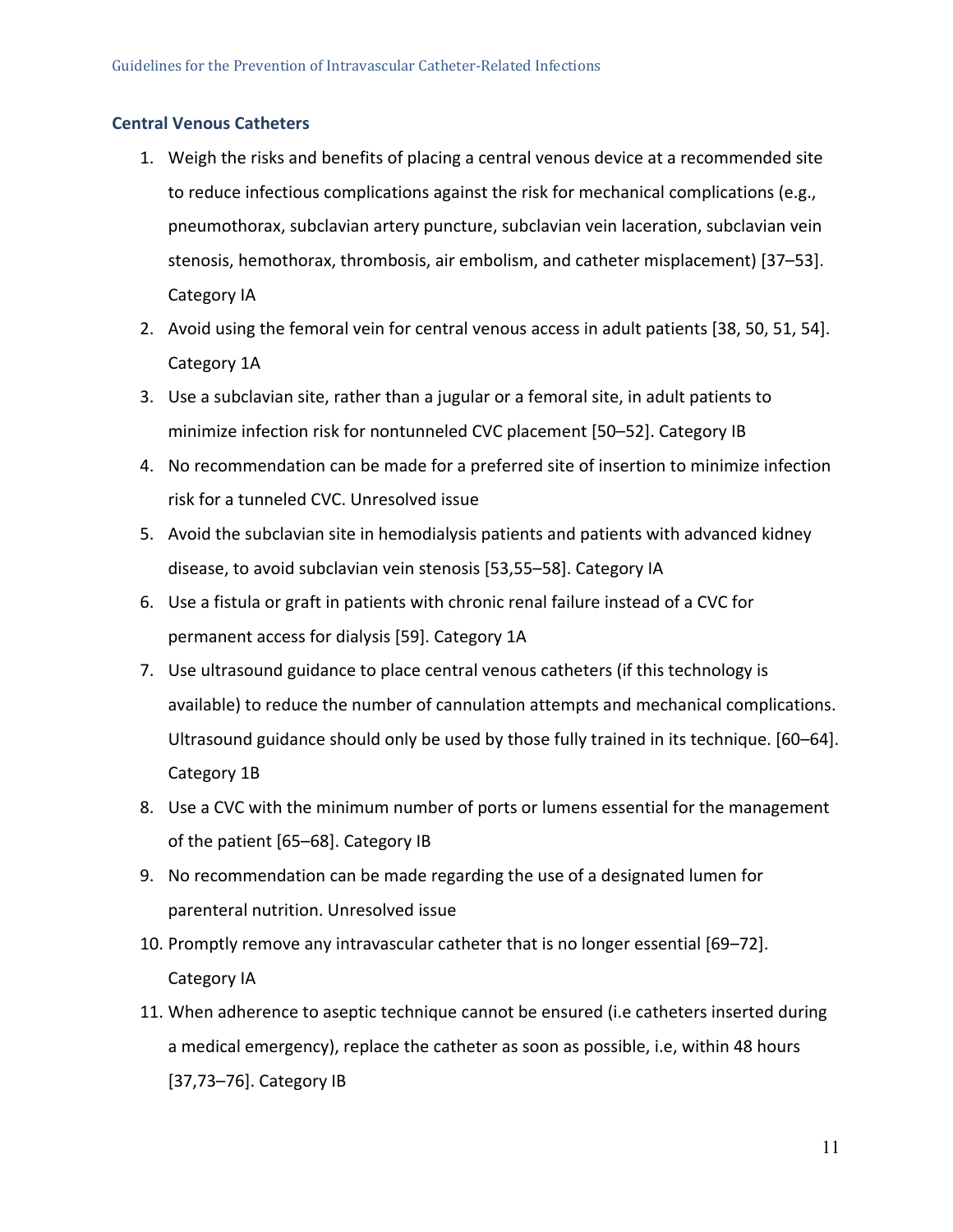### <span id="page-11-0"></span>**Hand Hygiene and Aseptic Technique**

- 1. Perform hand hygiene procedures, either by washing hands with conventional soap and water or with alcohol-based hand rubs (ABHR). Hand hygiene should be performed before and after palpating catheter insertion sites as well as before and after inserting, replacing, accessing, repairing, or dressing an intravascular catheter. Palpation of the insertion site should not be performed after the application of antiseptic, unless aseptic technique is maintained [12, 77–79]. Category IB
- 2. Maintain aseptic technique for the insertion and care of intravascular catheters [37, 73, 74, 76]. Category IB
- 3. Wear clean gloves, rather than sterile gloves, for the insertion of peripheral intravascular catheters, if the access site is not touched after the application of skin antiseptics. Category IC
- 4. Sterile gloves should be worn for the insertion of arterial, central, and midline catheters [37, 73, 74, 76]. Category IA
- 5. Use new sterile gloves before handling the new catheter when guidewire exchanges are performed. Category II
- 6. Wear either clean or sterile gloves when changing the dressing on intravascular catheters. Category IC

### <span id="page-11-1"></span>**Maximal Sterile Barrier Precautions**

- 1. Use maximal sterile barrier precautions, including the use of a cap, mask, sterile gown, sterile gloves, and a sterile full body drape, for the insertion of CVCs, PICCs, or guidewire exchange [14, 75, 76, 80]. Category IB
- 2. Use a sterile sleeve to protect pulmonary artery catheters during insertion [81]. Category IB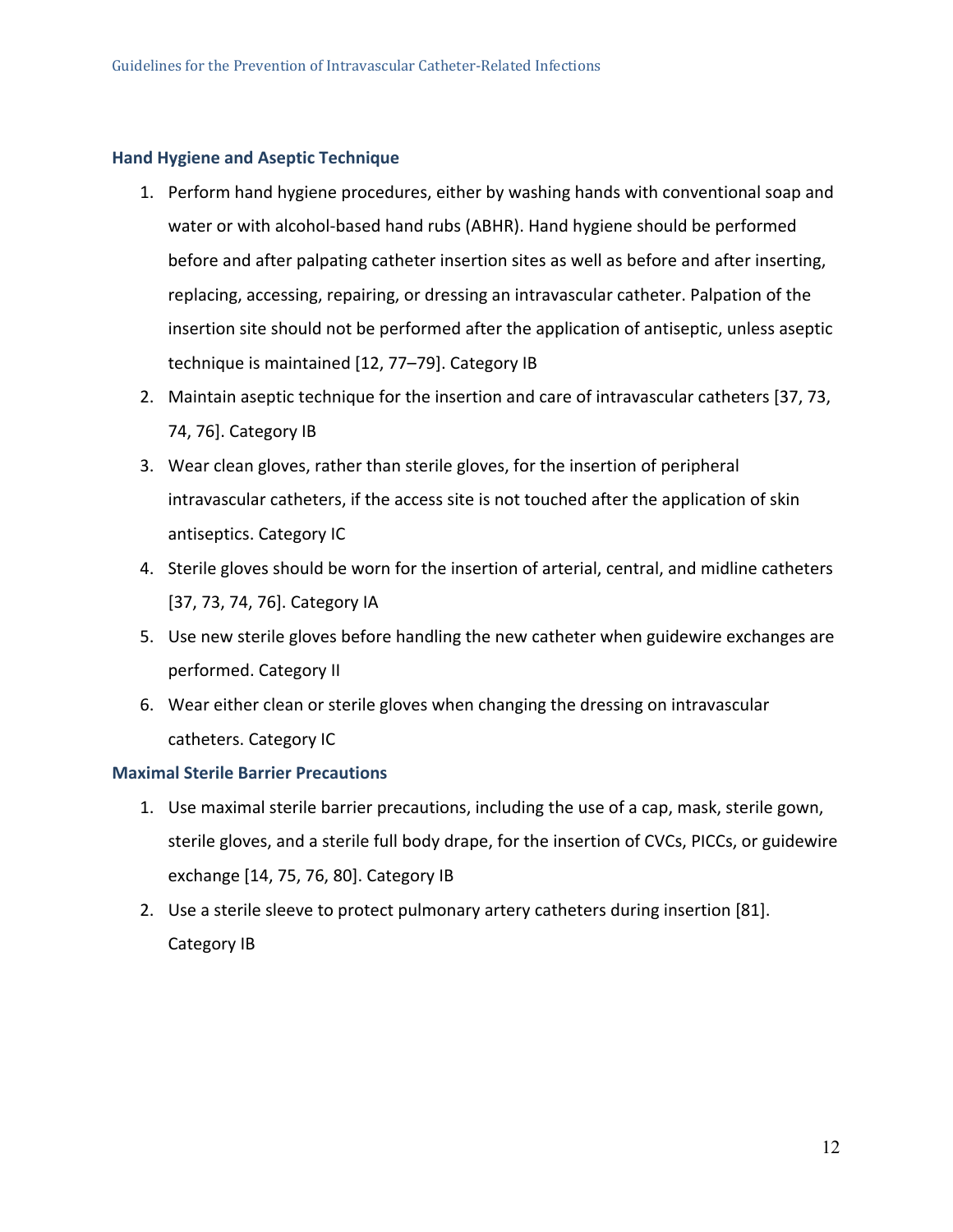# <span id="page-12-0"></span>**Skin Preparation**

- 1. Prepare clean skin with an antiseptic (70% alcohol, tincture of iodine, or alcoholic chlorhexidine gluconate solution) before peripheral venous catheter insertion [82]. Category IB
- 2. Prepare clean skin with a >0.5% chlorhexidine preparation with alcohol before central venous catheter and peripheral arterial catheter insertion and during dressing changes. If there is a contraindication to chlorhexidine, tincture of iodine, an iodophor, or 70% alcohol can be used as alternatives [82, 83]. Category IA
- 3. No comparison has been made between using chlorhexidine preparations with alcohol and povidone-iodine in alcohol to prepare clean skin. Unresolved issue.
- 4. No recommendation can be made for the safety or efficacy of chlorhexidine in infants aged <2 months. Unresolved issue
- 5. Antiseptics should be allowed to dry according to the manufacturer's recommendation prior to placing the catheter [82, 83]. Category IB

# <span id="page-12-1"></span>**Catheter Site Dressing Regimens**

- 1. Use either sterile gauze or sterile, transparent, semipermeable dressing to cover the catheter site [84–87]. Category IA
- 2. If the patient is diaphoretic or if the site is bleeding or oozing, use a gauze dressing until this is resolved [84–87]. Category II
- 3. Replace catheter site dressing if the dressing becomes damp, loosened, or visibly soiled [84, 85]. Category IB
- 4. Do not use topical antibiotic ointment or creams on insertion sites, except for dialysis catheters, because of their potential to promote fungal infections and antimicrobial resistance [88, 89]. Category IB
- 5. Do not submerge the catheter or catheter site in water. Showering should be permitted if precautions can be taken to reduce the likelihood of introducing organisms into the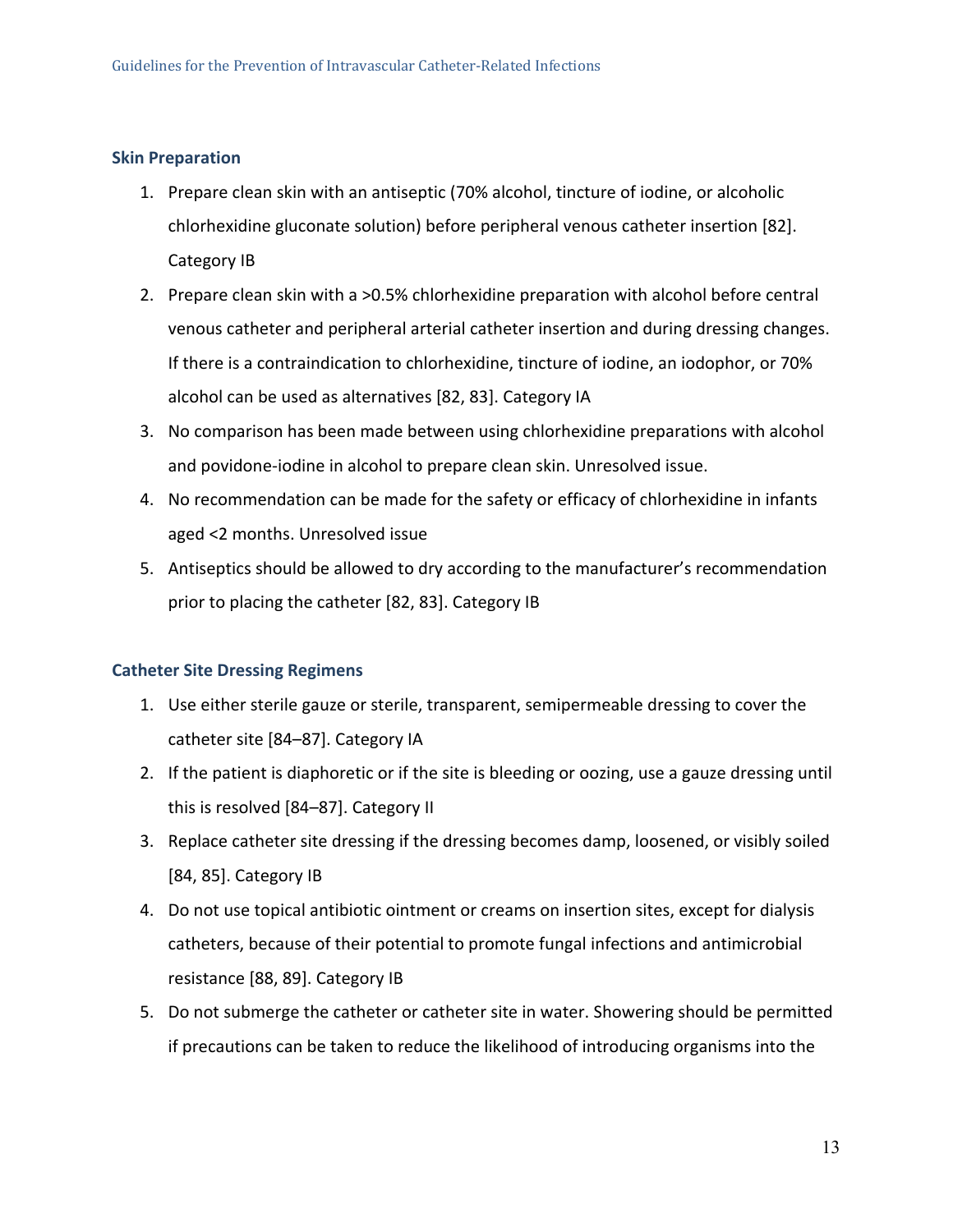catheter (e.g., if the catheter and connecting device are protected with an impermeable cover during the shower) [90–92]. Category IB

- 6. Replace dressings used on short-term CVC sites every 2 days for gauze dressings. Category II
- 7. Replace dressings used on short-term CVC sites at least every 7 days for transparent dressings, except in those pediatric patients in which the risk for dislodging the catheter may outweigh the benefit of changing the dressing [87, 93]. Category IB
- 8. Replace transparent dressings used on tunneled or implanted CVC sites no more than once per week (unless the dressing is soiled or loose), until the insertion site has healed. Category II
- 9. No recommendation can be made regarding the necessity for any dressing on wellhealed exit sites of long-term cuffed and tunneled CVCs. Unresolved issue
- 10. Ensure that catheter site care is compatible with the catheter material [94, 95]. Category IB
- 11. Use a sterile sleeve for all pulmonary artery catheters [81]. Category IB
- 12. Use a chlorhexidine-impregnated sponge dressing for temporary short-term catheters in patients older than 2 months of age if the CLABSI rate is not decreasing despite adherence to basic prevention measures, including education and training, appropriate use of chlorhexidine for skin antisepsis, and MSB [93, 96–98]. Category 1B
- 13. No recommendation is made for other types of chlorhexidine dressings. Unresolved issue
- 14. Monitor the catheter sites visually when changing the dressing or by palpation through an intact dressing on a regular basis, depending on the clinical situation of the individual patient. If patients have tenderness at the insertion site, fever without obvious source, or other manifestations suggesting local or bloodstream infection, the dressing should be removed to allow thorough examination of the site [99–101]. Category IB
- 15. Encourage patients to report any changes in their catheter site or any new discomfort to their provider. Category II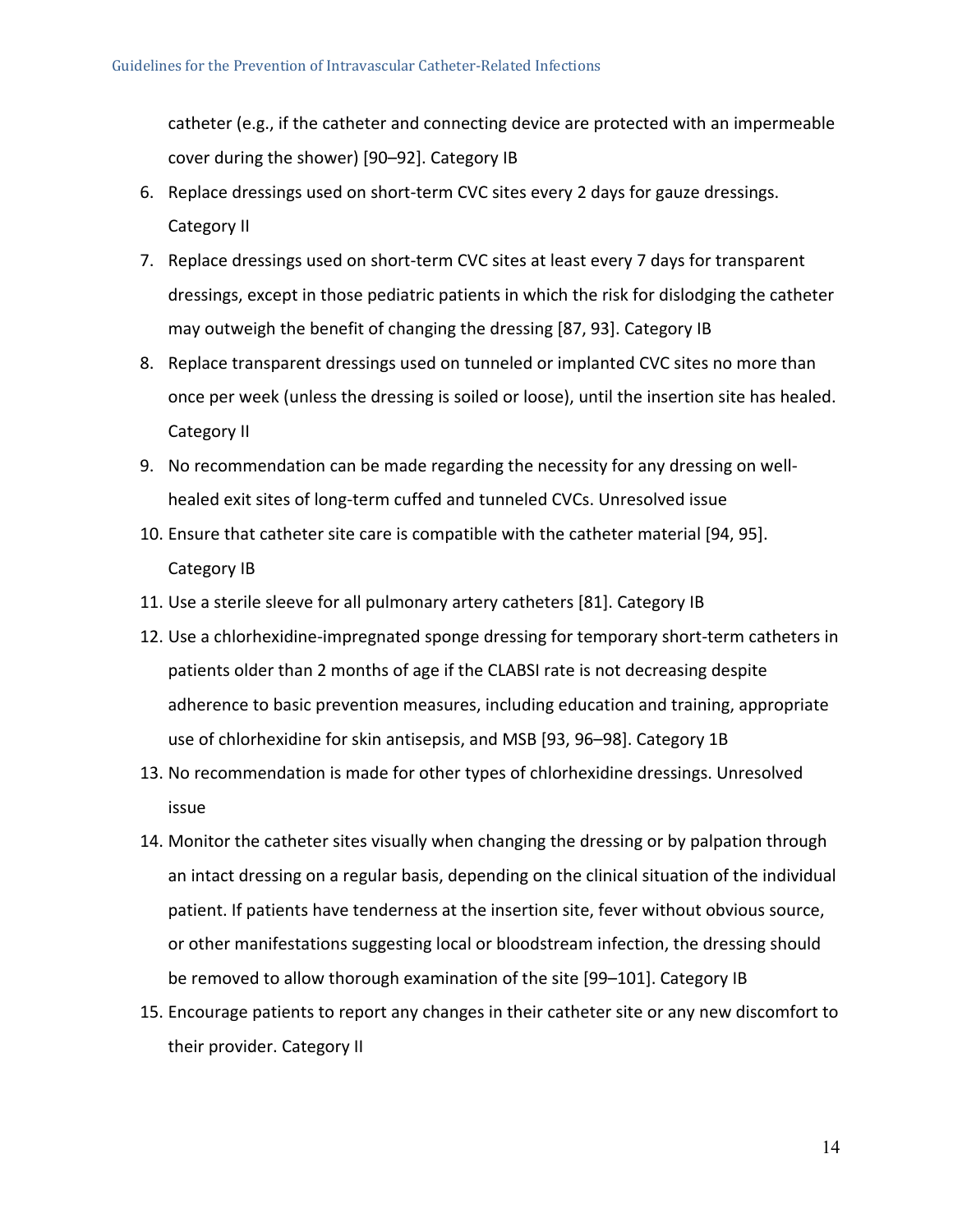### <span id="page-14-0"></span>**Patient Cleansing**

Use a 2% chlorhexidine wash for daily skin cleansing to reduce CRBSI [102–104]. Category II

### <span id="page-14-1"></span>**Catheter Securement Devices**

Use a sutureless securement device to reduce the risk of infection for intravascular catheters [105]. Category II

### <span id="page-14-2"></span>**Antimicrobial/Antiseptic Impregnated Catheters and Cuffs**

Use a chlorhexidine/silver sulfadiazine or minocycline/rifampin -impregnated CVC in patients whose catheter is expected to remain in place >5 days if, after successful implementation of a comprehensive strategy to reduce rates of CLABSI, the CLABSI rate is not decreasing. The comprehensive strategy should include at least the following three components: educating persons who insert and maintain catheters, use of maximal sterile barrier precautions, and a >0.5% chlorhexidine preparation with alcohol for skin antisepsis during CVC insertion [106–113]. Category IA

### <span id="page-14-3"></span>**Systemic Antibiotic Prophylaxis**

Do not administer systemic antimicrobial prophylaxis routinely before insertion or during use of an intravascular catheter to prevent catheter colonization or CRBSI [114]. Category IB

### <span id="page-14-4"></span>**Antibiotic/Antiseptic Ointments**

Use povidone iodine antiseptic ointment or bacitracin/gramicidin/ polymyxin B ointment at the hemodialysis catheter exit site after catheter insertion and at the end of each dialysis session only if this ointment does not interact with the material of the hemodialysis catheter per manufacturer's recommendation [59, 115–119]. Category IB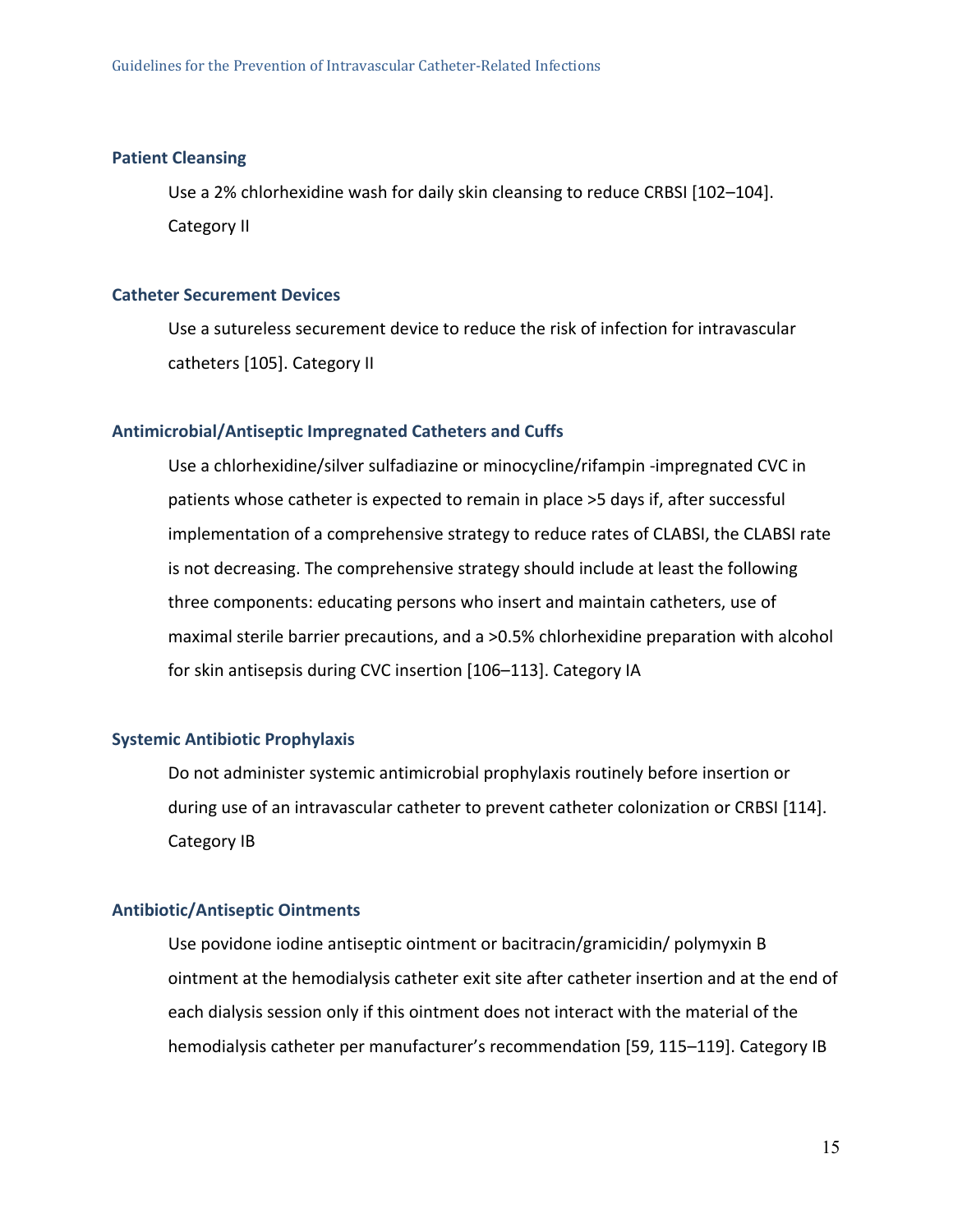# <span id="page-15-0"></span>**Antibiotic Lock Prophylaxis, Antimicrobial Catheter Flush and Catheter Lock Prophylaxis**

Use prophylactic antimicrobial lock solution in patients with long term catheters who have a history of multiple CRBSI despite optimal maximal adherence to aseptic technique [120– 138]. Category II

### <span id="page-15-1"></span>**Anticoagulants**

Do not routinely use anticoagulant therapy to reduce the risk of catheter-related infection in general patient populations [139]. Category II

### <span id="page-15-2"></span>**Replacement of Peripheral and Midline Catheters**

- 1. There is no need to replace peripheral catheters more frequently than every 72-96 hours to reduce risk of infection and phlebitis in adults [36, 140, 141]. Category 1B
- 2. No recommendation is made regarding replacement of peripheral catheters in adults only when clinically indicated [142–144]. Unresolved issue
- 3. Replace peripheral catheters in children only when clinically indicated [32, 33]. Category 1B
- 4. Replace midline catheters only when there is a specific indication. Category II

# <span id="page-15-3"></span>**Replacement of CVCs, Including PICCs and Hemodialysis Catheters**

- 1. Do not routinely replace CVCs, PICCs, hemodialysis catheters, or pulmonary artery catheters to prevent catheter-related infections. Category IB
- 2. Do not remove CVCs or PICCs on the basis of fever alone. Use clinical judgment regarding the appropriateness of removing the catheter if infection is evidenced elsewhere or if a noninfectious cause of fever is suspected. Category II
- 3. Do not use guidewire exchanges routinely for non-tunneled catheters to prevent infection. Category IB
- 4. Do not use guidewire exchanges to replace a non-tunneled catheter suspected of infection. Category IB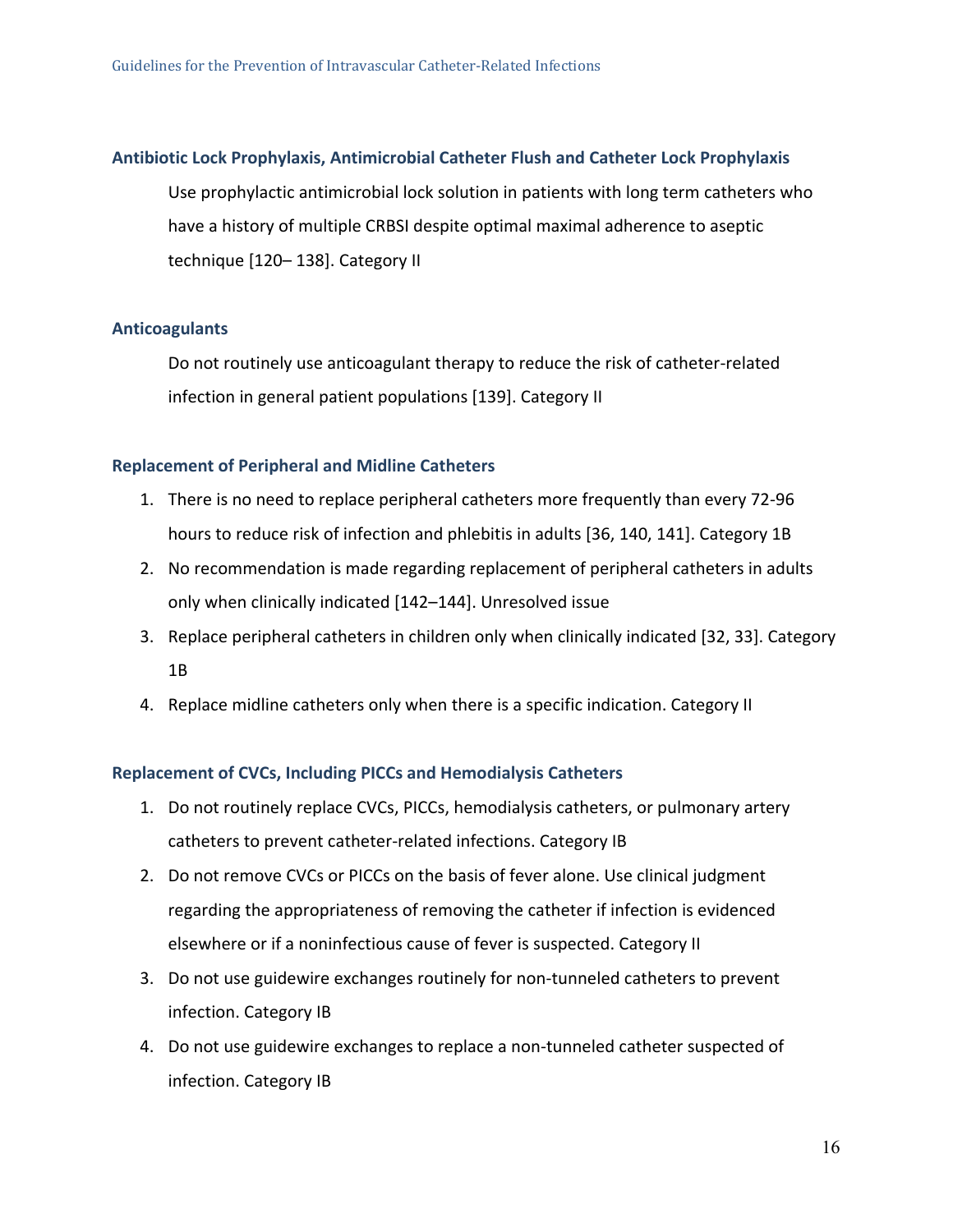- 5. Use a guidewire exchange to replace a malfunctioning non-tunneled catheter if no evidence of infection is present. Category IB
- 6. Use new sterile gloves before handling the new catheter when guidewire exchanges are performed. Category II

# <span id="page-16-0"></span>**Umbilical Catheters**

- 1. Remove and do not replace umbilical artery catheters if any signs of CRBSI, vascular insufficiency in the lower extremities, or thrombosis are present [145]. Category II
- 2. Remove and do not replace umbilical venous catheters if any signs of CRBSI or thrombosis are present [145]. Category II
- 3. No recommendation can be made regarding attempts to salvage an umbilical catheter by administering antibiotic treatment through the catheter. Unresolved issue
- 4. Cleanse the umbilical insertion site with an antiseptic before catheter insertion. Avoid tincture of iodine because of the potential effect on the neonatal thyroid. Other iodinecontaining products (e.g., povidone iodine) can be used [146– 150]. Category IB
- 5. Do not use topical antibiotic ointment or creams on umbilical catheter insertion sites because of the potential to promote fungal infections and antimicrobial resistance [88, 89]. Category IA
- 6. Add low-doses of heparin (0.25—1.0 U/ml) to the fluid infused through umbilical arterial catheters [151–153]. Category IB
- 7. Remove umbilical catheters as soon as possible when no longer needed or when any sign of vascular insufficiency to the lower extremities is observed. Optimally, umbilical artery catheters should not be left in place >5 days [145, 154]. Category II
- 8. Umbilical venous catheters should be removed as soon as possible when no longer needed, but can be used up to 14 days if managed aseptically [155, 156]. Category II
- 9. An umbilical catheter may be replaced if it is malfunctioning, and there is no other indication for catheter removal, and the total duration of catheterization has not exceeded 5 days for an umbilical artery catheter or 14 days for an umbilical vein catheter. Category II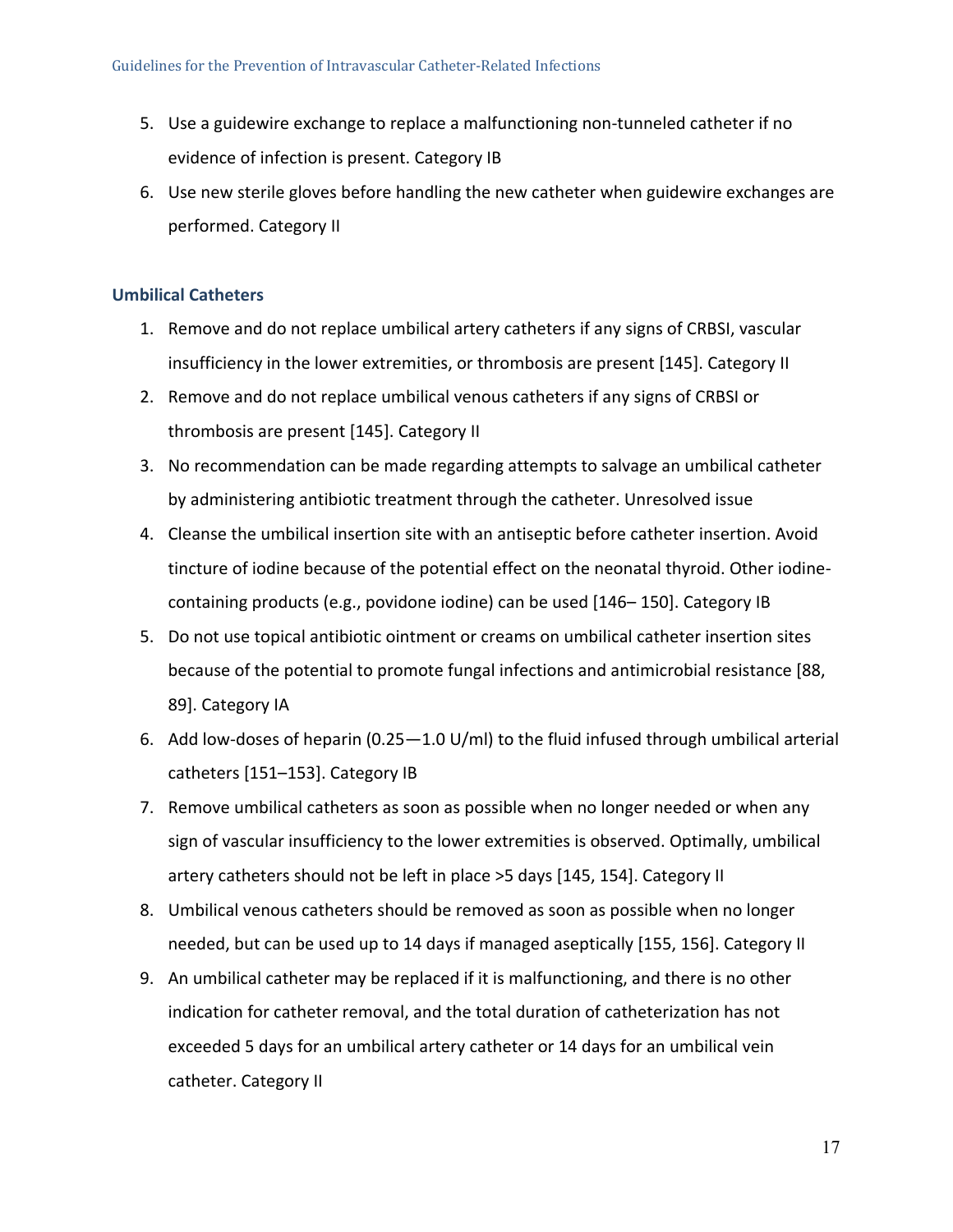# <span id="page-17-0"></span>**Peripheral Arterial Catheters and Pressure Monitoring Devices for Adult and Pediatric Patients**

- 1. In adults, use of the radial, brachial or dorsalis pedis sites is preferred over the femoral or axillary sites of insertion to reduce the risk of infection [46, 47, 157, 158]. Category IB
- 2. In children, the brachial site should not be used. The radial, dorsalis pedis, and posterior tibial sites are preferred over the femoral or axillary sites of insertion [46]. Category II
- 3. A minimum of a cap, mask, sterile gloves and a small sterile fenestrated drape should be used during peripheral arterial catheter insertion [47, 158, 159]. Category IB
- 4. During axillary or femoral artery catheter insertion, maximal sterile barriers precautions should be used. Category II
- 5. Replace arterial catheters only when there is a clinical indication. Category II
- 6. Remove the arterial catheter as soon as it is no longer needed. Category II
- 7. Use disposable, rather than reusable, transducer assemblies when possible [160–164]. Category IB
- 8. Do not routinely replace arterial catheters to prevent catheter-related infections [165, 166, 167, 168]. Category II
- 9. Replace disposable or reusable transducers at 96-hour intervals. Replace other components of the system (including the tubing, continuous-flush device, and flush solution) at the time the transducer is replaced [37, 161]. Category IB
- 10. Keep all components of the pressure monitoring system (including calibration devices and flush solution) sterile [160, 169–171]. Category IA
- 11. Minimize the number of manipulations of and entries into the pressure monitoring system. Use a closed flush system (i.e, continuous flush), rather than an open system (i.e, one that requires a syringe and stopcock), to maintain the patency of the pressure monitoring catheters [163, 172]. Category II
- 12. When the pressure monitoring system is accessed through a diaphragm, rather than a stopcock, scrub the diaphragm with an appropriate antiseptic before accessing the system [163]. Category IA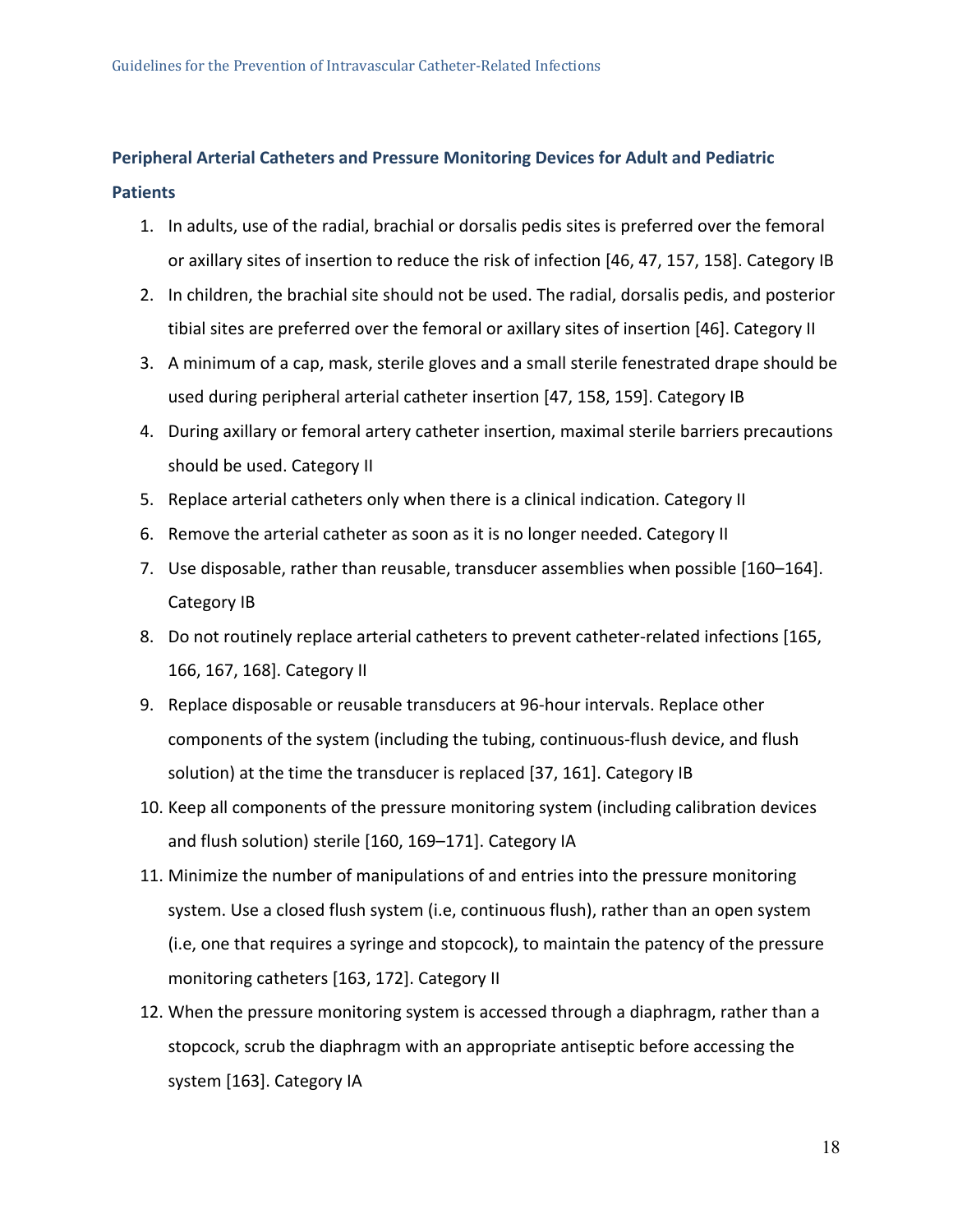- 13. Do not administer dextrose-containing solutions or parenteral nutrition fluids through the pressure monitoring circuit [163, 173, 174]. Category IA
- 14. Sterilize reusable transducers according to the manufacturers' instructions if the use of disposable transducers is not feasible [163, 173–176]. Category IA

# <span id="page-18-0"></span>**Replacement of Administration Sets**

- 1. In patients not receiving blood, blood products or fat emulsions, replace administration sets that are continuously used, including secondary sets and add-on devices, no more frequently than at 96-hour intervals, [177] but at least every 7 days [178–181]. Category IA
- 2. No recommendation can be made regarding the frequency for replacing intermittently used administration sets. Unresolved issue
- 3. No recommendation can be made regarding the frequency for replacing needles to access implantable ports. Unresolved issue
- 4. Replace tubing used to administer blood, blood products, or fat emulsions (those combined with amino acids and glucose in a 3-in-1 admixture or infused separately) within 24 hours of initiating the infusion [182–185]. Category IB
- 5. Replace tubing used to administer propofol infusions every 6 or 12 hours, when the vial is changed, per the manufacturer's recommendation (FDA website Medwatch) [186]. Category IA
- 6. No recommendation can be made regarding the length of time a needle used to access implanted ports can remain in place. Unresolved issue

# <span id="page-18-1"></span>**Needleless Intravascular Catheter Systems**

1. Change the needleless components at least as frequently as the administration set. There is no benefit to changing these more frequently than every 72 hours. [39, 187– 193]. Category II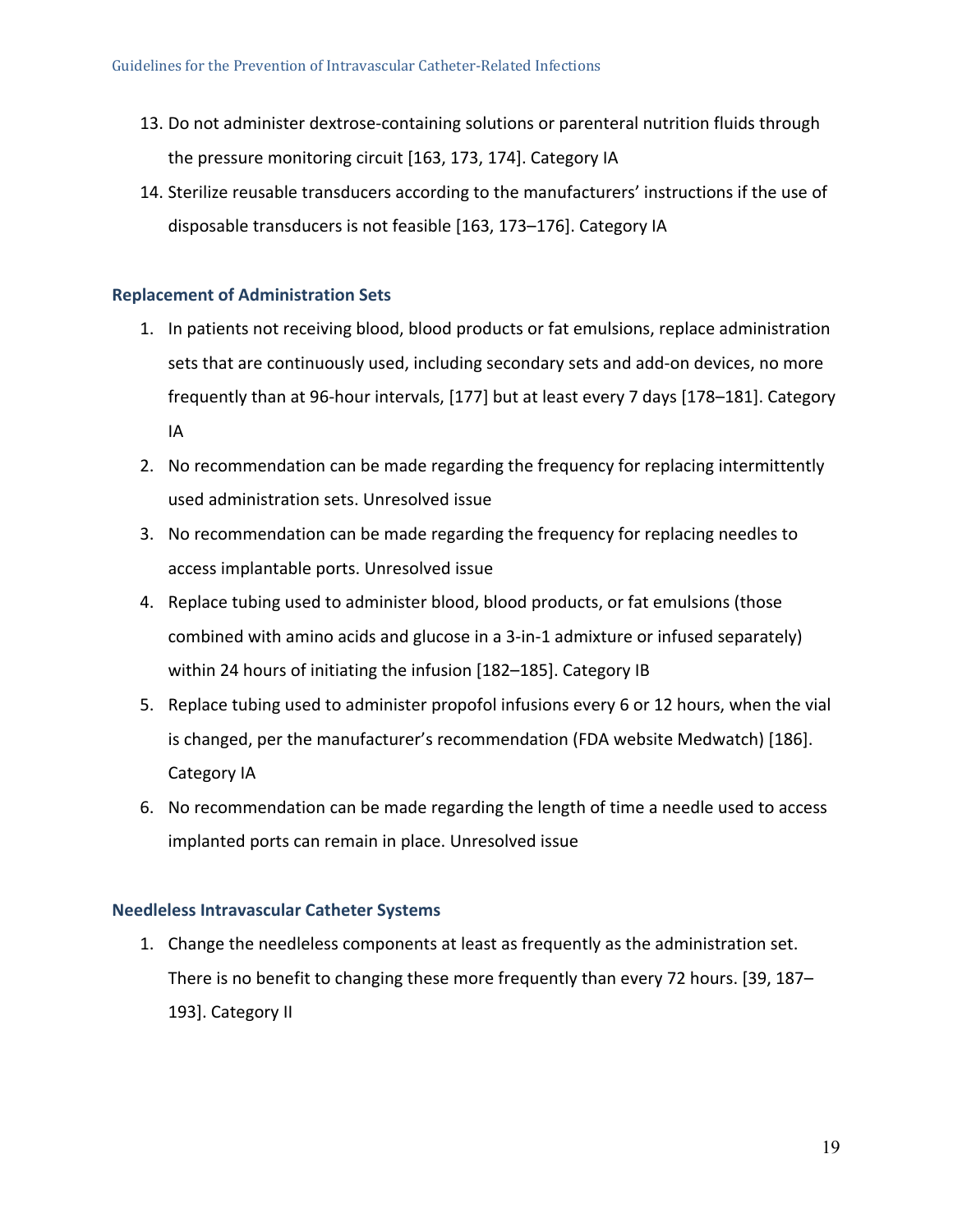- 2. Change needleless connectors no more frequently than every 72 hours or according to manufacturers' recommendations for the purpose of reducing infection rates [187, 189, 192, 193]. Category II
- 3. Ensure that all components of the system are compatible to minimize leaks and breaks in the system [194]. Category II
- 4. Minimize contamination risk by scrubbing the access port with an appropriate antiseptic (chlorhexidine, povidone iodine, an iodophor, or 70% alcohol) and accessing the port only with sterile devices [189, 192, 194–196]. Category IA
- 5. Use a needleless system to access IV tubing. Category IC
- 6. When needleless systems are used, a split septum valve may be preferred over some mechanical valves due to increased risk of infection with the mechanical valves [197– 200]. Category II

### <span id="page-19-0"></span>**Performance Improvement**

Use hospital-specific or collaborative-based performance improvement initiatives in which multifaceted strategies are "bundled" together to improve compliance with evidencebased recommended practices [15, 69, 70, 201–205]. Category IB

# <span id="page-19-1"></span>**Background Information**

### <span id="page-19-2"></span>**Terminology and Estimates of Risk**

The terminology used to identify different types of catheters is confusing, because many clinicians and researchers use different aspects of the catheter for informal reference. A catheter can be designated by the type of vessel it occupies (e.g., peripheral venous, central venous, or arterial); its intended life span (e.g., temporary or short-term versus permanent or long-term); its site of insertion (e.g., subclavian, femoral, internal jugular, peripheral, and peripherally inserted central catheter [PICC]); its pathway from skin to vessel (e.g., tunneled versus nontunneled); its physical length (e.g., long versus short); or some special characteristic of the catheter (e.g., presence or absence of a cuff, impregnation with heparin, antibiotics or antiseptics, and the number of lumens). To accurately define a specific type of catheter, all of these aspects should be described (Table 1).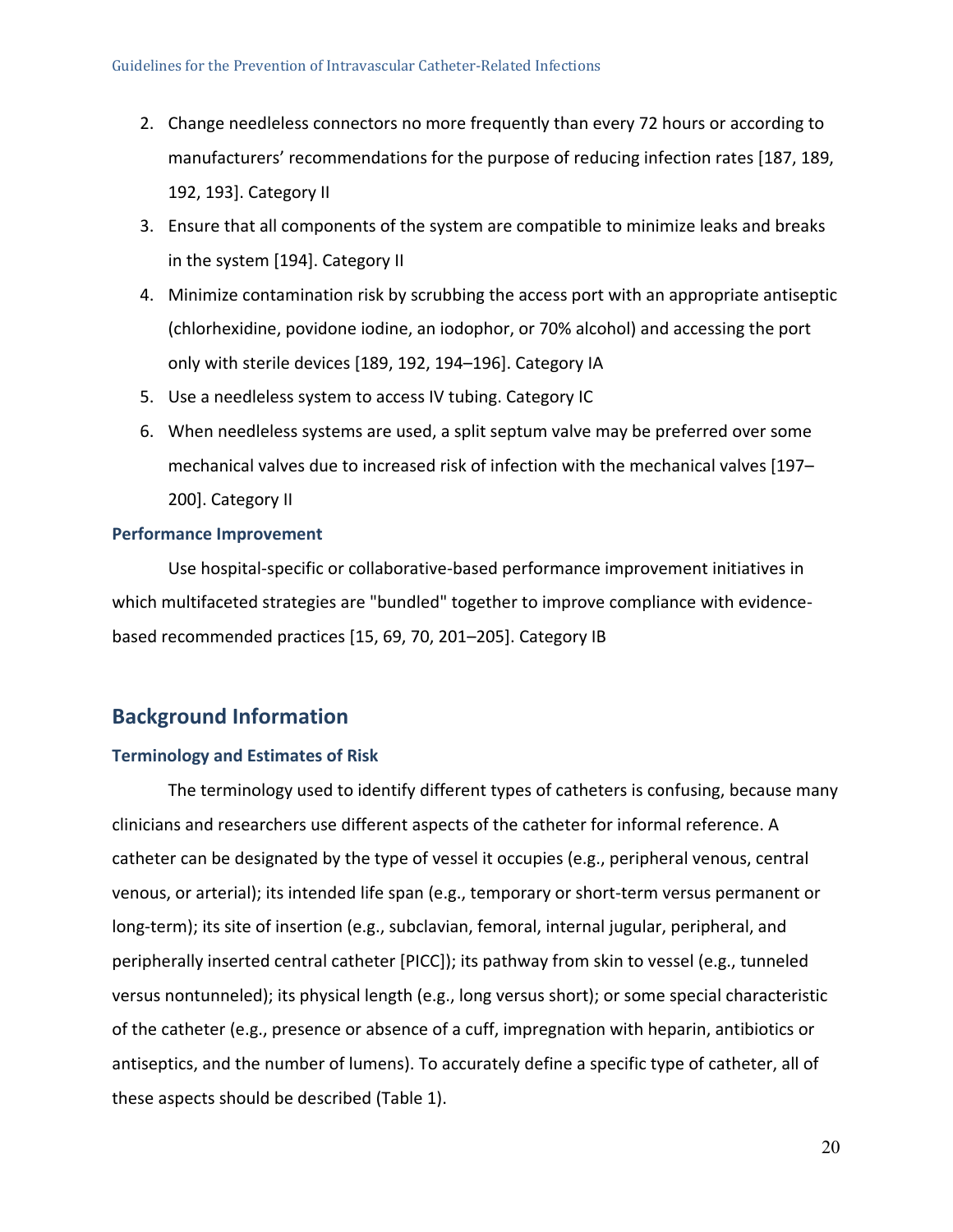Likewise the terms used to describe intravascular catheter-related infections can also be confusing because catheter-related bloodstream infection (CRBSI) and central line–associated bloodstream infection (CLABSI) are often used interchangeably even though the meanings differ.

CRBSI is a clinical definition, used when diagnosing and treating patients, that requires specific laboratory testing that more thoroughly identifies the catheter as the source of the BSI. It is not typically used for surveillance purposes. It is often problematic to precisely establish if a BSI is a CRBSI due to the clinical needs of the patient (the catheter is not always pulled), limited availability of microbiologic methods (many labs do not use quantitative blood cultures or differential time to positivity), and procedural compliance by direct care personnel (labeling must be accurate). Simpler definitions are often used for surveillance purposes. For example, CLABSI is a term used by CDC's National Healthcare Safety Network (NHSN) (visit NHSN CLABSI information) [206]. A CLABSI is a primary BSI in a patient that had a central line within the 48 hour period before the development of the BSI and is not bloodstream related to an infection at another site. However, since some BSIs are secondary to other sources other than the central line (e.g., pancreatitis, mucositis) that may not be easily recognized, the CLABSI surveillance definition may overestimate the true incidence of CRBSI.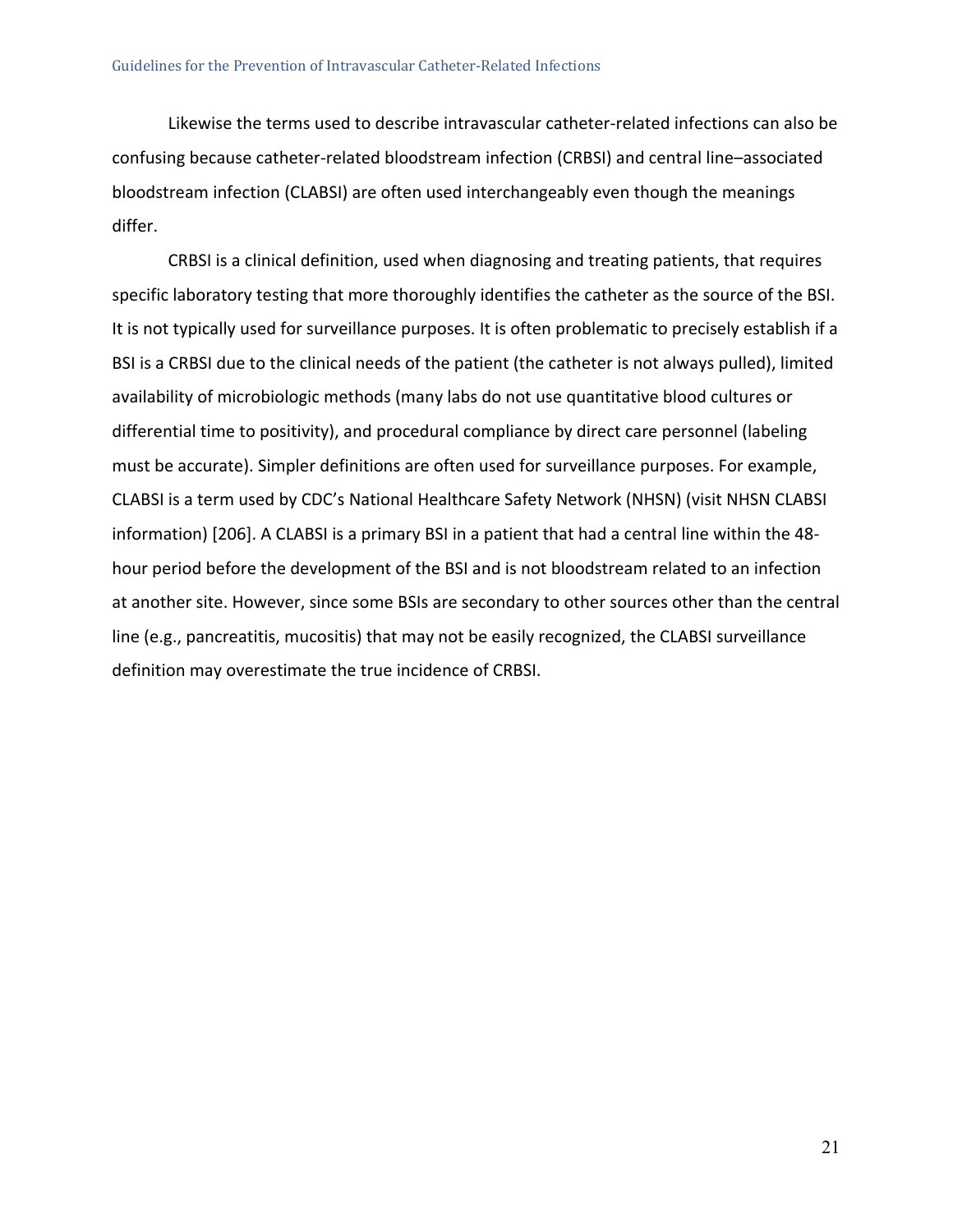# **Table 1. Catheters used for venous and arterial access.**

| <b>Catheter type</b>                                           | <b>Entry Site</b>                                                                                                                           | Length                                   | <b>Comments</b>                                                                                                                                              |
|----------------------------------------------------------------|---------------------------------------------------------------------------------------------------------------------------------------------|------------------------------------------|--------------------------------------------------------------------------------------------------------------------------------------------------------------|
| Peripheral venous<br>catheters                                 | Usually inserted in veins of forearm<br>or hand                                                                                             | <3 inches                                | Phlebitis with prolonged use;<br>rarely associated with<br>bloodstream infection                                                                             |
| Peripheral arterial<br>catheters                               | Usually inserted in radial artery; can<br>be placed in femoral, axillary,<br>brachial, posterior tibial arteries                            | <3 inches                                | Low infection risk; rarely<br>associated with bloodstream<br>infection                                                                                       |
| <b>Midline catheters</b>                                       | Inserted via the antecubital fossa into<br>the proximal basilic or cephalic veins;<br>does not enter<br>central veins, peripheral catheters | 3 to 8 inches                            | Anaphylactoid reactions have<br>been reported with catheters<br>made of elastomeric hydrogel;<br>lower rates of phlebitis than<br>short peripheral catheters |
| Nontunneled central<br>venous<br>catheters                     | Percutaneously inserted into central<br>veins (subclavian, internal jugular, or<br>femoral)                                                 | ≥8 cm depending on<br>patient size       | Account for majority of CRBSI                                                                                                                                |
| Pulmonary artery<br>catheters                                  | Inserted through a Teflon®<br>introducer in a central vein<br>(subclavian, internal jugular, or<br>femoral)                                 | ≥30 cm depending on<br>patient size      | Usually heparin bonded; similar<br>rates of bloodstream infection as<br>CVCs; subclavian site preferred<br>to reduce infection risk                          |
| Peripherally inserted<br>central<br>venous catheters<br>(PICC) | Inserted into basilic, cephalic, or<br>brachial veins and enter the superior<br>vena cava                                                   | ≥20 cm depending on<br>patient size      | Lower rate of infection than<br>nontunneled CVCs                                                                                                             |
| <b>Tunneled central</b><br>venous catheters                    | Implanted into subclavian, internal<br>jugular, or femoral veins                                                                            | $\geq$ 8 cm depending on<br>patient size | Cuff inhibits migration of<br>organisms into catheter tract;<br>lower rate of infection than<br>nontunneled CVC                                              |
| Totally implantable                                            | Tunneled beneath skin and have<br>subcutaneous port accessed with a<br>needle; implanted in subclavian or<br>internal jugular vein          | ≥8 cm depending on<br>patient size       | Lowest risk for CRBSI; improved<br>patient self-image; no need for<br>local catheter-site care; surgery<br>required for catheter removal                     |
| <b>Umbilical catheters</b>                                     | Inserted into either umbilical vein or<br>umbilical artery                                                                                  | ≤6 cm depending on<br>patient size       | Risk for CRBSI similar with<br>catheters placed in umbilical vein<br>versus artery                                                                           |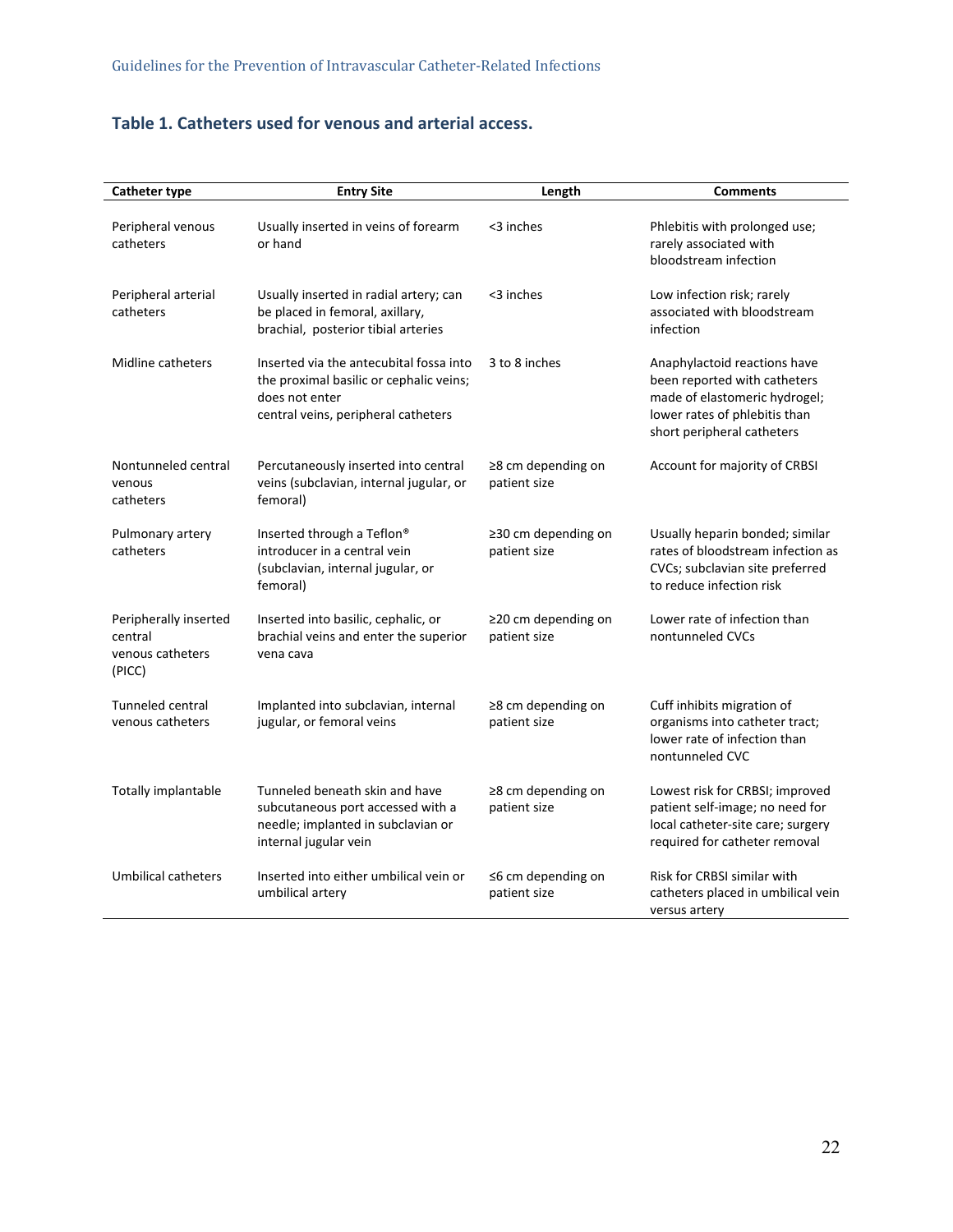### <span id="page-22-0"></span>**Epidemiology and Microbiology in Adult and Pediatric Patients**

National estimates of CLABSI rates are available through CDC's NHSN, a surveillance system for healthcare-associated infections, and are available on CDC's website. A recent report highlights data from 1,545 hospitals in 48 States and the District of Columbia that monitor infections in one or more ICUs and/or non-ICUs (e.g., patient care areas, wards) [207]. Because BSI rates are influenced by patient-related factors, such as severity of illness and type of illness (e.g., third-degree burns versus post-cardiac surgery), by catheter-related factors, (such as the condition under which the catheter was placed and catheter type), and by institutional factors (e.g., bed-size, academic affiliation), these aggregate, risk-adjusted rates can be used as benchmarks against which hospitals can make intra-and inter-facility comparisons.

The most commonly reported causative pathogens remain coagulase-negative staphylococci, Staphylococcus aureus, enterococci, and *Candida* spp [208]. Gram negative bacilli accounted for 19% and 21% of CLABSIs reported to CDC [209] and the Surveillance and Control of Pathogens of Epidemiological Importance (SCOPE) database, respectively [208].

For all common pathogens causing CLABSIs, antimicrobial resistance is a problem, particularly in ICUs. Although methicillin-resistant *Staphylococcus aureus* (MRSA) now account for more than 50% of all *Staphylococcus aureus* isolates obtained in ICUs, the incidence of MRSA CLABSIs has decreased in recent years, perhaps as a result of prevention efforts [210]. For gram negative rods, antimicrobial resistance to third generation cephalosporins among *Klebsiella pneumoniae* and E. coli has increased significantly as has imipenem and ceftazidine resistance among *Pseudomonas aeruginosa* [209]. *Candida* spp. are increasingly noted to be fluconazole resistant.

### <span id="page-22-1"></span>**Pathogenesis**

There are four recognized routes for contamination of catheters: 1) migration of skin organisms at the insertion site into the cutaneous catheter tract and along the surface of the catheter with colonization of the catheter tip; this is the most common route of infection for short-term catheters [37, 211, 212]; 2) direct contamination of the catheter or catheter hub by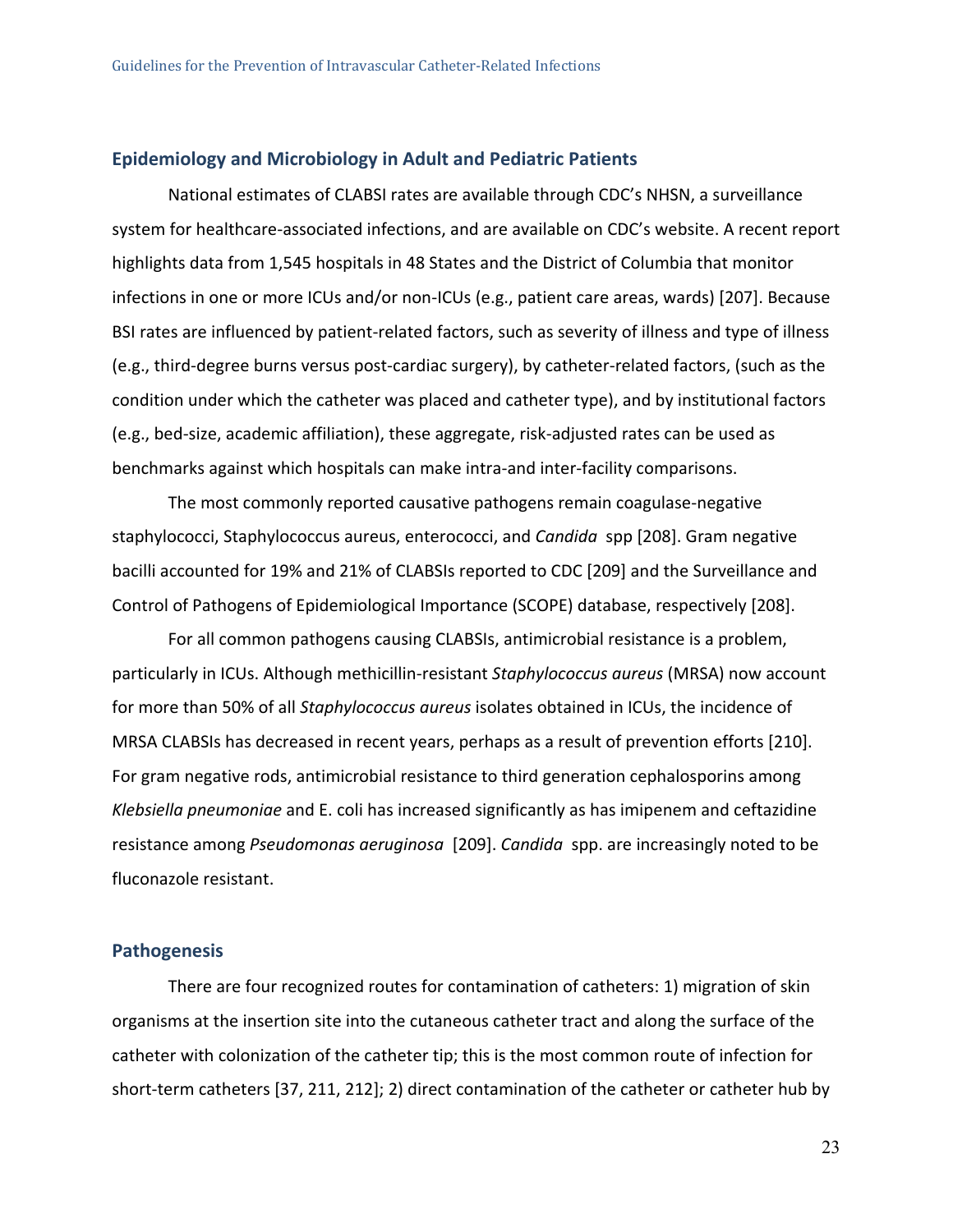contact with hands or contaminated fluids or devices [213, 214]; 3) less commonly, catheters might become hematogenously seeded from another focus of infection [215]; and 4) rarely, infusate contamination might lead to CRBSI [216].

Important pathogenic determinants of CRBSI are 1) the material of which the device is made; 2) the host factors consisting of protein adhesions, such as fibrin and fibronectin, that form a sheath around the catheter [217]; and 3) the intrinsic virulence factors of the infecting organism, including the extracellular polymeric substance (EPS) produced by the adherent organisms [218]. Some catheter materials also have surface irregularities that enhance the microbial adherence of certain species (e.g., *S. epidermidis* and *C. albicans* ) [219, 220]. Catheters made of these materials are especially vulnerable to microbial colonization and subsequent infection. Due to the formation of the fibrin sheath, silastic catheters are associated with higher risk of catheter infections than polyurethane catheters [217]. On the other hand, biofilm formation by *C. albicans* occurs more readily on silicone elastomer catheter surfaces than polyurethane catheters [219]. Modification of the biomaterial surface properties has been shown to influence the ability of *C. albicans* to form biofilm [220]. Additionally, certain catheter materials are more thrombogenic than others, a characteristic that also might predispose to catheter colonization and infection [221, 222]. This association has led to emphasis on preventing catheter-related thrombus as an additional mechanism for reducing CRBSI [223, 224].

The adherence properties of a given microorganism in relationship to host factors are also important in the pathogenesis of CRBSI. For example, *S. aureus* can adhere to host proteins (e.g., fibrinogen, fibronectin) commonly present on catheters by expressing clumping factors (ClfA and ClfB) that bind to the protein adhesins [217, 222, 225, 226]. Furthermore, adherence is enhanced through the production by microbial organisms, such as coagulase negative staphylococci [227, 228], *S. aureus* [229], *Pseudomonas aeruginosa* [230], and *Candida* species [231] of an extracellular polymeric substance (EPS) consisting mostly of an exopolysaccharide that forms a microbial biofilm layer [218, 232]. This biofilm matrix is enriched by divalent metallic cations, such as calcium, magnesium and iron, which make it a solid enclave in which microbial organisms can embed themselves [233–235]. Such a biofilm

24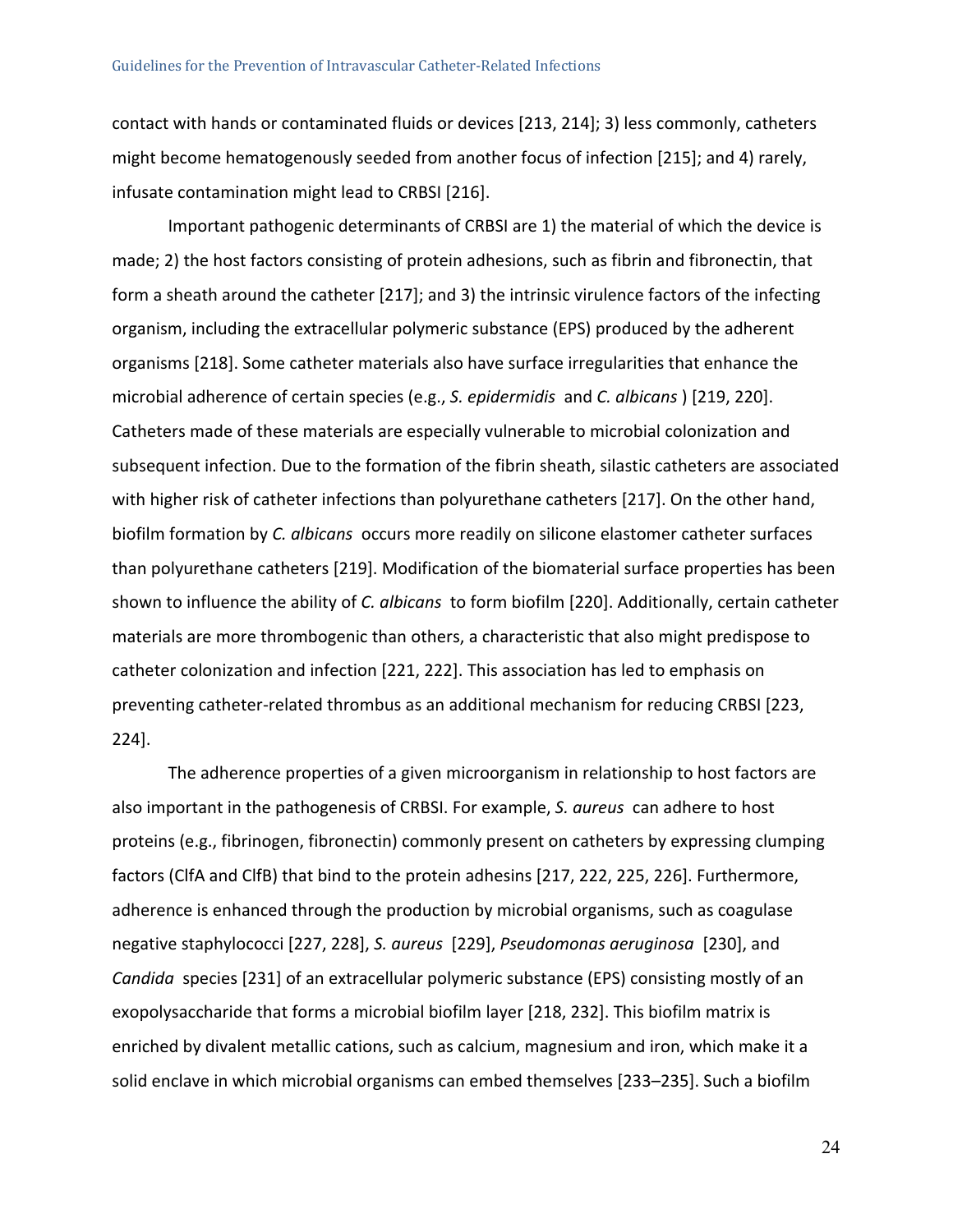potentiates the pathogenicity of various microbes by allowing them to withstand host defense mechanisms (e.g., acting as a barrier to engulfment and killing by polymorphonuclear leukocytes) or by making them less susceptible to antimicrobial agents (e.g., forming a matrix that binds antimicrobials before their contact with the organism cell wall or providing for a population of metabolically quiescent, antimicrobial tolerant "persister" cells) [228, 236, 237]. Some *Candida* spp., in the presence of dextrose-containing fluids, produce slime similar to that of their bacterial counterparts, potentially explaining the increased proportion of BSIs caused by fungal pathogens among patients receiving parenteral nutrition fluids [238].

# <span id="page-24-0"></span>**Strategies for Prevention of Catheter-Related Infections in Adult and Pediatric Patients**

### <span id="page-24-1"></span>**Education, Training and Staffing**

### **Recommendations**

1. Educate healthcare personnel regarding the indications for intravascular catheter use, proper procedures for the insertion and maintenance of intravascular catheters, and appropriate infection control measures to prevent intravascular catheter-related infections [7–15]. Category IA

2. Periodically assess knowledge of and adherence to guidelines for all personnel involved in the insertion and maintenance of intravascular catheters [7–15]. Category IA

3. Designate only trained personnel who demonstrate competence for the insertion and maintenance of peripheral and central intravascular catheters. [14– 28]. Category IA

4. Ensure appropriate nursing staff levels in ICUs. Observational studies suggest that a higher proportion of "pool nurses" or an elevated patient–to-nurse ratio is associated with CRBSI in ICUs where nurses are managing patients with CVCs [29– 31]. Category IB

### **Background**

Well-organized programs that enable healthcare providers to become educated and to provide, monitor, and evaluate care are critical to the success of this effort. Reports spanning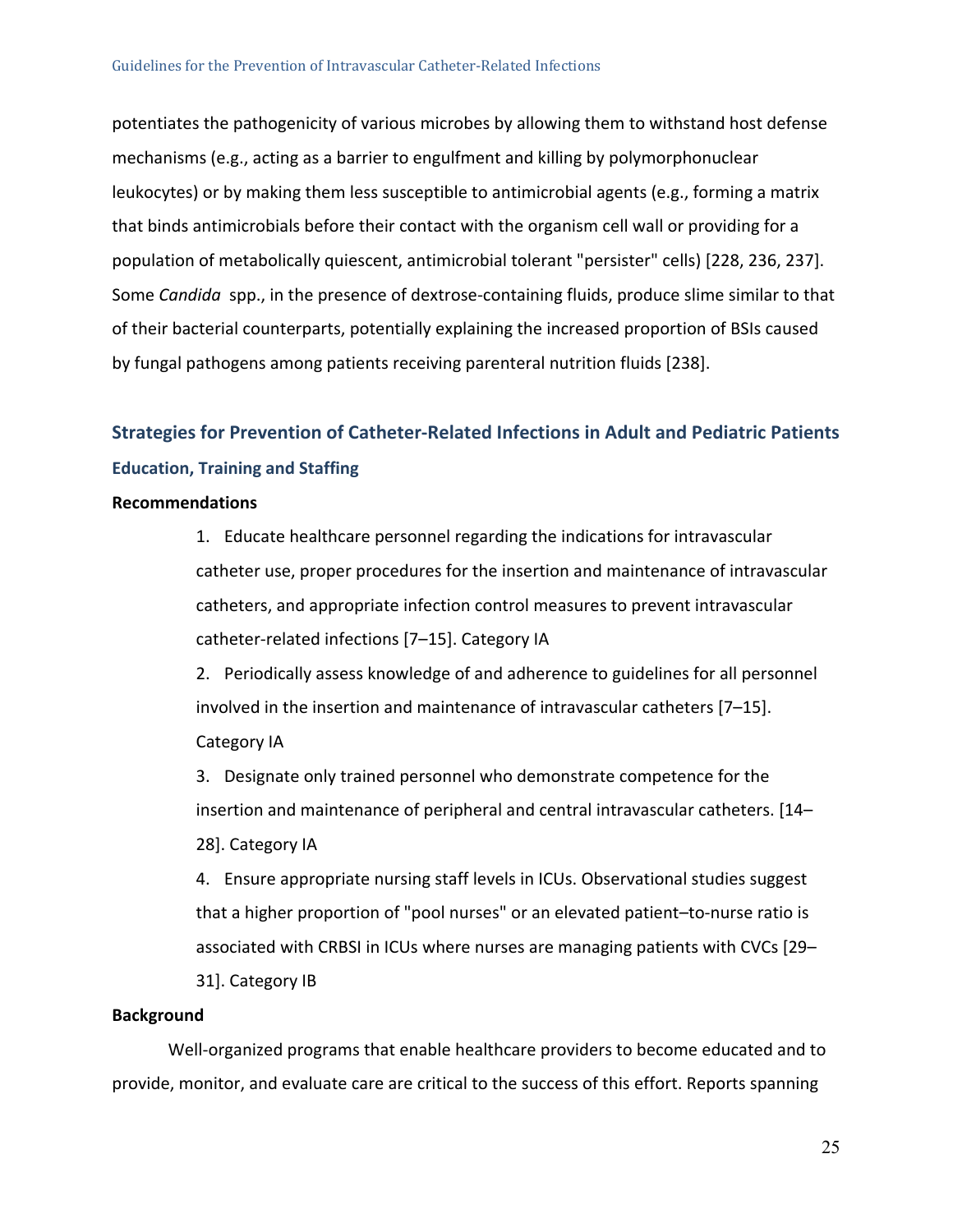the past four decades have consistently demonstrated that risk for infection declines following standardization of aseptic care [7, 12, 14, 15, 239–241] and that insertion and maintenance of intravascular catheters by inexperienced staff might increase the risk for catheter colonization and CRBSI [15, 242]. Specialized "IV teams" have shown unequivocal effectiveness in reducing the incidence of CRBSI, associated complications, and costs [16–26]. Additionally, infection risk increases with nursing staff reductions below a critical level [30].

### <span id="page-25-0"></span>**Selection of Catheters and Sites**

### <span id="page-25-1"></span>**Peripheral and Midline Catheter Recommendations**

- 1. In adults, use an upper-extremity site for catheter insertion. Replace a catheter inserted in a lower extremity site to an upper extremity site as soon as possible. Category II
- 2. In pediatric patients, the upper or lower extremities or the scalp (in neonates or young infants) can be used as the catheter insertion site [32, 33]. Category II
- 3. Select catheters on the basis of the intended purpose and duration of use, known infectious and non-infectious complications (e.g., phlebitis and infiltration), and experience of individual catheter operators [33–35]. Category IB
- 4. Avoid the use of steel needles for the administration of fluids and medication that might cause tissue necrosis if extravasation occurs [33, 34]. Category IA
- 5. Use a midline catheter or peripherally inserted central catheter (PICC), instead of a short peripheral catheter, when the duration of IV therapy will likely exceed six days. Category II
- 6. Evaluate the catheter insertion site daily by palpation through the dressing to discern tenderness and by inspection if a transparent dressing is in use. Gauze and opaque dressings should not be removed if the patient has no clinical signs of infection. If the patient has local tenderness or other signs of possible CRBSI, an opaque dressing should be removed and the site inspected visually. Category II
- 7. Remove peripheral venous catheters if the patients develops signs of phlebitis (warmth, tenderness, erythema or palpable venous cord), infection, or a malfunctioning catheter [36]. Category IB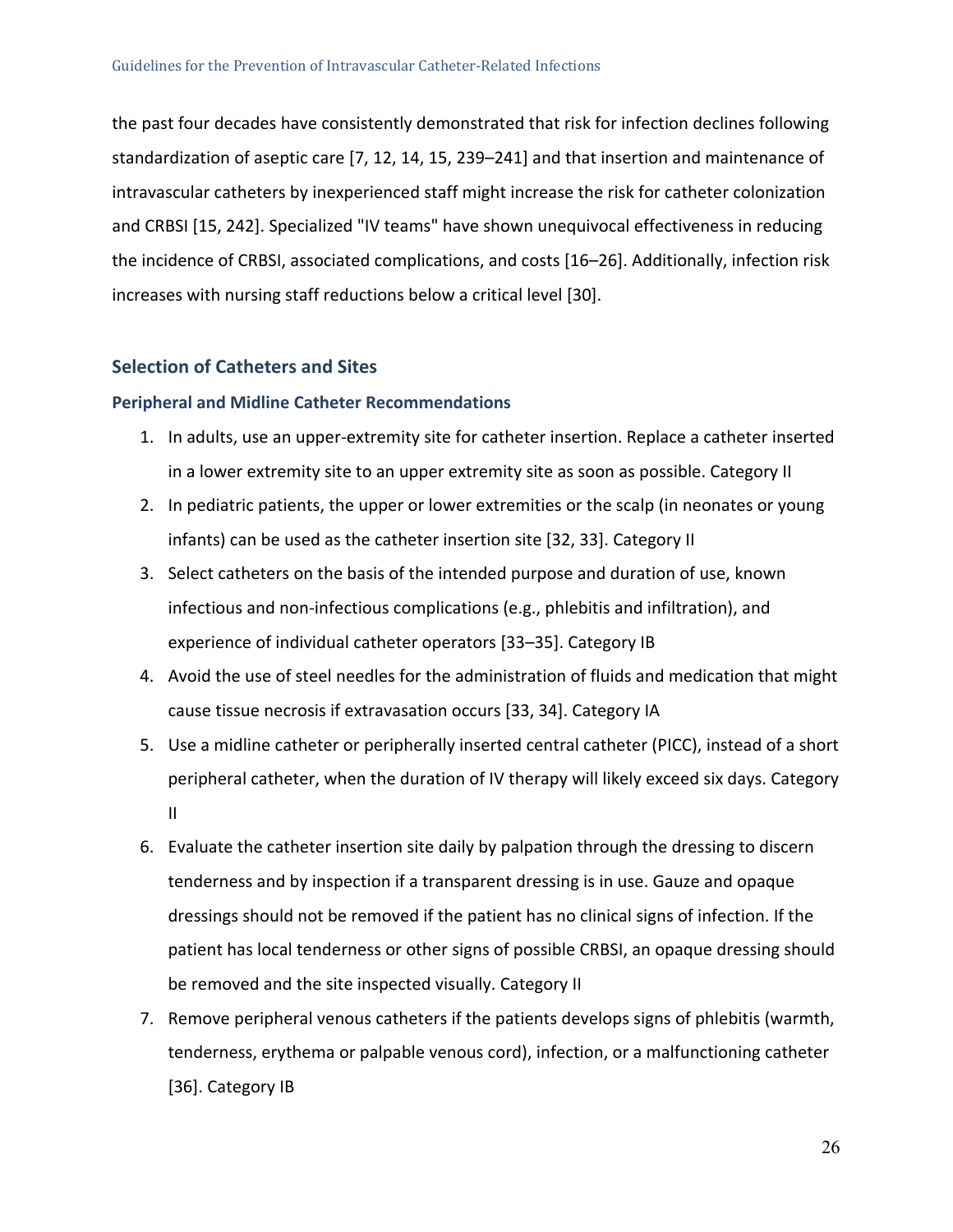### <span id="page-26-0"></span>**Central Venous Catheters Recommendations**

- 1. Weigh the risks and benefits of placing a central venous device at a recommended site to reduce infectious complications against the risk for mechanical complications (e.g., pneumothorax, subclavian artery puncture, subclavian vein laceration, subclavian vein stenosis, hemothorax, thrombosis, air embolism, and catheter misplacement) [37–53]. Category IA
- 2. Avoid using the femoral vein for central venous access in adult patients [38, 50, 51, 54]. Category 1A
- 3. Use a subclavian site, rather than a jugular or a femoral site, in adult patients to minimize infection risk for nontunneled CVC placement [50–52]. Category IB
- 4. No recommendation can be made for a preferred site of insertion to minimize infection risk for a tunneled CVC. Unresolved issue
- 5. Avoid the subclavian site in hemodialysis patients and patients with advanced kidney disease, to avoid subclavian vein stenosis [53, 55–58]. Category IA
- 6. Use a fistula or graft in patients with chronic renal failure instead of a CVC for permanent access for dialysis [59]. Category 1A
- 7. Use ultrasound guidance to place central venous catheters (if this technology is available) to reduce the number of cannulation attempts and mechanical complications. Ultrasound guidance should only be used by those fully trained in its technique. [60–64]. Category 1B
- 8. Use a CVC with the minimum number of ports or lumens essential for the management of the patient [65–68]. Category IB
- 9. No recommendation can be made regarding the use of a designated lumen for parenteral nutrition. Unresolved issue
- 10. Promptly remove any intravascular catheter that is no longer essential [69–72]. Category IA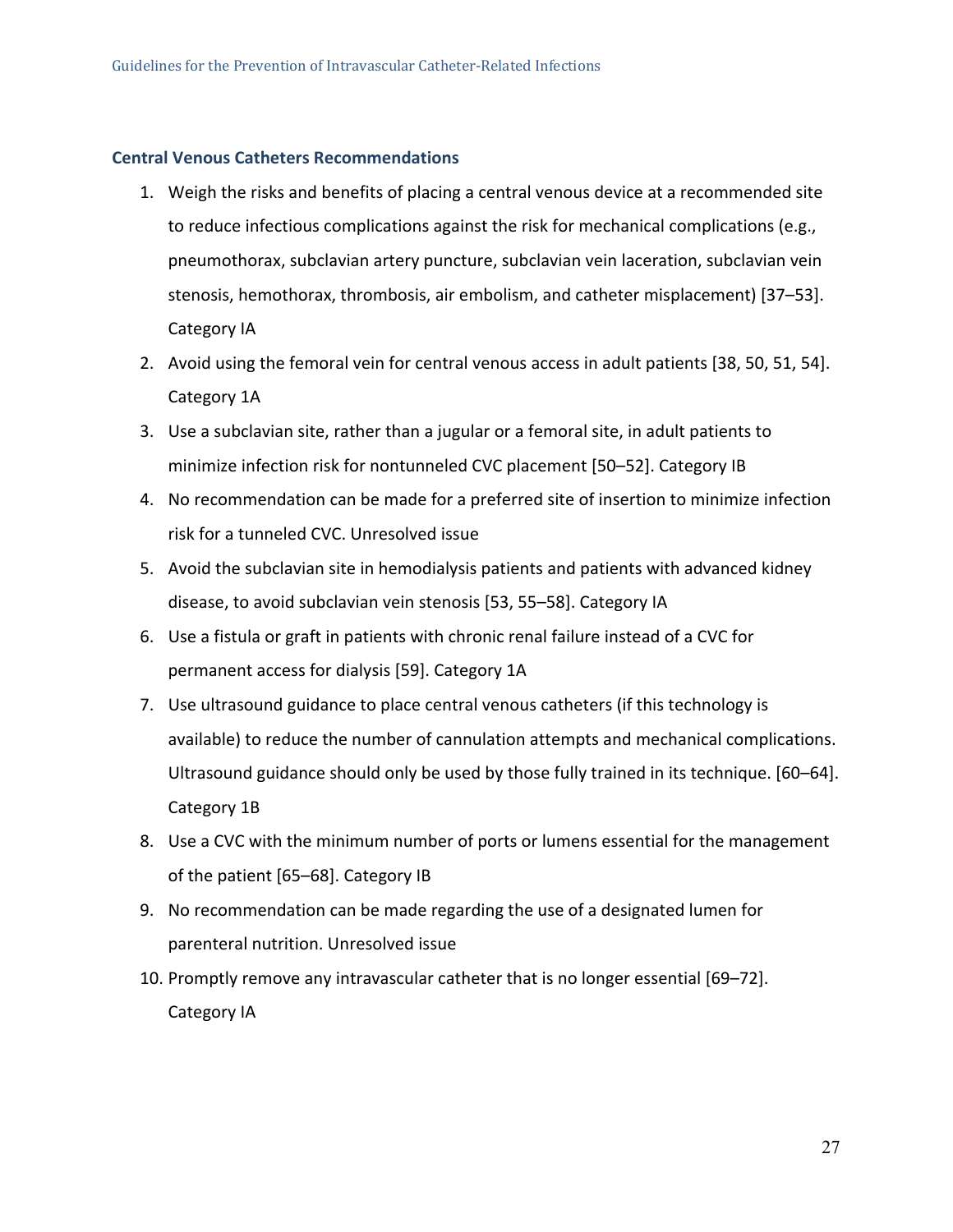11. When adherence to aseptic technique cannot be ensured (i.e catheters inserted during a medical emergency), replace the catheter as soon as possible, i.e, within 48 hours [37, 73–76]. Category IB

### **Background**

The site at which a catheter is placed influences the subsequent risk for catheter-related infection and phlebitis. The influence of site on the risk for catheter infections is related in part to the risk for thrombophlebitis and density of local skin flora.

As in adults, the use of peripheral venous catheters in pediatric patients might be complicated by phlebitis, infusion extravasation, and catheter infection [243]. Catheter location, infusion of parenteral nutritional fluids with continuous IV fat emulsions, and length of ICU stay before catheter insertion, have all increased pediatric patients' risk for phlebitis. However, contrary to the risk in adults, the risk for phlebitis in children has not increased with the duration of catheterization [243, 244].

The density of skin flora at the catheter insertion site is a major risk factor for CRBSI. No single trial has satisfactorily compared infection rates for catheters placed in jugular, subclavian, and femoral veins. In retrospective observational studies, catheters inserted into an internal jugular vein have usually been associated with higher risk for colonization and/or CRBSI than those inserted into a subclavian [37–47]. Similar findings were noted in neonates in a single retrospective study [245]. Femoral catheters have been demonstrated to have high colonization rates compared with subclavian and internal jugular sites when used in adults and, in some studies, higher rates of CLABSIs [40, 45–47, 50, 51, 246]. Femoral catheters should also be avoided, when possible, because they are associated with a higher risk for deep venous thrombosis than are internal jugular or subclavian catheters [48–50, 53, 247]. One study [38] found that the risk of infection associated with catheters placed in the femoral vein is accentuated in obese patients. In contrast to adults, studies in pediatric patients have demonstrated that femoral catheters have a low incidence of mechanical complications and might have an equivalent infection rate to that of non-femoral catheters [248–251]. Thus, in adult patients, a subclavian site is preferred for infection control purposes, although other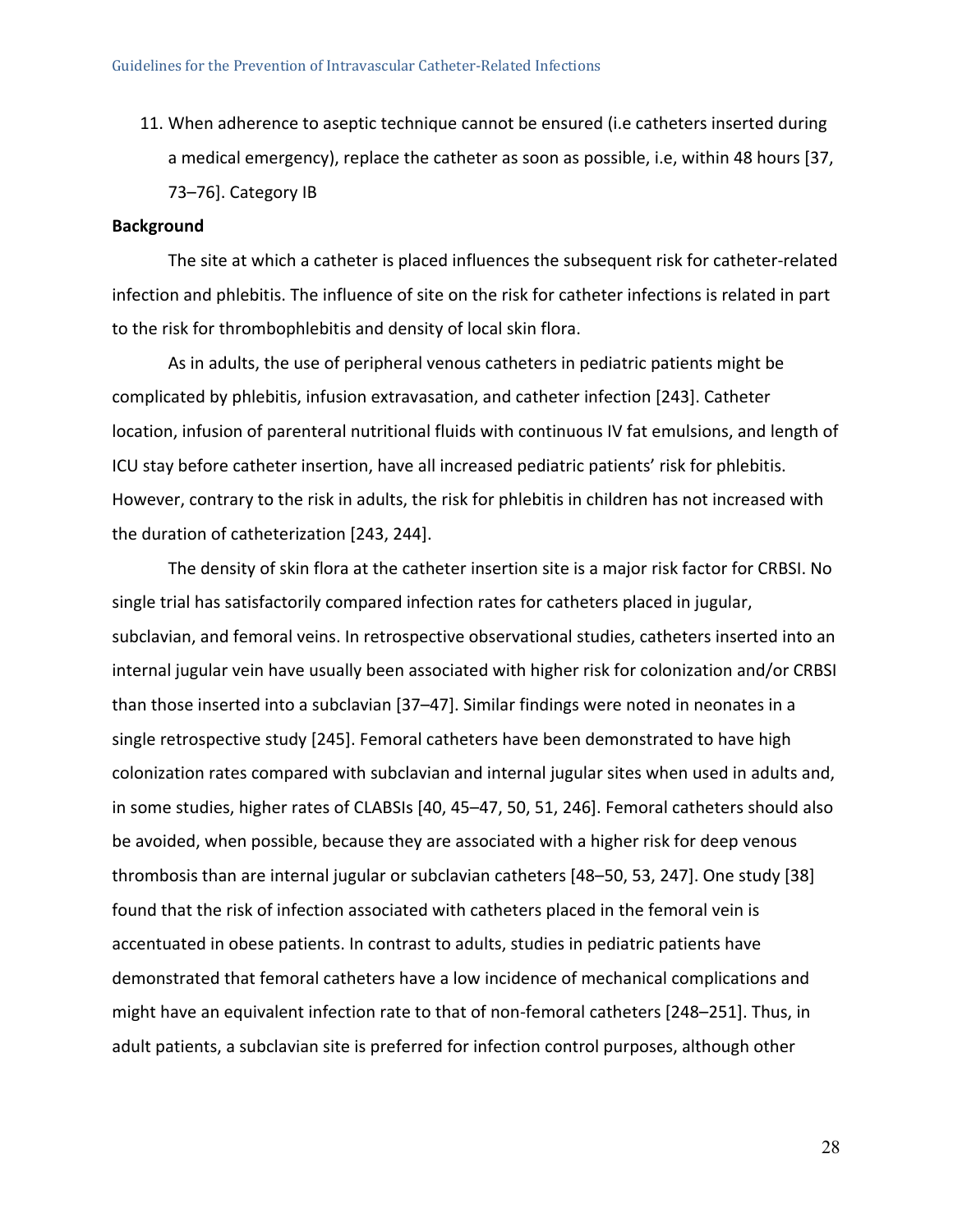factors (e.g., the potential for mechanical complications, risk for subclavian vein stenosis, and catheter-operator skill) should be considered when deciding where to place the catheter.

In two meta-analyses, the use of real-time two-dimensional ultrasound for the placement of CVCs substantially decreased mechanical complications and reduced the number of attempts at required cannulation and failed attempts at cannulation compared with the standard landmark placement [60, 61]. Evidence favors the use of two-dimensional ultrasound guidance over Doppler ultrasound guidance [60]. Site selection should be guided by patient comfort, ability to secure the catheter, and maintenance of asepsis as well as patient-specific factors (e.g., preexisting catheters, anatomic deformity, and bleeding diathesis), relative risk of mechanical complications (e.g., bleeding and pneumothorax), the availability of bedside ultrasound, the experience of the person inserting the catheter, and the risk for infection.

Catheters should be inserted as great a distance as possible from open wounds. In one study, catheters inserted close to open burn wounds (i.e, 25 cm2 overlapped a wound) were 1.79 times more likely to be colonized and 5.12 times more likely to be associated with bacteremia than catheters inserted farther from the wounds [252].

**Type of Catheter Material.** Polytetrafluoroethylene (Teflon ®) or polyurethane catheters have been associated with fewer infectious complications than catheters made of polyvinyl chloride or polyethylene [36, 253, 254]. Steel needles used as an alternative to catheters for peripheral venous access have the same rate of infectious complications as do Teflon® catheters [33, 34]. However, the use of steel needles frequently is complicated by infiltration of intravenous (IV) fluids into the subcutaneous tissues, a potentially serious complication if the infused fluid is a vesicant [34].

### <span id="page-28-0"></span>**Hand Hygiene and Aseptic Technique**

#### **Recommendations**

1. Perform hand hygiene procedures, either by washing hands with conventional soap and water or with alcohol-based hand rubs (ABHR). Hand hygiene should be performed before and after palpating catheter insertion sites as well as before and after inserting, replacing, accessing, repairing, or dressing an intravascular catheter. Palpation of the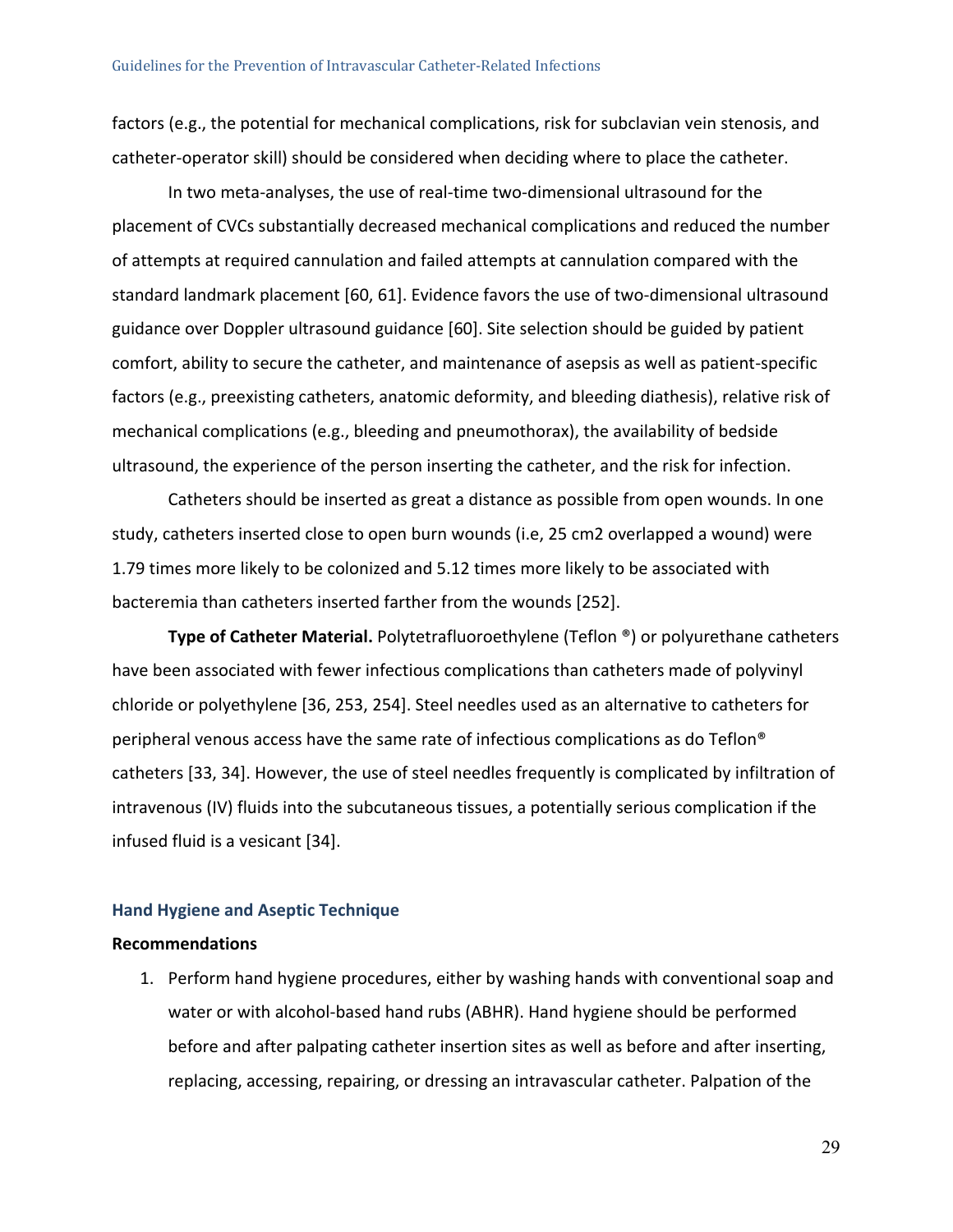insertion site should not be performed after the application of antiseptic, unless aseptic technique is maintained [12, 77–79]. Category IB

- 2. Maintain aseptic technique for the insertion and care of intravascular catheters [37, 73, 74, 76]. Category IB
- 3. Wear clean gloves, rather than sterile gloves, for the insertion of peripheral intravascular catheters, if the access site is not touched after the application of skin antiseptics. Category IC
- 4. Sterile gloves should be worn for the insertion of arterial, central, and midline catheters [37, 73, 74, 76]. Category IA
- 5. Use new sterile gloves before handling the new catheter when guidewire exchanges are performed. Category II
- 6. Wear either clean or sterile gloves when changing the dressing on intravascular catheters. Category IC

# **Background**

Hand hygiene before catheter insertion or maintenance, combined with proper aseptic technique during catheter manipulation, provides protection against infection [12]. Proper hand hygiene can be achieved through the use of either an al-cohol-based product [255] or with soap and water with adequate rinsing [77]. Appropriate aseptic technique does not necessarily require sterile gloves for insertion of peripheral catheters; a new pair of disposable nonsterile gloves can be used in conjunction with a "no-touch" technique for the insertion of peripheral venous catheters. Sterile gloves must be worn for placement of central catheters since a "no-touch" technique is not possible.

# <span id="page-29-0"></span>**Maximal Sterile Barrier Precautions**

# **Recommendations**

- 1. Use maximal sterile barrier precautions, including the use of a cap, mask, sterile gown, sterile gloves, and a sterile full body drape, for the insertion of CVCs, PICCs, or guidewire exchange [14, 75, 76, 80]. Category IB
- 2. Use a sterile sleeve to protect pulmonary artery catheters during insertion [81]. Category IB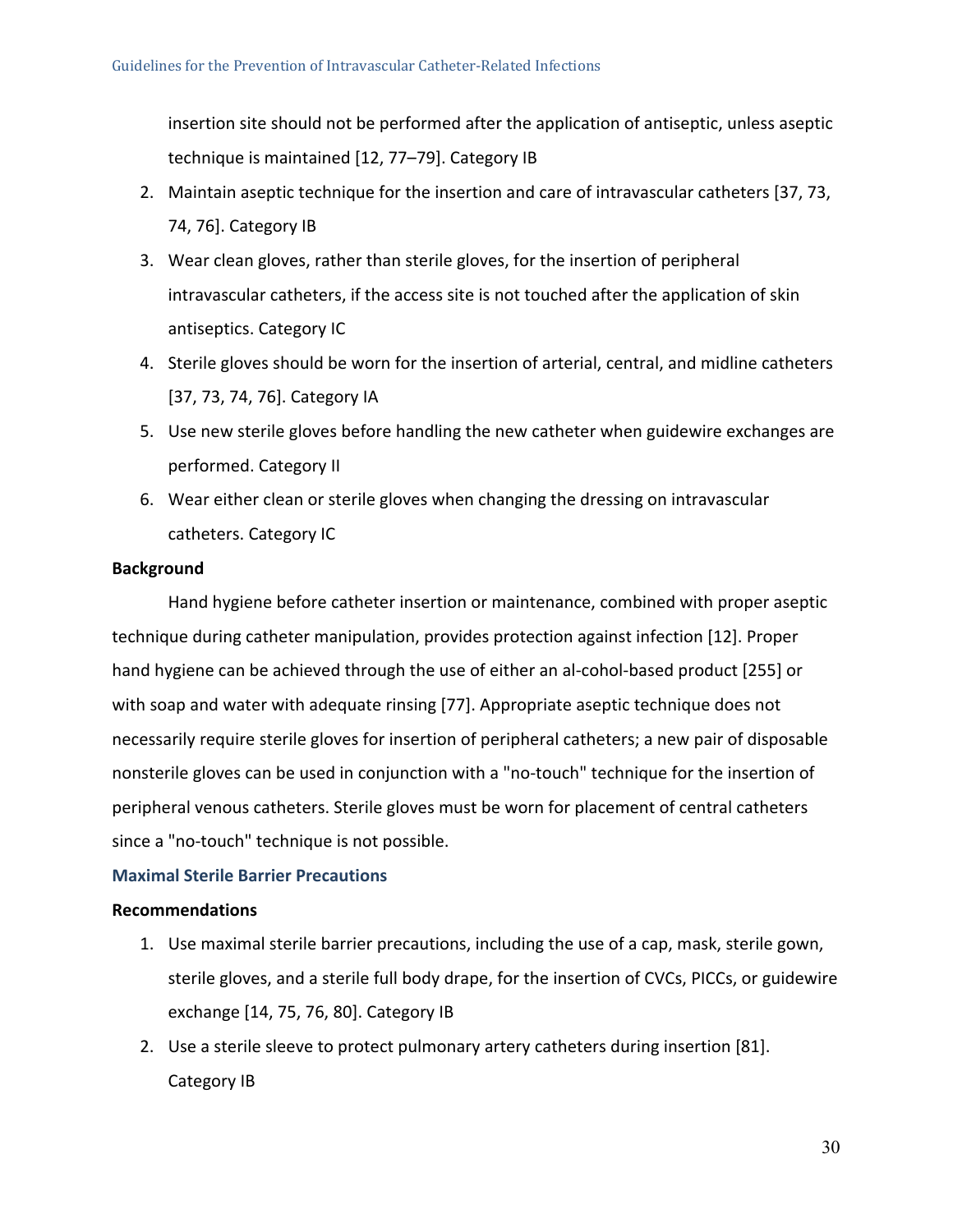### **Background**

Maximum sterile barrier (MSB) precautions are defined as wearing a sterile gown, sterile gloves, and cap and using a full body drape (similar to the drapes used in the operating room) during the placement of CVC. Maximal sterile barrier precautions during insertion of CVC were compared with sterile gloves and a small drape in a randomized controlled trial. The MSB group had fewer episodes of both catheter colonization (RR = .32, 95% CI, .10–.96, P = .04) and CR-BSI (RR = .16, 95% CI, .02-1.30, P = .06). In addition, the group using MSB precautions had infections that occurred much later and contained gram negative, rather than gram positive, organisms [76]. A study of pulmonary artery catheters also secondarily demonstrated that use of MSB precautions lowered risk of infection [37]. Another study evaluated an educational program directed at improving infection control practices, especially MSB precautions. In this study, MSB precautions use increased and CRBSI decreased [14]. A small trial demonstrated a reduced risk of skin colonization at the insertion site when MSB precautions were used [OR 3.40, 95%CI 1.32 to 3.67] [80].

### <span id="page-30-0"></span>**Skin Preparation**

### **Recommendations**

- 1. Prepare clean skin with an antiseptic (70% alcohol, tincture of iodine, an iodophor or chlorhexidine gluconate) before peripheral venous catheter insertion [82]. Category IB
- 2. Prepare clean skin with a >0.5% chlorhexidine preparation with alcohol before central venous catheter and peripheral arterial catheter insertion and during dressing changes. If there is a contraindication to chlorhexidine, tincture of iodine, an iodophor, or 70% alcohol can be used as alternatives [82, 83]. Category IA
- 3. No comparison has been made between using chlorhexidine preparations with alcohol and povidone-iodine in alcohol to prepare clean skin. Unresolved issue.
- 4. No recommendation can be made for the safety or efficacy of chlorhexidine in infants aged <2 months. Unresolved issue
- 5. Antiseptics should be allowed to dry according to the manufacturer's recommendation prior to placing the catheter [82, 83]. Category IB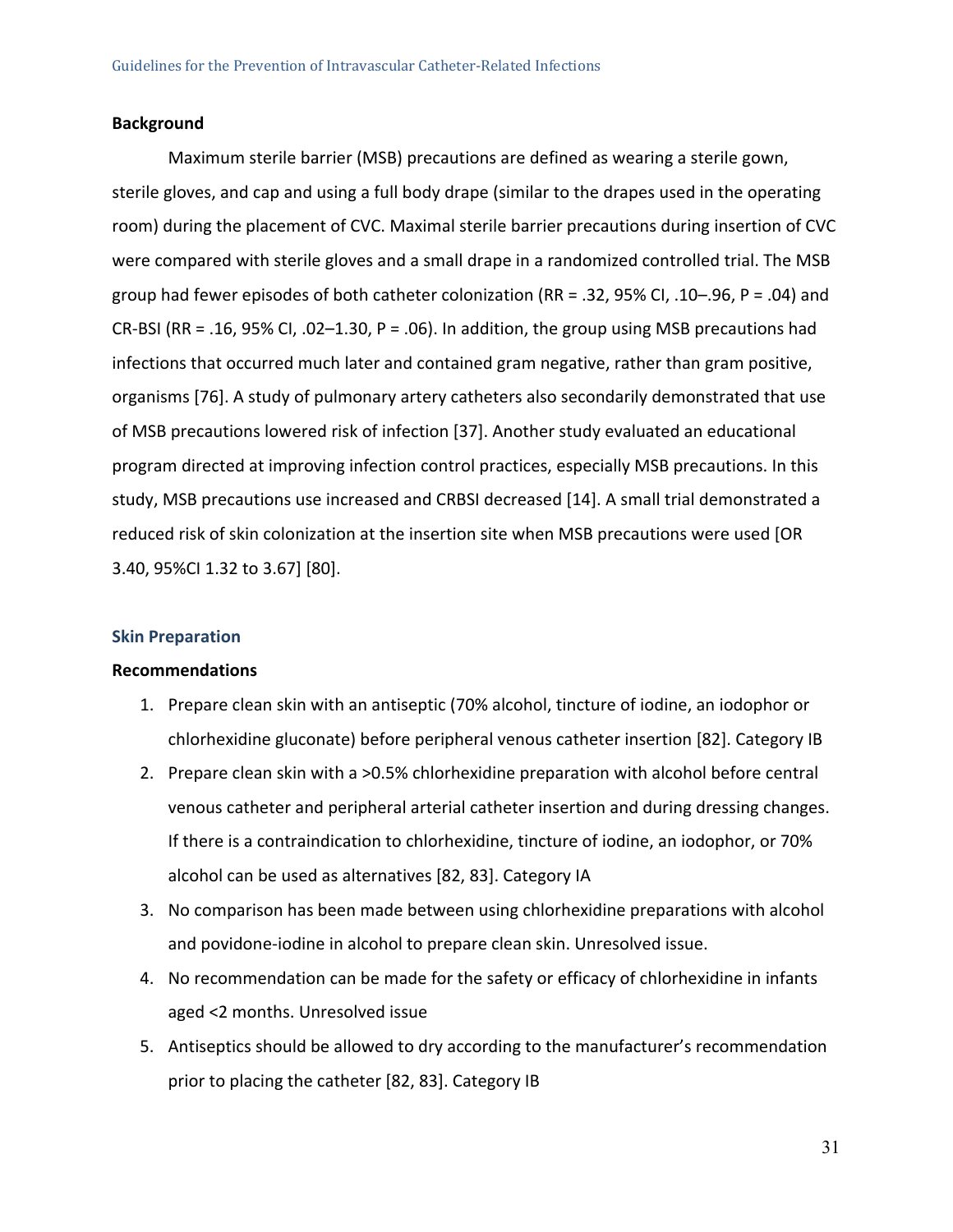### **Background**

Two well-designed studies evaluating the chlorhexidine-containing cutaneous antiseptic regimen in comparison with either povidone iodine or alcohol for the care of an intravascular catheter insertion site have shown lower rates of catheter colonization or CRBSI associated with the chlorhexidine preparation [82, 83]. (The comparison of chlorhexidine gluconate alcohol to povidone iodine alcohol has not been done.) When 0.5% tincture of chlorhexidine was compared with 10% povidone iodine, no differences were seen in central venous catheter (CVC) colonization or in CRBSI [256]. In a three-armed study (2% aqueous chlorhexidine gluconate vs 10% povidone-iodine vs 70% alcohol), 2% aqueous chlorhexidine gluconate tended to decrease CRBSI compared with 10% povidone iodine or 70% alcohol [82]. A meta-analysis of 4,143 catheters suggested that chlorhexidine preparation reduced the risk of catheter related infection by 49% (95% CI .28 to .88) relative to povidone iodine [257]. An economic decision analysis based on available evidence suggested that the use of chlorhexidine, rather than povidone iodine, for CVC care would result in a 1.6% decrease in the incidence of CRBSI, a 0.23% decrease in the incidence of death, and a savings of \$113 per catheter used [258]. While chlorhexidine has become a standard antiseptic for skin preparation for the insertion of both central and peripheral venous catheters, 5% povidone iodine solution in 70% ethanol was associated with a substantial reduction of CVC-related colonization and infection compared with 10% aqueous povidone iodine [259].

### <span id="page-31-0"></span>**Catheter Site Dressing Regimens**

#### **Recommendations**

- 1. Use either sterile gauze or sterile, transparent, semipermeable dressing to cover the catheter site [84–87]. Category IA
- 2. If the patient is diaphoretic or if the site is bleeding or oozing, use gauze dressing until this is resolved [84–87]. Category II
- 3. Replace catheter site dressing if the dressing becomes damp, loosened, or visibly soiled [84, 85]. Category IB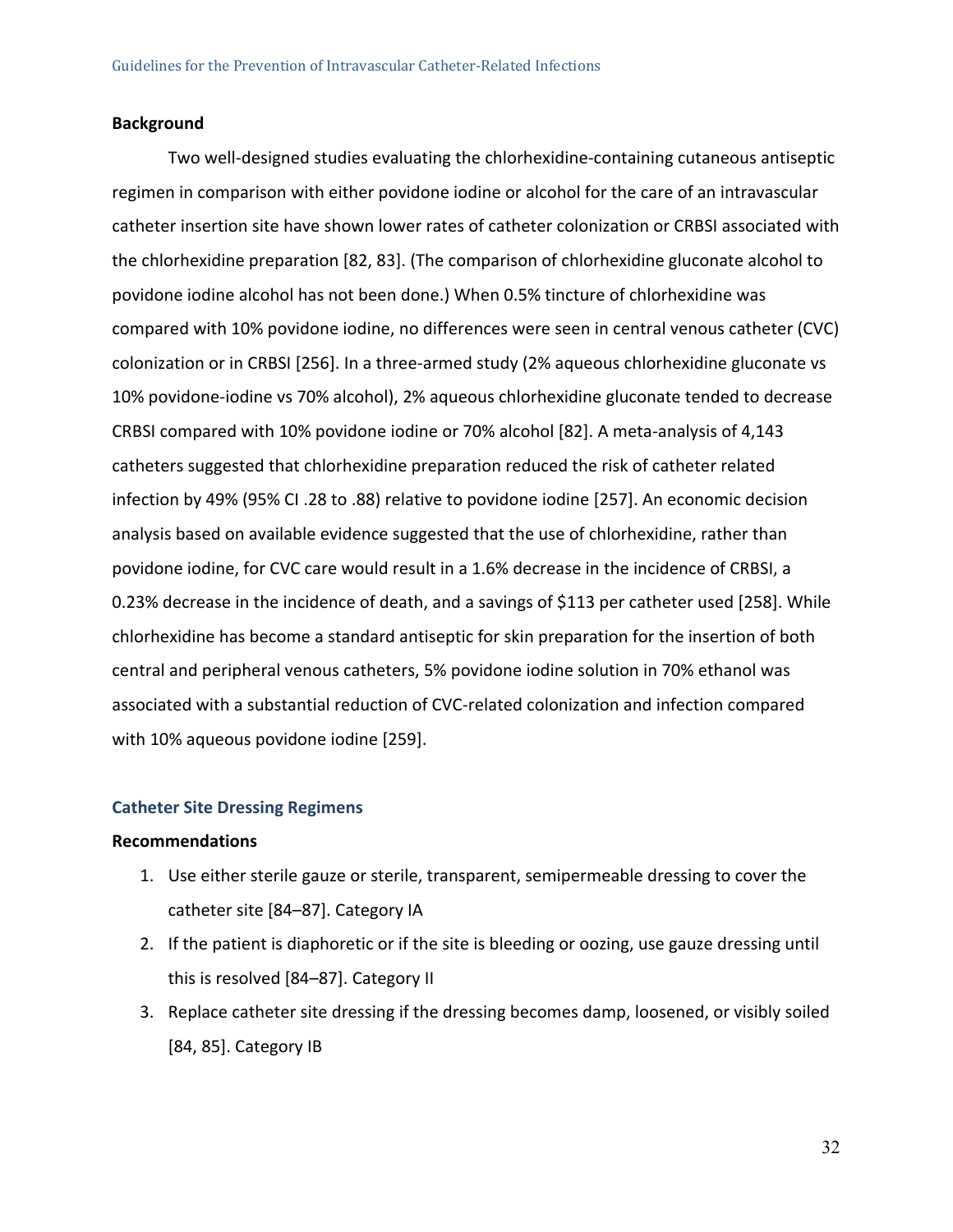- 4. Do not use topical antibiotic ointment or creams on insertion sites, except for dialysis catheters, because of their potential to promote fungal infections and antimicrobial resistance [88, 89]. Category IB
- 5. Do not submerge the catheter or catheter site in water. Showering should be permitted if precautions can be taken to reduce the likelihood of introducing organisms into the catheter (e.g., if the catheter and connecting device are protected with an impermeable cover during the shower) [90–92]. Category IB
- 6. Replace dressings used on short-term CVC sites every 2 days for gauze dressings. Category II
- 7. Replace dressings used on short-term CVC sites at least every 7 days for transparent dressings, except in those pediatric patients in which the risk for dislodging the catheter may outweigh the benefit of changing the dressing [87, 93]. Category IB
- 8. Replace transparent dressings used on tunneled or implanted CVC sites no more than once per week (unless the dressing is soiled or loose), until the insertion site has healed. Category II
- 9. No recommendation can be made regarding the necessity for any dressing on wellhealed exit sites of long-term cuffed and tunneled CVCs. Unresolved issue
- 10. Ensure that catheter site care is compatible with the catheter material [94, 95]. Category IB
- 11. Use a sterile sleeve for all pulmonary artery catheters [80]. Category IB
- 12. Use a chlorhexidine-impregnated sponge dressing for temporary short-term catheters in patients older than 2 months of age if the CLABSI rate is not decreasing despite adherence to basic prevention measures, including education and training, appropriate use of chlorhexidine for skin antisepsis, and MSB [93, 96–98]. Category 1B
- 13. No recommendation is made for other types of chlorhexidine dressings. Unresolved issue
- 14. Monitor the catheter sites visually when changing the dressing or by palpation through an intact dressing on a regular basis, depending on the clinical situation of the individual patient. If patients have tenderness at the insertion site, fever without obvious source,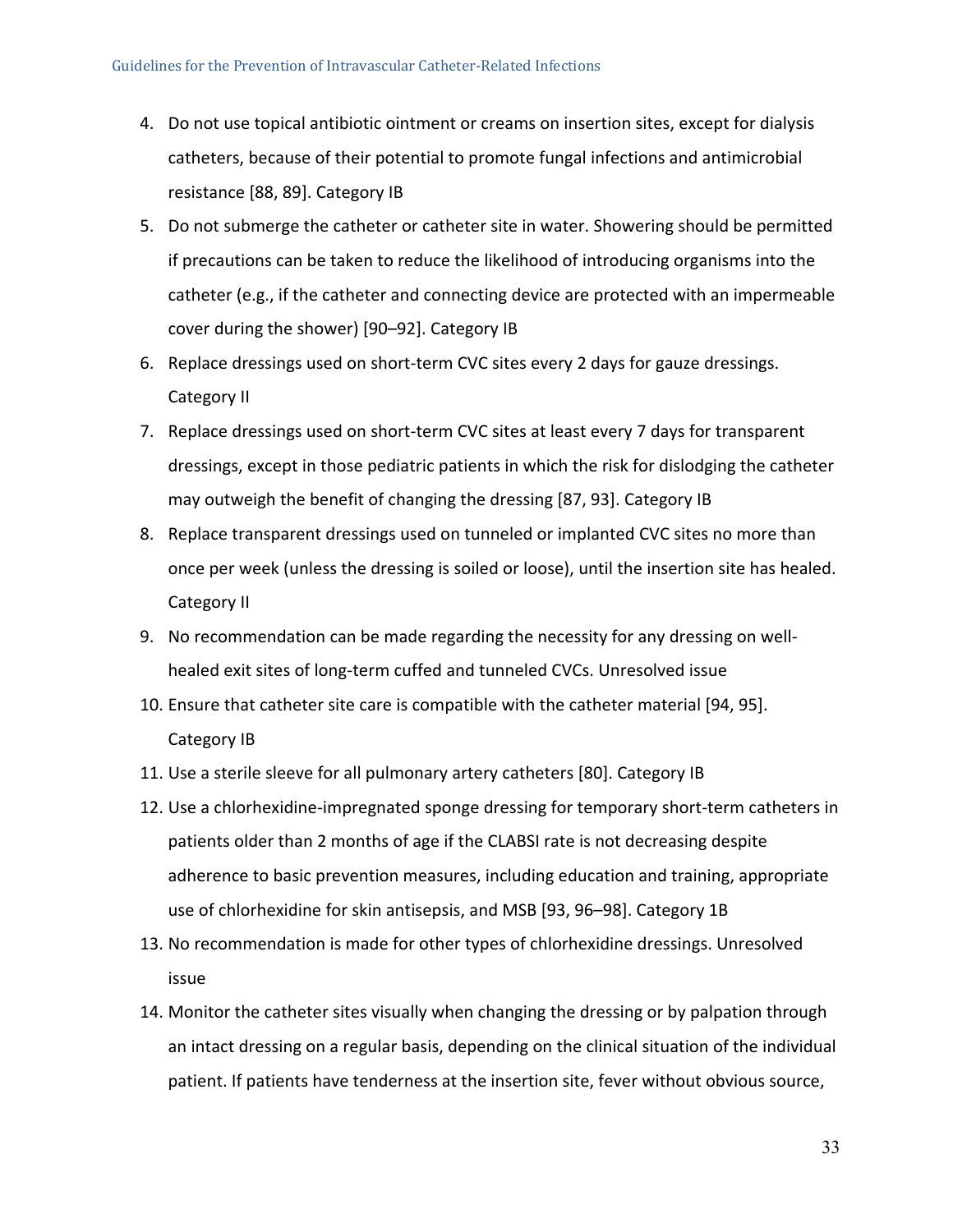or other manifestations suggesting local or bloodstream infection, the dressing should be removed to allow thorough examination of the site [99–101]. Category IB

15. Encourage patients to report any changes in their catheter site or any new discomfort to their provider. Category II

### **Background**

Transparent, semi-permeable polyurethane dressings permit continuous visual inspection of the catheter site and require less frequent changes than do standard gauze and tape dressings. In the largest controlled trial of dressing regimens on peripheral catheters, the infectious morbidity associated with the use of transparent dressings on approximately 2,000 peripheral catheters was examined [254]. Data from this study suggest that the rate of colonization among catheters dressed with transparent dressings (5.7%) is comparable to that of those dressed with gauze (4.6%) and that no clinically substantial differences exist in the incidence of either catheter site colonization or phlebitis. Furthermore, these data suggest that transparent dressings can be safely left on peripheral venous catheters for the duration of catheter insertion without increasing the risk for thrombophlebitis [254].

A meta-analysis has assessed studies that compared the risk for CRBSIs using transparent dressings versus using gauze dressing [260]. The risk for CRBSIs did not differ between the groups. The choice of dressing can be a matter of preference. If blood is oozing from the catheter insertion site, gauze dressing is preferred. Another systemic review of randomized controlled trials comparing gauze and tape to transparent dressings found no significant differences between dressing types in CRBSIs, catheter tip colonization, or skin colonization [261].

Chlorhexidine impregnated dressings have been used to reduce the risk of CRBSI. In the largest multicenter randomized controlled trial published to date comparing chlorhexidine impregnated sponge dressings vs standard dressings in ICU patients, rates of CRBSIs were reduced even when background rates of infection were low. In this study, 1636 patients (3778 catheters, 28 931 catheter-days) were evaluated. The chlorhexidine- impregnated sponge dressings decreased the rates of major CRBSIs (10/1953 [0.5%], 0.6 per 1000 catheter-days vs 19/1825 [1.1%], 1.4 per 1000 catheter-days; hazard ratio [HR], 0.39 [95% confidence interval

34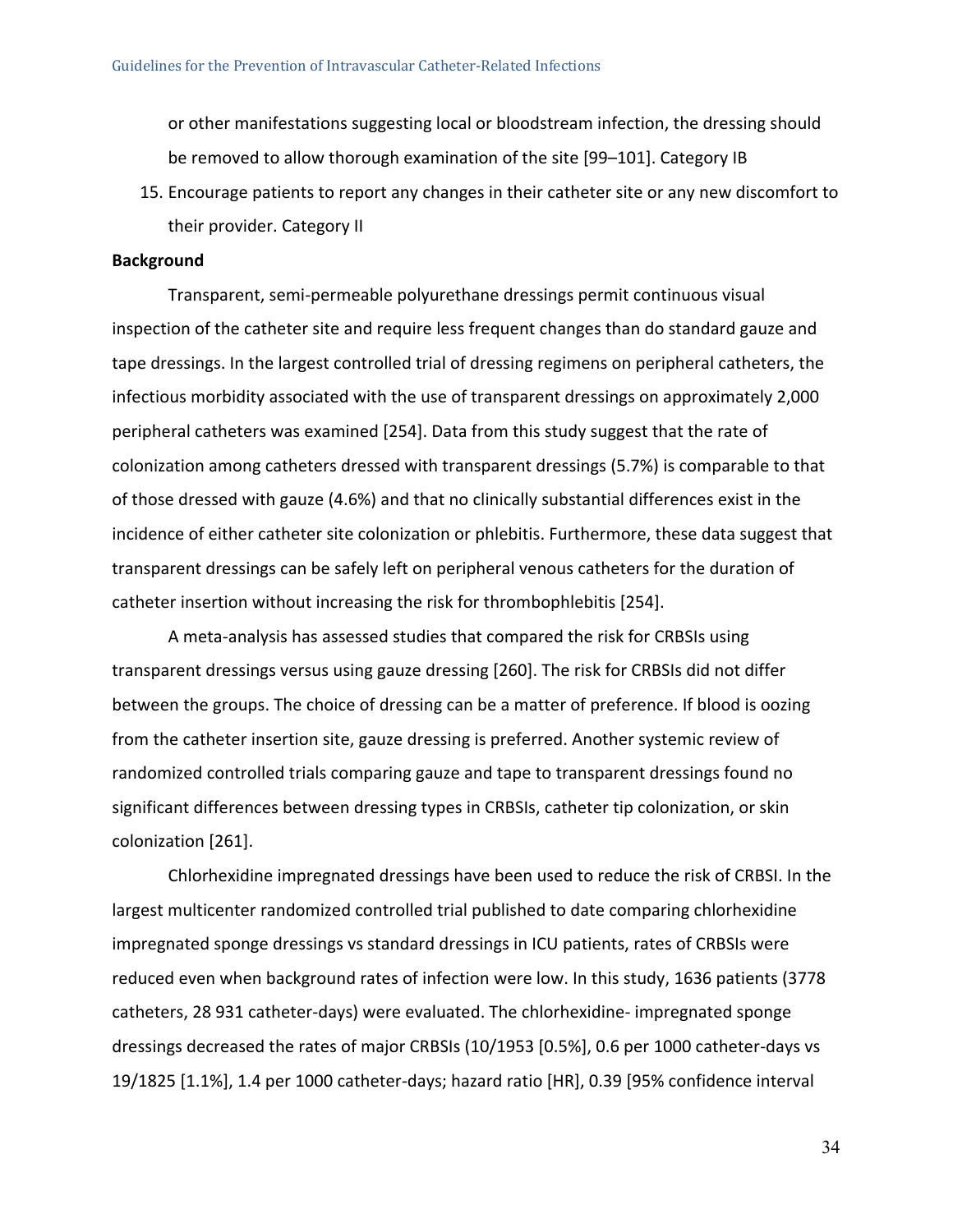{CI}, .17–.93]; P = .03) and CRBSIs (6/1953 catheters, 0.40 per 1000 catheter-days vs 17/1825 catheters, 1.3 per 1000 catheter-days; HR, 0.24 [95% CI, .09–.65]) [93]. A randomized controlled study of polyurethane or a chlorhexidine impregnated sponge dressing in 140 children showed no statistical difference in BSIs; however, the chlorhexidine group had lower rates of CVC colonization [98]. In 601 cancer patients receiving chemotherapy, the incidence of CRBSI was reduced in patients receiving the chlorhexidine impregnated sponge dressing compared with standard dressings (P = .016, relative risk 0.54; confidence interval 0.31–.94) [262]. A metaanalysis that included eight randomized controlled trials demonstrated that chlorhexidine impregnated sponge dressings are associated with a reduction of vascular and epidural catheter exit site colonization but no significant reduction in CRBSI (2.2% versus 3.8%, OR 0.58, 95% CI: .29–1.14, p= .11) [97].

Although data regarding the use of a chlorhexidine impregnated sponge dressing in children are limited, one randomized, controlled study involving 705 neonates reported a substantial decrease in colonized catheters in infants in the chlorhexidine impregnated sponge dressing group compared with the group that had standard dressings (15% versus 24%; RR = .6; 95% CI 5 0.5–.9), but no difference in the rates of CRBSI or BSI without a source. Chlorhexidine impregnated sponge dressings were associated with localized contact dermatitis in infants of very low birth weight. In 98 neonates with very low birth weight, 15 (15%) developed localized contact dermatitis; four (1.5%) of 237 neonates weighing >1,000 g developed this reaction (P < .0001). Infants with gestational age <26 weeks who had CVCs placed at age <8 days were at increased risk for having localized contact dermatitis, whereas no infants in the control group developed this local reaction [96].

### <span id="page-34-0"></span>**Patient Cleansing**

#### **Recommendation**

Use a 2% chlorhexidine wash for daily skin cleansing to reduce CRBSI [102–104]. Category II

**Background**

35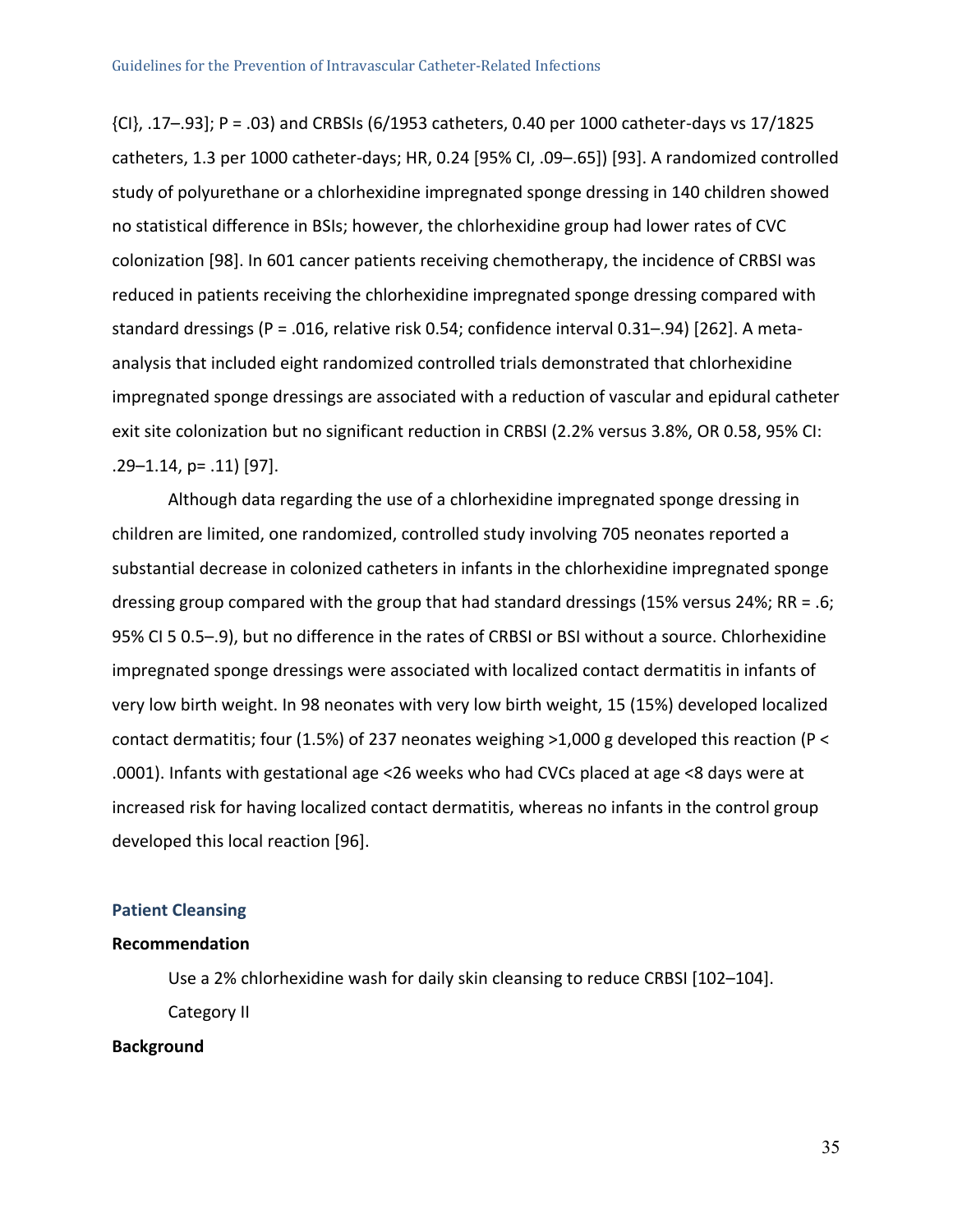Daily cleansing of ICU patients with a 2% chlorhexidine impregnated washcloth may be a simple, effective strategy to decrease the rate of primary BSIs. In a single center study of 836 ICU patients, patients receiving the chlorhexidine intervention were significantly less likely to acquire a primary BSI (4.1 vs 10.4 infections per 1000 patient days; incidence difference, 6.3 [95% confidence interval, 1.2–11.0) than those bathed with soap and water [102].

### <span id="page-35-0"></span>**Catheter Securement Devices**

### **Recommendation**

Use a sutureless securement device to reduce the risk of infection for intravascular catheters [105]. Category II

### **Background**

Catheter stabilization is recognized as an intervention to decrease the risk for phlebitis, catheter migration and dislodgement, and may be advantageous in preventing CRBSIs. Pathogenesis of CRBSI occurs via migration of skin flora through the percutaneous entry site. Sutureless securement devices avoid disruption around the catheter entry site and may decrease the degree of bacterial colonization. [105]. Using a sutureless securement device also mitigates the risk of sharps injury to the healthcare provider from inadvertent needlestick injury.

### <span id="page-35-1"></span>**Antimicrobial/Antiseptic Impregnated Catheters and Cuffs**

### **Recommendation**

Use a chlorhexidine/silver sulfadiazine or minocycline/ rifampin -impregnated CVC in patients whose catheter is expected to remain in place >5 days if, after successful implementation of a comprehensive strategy to reduce rates of CLABSI, the CLABSI rate is not decreasing. The comprehensive strategy should include at least the following three components: educating persons who insert and maintain catheters, use of maximal sterile barrier precautions, and a >0.5% chlorhexidine preparation with alcohol for skin antisepsis during CVC insertion [106–113]. Category IA

### **Background**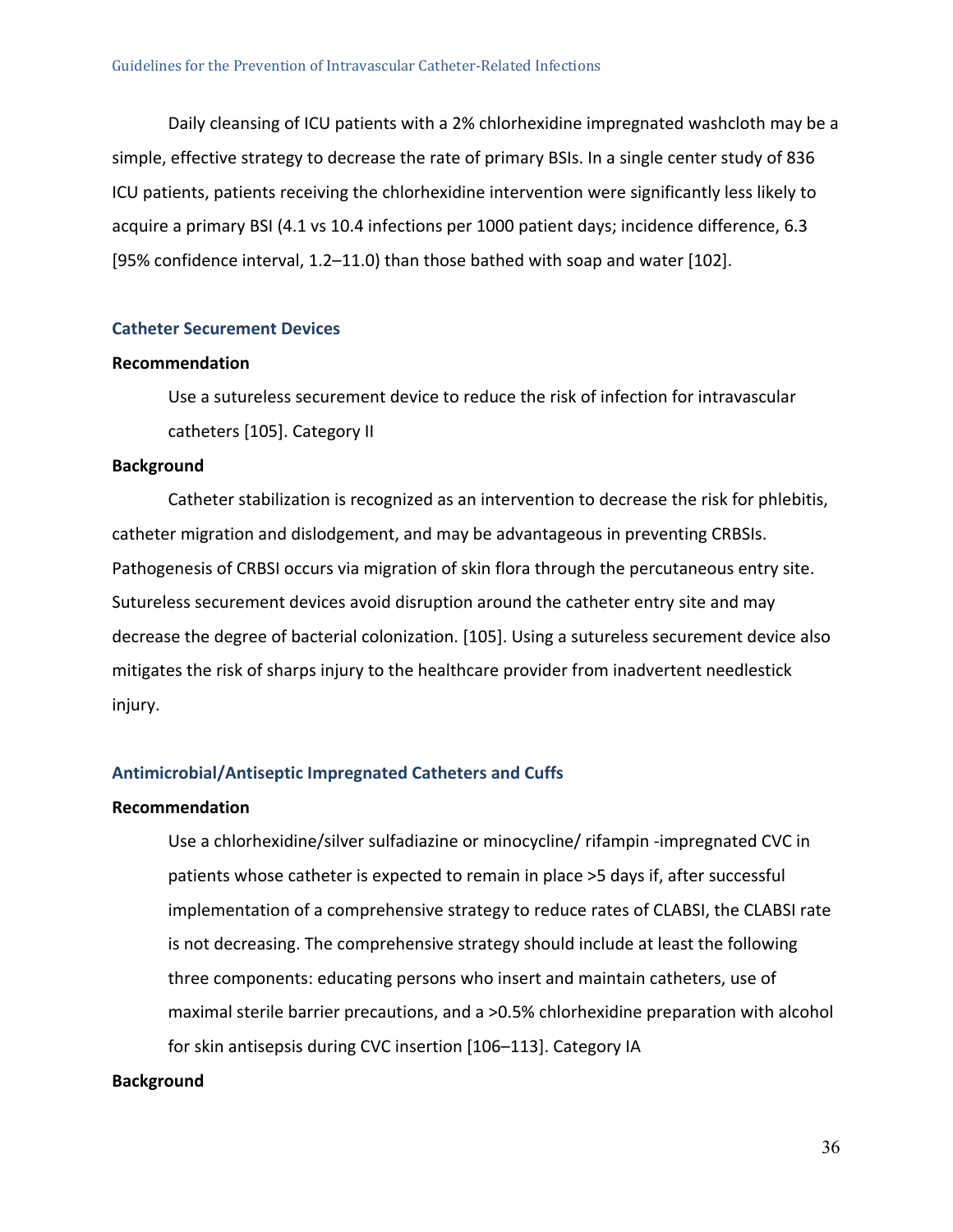Certain catheters and cuffs that are coated or impregnated with antimicrobial or antiseptic agents can decrease the risk for CRBSI and potentially decrease hospital costs associated with treating CRBSIs, despite the additional acquisition cost of an antimicrobial/antiseptic impregnated catheter [110]. Nearly all of the studies involving antimicrobial/antiseptic-impregnated catheters have been conducted using triple-lumen, uncuffed catheters in adult patients whose catheters remained in place <30 days. While most of the studies have been conducted in adults, these catheters have been approved by FDA for use in patients weighing >3 kg. Two non-randomized studies [112, 113] in pediatric ICU patients suggest that these catheters might reduce risk of catheter-associated infection. No antiseptic or antimicrobial impregnated catheters currently are available for use in infants weighing <3kg.

*Chlorhexidine/Silver Sulfadiazine* Catheters coated with chlorhexidine/silver sulfadiazine only on the external luminal surface have been studied as a means to reduce CRBSI. Two meta-analyses of first-generation catheters [1, 263] demonstrated that such catheters reduced the risk for CRBSI compared with standard non-coated catheters. The duration of catheter placement in one study ranged from 5.1 to 11.2 days [264]. A secondgeneration catheter is now available with chlorhexidine coating the internal surface extending into the extension set and hubs while the external luminal surface is coated with chlorhexidine and silver sulfadiazine. The external surface has three times the amount of chlorhexidine and extended release of the surface bound antiseptics than that in the first generation catheters. All three prospective, randomized studies of second-generation catheters demonstrated a significant reduction in catheter colonization, but they were underpowered to show a difference in CRBSI [106–108]. Prolonged anti-infective activity provides improved efficacy in preventing infections [265]. Although rare, anaphylaxis with the use of these chlorhexidine/silver sulfadiazine catheters has been observed [266–270].

Chlorhexidine/silver sulfadiazine catheters are more expensive than standard catheters. However, one analysis has suggested that the use of chlorhexidine/silver sulfadiazine catheters should lead to a cost savings of \$68 to \$391 per catheter [271] in settings in which the risk for CRBSI is high, despite adherence to other preventive strategies (e.g., maximal barrier precautions and aseptic techniques). Use of these catheters might be cost effective in ICU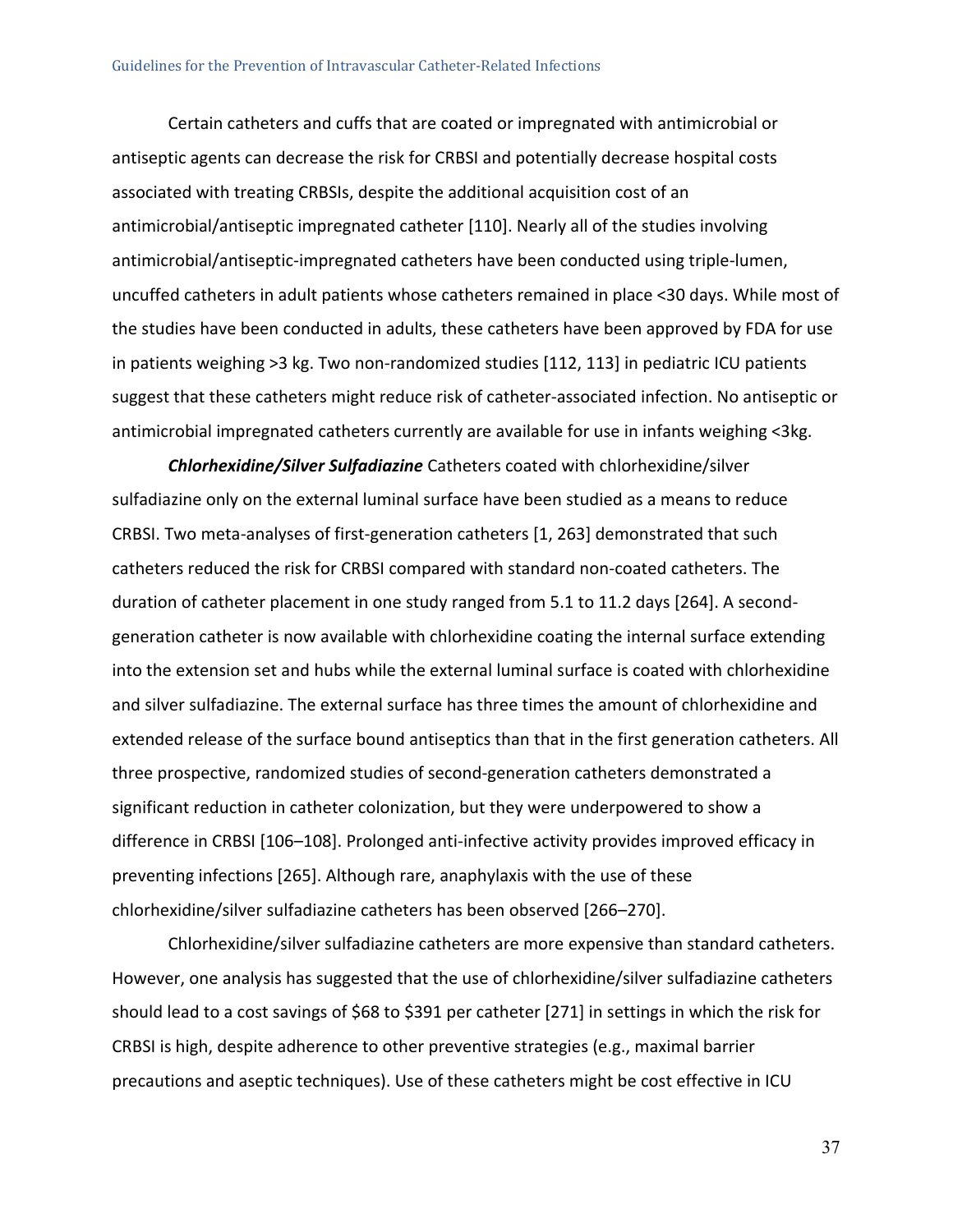patients, burn patients, neutropenic patients, and other patient populations in which the rate of infection exceeds 3.3 per 1,000 catheter days [264].

*Minocycline/Rifampin* In a multicenter randomized trial, CVCs impregnated on both the external and internal surfaces with minocycline/rifampin were associated with lower rates of CRBSI when compared with the first generation chlorhexidine/ silver sulfadiazine impregnated catheters [109]. The beneficial effect began after day 6 of catheterization. Silicone minocycline/ rifampin impregnated CVCs with an average dwell time of over 60 days have been shown to be effective in reducing CRBSI [111]. No minocycline/rifampin-resistant organisms were reported in these studies. Two trials demonstrated that use of these catheters significantly reduced CRBSI compared with uncoated catheters [110, 111]. No comparative studies have been published using the second-generation chlorhexidine/silver sulfadiazine catheter. Although there have been concerns related to the potential for development of resistance, several prospective clinical studies have shown that the risk is low [272, 273]. Further, no resistance to minocyline or rifampin related to the use of the catheter has been documented in the clinical setting. Two studies using decision model analysis revealed these catheters were associated with superior cost savings compared with first generation chlorhexidine/ silver sulfadiazine catheters [274, 275]. Such analysis needs to be done compared with the second-generation catheters. However, as baseline rates of infection decrease and the cost of catheters decrease, the cost-benefit ratio will likely change.

The decision to use chlorhexidine/silver sulfadiazine or minocycline/rifampin impregnated catheters should be based on the need to enhance prevention of CRBSI after bundled standard procedures have been implemented (e.g., educating personnel, using maximal sterile barrier precautions, and using >0.5% chlorhexidine preparation with alcohol for skin antisepsis) and then balanced against the concern for emergence of resistant pathogens and the cost of implementing this strategy.

*Platinum/Silver* A combination platinum/silver impregnated catheter (i.e, a silver iontophoretic catheter) is available for use in the United States. Several prospective, randomized studies have been published comparing these catheters to uncoated catheters [276–279]. One study showed a reduction in the incidence density of catheter colonization and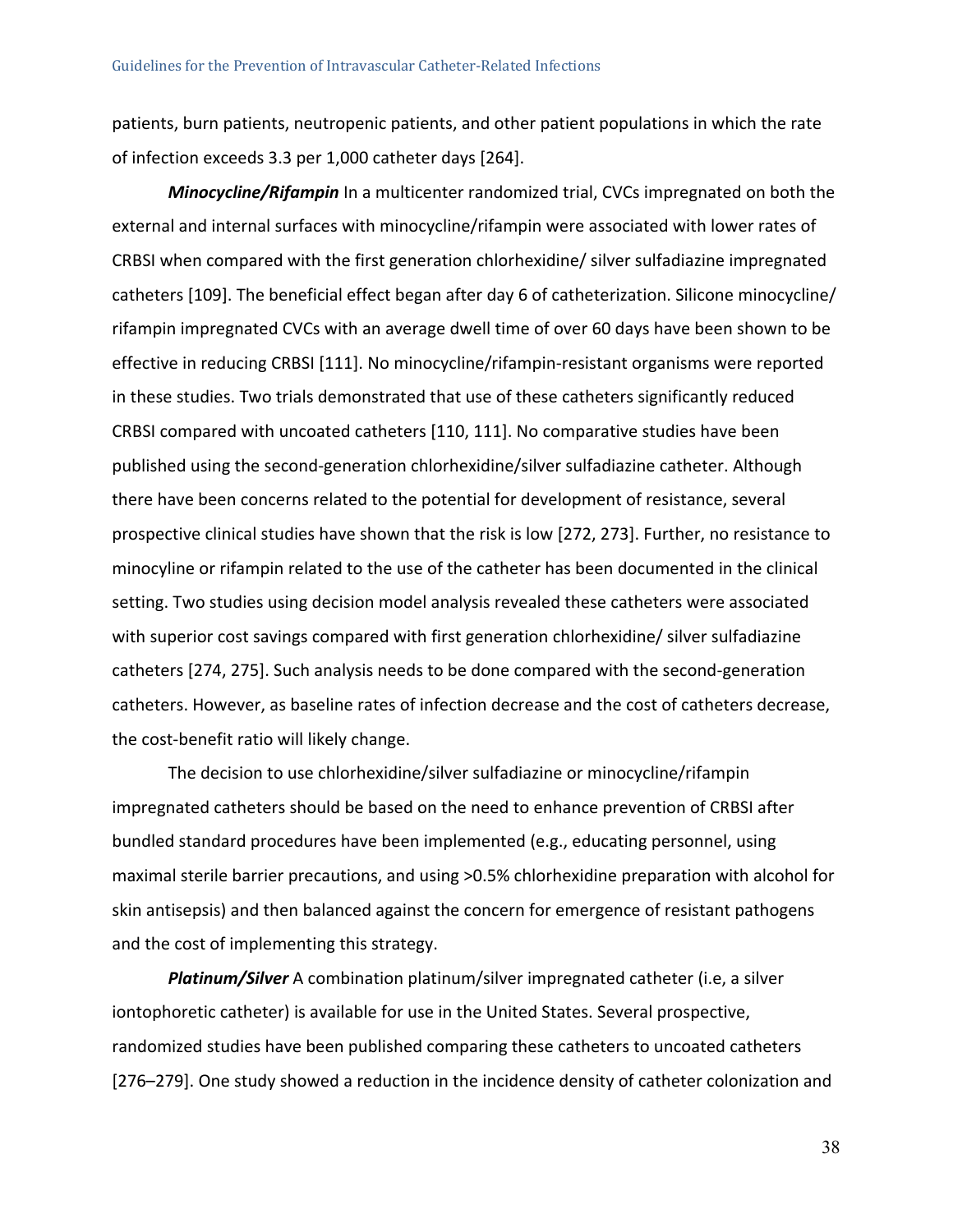CRBSI [278], but the other studies found no difference in catheter colonization or CRBSI between the impregnated catheter and a non-impregnated catheter [39, 276, 277]. In light of this, a firm recommendation for or against the use of these catheters cannot be made.

## **Systemic Antibiotic Prophylaxis**

### **Recommendation**

Do not administer systemic antimicrobial prophylaxis routinely before insertion or during use of an intravascular catheter to prevent catheter colonization or CRBSI [114]. Category IB

## **Background**

Several studies have examined the role of systemic antibiotic prophylaxis in prevention of catheter-related infection. A recent meta-analysis reviewed these studies in oncology patients [114]. Four studies used a prophylactic glycopeptide prior to catheter insertion. However, heterogeneity in these studies precludes making any conclusion regarding efficacy.

In a study examining the effect of ongoing oral prophylaxis with rifampin and novobiocin on catheter-related infection in cancer patients treated with interleukin-2 [280], a reduction in CRBSI was observed, even though 9 of 26 subjects (35%) discontinued the prophylactic antibiotics due to side effects or toxicity. In non-oncology patients, no benefit was associated with vancomycin administration prior to catheter insertion in 55 patients undergoing catheterization for parenteral nutrition [281]. Similarly, extending perioperative prophylactic antibiotics in cardiovascular surgery patients did not reduce central venous catheter colonization [282]. A recent Cochrane review of prophylactic antibiotics in neonates with umbilical venous catheters concluded that there is insufficient evidence from randomized trials to support or refute the use of prophylactic antibiotics [283].

Late onset neonatal sepsis is often due to coagulase negative staphylococci and is thought to frequently stem from infected central venous catheters. Five trials involved a total of 371 neonates comparing vancomycin by continuous infusion via parenteral nutrition or intermittent dosing, and placebo. The infants treated with vancomycin experienced less sepsis (RR .11; 95% CI .05-.24) and less sepsis due to coagulase negative staphylococci (RR .33; 95% CI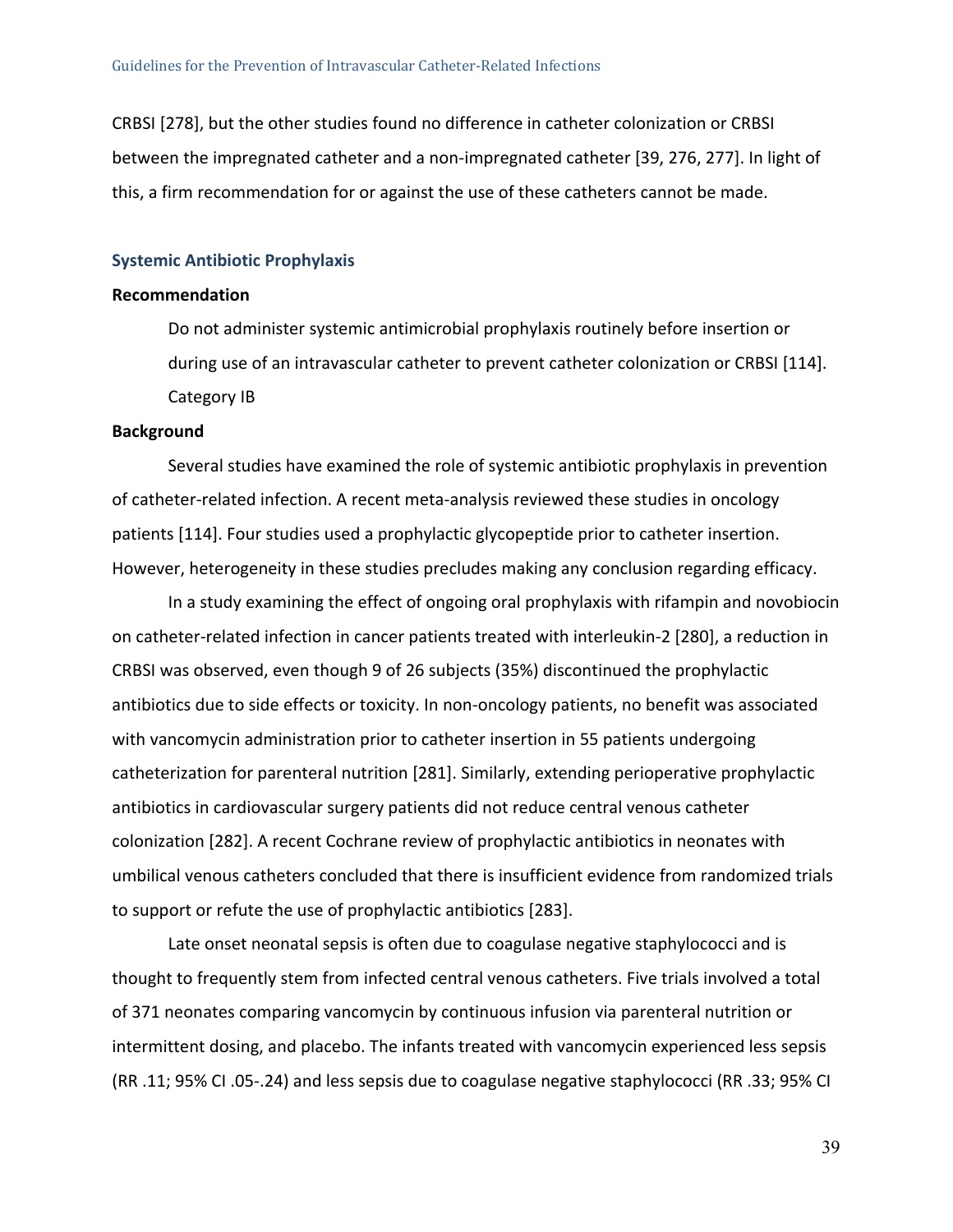.19–.59) [284]. However, mortality and length of stay were not significantly different between the two groups. There were insufficient data to evaluate the risk of selection for vancomycin resistant organisms.

## **Antibiotic/Antiseptic Ointments**

### **Recommendation**

Use povidone iodine antiseptic ointment or bacitracin/ gramicidin/polymyxin B ointment at the hemodialysis catheter exit site after catheter insertion and at the end of each dialysis session only if this ointment does not interact with the material of the hemodialysis catheter per manufacturer's recommendation [59, 115–119]. Category IB

## **Background**

A variety of topical antibiotic or antiseptic ointments have been utilized in attempts to lower the antimicrobial burden at the catheter insertion site and thus prevent infection. A number of older studies, examining primarily peripheral venous catheters, yielded varying conclusions [82, 285, 286]. In addition, the use of antibiotic ointments that have limited antifungal activity may serve to increase colonization and/or infection due to *Candida* species [89].

More recent studies have examined this approach in high-risk patients, particularly those undergoing hemodialysis [116–119]. Three randomized, controlled trials have evaluated the use of 10% povidone iodine [117–119]. A significant decrease in colonization, exit-site infection, or bloodstream infection was observed. The beneficial effect was most prominent in subjects with nasal colonization by *Staphylococcus aureus* [117–119].

Nasal carriers of *S. aureus* are more likely to experience a CRBSI than non-colonized persons [287–289]. This has prompted investigators to assess the utility of topical mupirocin, a potent anti-staphylococcal agent. Several studies have demonstrated a reduced risk of CRBSI when mupirocin ointment was applied at the catheter insertion site [117, 290–292]. Others have shown similar benefits when mupirocin was applied nasally [288, 289, 293]. However, enthusiasm for this measure has been dampened by the rapid emergence of mupirocin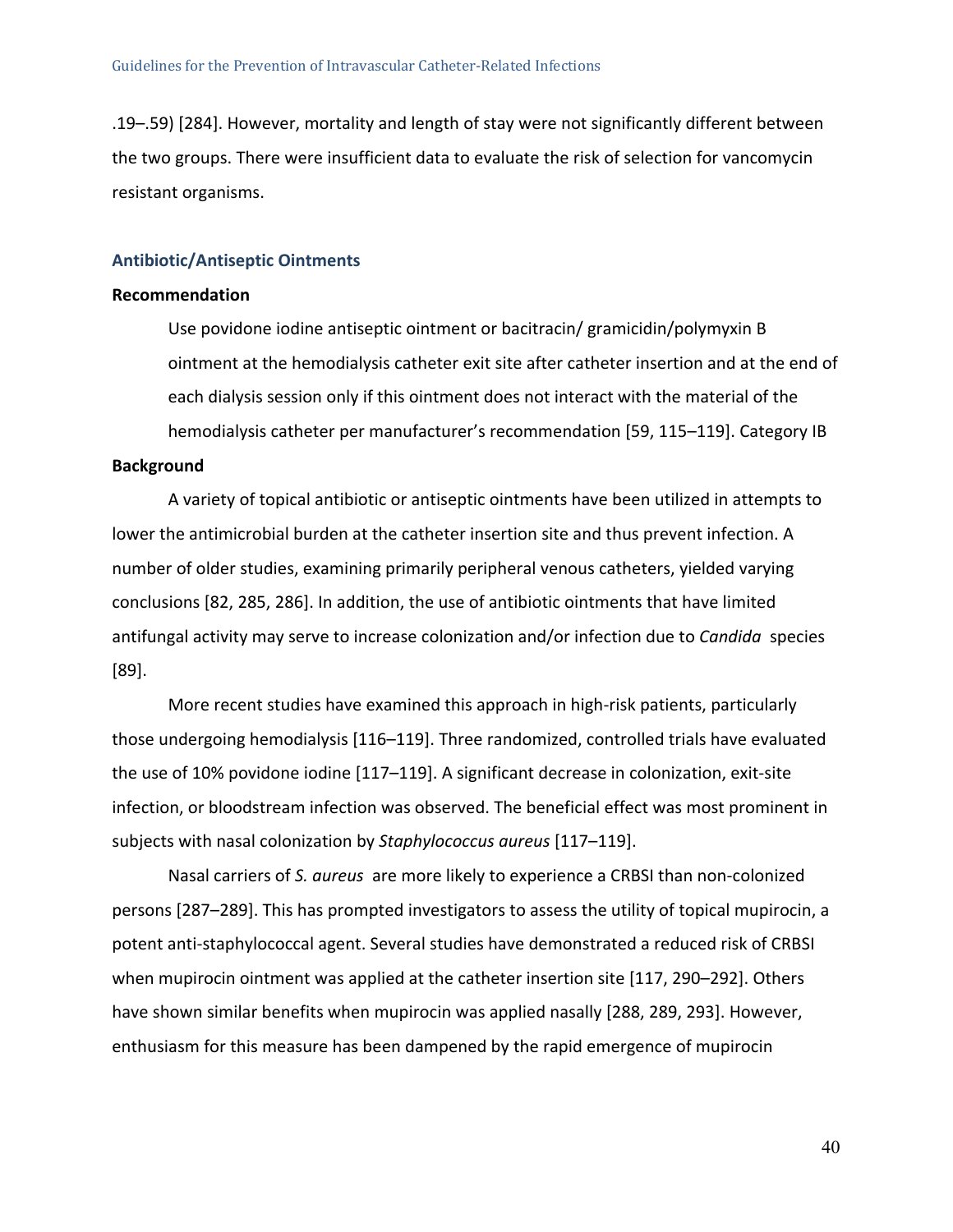resistance observed at some centers [88, 294, 295], and the potential degrading effect that mupirocin has on polyurethane catheters [94, 95].

In the only study demonstrating a significant effect on mortality, the application of bacitracin/gramicidin/polymyxin B ointment at the catheter insertion site was compared with placebo in 169 hemodialysis patients [296]. Infections were observed in more patients in the placebo group than in the bacitracin/gramicidin/polymyxin B group (34 versus 12%; relative risk, 0.35; 95% CI, .18 to .68). The number of infections per 1,000 catheter days (4.10 versus 1.02; P < .0001) and the number of bacteremias per 1,000 catheter days (2.48 versus .63; P = .0004) were also greater in the placebo group. Within the 6-month study period, there were 13 deaths in the placebo group as compared with three deaths in the bacitracin/gramicidin/ polymyxin B group ( $P = .004$ ). Thus, there is evidence from one study in hemodialysis patients that bacitracin/gramicidin/ polymyxin B ointment can improve outcome, but no similar data exist for use in other patient populations [296]. It should be noted that the gramicidincontaining ointment is not currently available in the United States.

# **Antibiotic Lock Prophylaxis, Antimicrobial Catheter Flush and Catheter Lock Prophylaxis**

## **Recommendation**

Use prophylactic antimicrobial lock solution in patients with long term catheters who have a history of multiple CRBSI despite optimal maximal adherence to aseptic technique [120– 138]. Category II

## **Background**

To prevent CRBSI, a wide variety of antibiotic and antiseptic solutions have been used to flush or lock catheter lumens [120– 138]. Catheter lock is a technique by which an antimicrobial solution is used to fill a catheter lumen and then allowed to dwell for a period of time while the catheter is idle. Antibiotics of various concentrations that have been used either alone (when directed at a specific organism) or in combination (to achieve broad empiric coverage) to prophylactically flush or lock central venous catheters include vancomycin, gentamicin, ciprofloxacin, minocycline, amikacin, cefazolin, cefotaxime, and ceftazidime; while antiseptics have included alcohol, taurolidine, trisodium citrate. (Taurolidine and trisodium citrate are not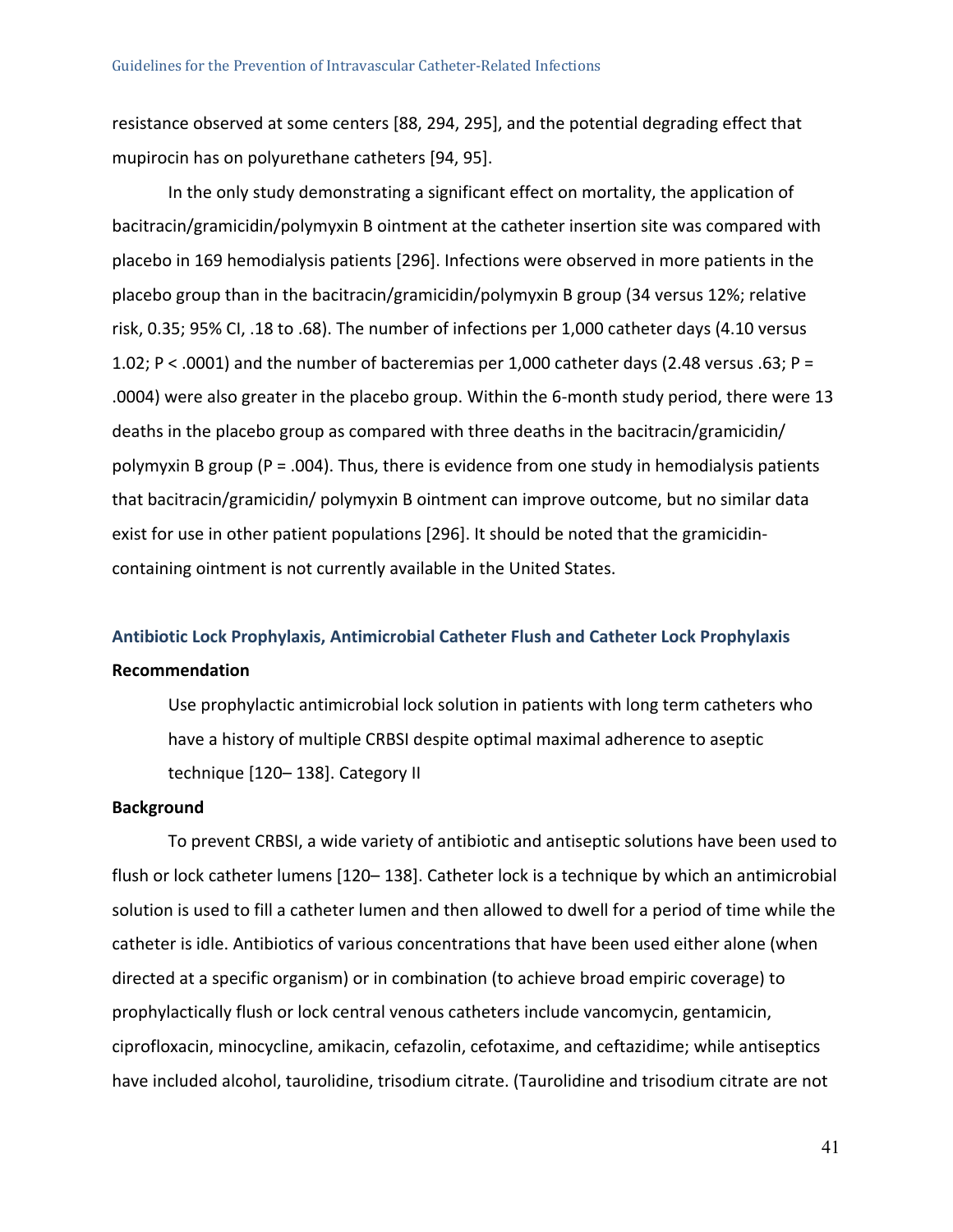approved for this use in the United States). These agents are usually combined with a compound acting as an anticoagulant, such as heparin or EDTA. Most of these studies have been conducted in relatively small numbers of high-risk patients, such as hemodialysis patients, neonates, or neutropenic oncology patients. Although most studies indicate a beneficial effect of the antimicrobial flush or lock solution in terms of prevention of catheter-related infection, this must be balanced by the potential for side effects, toxicity, allergic reactions, or emergence of resistance associated with the antimicrobial agent. The wide variety of compounds used, the heterogeneity of the patient populations studied, and limitations in the size or design of studies preclude a general recommendation for use. In addition, there are no FDA approved formulations approved for marketing, and most formulations have been prepared in hospital pharmacies. A brief overview of some of the studies follows.

At least 10 studies regarding catheter flush or lock solutions have been performed in hemodialysis patients [128, 129, 131– 138]. Three meta-analyses have all demonstrated that catheter lock solutions reduce risk of CRBSI in hemodialysis patients [297–299]. In the largest of these studies, 291 subjects were enrolled in a prospective randomized comparison of 30% trisodium citrate versus heparin [133]. The rate of CRBSI was significantly lower in the group whose catheters were locked with trisodium citrate (4.1 BSI/1,000 CVC days vs. 1.1 BSI/1,000 CVC days, P< .001), and no significant difference in thrombosis or occlusion of the catheter was noted. However, if infused rapidly, concentrated citrate can result in serious hypocalcaemia, cardiac dysrhythmia, and death. The second largest study in hemodialysis subjects examined the effect of a catheter lock solution containing cefazolin, gentamicin, and heparin compared with control patients receiving only heparin [135]. In 120 subjects, the rate of CRBSI was significantly lower in those receiving the antibiotic lock solution (0.44 BSI/1,000 CVC days vs. 3.12 BSI/1,000 CVC days, P = .03) [135]. Other trials in hemodialysis patients have studied minocycline, gentamicin, EDTA, heparin, taurolidine, vancomycin, and cefotaxime.

At least five studies have been conducted in pediatric oncology patients [120, 121, 124, 126, 127]. In the largest trial, 126 subjects were enrolled in a prospective, randomized, double blind study comparing vancomycin/ciprofloxacin/heparin (VCH) to vancomycin/heparin (VH) to heparin (H) alone [124]. The time to CVC-related infection was significantly longer in the VCH or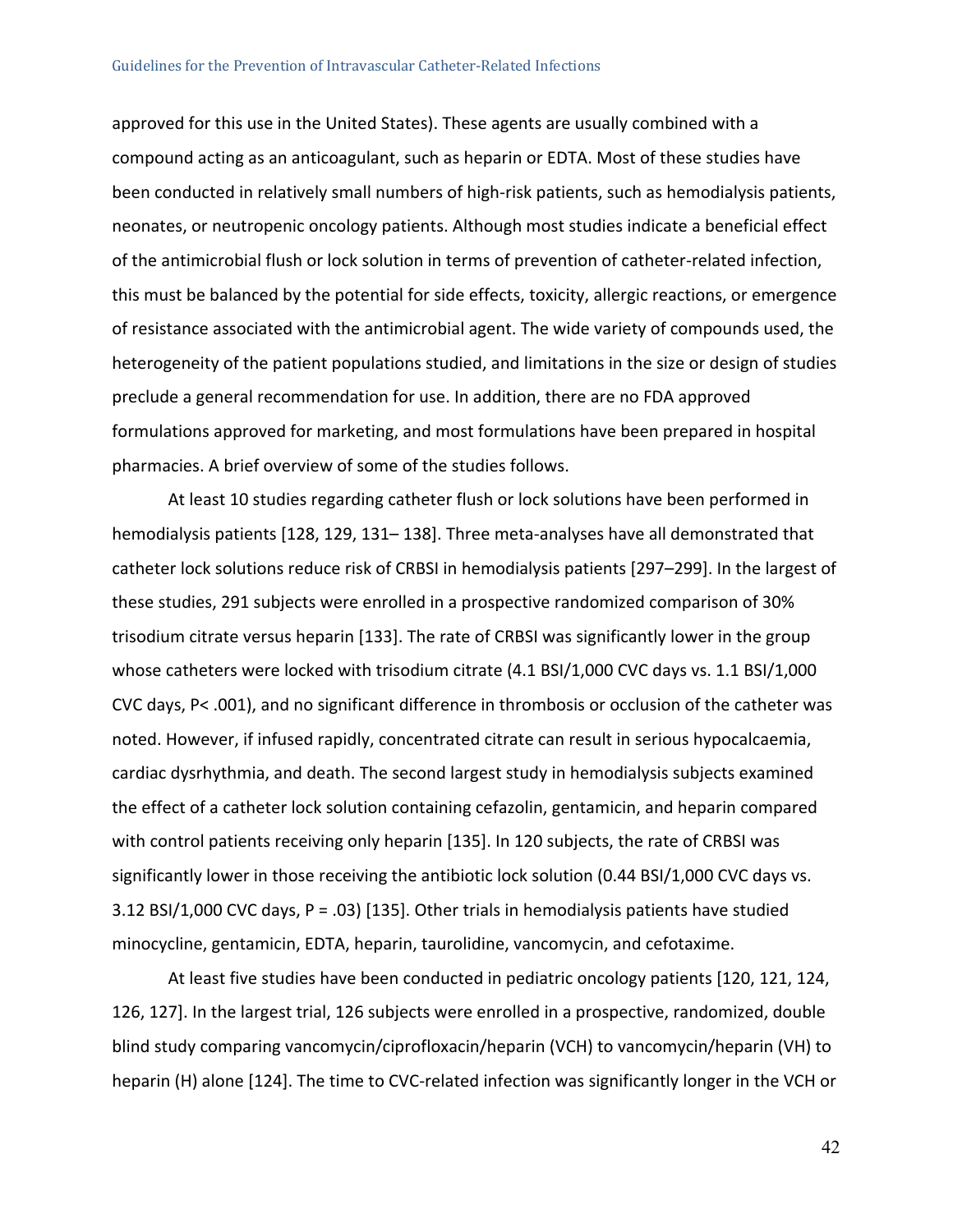VH arms of the study compared with heparin, and the rate of infection was significantly lower with either of the antibiotic containing solutions compared with heparin alone (1.72/1,000 CVC days [H] vs. 0.55/1,000 CVC days [VCH] vs. 0.37/1,000 CVC days [VH]).

In a meta-analysis of seven randomized, controlled trials examining the utility of vancomycin-containing lock or flush solutions compared with heparin alone, the risk ratio for vancomycin/heparin solutions was 0.49 (95% CI .26–.95, P = .03) [300]. Use of the catheter lock technique appeared to have greater benefit than simply flushing vancomycin through the catheter.

Recently, a prospective, double blind, randomized trial compared the utility of 70% ethanol lock versus heparinized saline for the prevention of primary CRBSI in oncology patients. Patients receiving the ethanol lock preventive therapy were significantly less likely to experience a primary CRBSI (0.60/ 1,000 CVC days vs. 3.11/1,000 CVC days; OR 0.18, 95% CI .05.65, P5 .008) [301].

## **Anticoagulants**

### **Recommendation**

Do not routinely use anticoagulant therapy to reduce the risk of catheter-related infection in general patient populations [139]. Category II

## **Background**

Shortly after insertion, intravascular catheters are coated with a conditioning film, consisting of fibrin, plasma proteins, and cellular elements, such as platelets and red blood cells [213, 302]. Microbes interact with the conditioning film, resulting in colonization of the catheter [303]. There is a close association between thrombosis of central venous catheters and infection [221, 304, 305]. Therefore, anticoagulants have been used to prevent catheter thrombosis and presumably reduce the risk of infection.

In a meta-analysis evaluating the benefit of heparin prophylaxis (3 units/mL in parenteral nutrition, 5,000 units every 6 or 12 hours flush or 2,500 units low molecular weight heparin subcutaneously) in patients with short-term CVCs, the risk for catheter-related central venous thrombosis was reduced with the use of prophylactic heparin [139]. However, no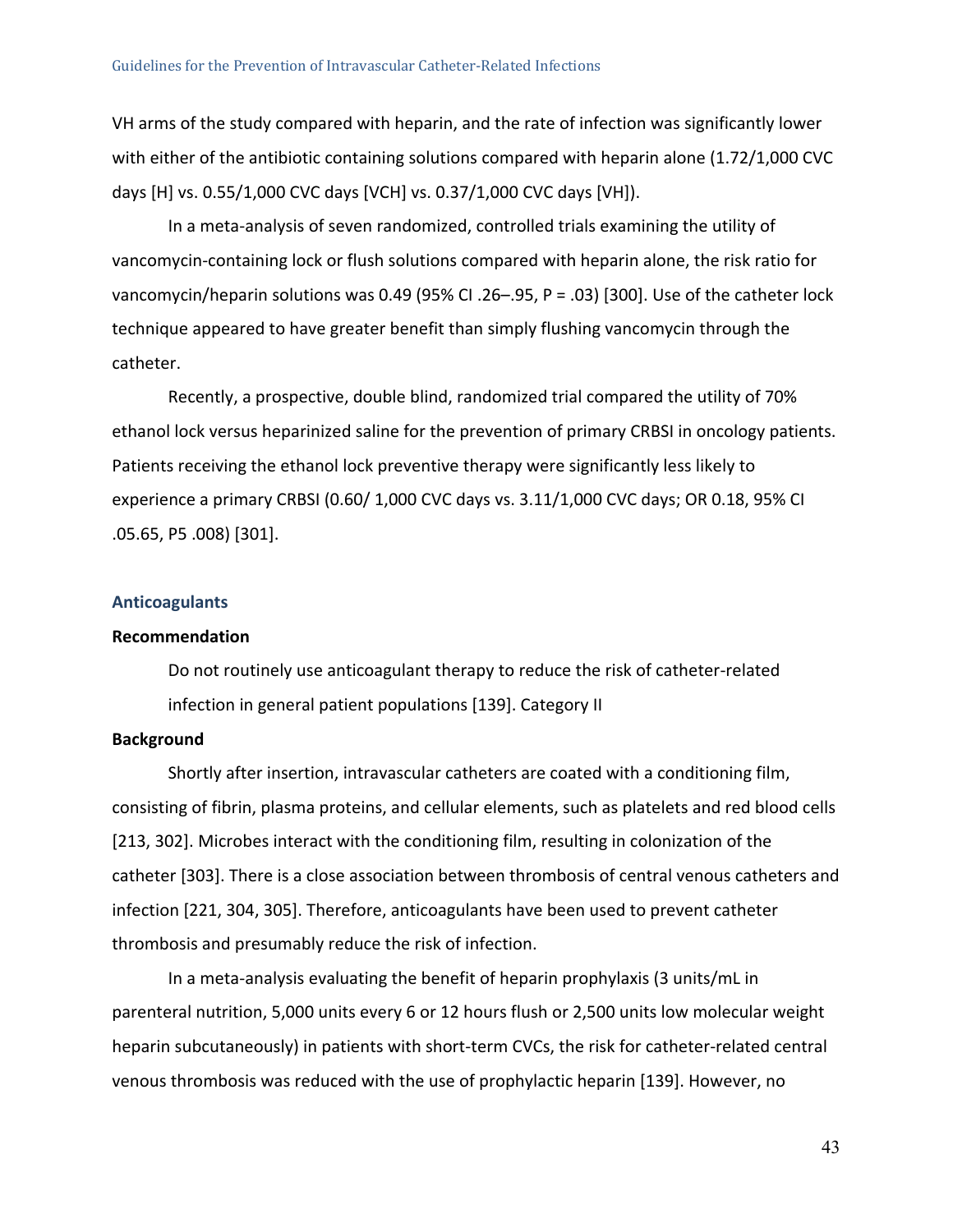substantial difference in the rate of CRBSI was observed. In a more recent prospective, randomized trial, 204 patients with non-tunneled catheters were assigned to receive a continuous infusion of heparin (100 units/kg/ d) or saline (50 mL/d) [306]. The rate of CRBSI was significantly decreased in the group receiving heparin (2.5 BSI/1,000 CVC days vs. 6.4 BSI/1,000 CVC days). Because the majority of heparin solutions contain preservatives with antimicrobial activity, whether any decrease in the rate of CRBSI is a result of the reduced thrombus formation, the preservative, or both is unclear. The majority of pulmonary artery, umbilical, and central venous catheters are available as heparin-bonded devices. The majority of catheters are heparin bonded with benzalkonium, which provides the catheters with antimicrobial activity [307] and provides an anti-thrombotic effect [308]. However, some catheters have heparin bound directly to the catheter without benzalkonium [309]. Studies have shown that heparin-bonded catheters reduce risk of thrombosis and risk of CRBSI [306, 308– 310], but are less effective at reducing catheter colonization than catheters impregnated with chlorhexidine/silver sulfadiazine [311]. Unfortunately, heparin-induced thrombocytopenia can occur and has prompted many clinicians to avoid heparin [312]. Trisodium citrate has been recommended as a catheter lock solution because it possesses both anticoagulant and antimicrobial properties [133]. In a prospective, randomized, double blind study in hemodialysis patients, use of interdialytic heparin (5,000 U/mL) was associated with a significantly greater rate of CRBSIs compared with use of 30% trisodium citrate (4.1 BSI/ 1,000 CVC days vs. 1.1BSI/1,000 CVC days [313].

Warfarin has been evaluated as a means to reduce CVC thrombus formation and, hence, infection [314–318]. In patients with long-term CVCs, low dose warfarin (i.e., 1 mg/day) reduced the incidence of catheter thrombus [142, 143]. However, other studies have not confirmed reduced thrombosis and still others have found untoward interactions in patients receiving 5-FU [319, 320]. Data are limited; although low dose warfarin decreases the risk of thrombus formation in cancer patients, it has not been shown to reduce infectious complications. Over 20% of patients in some studies develop prolonged prothrombin times and required dosage adjustment [321]. Other anticoagulants, such as factor Xa inhibitors or direct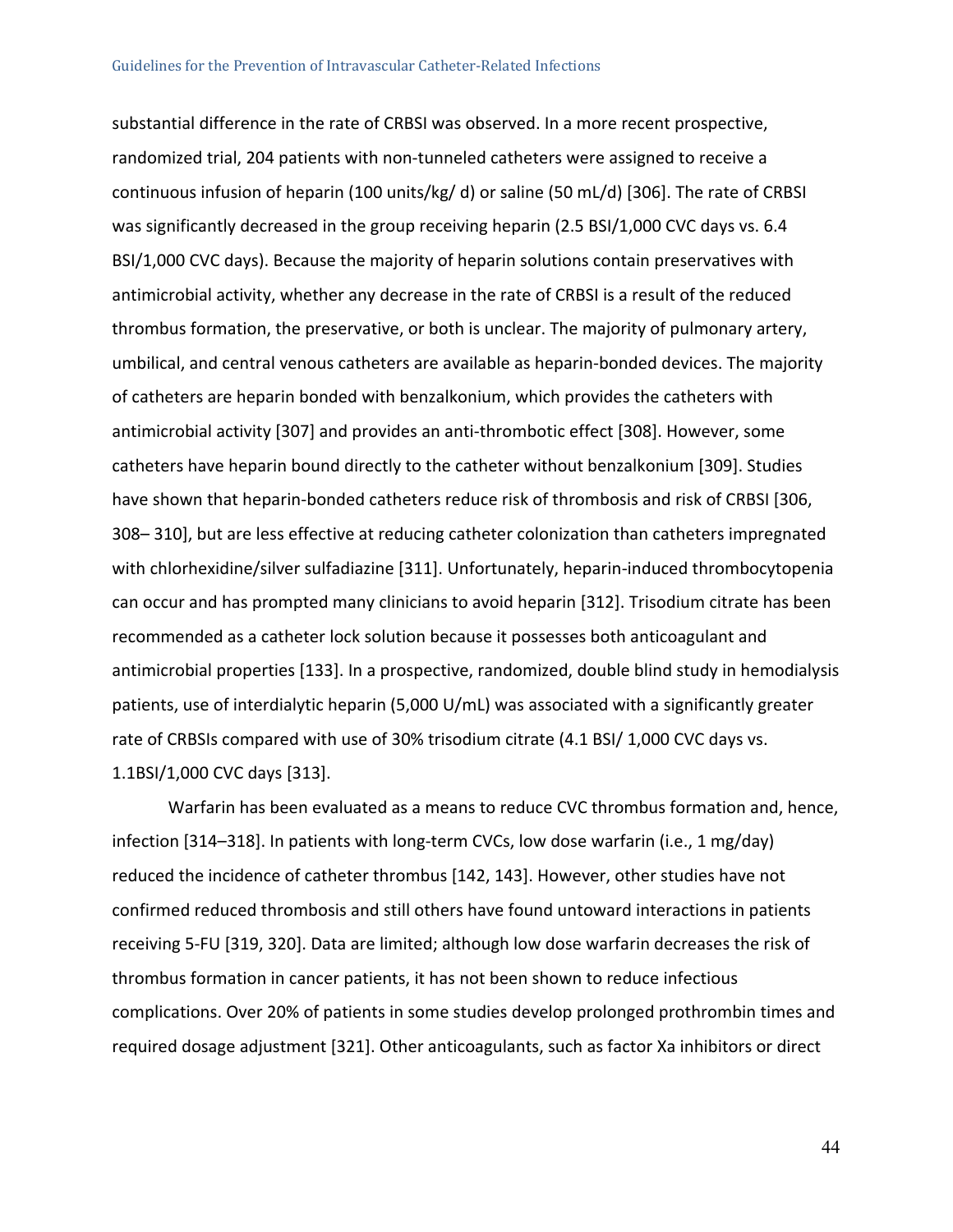thrombin inhibitors, have not been adequately assessed in terms of reducing the risk of catheter-associated infection.

## **Replacement of Peripheral and Midline Catheters**

## **Recommendations**

- 1. There is no need to replace peripheral catheters more frequently than every 72–96 hours to reduce risk of infection and phlebitis in adults [36, 140, 141]. Category 1B
- 2. No recommendation is made regarding replacement of peripheral catheters in adults only when clinically indicated [142–144]. Unresolved issue
- 3. Replace peripheral catheters in children only when clinically indicated [32, 33]. Category 1B
- 4. Replace midline catheters only when there is a specific indication. Category II

## **Background**

Scheduled replacement of intravascular catheters has been proposed as a method to prevent phlebitis and catheter-related infections. Studies of short peripheral venous catheters indicate that the incidence of thrombophlebitis and bacterial colonization of catheters increases when catheters are left in place >72 hours [258]. However, rates of phlebitis are not substantially different in peripheral catheters left in place 72 hours compared with 96 hours [141]. Because phlebitis and catheter colonization have been associated with an increased risk for catheter-related infection, short peripheral catheter sites commonly are replaced at 72–96 hour intervals to reduce both the risk for infection and patient discomfort associated with phlebitis.

Some studies have suggested that planned removal at 72 hours vs. removing as needed resulted in similar rates of phlebitis and catheter failure [142–144]. However, these studies did not address the issue of CRBSI, and the risk of CRBSIs with this strategy is not well studied.

Midline catheters are associated with lower rates of phlebitis than short peripheral catheters and with lower rates of infection than CVCs [322–324]. In one prospective study of 140 midline catheters, their use was associated with a BSI rate of 0.8 per 1,000 catheter days [324]. No specific risk factors, including duration of catheterization, were associated with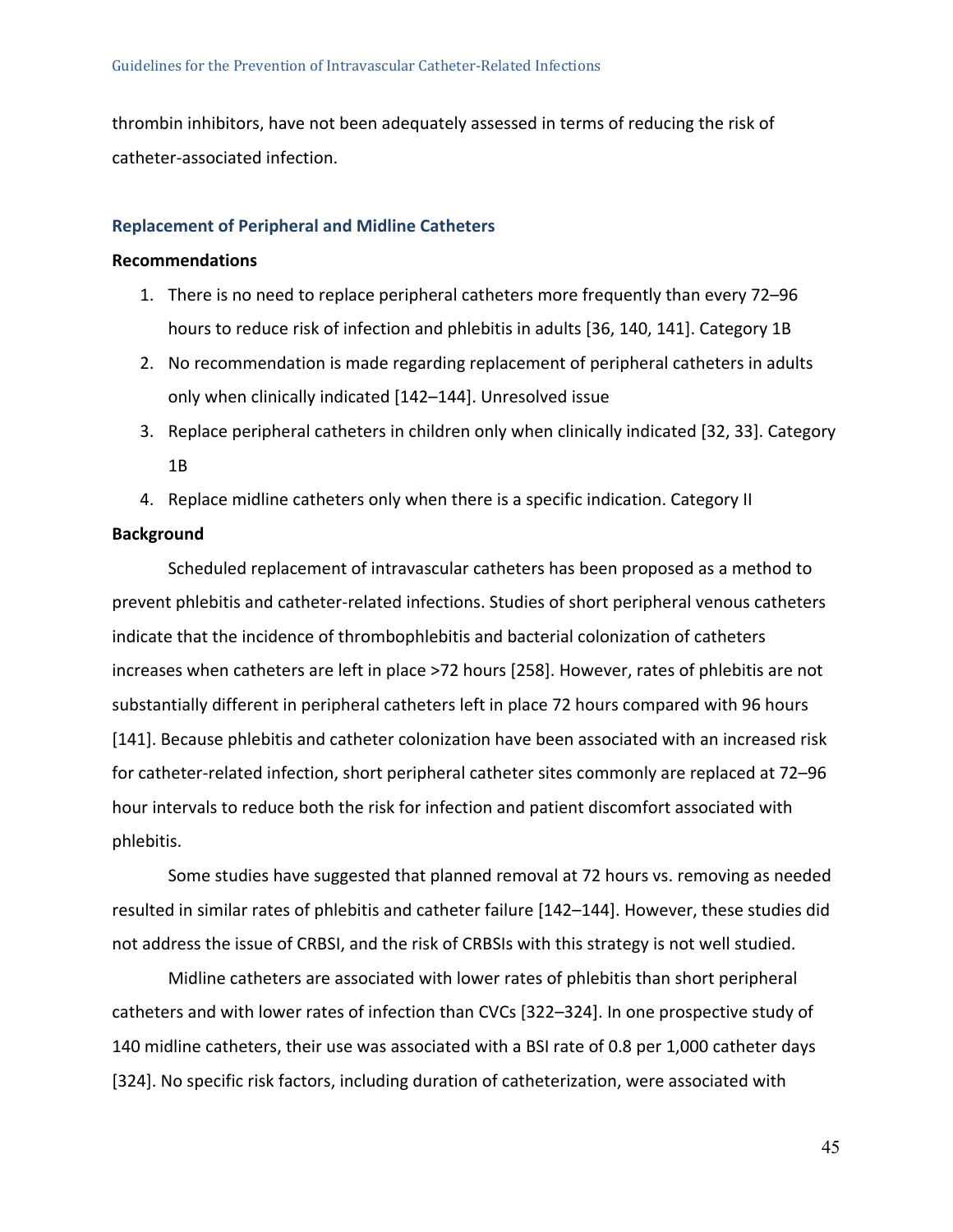infection. Midline catheters were in place a median of 7 days, but for as long as 49 days. Although the findings of this study suggested that midline catheters could be changed only when there is a specific indication, no prospective, randomized studies have assessed the benefit of routine replacement as a strategy to prevent CRBSI associated with midline catheters.

## **Replacement of CVCs, Including PICCs and Hemodialysis Catheters**

## **Recommendations**

- 1. Do not routinely replace CVCs, PICCs, hemodialysis catheters, or pulmonary artery catheters to prevent catheter-related infections. Category IB
- 2. Do not remove CVCs or PICCs on the basis of fever alone. Use clinical judgment regarding the appropriateness of removing the catheter if infection is evidenced elsewhere or if a noninfectious cause of fever is suspected. Category II
- 3. Do not use guidewire exchanges routinely for non-tunneled catheters to prevent infection. Category IB
- 4. Do not use guidewire exchanges to replace a non-tunneled catheter suspected of infection. Category IB
- 5. Use a guidewire exchange to replace a malfunctioning non-tunneled catheter if no evidence of infection is present. Category IB
- 6. Use new sterile gloves before handling the new catheter when guidewire exchanges are performed. Category II

## **Background**

Catheter replacement at scheduled time intervals as a method to reduce CRBSI has not lowered rates. Two trials have assessed a strategy of changing the catheter every 7 days compared with a strategy of changing catheters as needed [165, 325]. One of these studies involved 112 surgical ICU patients needing CVCs, pulmonary artery catheters, or peripheral arterial catheters [165], whereas the other study involved only subclavian hemodialysis catheters [325]. In both studies, no difference in CRBSI was observed in patients undergoing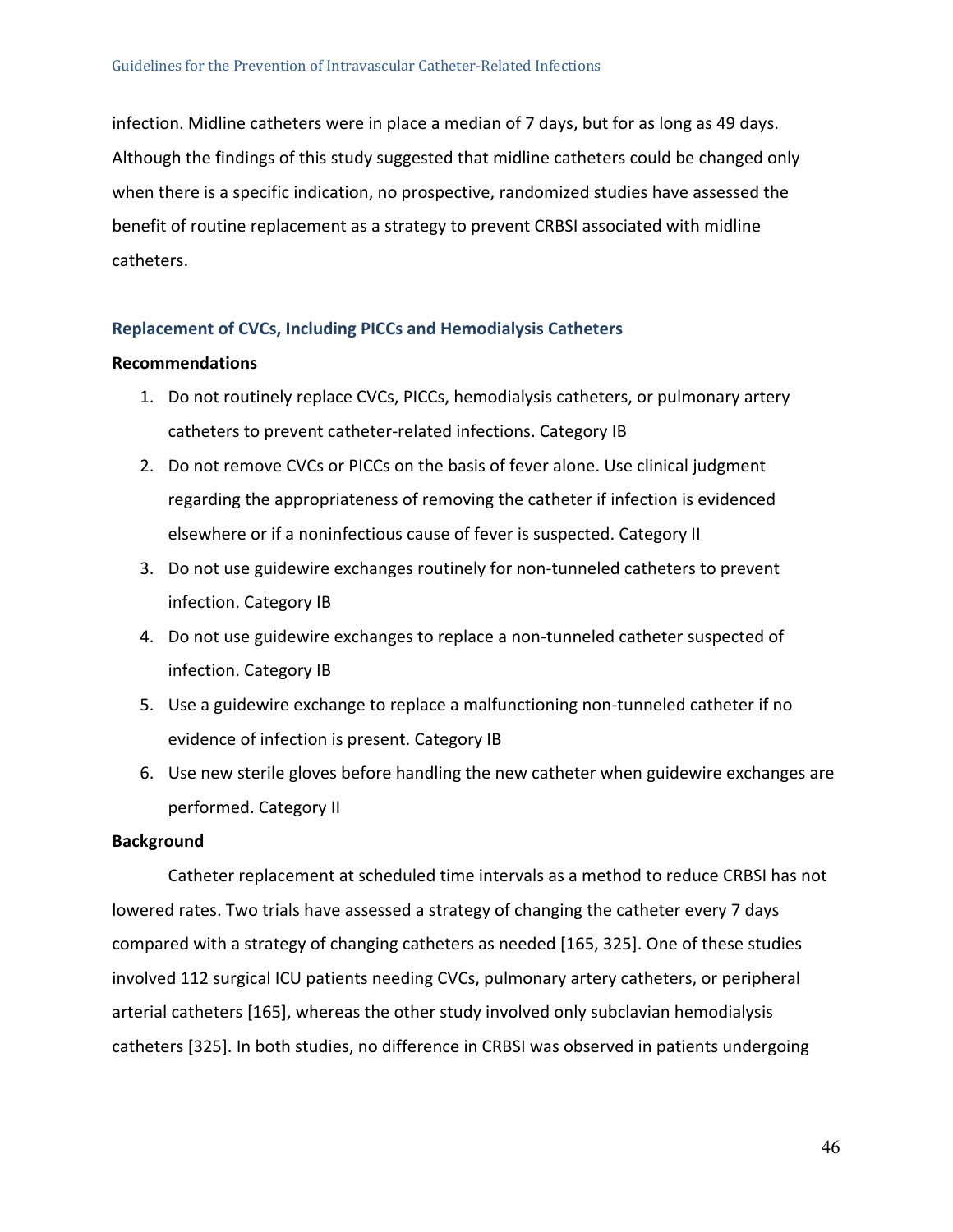scheduled catheter replacement every 7 days compared with patients whose catheters were replaced as needed.

Scheduled guidewire exchange of CVCs is another proposed strategy for preventing CRBSI. The results of a meta-analysis of 12 randomized, controlled trials assessing CVC management failed to demonstrate any reduction of CRBSI rates through routine replacement of CVCs by guidewire exchange compared with catheter replacement on an as needed basis [326]. Thus, routine replacement of CVCs is not necessary for catheters that are functioning and have no evidence of causing local or systemic complications.

Catheter replacement over a guidewire has become an accepted technique for replacing a malfunctioning catheter or exchanging a pulmonary artery catheter for a CVC when invasive monitoring no longer is needed. Catheter insertion over a guidewire is associated with less discomfort and a significantly lower rate of mechanical complications than are those percutaneously inserted at a new site [327]. In addition, this technique provides a means of preserving limited venous access in some patients. Replacement of temporary catheters over a guidewire in the presence of bacteremia is not an acceptable replacement strategy because the source of infection is usually colonization of the skin tract from the insertion site to the vein [37, 327]. However, in selected patients with tunneled hemodialysis catheters and bacteremia, catheter exchange over a guidewire, in combination with antibiotic therapy, is an alternative as a salvage strategy in patients with limited venous access [328–331].

Because of the increased difficulty obtaining vascular access in children, attention should be given to the frequency with which catheters are replaced in these patients. In a study in which survival analysis techniques were used to examine the relation between the duration of central venous catheterization and complications in pediatric ICU patients, all of the patients studied (n = 397) remained uninfected for a median of 23.7 days [250]. In addition, no relation was found between duration of catheterization and the daily probability of infection (r = 0.21; P > .1), suggesting that routine replacement of CVCs likely does not reduce the incidence of catheter-related infection [250].

Vascular access sites can be even more limited among neonates. Four randomized trials (n = 368) summarized in a recent Cochrane Database Systemic Review compared the effects of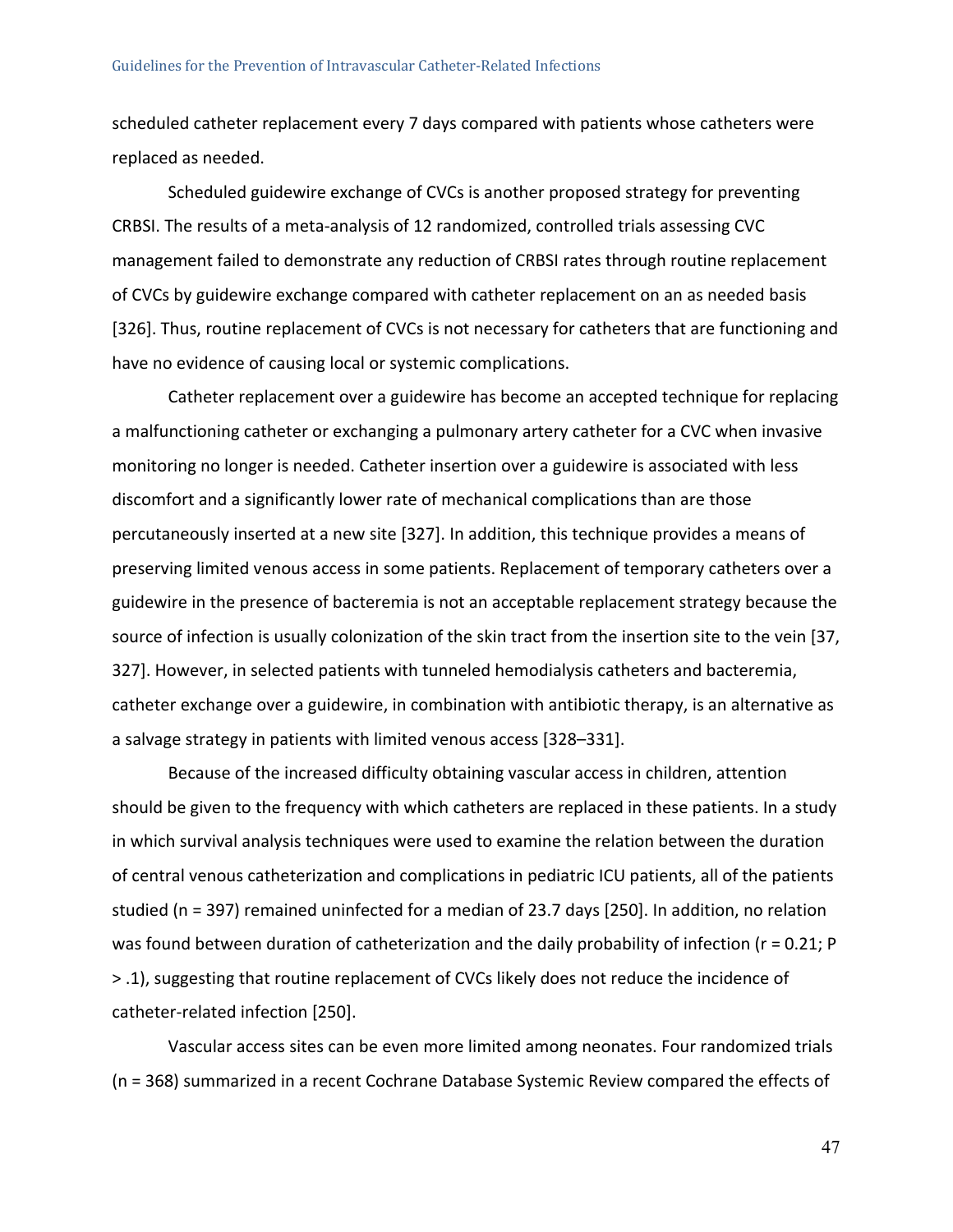giving parenteral nutrition through percutaneous central venous catheters vs. peripheral intravenous catheters. Fewer painful procedures (venipunctures) were required in neonates randomized to percutaneously placed CVCs, and there was no evidence for increased risk of BSIs [332].

CVC occlusion due to thrombus formation is one of the most common reasons for CVC removal in neonates. Various methods have been tried to prevent catheter occlusion. Recently, a randomized trial (n = 201) evaluated whether a continuous heparin infusion (0.5 units/kg/hour) could effectively prolong the duration of catheterization when compared with a placebo infusion. The rate of catheter occlusion requiring catheter removal was lower in the heparin group (6% vs. 31%, P = .001: NNT = 4). Rates of CRBSI were similar, although the study was not powered to evaluate CRBSI rate differences. Heparin associated antibody levels were not routinely measured [333].

*Hemodialysis Catheters.* The use of catheters for hemodialysis is the most common factor contributing to bacteremia in dialysis patients [334, 335]. The relative risk for bacteremia in patients with dialysis catheters is sevenfold the risk for patients with arteriovenous (AV) fistulas [336]. AV fistulas and grafts are preferred over hemodialysis catheters in patients with chronic renal failure, due to their lower associated risk of infection. If temporary access is needed for dialysis, a tunneled cuffed catheter is preferable to a non-cuffed catheter, even in the ICU setting, if the catheter is expected to stay in place for >3weeks [59].

*Pulmonary Artery Catheters.* Pulmonary artery catheters are inserted through a Teflon® introducer and typically remain in place an average of 3 days. The majority of pulmonary artery catheters are heparin bonded, which reduces not only catheter thrombosis but also microbial adherence to the catheter [307]. Meta-analysis indicates that the CRBSI rate associated with pulmonary artery catheterization is 3.7 per 1,000 catheter days and somewhat higher than the rate observed for unmedicated and non-tunnelled CVCs (2.7 per 1,000 catheter days)[6, 45].

Data from prospective studies indicate that the risk of significant catheter colonization and CRBSI increases the longer the catheter remains in place. In general, the risk of significant catheter colonization increases after 4 days of catheterization [75, 337, 338], whereas the risk of CRBSI increases beyond 5-7 days of catheterization [75, 84, 166]. Efforts must be made to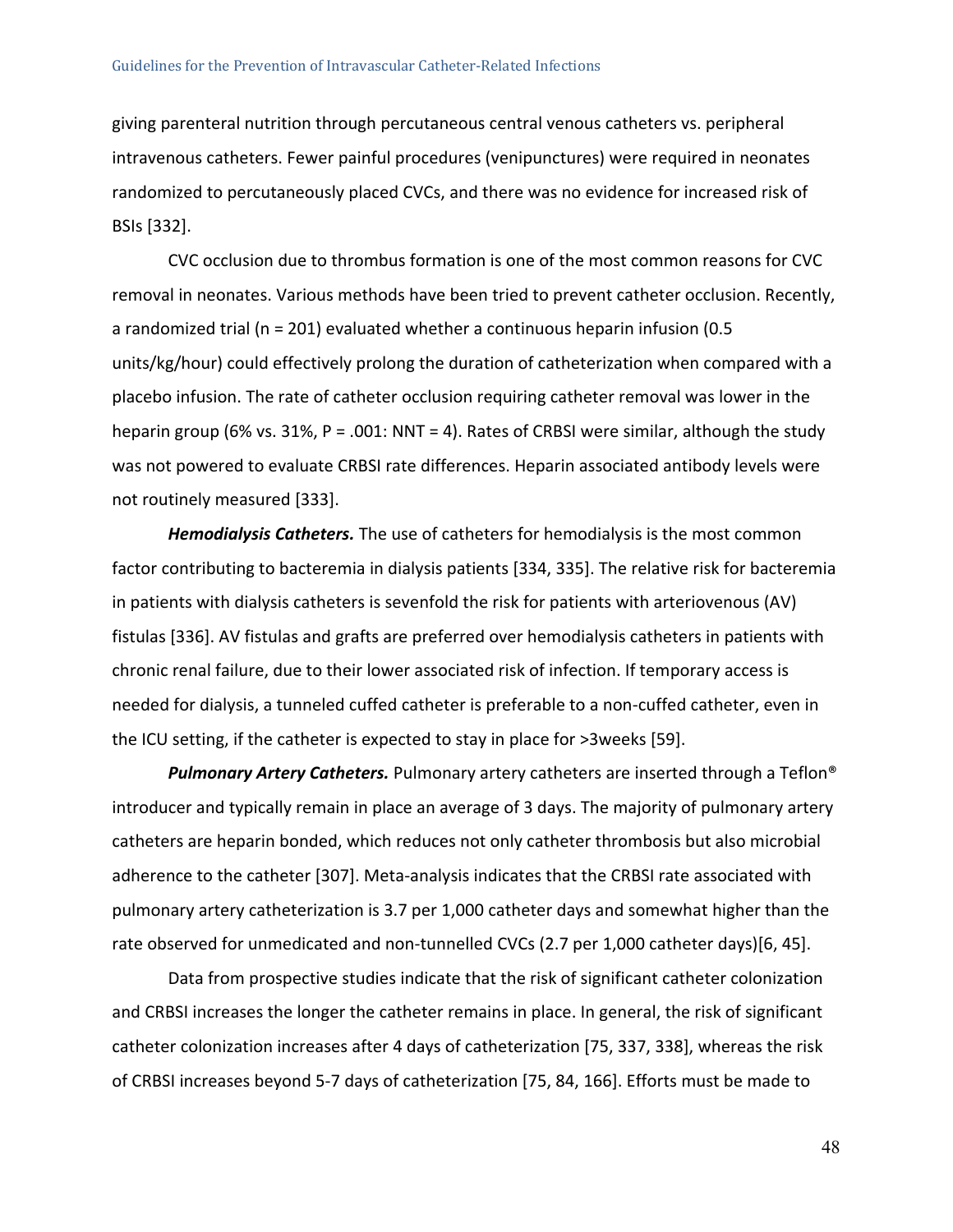differentiate between infection related to the introducer and that related to the pulmonary artery catheter. Significant colonization of the introducer occurs earlier than that of the pulmonary artery catheter [337, 339]. However, no studies indicate that catheter replacement at scheduled time intervals is an effective method to reduce risk of CRBSI [165, 327, 339]. In patients who continue to require hemodynamic monitoring, pulmonary artery catheters do not need to be changed more frequently than every 7 days [339]. No specific recommendation can be made regarding routine replacement of catheters that need to be in place for >7 days.

Pulmonary artery catheters are usually packaged with a thin plastic sleeve that prevents touch contamination when placed over the catheter. In a study of 166 catheters, patients who were randomly assigned to have their catheters self-contained within this sleeve had a reduced risk for CRBSI compared with those who had a pulmonary artery catheter placed without the sleeve (*P* = .002) [81].

## **Umbilical Catheters**

## **Recommendations**

- 1. Remove and do not replace umbilical artery catheters if any signs of CRBSI, vascular insufficiency in the lower extremities, or thrombosis are present [145]. Category II
- 2. Remove and do not replace umbilical venous catheters if any signs of CRBSI or thrombosis are present [145]. Category II
- 3. No recommendation can be made regarding attempts to salvage an umbilical catheter by administering antibiotic treatment through the catheter. Unresolved issue
- 4. Cleanse the umbilical insertion site with an antiseptic before catheter insertion. Avoid tincture of iodine because of the potential effect on the neonatal thyroid. Other iodinecontaining products (e.g., povidone iodine) can be used [146– 150]. Category IB
- 5. Do not use topical antibiotic ointment or creams on umbilical catheter insertion sites because of the potential to promote fungal infections and antimicrobial resistance [88, 89]. Category IA
- 6. Add low-doses of heparin (0.25–1.0 U/ml) to the fluid infused through umbilical arterial catheters [151–153]. Category IB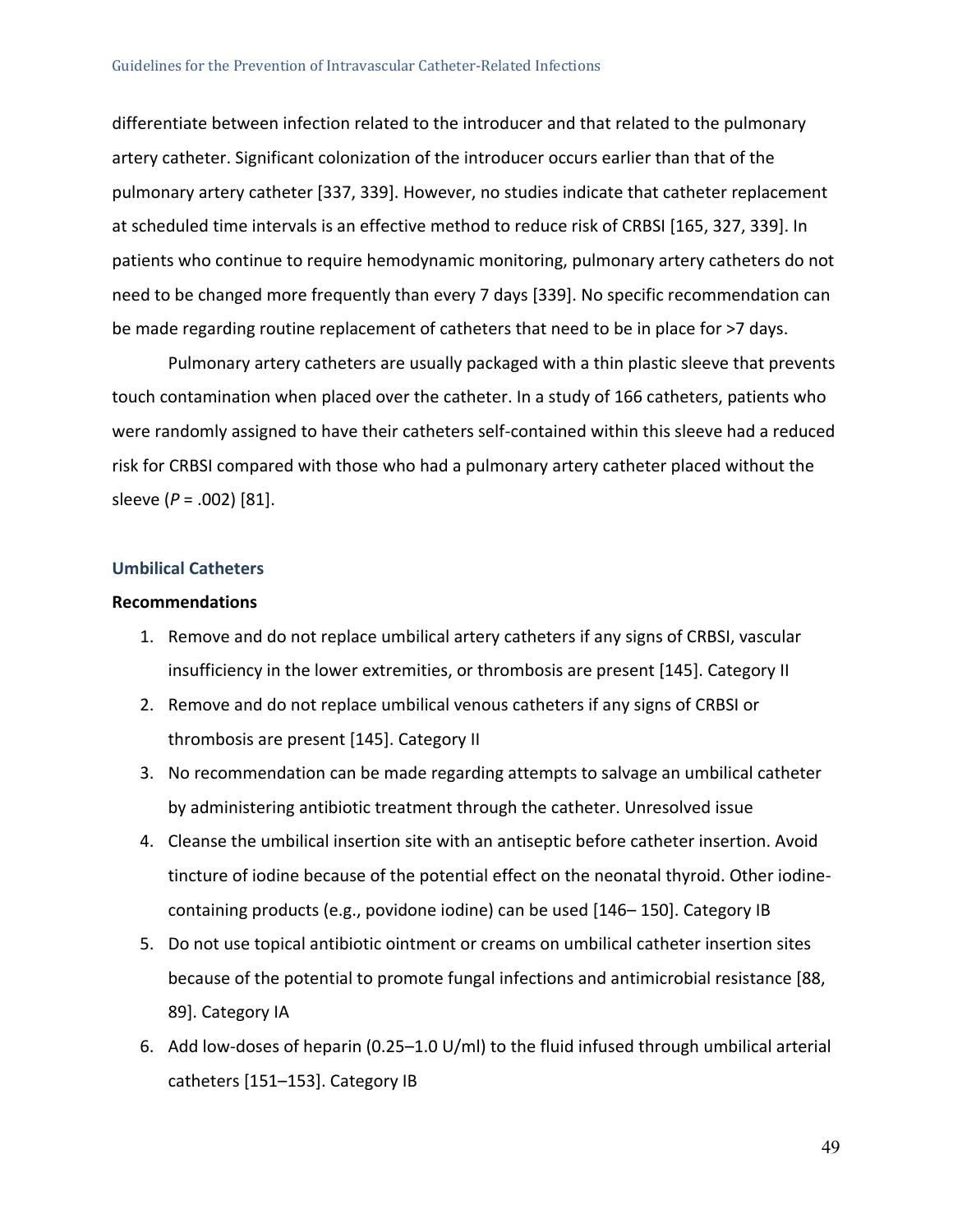- 7. Remove umbilical catheters as soon as possible when no longer needed or when any sign of vascular insufficiency to the lower extremities is observed. Optimally, umbilical artery catheters should not be left in place >5 days [145, 154]. Category II
- 8. Umbilical venous catheters should be removed as soon as possible when no longer needed, but can be used up to 14 days if managed aseptically [155, 156]. Category II
- 9. An umbilical catheter may be replaced if it is malfunctioning, and there is no other indication for catheter removal, and the total duration of catheterization has not exceeded 5 days for an umbilical artery catheter or 14 days for an umbilical vein catheter. Category II

## **Background**

Although the umbilical stump becomes heavily colonized soon after birth, umbilical vessel catheterization often is used for vascular access in newborn infants. Umbilical vessels can be cannulated easily and permit both collection of blood samples and measurement of hemodynamic status. The incidences of catheter colonization and BSI are similar for umbilical vein catheters and umbilical artery catheters. In several studies, an estimated 40%–55% of umbilical artery catheters were colonized and 5% resulted in CRBSI; umbilical vein catheters were associated with colonization in 22%–59% of cases [147, 148, 340] and with CRBSI in 3%– 8% of cases [148]. Although CRBSI rates are similar for umbilical catheters in the high position (i.e, above the diaphragm) compared with the low position (i.e, below the diaphragm and above the aortic bifurcation), catheters placed in the high position result in a lower incidence of vascular complications without an increase in adverse sequelae [148].

Risk factors for infection differ for umbilical artery and umbilical vein catheters. In one study, neonates with very low birth weight who also received antibiotics for >10 days were at increased risk for umbilical artery CRBSIs [148]. In comparison, those with higher birth weight and receipt of parenteral nutrition fluids were at increased risk for umbilical vein CRBSI. Duration of catheterization was not an independent risk factor for infection of either type of umbilical catheter.

A recent randomized trial (n = 210) evaluated whether long-term umbilical venous catheterization (up to 28 days) would result in the same or fewer CRBSIs when compared with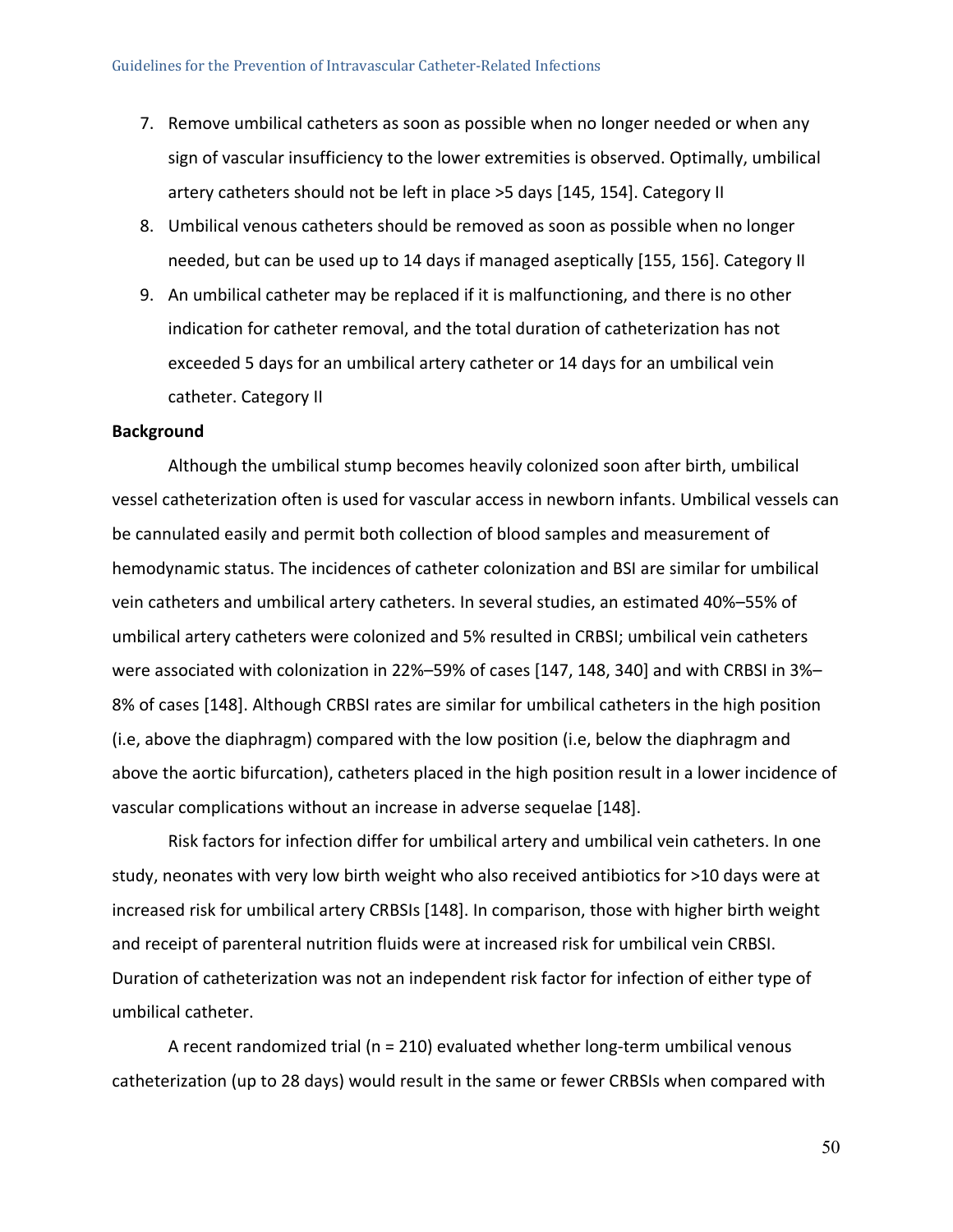neonates who were randomized to short-term umbilical venous catheterization for 7–10 days followed by percutaneous central venous catheterization. CRBSI rate was higher (20%) among long term catheterized neonates when compared with short term catheterized neonates (13%). The difference was not statistically significant ( $P = .17$ ), although the study was underpowered. The study was not powered to evaluate differences in venous thrombosis rates [341].

## **Peripheral Arterial Catheters and Pressure Monitoring Devices for Adult and Pediatric Patients**

## **Recommendations**

- 1. In adults, use of the radial, brachial or dorsalis pedis sites is preferred over the femoral or axillary sites of insertion to reduce the risk of infection [46, 47, 157, 158]. Category IB
- 2. In children, the brachial site should not be used. The radial, dorsalis pedis, and posterior tibial sites are preferred over the femoral or axillary sites of insertion [46]. Category II
- 3. A minimum of a cap, mask, sterile gloves and a small sterile fenestrated drape should be used during peripheral arterial catheter insertion [47, 158, 159]. Category IB
- 4. During axillary or femoral artery catheter insertion, maximal sterile barriers precautions should be used. Category II
- 5. Replace arterial catheters only when there is a clinical indication. Category II
- 6. Remove the arterial catheter as soon as it is no longer needed. Category II
- 7. Use disposable, rather than reusable, transducer assemblies when possible [160–164]. Category IB
- 8. Do not routinely replace arterial catheters to prevent catheter-related infections [165, 166, 167, 168]. Category II
- 9. Replace disposable or reusable transducers at 96-hour intervals. Replace other components of the system (including the tubing, continuous-flush device, and flush solution) at the time the transducer is replaced [37, 161]. Category IB
- 10. Keep all components of the pressure monitoring system (including calibration devices and flush solution) sterile [160, 169–171]. Category IA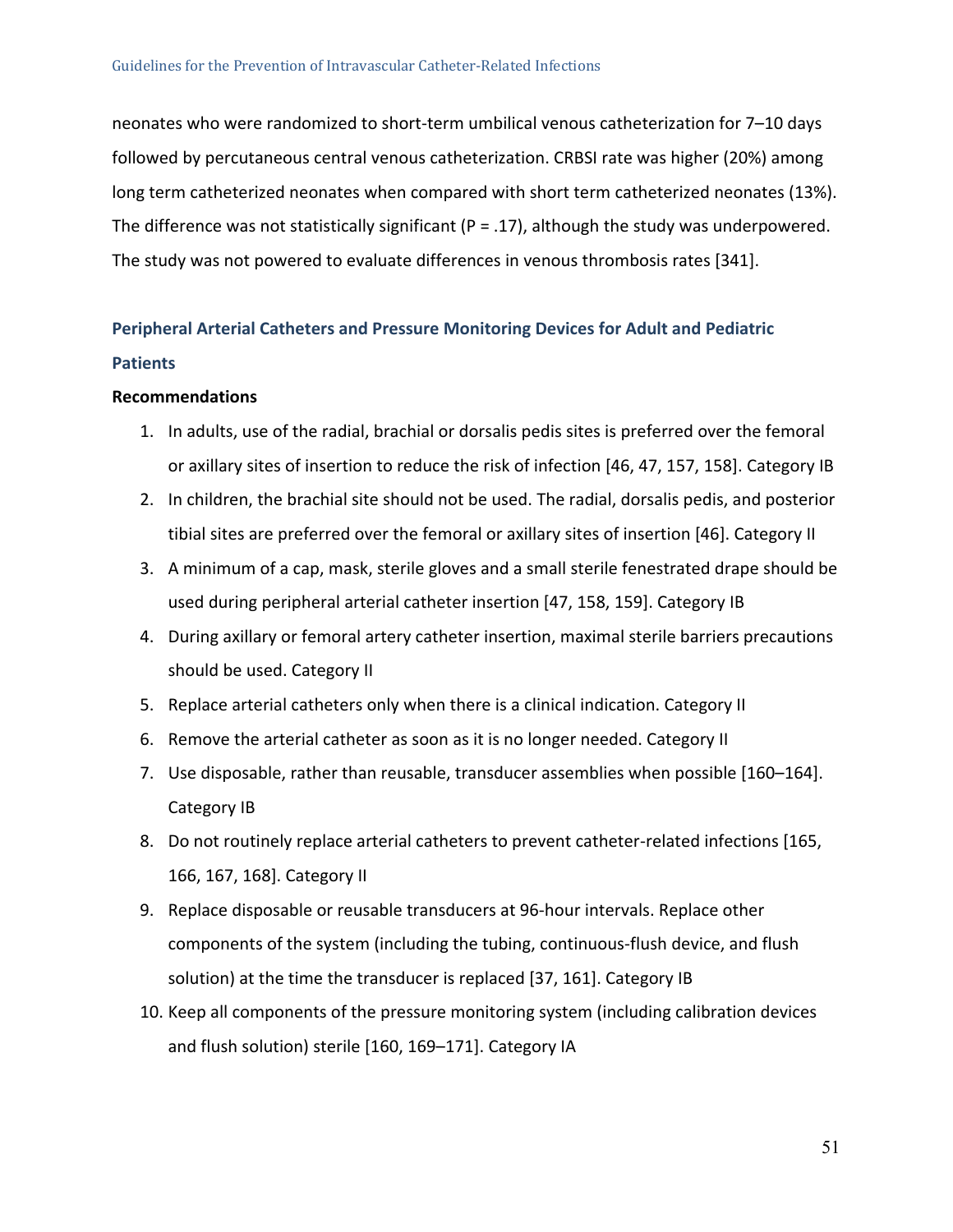- 11. Minimize the number of manipulations of and entries into the pressure monitoring system. Use a closed flush system (i.e, continuous flush), rather than an open system (i.e, one that requires a syringe and stopcock), to maintain the patency of the pressure monitoring catheters [163, 172]. Category II
- 12. When the pressure monitoring system is accessed through a diaphragm, rather than a stopcock, scrub the diaphragm with an appropriate antiseptic before accessing the system [163]. Category IA
- 13. Do not administer dextrose-containing solutions or parenteral nutrition fluids through the pressure monitoring circuit [163, 173, 174]. Category IA
- 14. Sterilize reusable transducers according to the manufacturers' instructions if the use of disposable transducers is not feasible [163, 173–176]. Category IA

## **Background**

Arterial catheters are usually inserted into the radial or femoral artery and permit continuous blood pressure monitoring and blood gas measurements. The risk of CRBSI for arterial catheters is lower than that associated with non-coated, uncuffed, non-tunneled short term CVCs (1.7 versus 2.7 per 1,000 catheter days) [6]. However, risk of CRBSI rates are comparable between arterial catheters and coated, uncuffed, non-tunneled short term CVCs [6]. Unlike CVCs, use of full barrier precautions during arterial cannulaton does not appear to reduce the risk of arterial CRBSI [158, 159]. Nonetheless, when arterial catheters are inserted using a protocol which includes maximum barrier precautions, a very low risk of CRBSI (0.41/1,000 catheter days) can be achieved [47]. Although a meta-analysis failed to discern a difference in rates of CRBSI among three sites of insertion (radial, femoral, and axillary) [342], colonization of catheters inserted in the femoral site occurs more often [158]. In addition, a prospective observational study of over 2,900 arterial catheters that were inserted using maximum barrier precautions demonstrated an almost 8-fold increase in the incidence of CRBSI when the femoral site was used compared with the radial site [343]. Furthermore, there is a greater risk of CRBSI caused by gram-negative bacteria when the femoral site is used [343]. The rates of catheter colonization and CRBSI appear similar between the radial and dorsalis pedis sites [157]. The risk of developing a CRBSI increases with the duration of catheterization [166,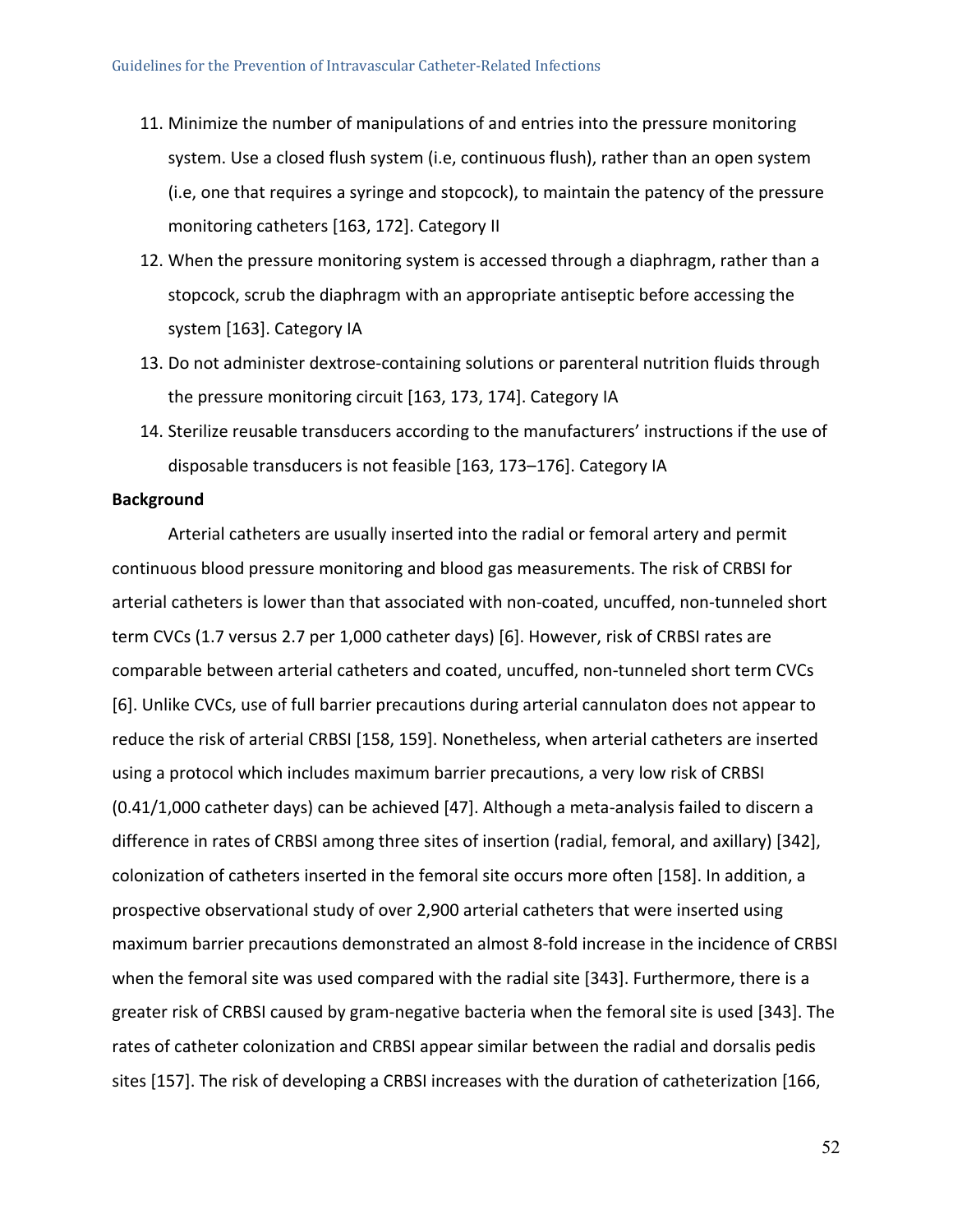344]; however, the routine changing of arterial catheters at scheduled times does not result in a diminution of the risk of CRBSI [165]. Catheters that need to be in place for >5 days should not be routinely changed if no evidence of infection is observed.

## **Replacement of Administration Sets**

## **Recommendations**

- 1. In patients not receiving blood, blood products or fat emulsions, replace administration sets that are continuously used, including secondary sets and add-on devices, no more frequently than at 96-hour intervals, [177] but at least every 7 days [178–181]. Category IA
- 2. No recommendation can be made regarding the frequency for replacing intermittently used administration sets. Unresolved issue
- 3. No recommendation can be made regarding the frequency for replacing needles to access implantable ports. Unresolved issue
- 4. Replace tubing used to administer blood, blood products, or fat emulsions (those combined with amino acids and glucose in a 3-in-1 admixture or infused separately) within 24 hours of initiating the infusion [182–185]. Category IB
- 5. Replace tubing used to administer propofol infusions every 6 or 12 hours, when the vial is changed, per the manufacturer's recommendation (FDA website Medwatch) [186]. Category IA
- 6. No recommendation can be made regarding the length of time a needle used to access implanted ports can remain in place. Unresolved issue

## **Background**

The optimal interval for routine replacement of IV administration sets has been examined in a number of well-controlled studies and meta-analyses. Data from these studies reveal that replacing administration sets no more frequently than 72–96 hours after initiation of use is safe and cost-effective [141, 177, 179–181]. More recent studies suggest that administration sets may be used safely for up to 7 days if used in conjunction with antiseptic catheters or if fluids that enhance microbial growth (e.g., parenteral nutrition or blood) have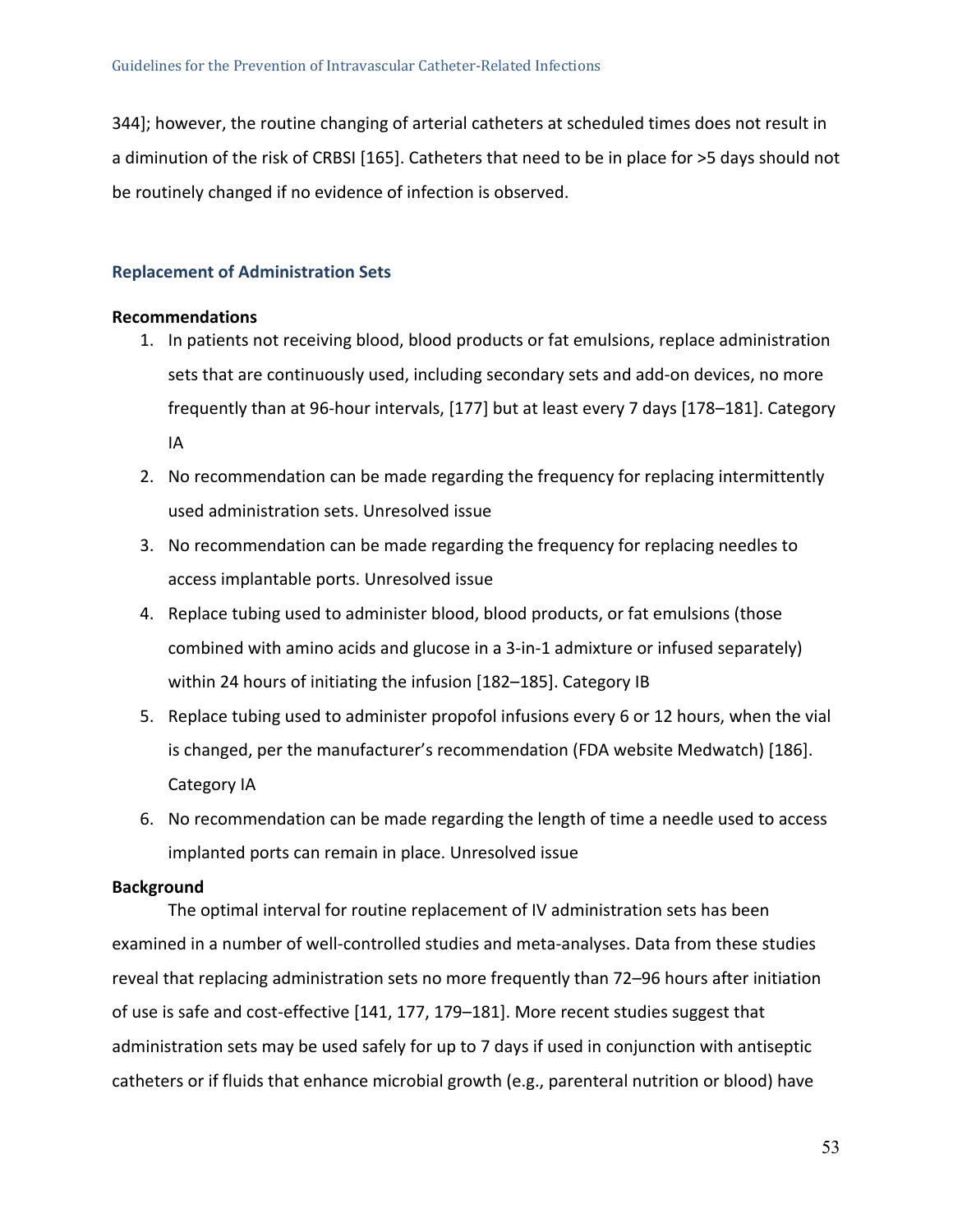not been used [216, 345]. When a fluid that enhances microbial growth is infused (e.g., fat emulsions and blood products), more frequent changes of administration sets are indicated as these products have been identified as independent risk factors for CRBSI [182, 216, 346–350]. Little data exist regarding the length of time a needle used to access implanted ports can remain in place and the risk of CRBSI. While some centers have left them in place for several weeks without CRBSI, [351], this practice has not been adequately studied.

## **Needleless Intravascular Catheter Systems**

## **Recommendations**

- 1. Change the needleless components at least as frequently as the administration set. There is no benefit to changing these more frequently than every 72 hours. [39, 187– 193]. Category II
- 2. Change needleless connectors no more frequently than every 72 hours or according to manufacturers' recommendations for the purpose of reducing infection rates [187, 189, 192, 193]. Category II
- 3. Ensure that all components of the system are compatible to minimize leaks and breaks in the system [194]. Category II
- 4. Minimize contamination risk by scrubbing the access port with an appropriate antiseptic (chlorhexidine, povidone iodine, an iodophor, or 70% alcohol) and accessing the port only with sterile devices [189, 192, 194–196]. Category IA
- 5. Use a needleless system to access IV tubing. Category IC
- 6. When needleless systems are used, a split septum valve may be preferred over some mechanical valves due to increased risk of infection with the mechanical valves [197– 200]. Category II

#### **Background**

Stopcocks used for injection of medications, administration of IV infusions, and collection of blood samples represent a potential portal of entry for microorganisms into vascular access catheters and IV fluids. Whether such contamination is a substantial entry point of microorganisms that cause CRBSI has not been demonstrated. Nonetheless, stopcocks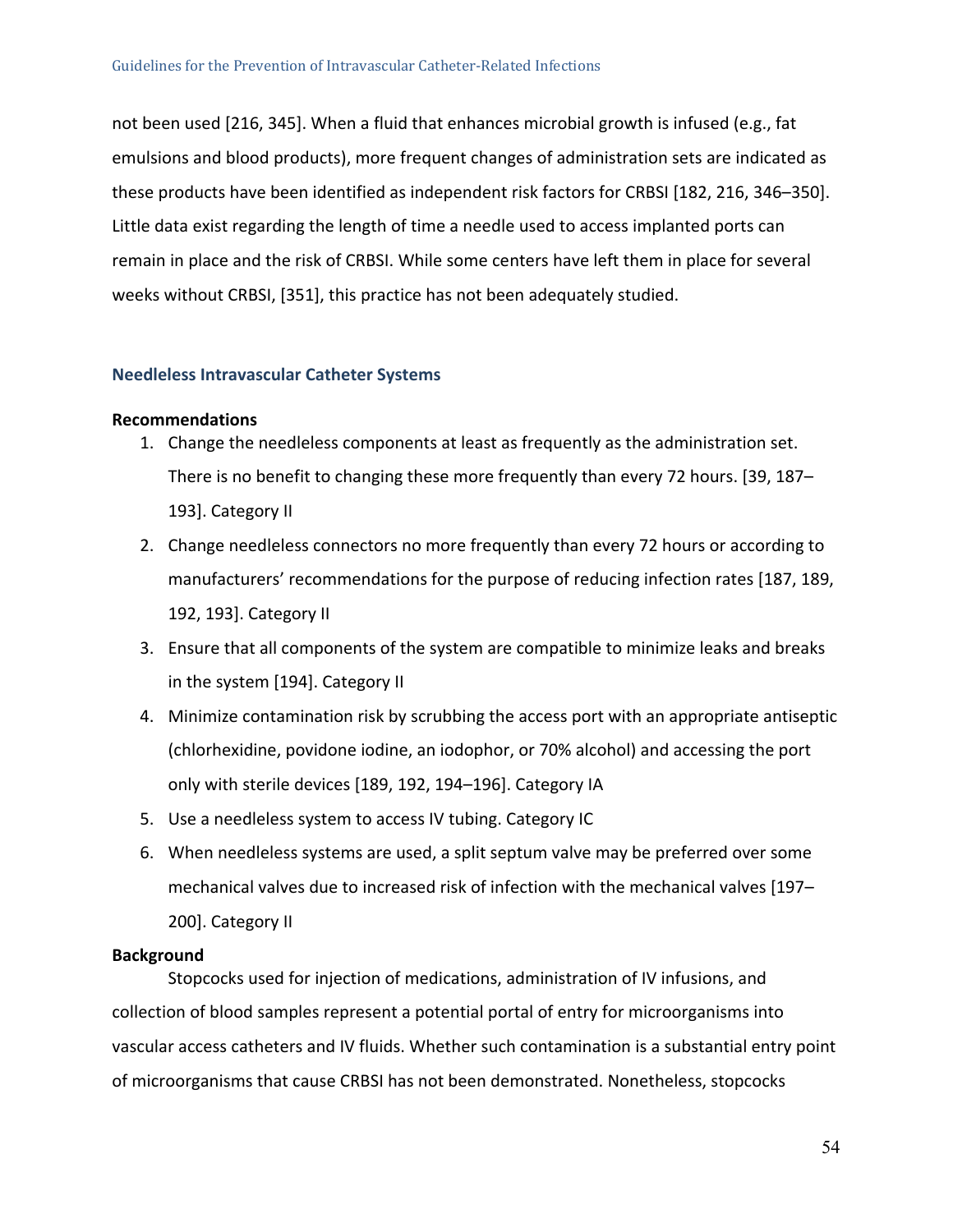should be capped when not being used. In general, closed catheter access systems are associated with fewer CRBSIs than open systems and should be used preferentially [352].

"Piggyback" systems (secondary intermittent infusions delivered through a port on a primary infusion set) are used as an alternative to stopcocks. However, they also pose a risk for contamination of the intravascular fluid if the device entering the rubber membrane of an injection port is exposed to air or if it comes into direct contact with nonsterile tape used to fix the needle to the port. Modified piggyback systems have the potential to prevent contamination at these sites [353].

Attempts to reduce the incidence of sharps injuries and the resultant risk for transmission of bloodborne infections to healthcare personnel have led to the introduction and mandating of needleless infusion systems. There are several types of needleless connectors on the market.

The first type of needleless system connectors consisted of a split septum connector, which is accessed with a blunt cannula instead of a needle (external cannulae activated split septums). Because of the large amount of space in the connector to accommodate the cannula, when the cannula is removed it may result in the creation of negative pressure which may cause blood to be aspirated into the distal lumen, possibly increasing the risk of catheter occlusion or thrombosis. A luer-activated device, which incorporates a valve preventing the outflow of fluid through the connector, was designed to eliminate this problem. Some luer devices require a cap to be attached to the valve when not in use, which can be difficult to maintain aseptically, and therefore they may be prone to contamination.

Another type of second-generation needleless system addressed the occlusion issue by incorporating positive or neutral fluid displacement to either flush out aspirated blood or prevent its aspiration into infusion catheters.

Use of needleless connectors or mechanical valves appear to be effective in reducing connector colonization in some [196, 354, 355], but not all studies [356] when compared with stopcocks and caps. In one study [354], the incidence of CRBSI was reduced when the needleless connector was compared with standard stopcocks. Appropriate disinfectants must be used to prevent transmission of microbes through connectors [357]. Some studies have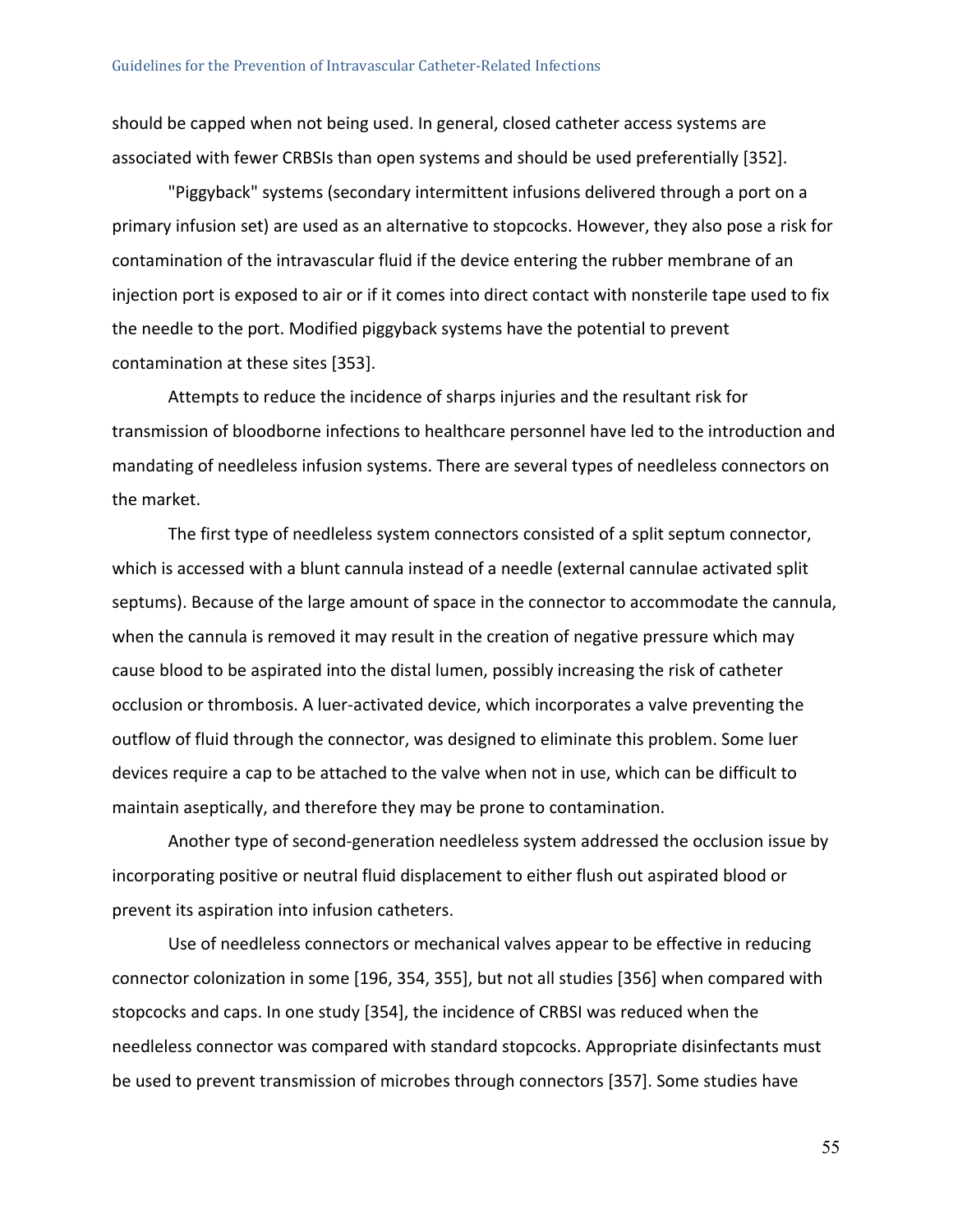shown that disinfection of the devices with chlorhexidine/alcohol solutions appears to be most effective in reducing colonization [195, 196]. In addition, the time spent applying the disinfectant may be important. One study found that swiping the luer-activated device with 70% alcohol for only 3 to 5 seconds did not adequately disinfect the septal surface [358]. However, a number of outbreak investigations have reported increases in CRBSIs associated with a switch from external cannulae activated split septum needleless devices to mechanical valve devices [197, 198, 200, 359]. The reasons for these associations are not known and it is also not known if this is a device-specific or class association, particularly as physical and mechanical properties of needleless connectors vary from device to device. In addition, one investigation found CRBSIs increased with the switch from a luer-activated negative displacement mechanical valve to a luer-activated positive fluid displacement mechanical valve [199]. However in an observational study, a switch from a luer-activated negative displacement mechanical valve to a different luer-activated positive displacement mechanical valve as part of a bundled intervention resulted in a significant decrease in CRBSIs [201]. Potential explanations for outbreaks associated with these devices include difficulty encountered in adequate disinfection of the surface of the connector due to physical characteristics of the plastic housing diaphragm interface, fluid flow properties (laminar vs. turbulent), internal surface area, potential fluid dead space, inadequate flushing of the device due to poor visualization of the fluid flow pathway in opaque devices, and the presence of internal corrugations that could harbor organisms, particularly if the catheters are used to withdraw blood [199]. Some studies have shown that the increase in CRBSIs with the change to lueractivated devices may be related to improper cleaning and infection control practices such as infrequently changing the devices [192, 194]. Additionally, silver-coated connector valves have been FDA approved; however, there are no published randomized trials with this device and no recommendation can be made regarding its use. Likewise, an antiseptic-barrier cap for needleless connectors has been studied in a laboratory setting and appears to be effective in preventing the entry of microorganisms [360], but has not yet been studied in a clinical trial.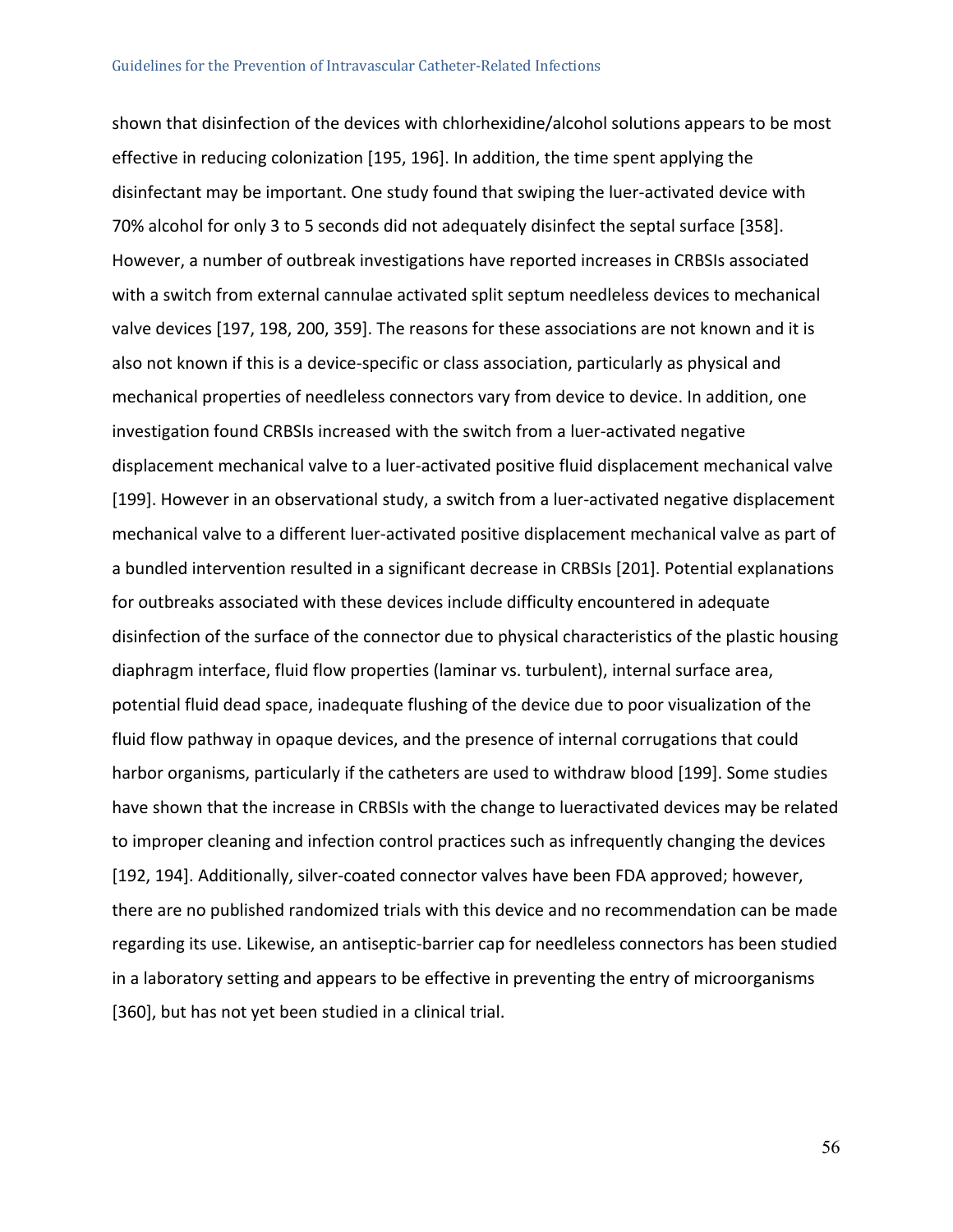#### **Performance Improvement**

#### **Recommendation**

Use hospital-specific or collaborative-based performance improvement initiatives in which multifaceted strategies are "bundled" together to improve compliance with evidence-based recommended practices [15, 69, 70, 201–205]. Category IB

#### **Background**

Clinical decision makers, healthcare payers, and patient safety advocates emphasize the importance of translating research findings into everyday practice. Rigorous evaluations of CRBSI preventive practices using study designs with high internal validity and including study populations that optimize external validity remain necessary. Once practices have been determined to be effective and economically efficient, the next step is to implement these evidence-based practices so they become part of routine clinical care. Unfortunately, implementation of evidence- based CRBSI preventive practices in U.S. hospitals has been suboptimal [361, 362]. In a national survey conducted in March 2005 of over 700 U.S. hospitals, approximately one quarter of U.S. hospitals indicated that either maximal sterile barrier precautions during central line insertion or chlorhexidine gluconate as site disinfectant, two practices widely recommended in the guidelines published in 2002 [363], were not being used routinely [364]. Approximately 15% of U.S. hospitals reported routinely changing CVCs to prevent infection despite evidence that this practice should no longer be used [362, 364].

Accordingly, investigators have attempted various approaches to better translate research findings and evidence-based recommendations into clinical practice. Numerous quality improvement studies have been published during the past several years that have used various methods, such as education of healthcare personnel, audit and feedback, organizational change, and clinical reminders [8–11, 69, 70, 202, 365–367]. The educational interventions primarily targeted hand hygiene, use of maximal sterile barriers during insertion, appropriate insertion site selection, proper site care using chlorhexidine gluconate, and prompt removal of unnecessary catheters. While a large number of before-and-after studies with a few using concurrent control groups [15, 70] have been published, no randomized, controlled trial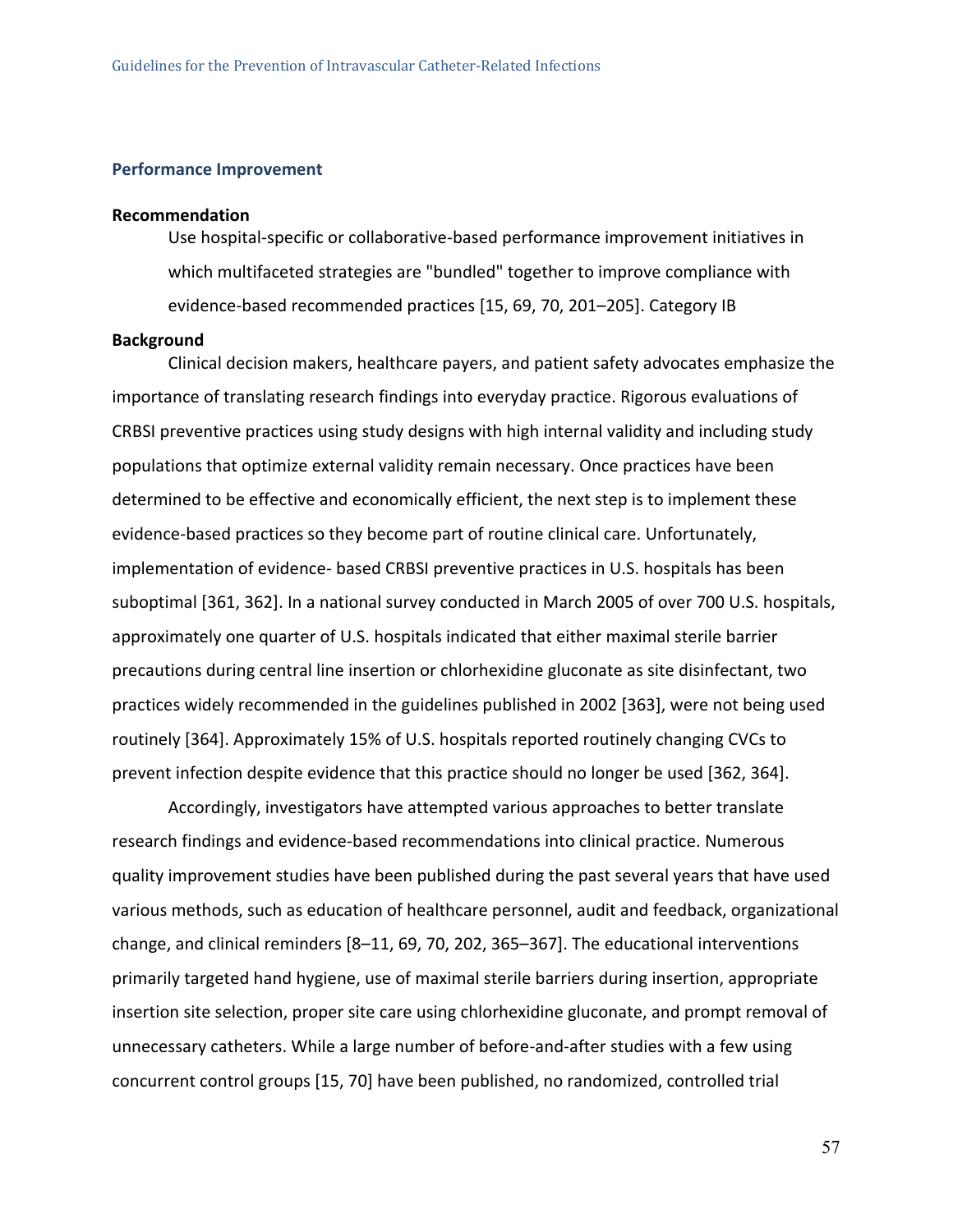evaluating a quality improvement strategy to prevent CRBSI has been reported [368]. The vast majority of before-and-after studies reported statistically significant decreases in CRBSI rates after a quality improvement strategy was implemented [368]. Additionally, both controlled trials also found statistically significant reductions of CRBSI in the intervention units compared with control units [15, 70].

Investigators have also employed multifaceted approaches in which several strategies are bundled together to improve compliance with evidence-based guidelines [15, 69, 70]. One such collaborative cohort study [69] of 108 ICUs in Michigan targeted clinicians' use of five evidence-based practices: hand hygiene, maximum barrier precautions, chlorhexidine site disinfection, avoiding the femoral site, and promptly removing unnecessary central venous catheters. In addition to educating clinicians about CRBSI prevention, interventions used included: 1) a central venous catheter cart that contained all the necessary supplies; 2) a checklist to ensure adherence to proper practices; 3) stoppage of procedures in non-emergent situations, if evidence- based practices were not being followed; 4) prompt removal of unnecessary central catheters identified during daily patient rounds; 5) feedback to the clinical teams regarding the number of CRBSI episodes and overall rates; and 6) buy-in from the chief executive officers of the participating hospitals that chlorhexidine gluconate products/solutions would be stocked prior to study initiation. Using an interrupted time series analysis and multivariable regression, the investigators reported a statistically significant 66% decrease in CRBSI rates approximately 18 months after the intervention began [69] and sustained reductions over time [369]. Specific process and outcome measures for tracking and feedback (i.e rate of central line infections, proportion of central lines placed with all or individual bundle elements performed AND documented) should be identified in individual institutions based on areas that have been identified for performance improvement.

Finally, emphasis on the care and maintenance of catheters once they are in place should be a focus of performance improvement and quality assurance in all programs. A study to assess practice and staff knowledge of CVC post-insertion care and identify aspects of CVC care with potential for improvement revealed several areas of opportunity to improve postinsertion care [370]. Data were recorded on 151 CVCs in 106 patients giving a total of 721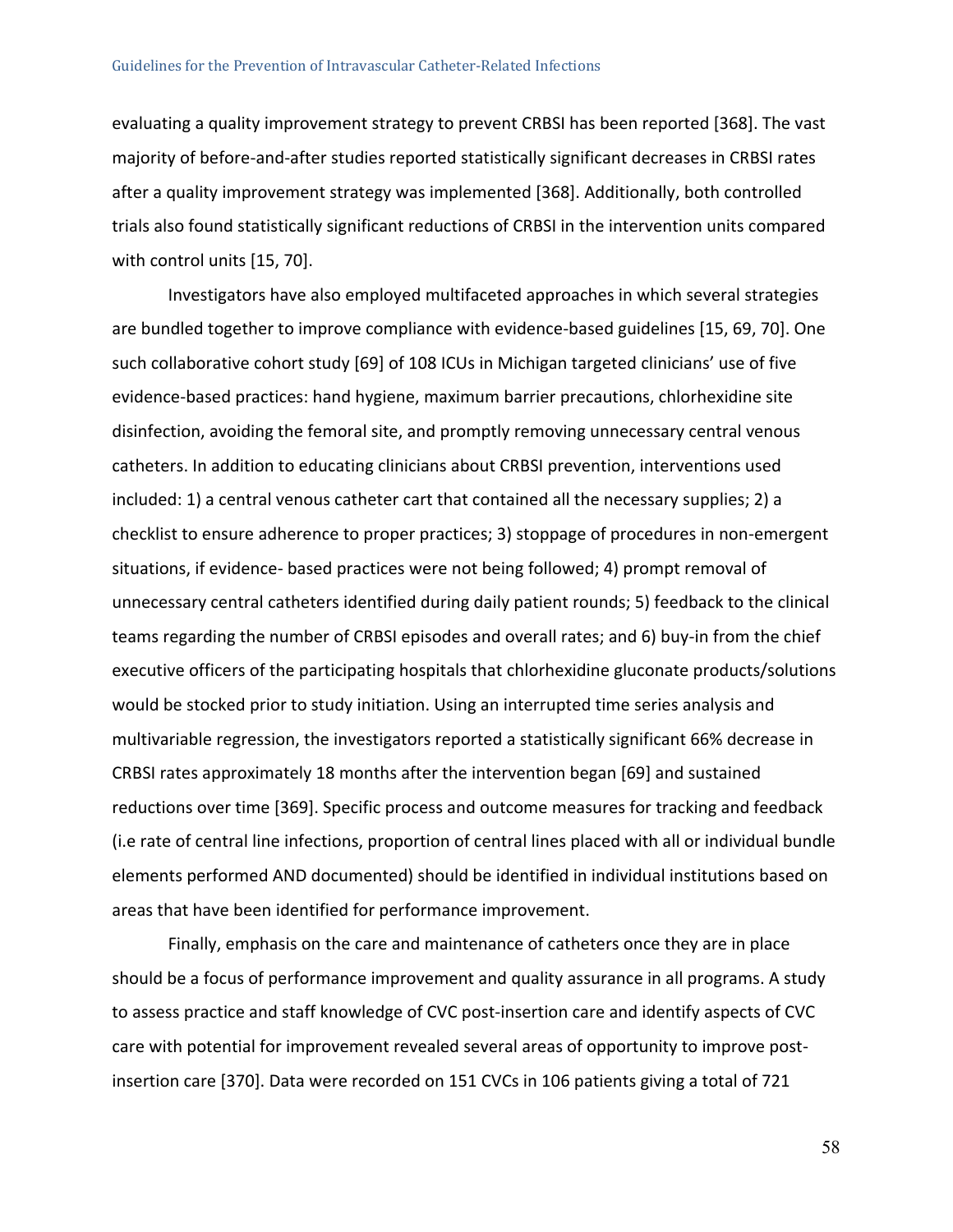catheter days. In all, 323 breaches in care were identified giving a failure rate of 44.8%, with significant differences between intensive care unit (ICU) and non-ICU wards. Dressings (not intact) and caps (incorrectly placed) were identified as the major lapses in CVC care with 158 and 156 breaches per 1000 catheter days, respectively. Interventions to improve reliability of care should focus on making the implementation of best practice easier to achieve.

## **References**

- 1. Mermel LA. Prevention of intravascular catheter-related infections. (Erratum: Ann Intern Med 133:395, 2000). Ann Intern Med 2000; 132:391–402.
- 2. Dimick JB, Pelz RK, Consunji R, Swoboda SM, Hendrix CW, Lipsett PA. Increased resource use associated with catheter-related bloodstream infection in the surgical intensive care unit. Arch Surg 2001; 136:229– 34.
- 3. Warren DK, Quadir WW, Hollenbeak CS, Elward AM, Cox MJ, Fraser VJ. Attributable cost of catheterassociated bloodstream infections among intensive care patients in a nonteaching hospital. Crit Care Med 2006; 34:2084–9.
- 4. Blot SI, Depuydt P, Annemans L, et al. Clinical and economic outcomes in critically ill patients with nosocomial catheter-related bloodstream infections. Clin Infect Dis 2005; 41:1591–8.
- 5. Renaud B, Brun-Buisson C. Outcomes of primary and catheter-related bacteremia. A cohort and casecontrol study in critically ill patients. Am J Respir Crit Care Med 2001; 163:1584–90.
- 6. Maki DG, Kluger DM, Crnich CJ. The risk of bloodstream infection in adults with different intravascular devices: a systematic review of 200 published prospective studies. Mayo Clin Proc 2006; 81:1159–71.
- 7. Yoo S, Ha M, Choi D, Pai H. Effectiveness of surveillance of central catheter-related bloodstream infection in an ICU in Korea. Infect Control Hosp Epidemiol 2001; 22:433–6.
- 8. Warren DK, Zack JE, Cox MJ, Cohen MM, Fraser VJ. An educational intervention to prevent catheterassociated bloodstream infections in a non-teeaching community medical center. Crit Care Med 2003; 31:1959–63.
- 9. Warren DK, Zack JE, Mayfield JL, et al. The effect of an education program on the incidence of central venous catheter-associated bloodstream infection in a medical ICU. Chest 2004; 126:1612–8.
- 10. Warren DK, Cosgrove SE, Diekema DJ, et al. A multicenter intervention to prevent catheter-associated bloodstream infections. Infect Control Hosp Epidemiol 2006; 27:662–9.
- 11. Higuera F, Rosenthal VD, Duarte P, Ruiz J, Franco G, Safdar N. The effect of process control on the incidence of central venous catheter-associated bloodstream infections and mortality in intensive care units in Mexico. Crit Care Med 2005; 33:2022–7.
- 12. Coopersmith CM, Rebmann TL, Zack JE, et al. Effect of an education program on decreasing catheterrelated bloodstream infections in the surgical intensive care unit. Crit Care Med 2002; 30:59–64.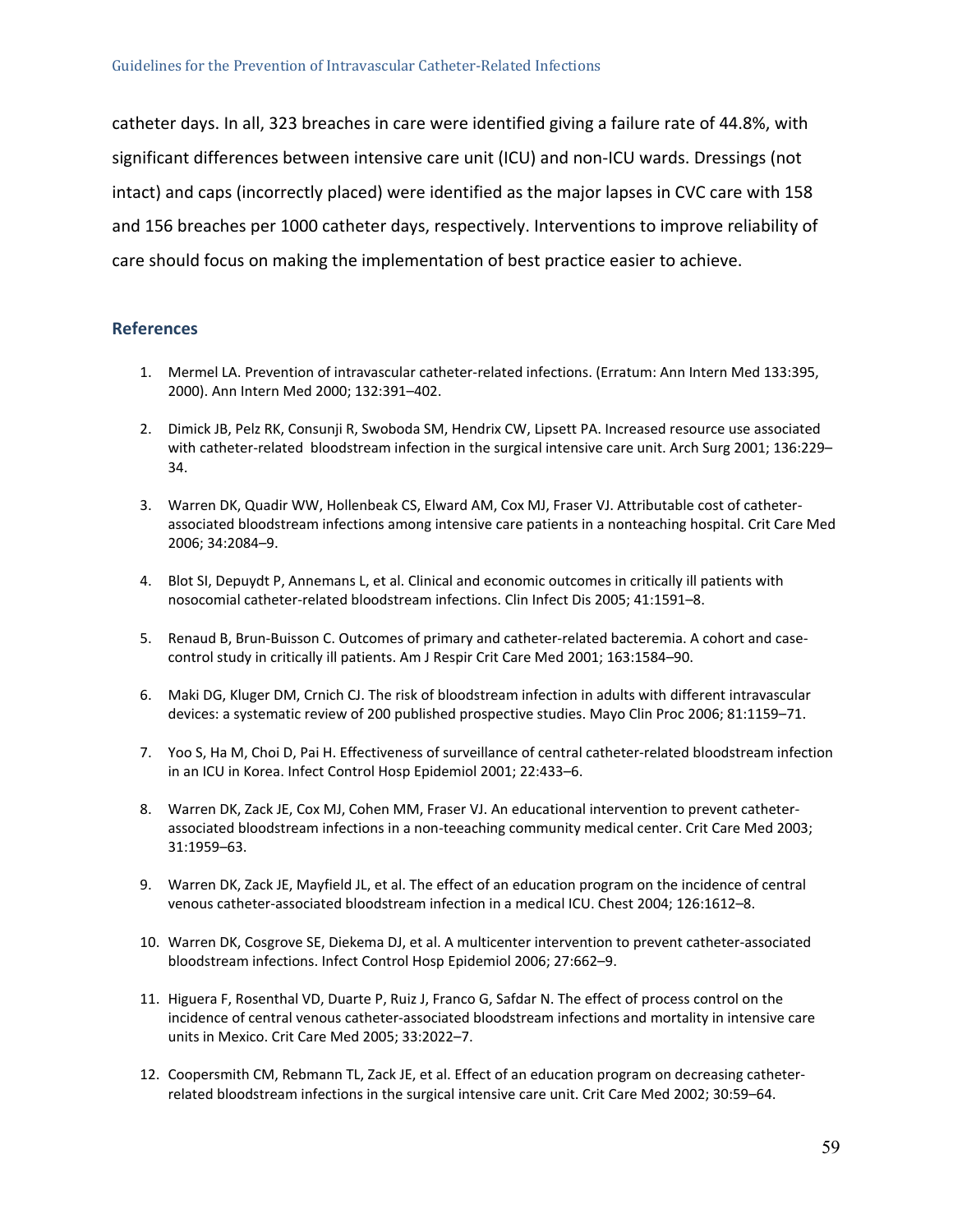- 13. Coopersmith CM, Zack JE, Ward MR, et al. The impact of bedside behavior on catheter-related bacteremia in the intensive care unit. Arch Surg 2004; 139:131–6.
- 14. Sherertz RJ, Ely EW, Westbrook DM, et al. Education of physiciansin-training can decrease the risk for vascular catheter infection. Ann Intern Med 2000; 132:641–8.
- 15. Eggimann P, Harbarth S, Constantin MN, Touveneau S, Chevrolet JC, Pittet D. Impact of a prevention strategy targeted at vascular-access care on incidence of infections acquired in intensive care. Lancet 2000; 355:1864–8.
- 16. Nehme AE. Nutritional support of the hospitalized patient. The team concept. JAMA 1980; 243:1906–8.
- 17. Soifer NE, Borzak S, Edlin BR, Weinstein RA. Prevention of peripheral venous catheter complications with an intravenous therapy team: a randomized controlled trial. Arch Intern Med 1998; 158:473–7.
- 18. Tomford JW, Hershey CO, McLaren CE, Porter DK, Cohen DI. Intravenous therapy team and peripheral venous catheter-associated complications. A prospective controlled study. Arch Intern Med 1984; 144:1191–4.
- 19. Scalley RD, Van CS, Cochran RS. The impact of an i.v. team on the occurrence of intravenous-related phlebitis. A 30-month study. J Intraven Nurs 1992; 15:100–9.
- 20. Palefski SS, Stoddard GJ. The infusion nurse and patient complication rates of peripheral-short catheters. A prospective evaluation. J Intraven Nurs 2001; 24:113–23.
- 21. Miller JM, Goetz AM, Squier C, Muder RR. Reduction in nosocomial intravenous device-related bacteremias after institution of an intravenous therapy team. J Intraven Nurs 1996; 19:103–6.
- 22. Hunter MR. Development of a Vascular Access Team in an acute care setting. J Infus Nurs 2003; 26:86–91.
- 23. Hawes ML. A proactive approach to combating venous depletion in the hospital setting. J Infus Nurs 2007; 30:33–44.
- 24. Brunelle D. Impact of a dedicated infusion therapy team on the reduction of catheter-related nosocomial infections. J Infus Nurs 2003; 26:362–6.
- 25. Bosma TL, Jewesson PJ. An infusion program resource nurse consult service: our experience in a major Canadian teaching hospital. J Infus Nurs 2002; 25:310–5.
- 26. Pierce CA, Baker JJ. A nursing process model: quantifying infusion therapy resource consumption. J Infus Nurs 2004; 27:232–44.
- 27. Tomford JW, Hershey CO. The i.v. therapy team: impact on patient care and costs of hospitalization. NITA 1985; 8:387–9.
- 28. Davis D, O'Brien MA, Freemantle N, Wolf FM, Mazmanian P, Taylor-Vaisey A. Impact of formal continuing medical education: do conferences, workshops, rounds, and other traditional continuing education activities change physician behavior or health care outcomes? JAMA 1999; 282:867–74.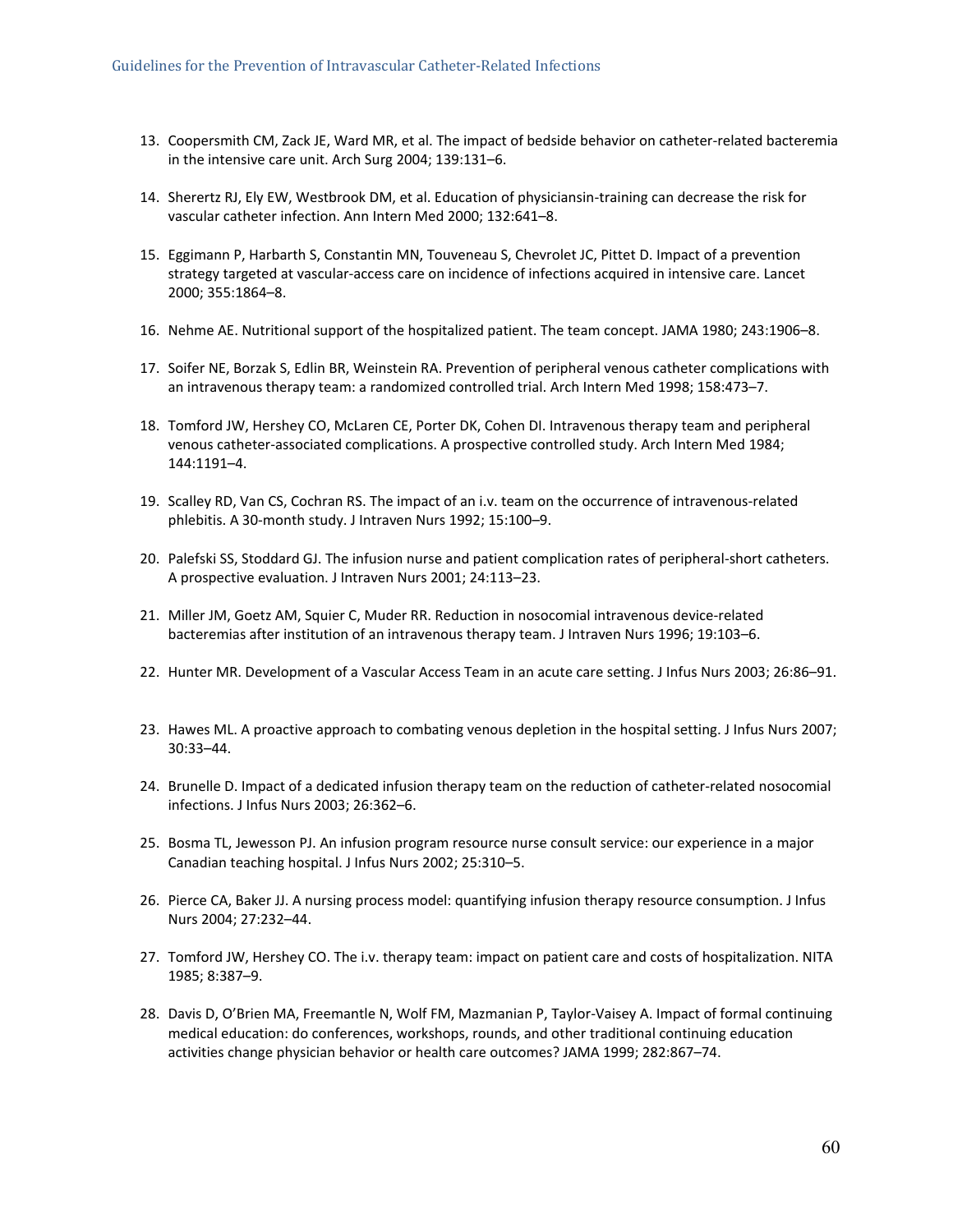- 29. Alonso-Echanove J, Edwards JR, Richards MJ, et al. Effect of nurse staffing and antimicrobial-impregnated central venous catheters on the risk for bloodstream infections in intensive care units. Infect Control Hosp Epidemiol 2003; 24:916–25.
- 30. Fridkin SK, Pear SM, Williamson TH, Galgiani JN, Jarvis WR. The role of understaffing in central venous catheter-associated bloodstream infections. Infect Control Hosp Epidemiol 1996; 17: 150–8.
- 31. Robert J, Fridkin SK, Blumberg HM, et al. The influence of the composition of the nursing staff on primary bloodstream infection rates in a surgical intensive care unit. Infect Control Hosp Epidemiol 2000; 21:12–7.
- 32. Maki DG, Goldman DA, Rhame FS. Infection control in intravenous therapy. Ann Intern Med 1973; 79:867–87.
- 33. Band JD, Maki DG. Steel needles used for intravenous therapy. Morbidity in patients with hematologic malignancy. Arch Intern Med 1980; 140:31–4.
- 34. Tully JL, Friedland GH, Baldini LM, Goldmann DA. Complications of intravenous therapy with steel needles and Teflon catheters. A comparative study. Am J Med 1981; 70:702–6.
- 35. Ryder MA. Peripheral access options. Surg Oncol Clin N Am 1995; 4:395–427.
- 36. Maki DG, Ringer M. Risk factors for infusion-related phlebitis with small peripheral venous catheters. A randomized controlled trial. Ann Intern Med 1991; 114:845–54.
- 37. Mermel LA, McCormick RD, Springman SR, Maki DG. The pathogenesis and epidemiology of catheterrelated infection with pulmonary artery Swan-Ganz catheters: a prospective study utilizing molecular subtyping. Am J Med 1991; 91:197S–205.
- 38. Parienti JJ, Thirion M, Megarbane B, et al. Femoral vs jugular venous catheterization and risk of nosocomial events in adults requiring acute renal replacement therapy: a randomized controlled trial. JAMA 2008; 299:2413–22.
- 39. Moretti EW, Ofstead CL, Kristy RM, Wetzler HP. Impact of central venous catheter type and methods on catheter-related colonization and bacteraemia. J Hosp Infect 2005; 61:139–45.
- 40. Nagashima G, Kikuchi T, Tsuyuzaki H, et al. To reduce catheter-related bloodstream infections: is the subclavian route better than the jugular route for central venous catheterization? J Infect Chemother 2006; 12:363–5.
- 41. Ruesch S, Walder B, Tramer MR. Complications of central venous catheters: internal jugular versus subclavian access–a systematic review. Crit Care Med 2002; 30:454–60.
- 42. Sadoyama G, Gontijo Filho PP. Comparison between the jugular and subclavian vein as insertion site for central venous catheters: microbiological aspects and risk factors for colonization and infection. Braz J Infect Dis 2003; 7:142–8.
- 43. Heard SO, Wagle M, Vijayakumar E, et al. Influence of triple-lumen central venous catheters coated with chlorhexidine and silver sulfadiazine on the incidence of catheter-related bacteremia. Arch Intern Med 1998; 158:81–7.
- 44. Richet H, Hubert B, Nitemberg G, et al. Prospective multicenter study of vascular-catheter-related complications and risk factors for positive central-catheter cultures in intensive care unit patients. J Clin Microbiol 1990; 28:2520–5.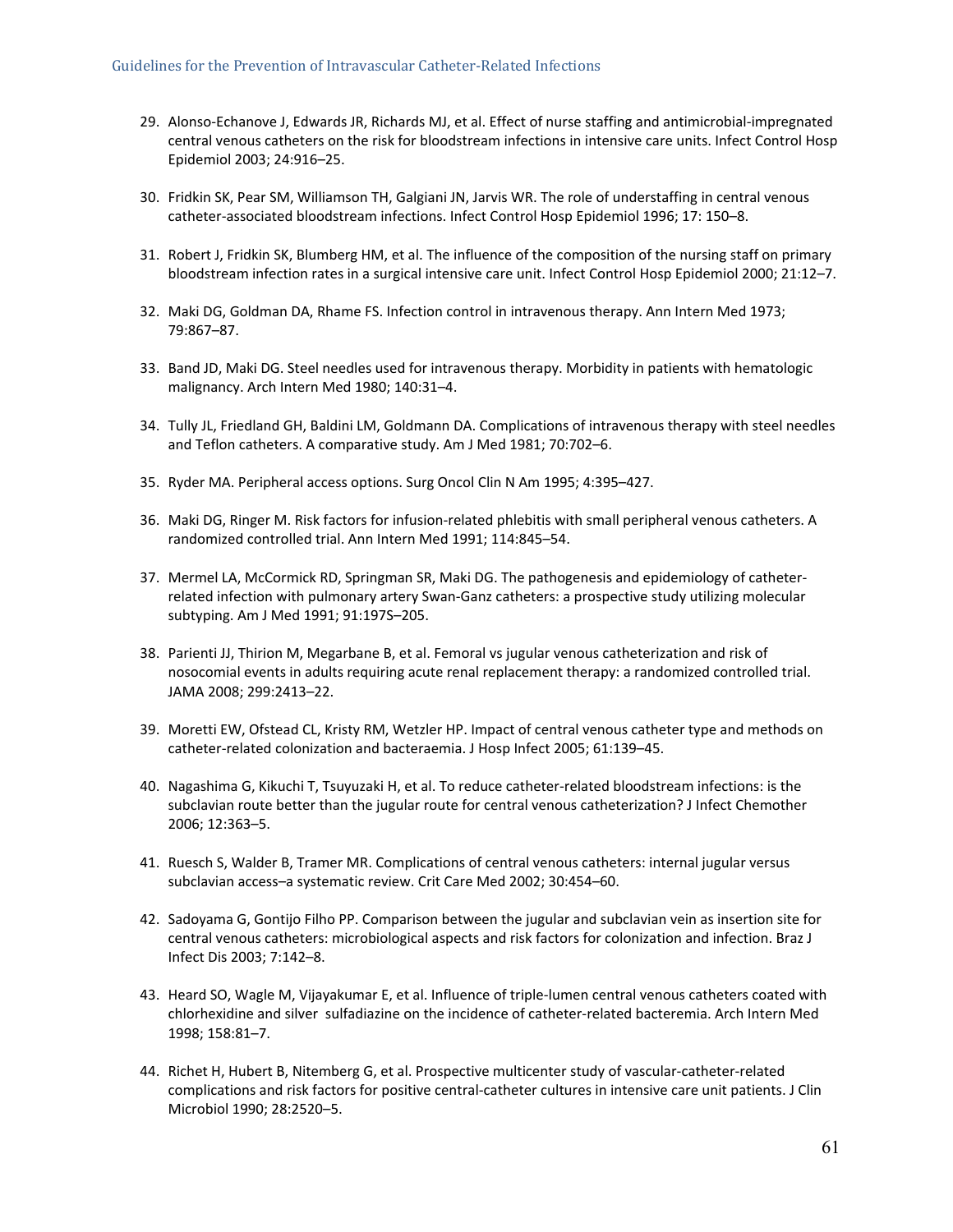- 45. Safdar N, Kluger DM, Maki DG. A review of risk factors for catheter-related bloodstream infection caused by percutaneously inserted, noncuffed central venous catheters: implications for preventive strategies. Medicine (Baltimore) 2002; 81:466–79.
- 46. Lorente L, Jimenez A, Iribarren JL, Jimenez JJ, Martin MM, Mora ML. The micro-organism responsible for central venous catheter related bloodstream infection depends on catheter site. Intensive Care Med 2006; 32:1449–50.
- 47. Traore O, Liotier J, Souweine B. Prospective study of arterial and central venous catheter colonization and of arterial-and central venous catheter-related bacteremia in intensive care units. Crit Care Med 2005; 33:1276–80.
- 48. Joynt GM, Kew J, Gomersall CD, Leung VY, Liu EK. Deep venous thrombosis caused by femoral venous catheters in critically ill adult patients. Chest 2000; 117:178–83.
- 49. Mian NZ, Bayly R, Schreck DM, Besserman EB, Richmand D. Incidence of deep venous thrombosis associated with femoral venous catheterization. Acad Emerg Med 1997; 4:1118–21.
- 50. Merrer J, De Jonghe B, Golliot F, et al. Complications of femoral and subclavian venous catheterization in critically ill patients: a randomized controlled trial. JAMA 2001; 286:700–7.
- 51. Goetz AM, Wagener MM, Miller JM, Muder RR. Risk of infection due to central venous catheters: effect of site of placement and catheter type. Infect Control Hosp Epidemiol 1998; 19:842–5.
- 52. Robinson JF, Robinson WA, Cohn A, Garg K, Armstrong JD, 2nd. Perforation of the great vessels during central venous line placement. Arch Intern Med 1995; 155:1225–8.
- 53. Trottier SJ, Veremakis C, O'Brien J, Auer AI. Femoral deep vein thrombosis associated with central venous catheterization: results from a prospective, randomized trial. Crit Care Med 1995; 23:52–9.
- 54. Lorente L, Henry C, Martin MM, Jimenez A, Mora ML. Central venous catheter-related infection in a prospective and observational study of 2,595 catheters. Crit Care 2005; 9:R631–5.
- 55. Schillinger F, Schillinger D, Montagnac R, Milcent T. Post catheterisation vein stenosis in haemodialysis: comparative angiographic study of 50 subclavian and 50 internal jugular accesses. Nephrol Dial Transplant 1991; 6:722–4.
- 56. Cimochowski GE, Worley E, Rutherford WE, Sartain J, Blondin J, Harter H. Superiority of the internal jugular over the subclavian access for temporary dialysis. Nephron 1990; 54:154–61.
- 57. Barrett N, Spencer S, McIvor J, Brown EA. Subclavian stenosis: a major complication of subclavian dialysis catheters. Nephrol Dial Transplant 1988; 3:423–5.
- 58. Trerotola SO, Kuhn-Fulton J, Johnson MS, Shah H, Ambrosius WT, Kneebone PH. Tunneled infusion catheters: increased incidence of symptomatic venous thrombosis after subclavian versus internal jugular venous access. Radiology 2000; 217:89–93.
- 59. National Kidney Foundation. III. NKF-K/DOQI Clinical Practice Guidelines for Vascular Access: update 2000. Am J Kidney Dis 2001; 37:S137–81.
- 60. Hind D, Calvert N, McWilliams R, et al. Ultrasonic locating devices for central venous cannulation: metaanalysis. BMJ 2003; 327:361.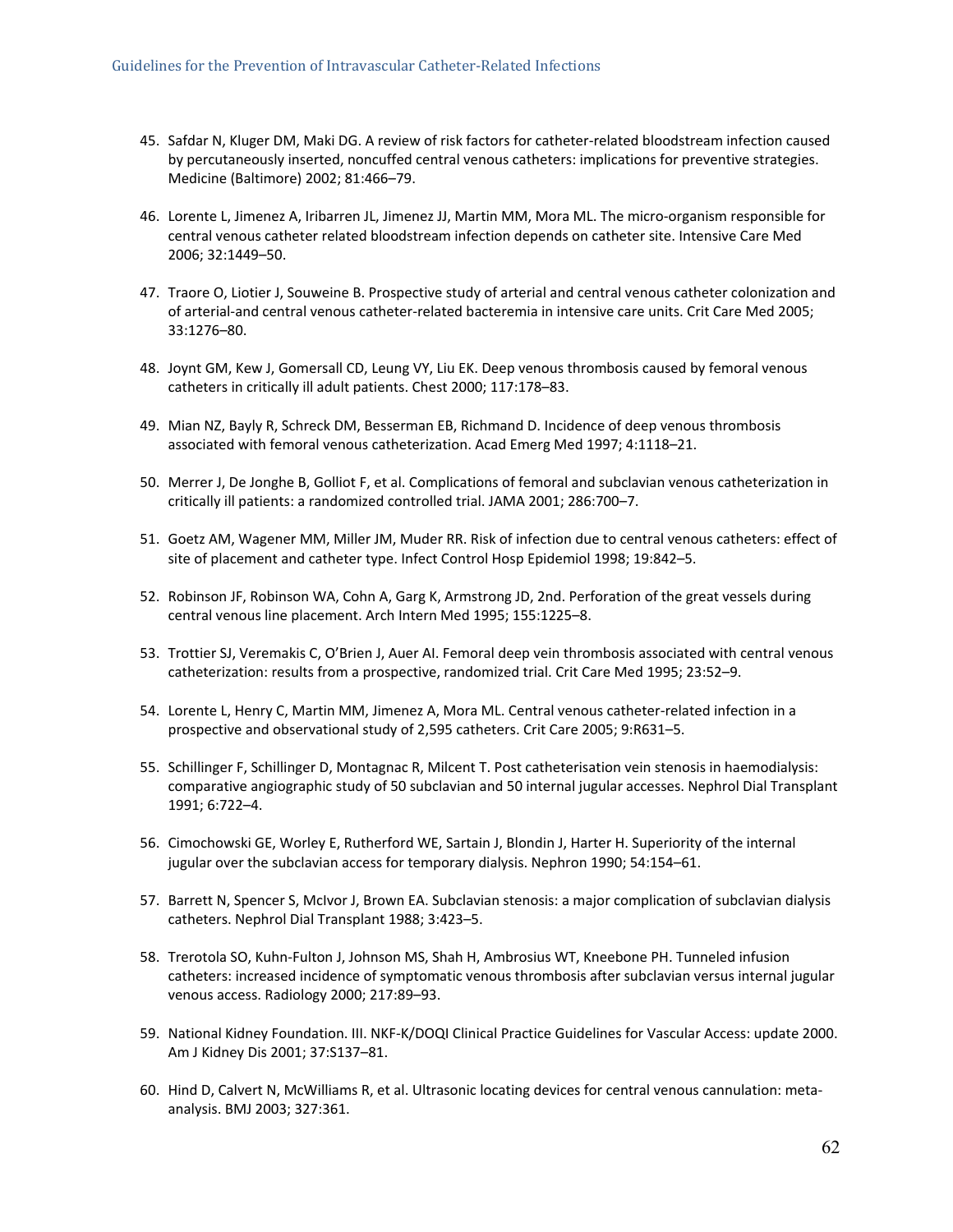- 61. Randolph AG, Cook DJ, Gonzales CA, Pribble CG. Ultrasound guidance for placement of central venous catheters: a meta-analysis of the literature. Crit Care Med 1996; 24:2053–8.
- 62. Froehlich CD, Rigby MR, Rosenberg ES, et al. Ultrasound-guided central venous catheter placement decreases complications and decreases placement attempts compared with the landmark technique in patients in a pediatric intensive care unit. Crit Care Med 2009; 37:1090–6.
- 63. Lamperti M, Caldiroli D, Cortellazzi P, et al. Safety and efficacy of ultrasound assistance during internal jugular vein cannulation in neurosurgical infants. Intensive Care Med 2008; 34:2100–5.
- 64. Schweickert WD, Herlitz J, Pohlman AS, Gehlbach BK, Hall JB, Kress JP. A randomized, controlled trial evaluating postinsertion neck ultrasound in peripherally inserted central catheter procedures. Crit Care Med 2009; 37:1217–21.
- 65. Clark-Christoff N, Watters VA, Sparks W, Snyder P, Grant JP. Use of triple-lumen subclavian catheters for administration of total parenteral nutrition. JPEN J Parenter Enteral Nutr 1992; 16:403–7.
- 66. Early TF, Gregory RT, Wheeler JR, Snyder SO Jr., Gayle RG. Increased infection rate in double-lumen versus single-lumen Hickman catheters in cancer patients. South Med J 1990; 83:34–6.
- 67. Hilton E, Haslett TM, Borenstein MT, Tucci V, Isenberg HD, Singer C. Central catheter infections: singleversus triple-lumen catheters. Influence of guide wires on infection rates when used for replacement of catheters. Am J Med 1988; 84:667–72.
- 68. Yeung C, May J, Hughes R. Infection rate for single lumen v triple lumen subclavian catheters. Infect Control Hosp Epidemiol 1988; 9:154–8.
- 69. Pronovost P, Needham D, Berenholtz S, et al. An intervention to decrease catheter-related bloodstream infections in the ICU. N Engl J Med 2006; 355:2725–32.
- 70. Berenholtz SM, Pronovost PJ, Lipsett PA, et al. Eliminating catheter-related bloodstream infections in the intensive care unit. Crit Care Med 2004; 32:2014–20.
- 71. Lederle FA, Parenti CM, Berskow LC, Ellingson KJ. The idle intravenous catheter. Ann Intern Med 1992; 116:737–8.
- 72. Parenti CM, Lederle FA, Impola CL, Peterson LR. Reduction of unnecessary intravenous catheter use. Internal medicine house staff participate in a successful quality improvement project. Arch Intern Med 1994; 154:1829–32.
- 73. Abi-Said D, Raad I, Umphrey J, et al. Infusion therapy team and dressing changes of central venous catheters. Infect Control Hosp Epidemiol 1999; 20:101–5.
- 74. Capdevila JA, Segarra A, Pahissa A. Catheter-related bacteremia in patients undergoing hemodialysis. Ann Intern Med 1998;
- 1. 128:600.
- 75. Mermel LA, Maki DG. Infectious complications of Swan-Ganz pulmonary artery catheters. Pathogenesis, epidemiology, prevention, and management. Am J Respir Crit Care Med 1994; 149:1020–36.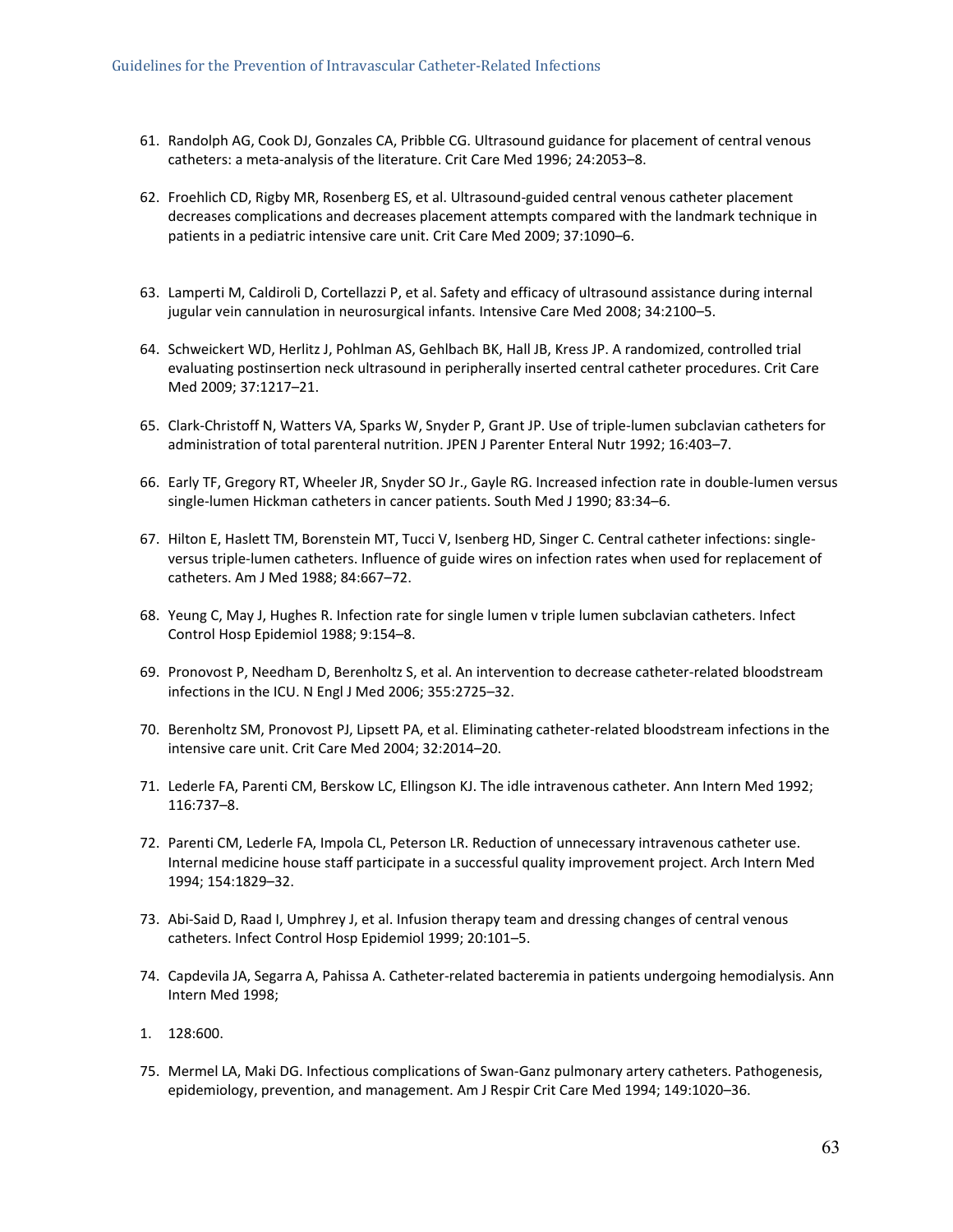- 76. Raad II, Hohn DC, Gilbreath BJ, et al. Prevention of central venous catheter-related infections by using maximal sterile barrier precautions during insertion. Infect Control Hosp Epidemiol 1994; 15:231–8.
- 77. Boyce JM, Pittet D. Guideline for hand hygiene in health-care settings: recommendations of the Healthcare Infection Control Practices Advisory Committee and the HICPAC/SHEA/APIC/IDSA Hand Hygiene Task Force. Infect Control Hosp Epidemiol 2002; 23:S3–40.
- 78. Bischoff WE, Reynolds TM, Sessler CN, Edmond MB, Wenzel RP. Handwashing compliance by health care workers: the impact of introducing an accessible, alcohol-based hand antiseptic. Arch Intern Med 2000; 160:1017–21.
- 79. Pittet D, Dharan S, Touveneau S, Sauvan V, Perneger TV. Bacterial contamination of the hands of hospital staff during routine patient care. Arch Intern Med 1999; 159:821–6.
- 80. Carrer S, Bocchi A, Bortolotti M, et al. Effect of different sterile barrier precautions and central venous catheter dressing on the skin colonization around the insertion site. Minerva Anestesiol 2005; 71:197– 206.
- 81. Cohen Y, Fosse JP, Karoubi P, et al. The "hands-off" catheter and the prevention of systemic infections associated with pulmonary artery catheter: a prospective study. Am J Respir Crit Care Med 1998; 157:284–7.
- 82. Maki DG, Ringer M, Alvarado CJ. Prospective randomised trial of povidone-iodine, alcohol, and chlorhexidine for prevention of infection associated with central venous and arterial catheters. Lancet 1991; 338:339–43.
- 83. Mimoz O, Pieroni L, Lawrence C, et al. Prospective, randomized trial of two antiseptic solutions for prevention of central venous or arterial catheter colonization and infection in intensive care unit patients. Crit Care Med 1996; 24:1818–23.
- 84. Maki DG, Stolz SS, Wheeler S, Mermel LA. A prospective, randomized trial of gauze and two polyurethane dressings for site care of pulmonary artery catheters: implications for catheter management. Crit Care Med 1994; 22:1729–37.
- 85. Bijma R, Girbes AR, Kleijer DJ, Zwaveling JH. Preventing central venous catheter-related infection in a surgical intensive-care unit. Infect Control Hosp Epidemiol 1999; 20:618–20.
- 86. Madeo M, Martin CR, Turner C, Kirkby V, Thompson DR. A randomized trial comparing Arglaes (a transparent dressing containing silver ions) to Tegaderm (a transparent polyurethane dressing) for dressing peripheral arterial catheters and central vascular catheters. Intensive Crit Care Nurs 1998; 14:187–91.
- 87. Rasero L, Degl'Innocenti M, Mocali M, et al. Comparison of two different time interval protocols for central venous catheter dressing in bone marrow transplant patients: results of a randomized, multicenter study. The Italian Nurse Bone Marrow Transplant Group (GITMO). Haematologica 2000; 85:275–9.
- 88. Zakrzewska-Bode A, Muytjens HL, Liem KD, Hoogkamp-Korstanje JA. Mupirocin resistance in coagulasenegative staphylococci, after topical prophylaxis for the reduction of colonization of central venous catheters. J Hosp Infect 1995; 31:189–93.
- 89. Flowers RH, Schwenzer KJ, Kopel RF, Fisch MJ, Tucker SI, Farr BM. Efficacy of an attachable subcutaneous cuff for the prevention of intravascular catheter-related infection. A randomized, controlled trial. JAMA 1989; 261:878–83.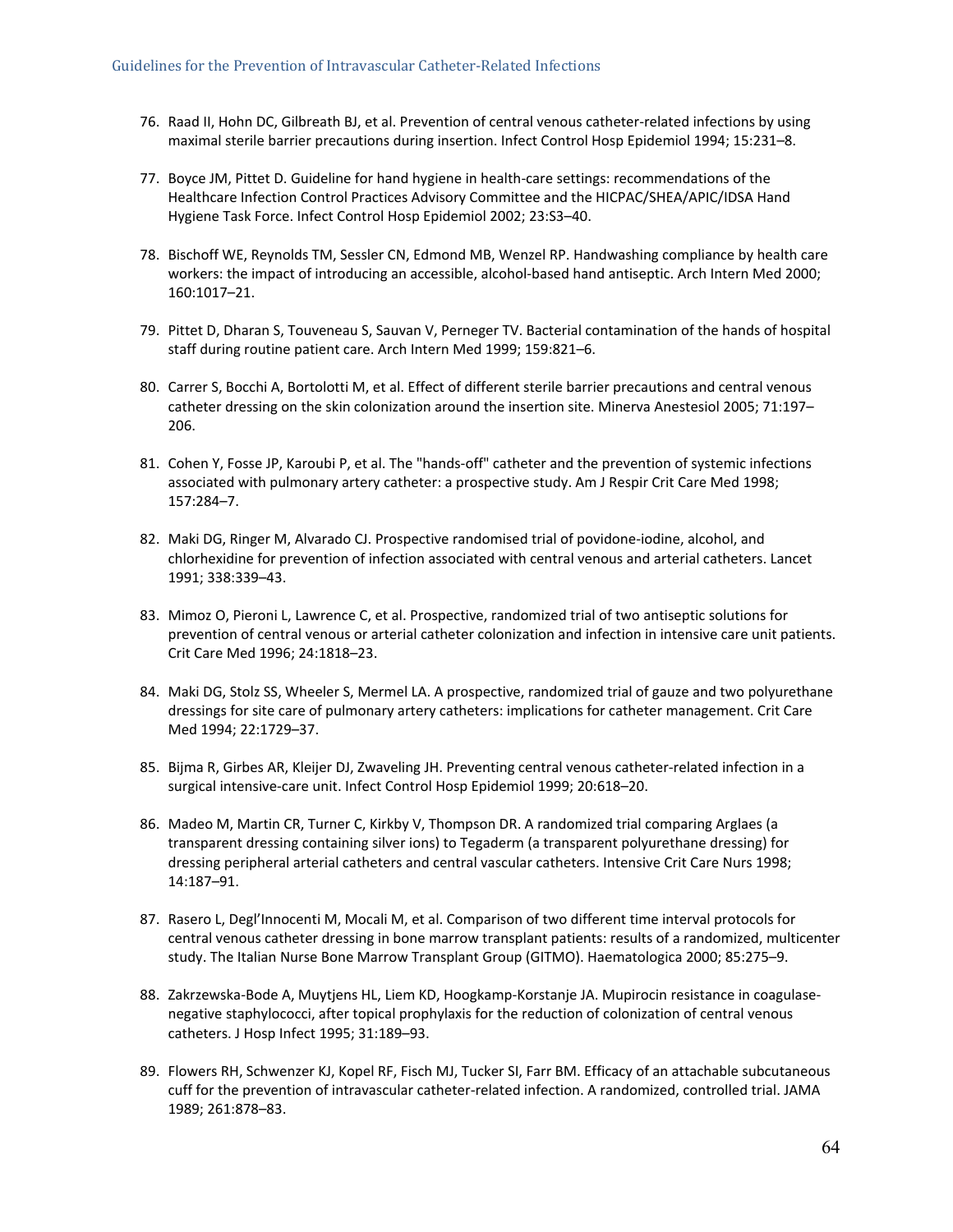- 90. Robbins J, Cromwell P, Korones DN. Swimming and central venous catheter-related infections in the child with cancer. J Pediatr Oncol Nurs 1999; 16:51–6.
- 91. Howell PB, Walters PE, Donowitz GR, Farr BM. Risk factors for infection of adult patients with cancer who have tunnelled central venous catheters. Cancer 1995; 75:1367–75.
- 92. Ivy DD, Calderbank M, Wagner BD, et al. Closed-hub systems with protected connections and the reduction of risk of catheter-related bloodstream infection in pediatric patients receiving intravenous prostanoid therapy for pulmonary hypertension. Infect Control Hosp Epidemiol 2009; 30:823–9.
- 93. Timsit JF, Schwebel C, Bouadma L, et al. Chlorhexidine-impregnated sponges and less frequent dressing changes for prevention of catheter-related infections in critically ill adults: a randomized controlled trial. JAMA 2009; 301:1231–41.
- 94. Rao SP, Oreopoulos DG. Unusual complications of a polyurethane PD catheter. Perit Dial Int 1997; 17:410– 2.
- 95. Riu S, Ruiz CG, Martinez-Vea A, Peralta C, Oliver JA. Spontaneous rupture of polyurethane peritoneal catheter. A possible deleterious effect of mupirocin ointment. Nephrol Dial Transplant 1998; 13:1870–1.
- 96. Garland JS, Alex CP, Mueller CD, et al. A randomized trial comparing povidone-iodine to a chlorhexidine gluconate-impregnated dressing for prevention of central venous catheter infections in neonates. Pediatrics 2001; 107:1431–6.
- 97. Ho KM, Litton E. Use of chlorhexidine-impregnated dressing to prevent vascular and epidural catheter colonization and infection: a meta-analysis. J Antimicrob Chemother 2006; 58:281–7.
- 98. Levy I, Katz J, Solter E, et al. Chlorhexidine-impregnated dressing for prevention of colonization of central venous catheters in infants and children: a randomized controlled study. Pediatr Infect Dis J 2005; 24:676– 9.
- 99. Lorenzen AN, Itkin DJ. Surveillance of infection in home care. Am J Infect Control 1992; 20:326–9.
- 100.White MC. Infections and infection risks in home care settings. Infect Control Hosp Epidemiol 1992; 13:535–9.
- 101.White MC, Ragland KE. Surveillance of intravenous catheter-related infections among home care clients. Am J Infect Control 1994; 22:231–5.
- 102.Bleasdale SC, Trick WE, Gonzalez IM, Lyles RD, Hayden MK, Weinstein RA. Effectiveness of chlorhexidine bathing to reduce catheter-associated bloodstream infections in medical intensive care unit patients. Arch Intern Med 2007; 167:2073–9.
- 103.Munoz-Price LS, Hota B, Stemer A, Weinstein RA. Prevention of bloodstream infections by use of daily chlorhexidine baths for patients at a long-term acute care hospital. Infect Control Hosp Epidemiol 2009; 30:1031–5.
- 104.Popovich KJ, Hota B, Hayes R, Weinstein RA, Hayden MK. Effectiveness of routine patient cleansing with chlorhexidine gluconate for infection prevention in the medical intensive care unit. Infect Control Hosp Epidemiol 2009; 30:959–63.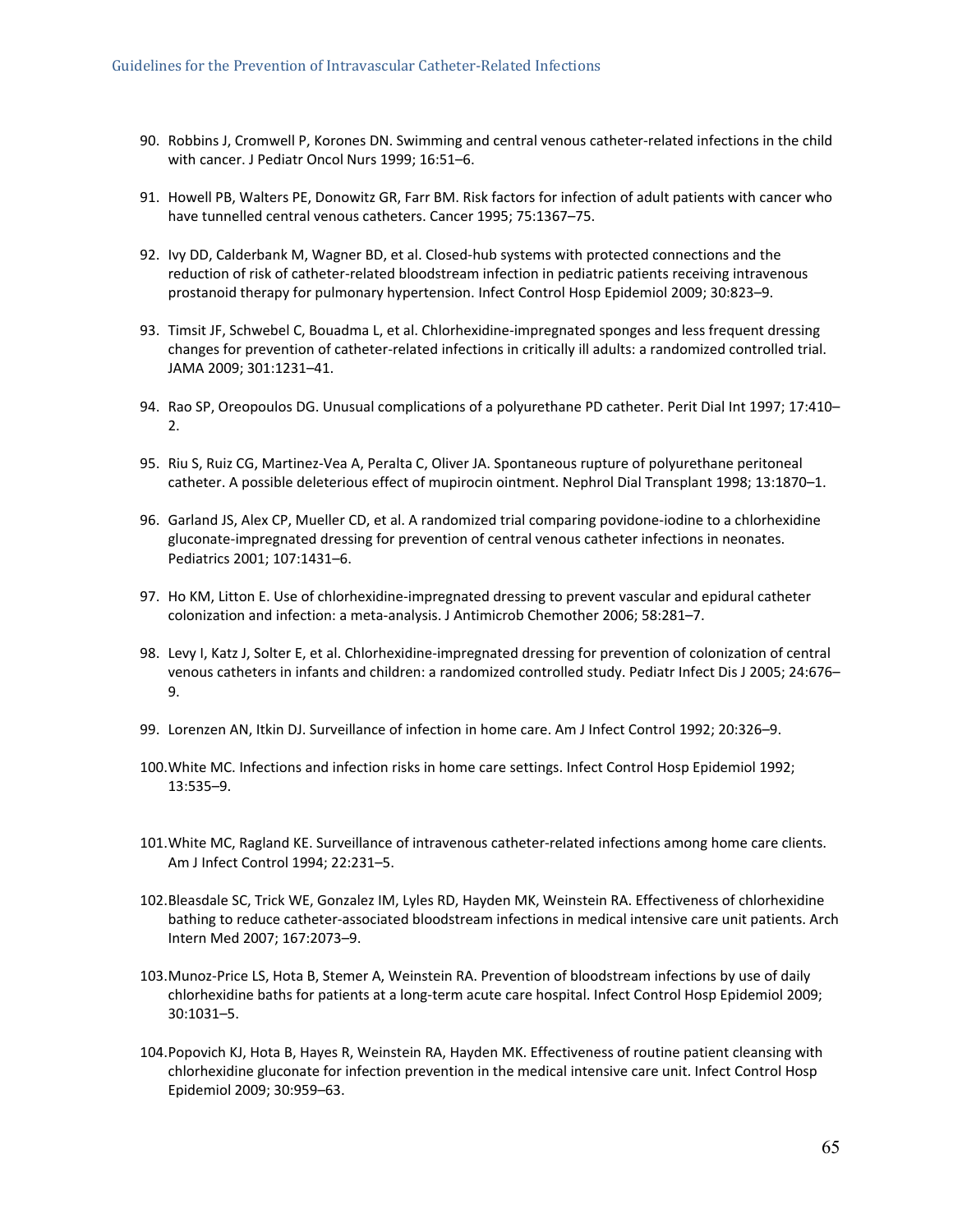- 105.Yamamoto AJ, Solomon JA, Soulen MC, et al. Sutureless securement device reduces complications of peripherally inserted central venous catheters. J Vasc Interv Radiol 2002; 13:77–81.
- 106.Brun-Buisson C, Doyon F, Sollet JP, Cochard JF, Cohen Y, Nitenberg G. Prevention of intravascular catheter-related infection with newer chlorhexidine-silver sulfadiazine-coated catheters: a randomized controlled trial. Intensive Care Med 2004; 30:837–43.
- 107.Ostendorf T, Meinhold A, Harter C, et al. Chlorhexidine and silver-sulfadiazine coated central venous catheters in haematological patients–a double-blind, randomised, prospective, controlled trial. Support Care Cancer 2005; 13:993–1000.
- 108.Rupp ME, Lisco SJ, Lipsett PA, et al. Effect of a second-generation venous catheter impregnated with chlorhexidine and silver sulfadiazine on central catheter-related infections: a randomized, controlled trial. Ann Intern Med 2005; 143:570–80.
- 109.Darouiche RO, Raad II, Heard SO, et al. A comparison of two antimicrobial-impregnated central venous catheters. Catheter Study Group. N Engl J Med 1999; 340:1–8.
- 110.Raad I, Darouiche R, Dupuis J, et al. Central venous catheters coated with minocycline and rifampin for the prevention of catheter-related colonization and bloodstream infections. A randomized, double-blind trial. The Texas Medical Center Catheter Study Group. Ann Intern Med 1997; 127:267–74.
- 111.Hanna H, Benjamin R, Chatzinikolaou I, et al. Long-term silicone central venous catheters impregnated with minocycline and rifampin decrease rates of catheter-related bloodstream infection in cancer patients: a prospective randomized clinical trial. J Clin Oncol 2004; 22:3163–71.
- 112.Bhutta A, Gilliam C, Honeycutt M, et al. Reduction of bloodstream infections associated with catheters in paediatric intensive care unit: stepwise approach. BMJ 2007; 334:362–5.
- 113.Chelliah A, Heydon KH, Zaoutis TE, et al. Observational trial of antibiotic-coated central venous catheters in critically ill pediatric patients. Pediatr Infect Dis J 2007; 26:816–20.
- 114.van de Wetering MD, van Woensel JBM. Prophylactic antibiotics for preventing early central venous catheter Gram positive infections in oncology patients. Cochrane Database of Systematic Reviews 2007; Issue 1. Art. No.: CD003295. DOI: 10.1002/ 14651858.CD003295.pub2.
- 115.Maki DG, Band JD. A comparative study of polyantibiotic and iodophorointments in prevention of vascular catheter-related infection. Am J Med 1981; 70:739–44.
- 116.Fukunaga A, Naritaka H, Fukaya R, Tabuse M, Nakamura T. Povidone-iodine ointment and gauze dressings associated with reduced catheter-related infection in seriously ill neurosurgical patients. Infect Control Hosp Epidemiol 2004; 25:696–8.
- 117.Johnson DW, MacGinley R, Kay TD, et al. A randomized controlled trial of topical exit site mupirocin application in patients with tunnelled, cuffed haemodialysis catheters. Nephrol Dial Transplant 2002; 17:1802–7.
- 118.Fong IW. Prevention of haemodialysis and peritoneal dialysis catheter related infection by topical povidone-iodine. Postgrad Med J 1993; 69(Suppl 3):S15–7.
- 119.Levin A, Mason AJ, Jindal KK, Fong IW, Goldstein MB. Prevention of hemodialysis subclavian vein catheter infections by topical povidone-iodine. Kidney Int 1991; 40:934–8.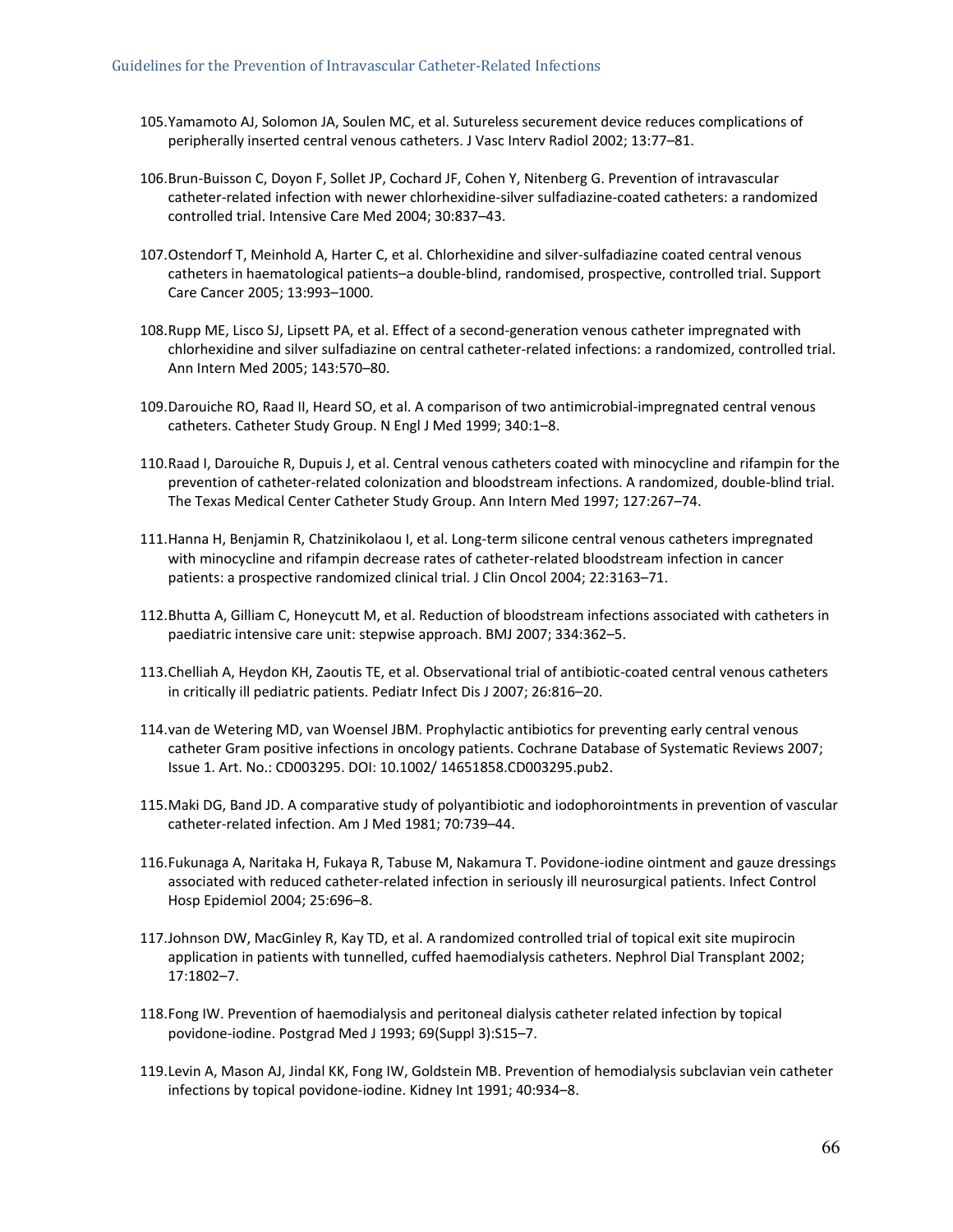- 120.Schwartz C, Henrickson KJ, Roghmann K, Powell K. Prevention of bacteremia attributed to luminal colonization of tunneled central venous catheters with vancomycin-susceptible organisms. J Clin Oncol 1990; 8:1591–7.
- 121.Rackoff WR, Weiman M, Jakobowski D, et al. A randomized, controlled trial of the efficacy of a heparin and vancomycin solution in preventing central venous catheter infections in children. J Pediatr 1995; 127:147–51.
- 122.Carratala J, Niubo J, Fernandez-Sevilla A, et al. Randomized, double-blind trial of an antibiotic-lock technique for prevention of gram-positive central venous catheter-related infection in neutropenic patients with cancer. Antimicrob Agents Chemother 1999; 43:2200–4.
- 123.Jurewitsch B, Lee T, Park J, Jeejeebhoy K. Taurolidine 2% as an antimicrobial lock solution for prevention of recurrent catheter-related bloodstream infections. J Parenter Enteral Nutr 1998; 22:242–4.
- 124.Henrickson KJ, Axtell RA, Hoover SM, et al. Prevention of central venous catheter-related infections and thrombotic events in immunocompromised children by the use of vancomycin/ciprofloxacin/ heparin flush solution: a randomized, multicenter, double-blind trial. J Clin Oncol 2000; 18:1269–78.
- 125.Garland JS, Alex CP, Henrickson KJ, McAuliffe TL, Maki DG. A vancomycin-heparin lock solution for prevention of nosocomial bloodstream infection in critically ill neonates with peripherally inserted central venous catheters: a prospective, randomized trial. Pediatrics 2005; 116:e198–205.
- 126.Daghistani D, Horn M, Rodriguez Z, Schoenike S, Toledano S. Prevention of indwelling central venous catheter sepsis. Med Pediatr Oncol 1996; 26:405–8.
- 127.Barriga FJ, Varas M, Potin M, et al. Efficacy of a vancomycin solution to prevent bacteremia associated with an indwelling central venous catheter in neutropenic and non-neutropenic cancer patients. Med Pediatr Oncol 1997; 28:196–200.
- 128.Dogra GK, Herson H, Hutchison B, et al. Prevention of tunneled hemodialysis catheter-related infections using catheter-restricted filling with gentamicin and citrate: a randomized controlled study. J Am Soc Nephrol 2002; 13:2133–9.
- 129.Allon M. Prophylaxis against dialysis catheter-related bacteremia with a novel antimicrobial lock solution. Clin Infect Dis 2003; 36:1539–44.
- 130.Elhassan NO, Stevens TP, Gigliotti F, Hardy DJ, Cole CA, Sinkin RA. Vancomycin usage in central venous catheters in a neonatal intensive care unit. Pediatr Infect Dis J 2004; 23:201–6.
- 131.McIntyre CW, Hulme LJ, Taal M, Fluck RJ. Locking of tunneled hemodialysis catheters with gentamicin and heparin. Kidney Int 2004; 66:801–5.
- 132.Betjes MG, van Agteren M. Prevention of dialysis catheter-related sepsis with a citrate-taurolidinecontaining lock solution. Nephrol Dial Transplant 2004; 19:1546–1.
- 133.Weijmer MC, van den Dorpel MA, Van de Ven PJ, et al. Randomized, clinical trial comparison of trisodium citrate 30% and heparin as catheter-locking solution in hemodialysis patients. J Am Soc Nephrol 2005; 16:2769–77.
- 134.Bleyer AJ, Mason L, Russell G, Raad II, Sherertz RJ. A randomized, controlled trial of a new vascular catheter flush solution (minocycline-EDTA) in temporary hemodialysis access. Infect Control Hosp Epidemiol 2005; 26:520–4.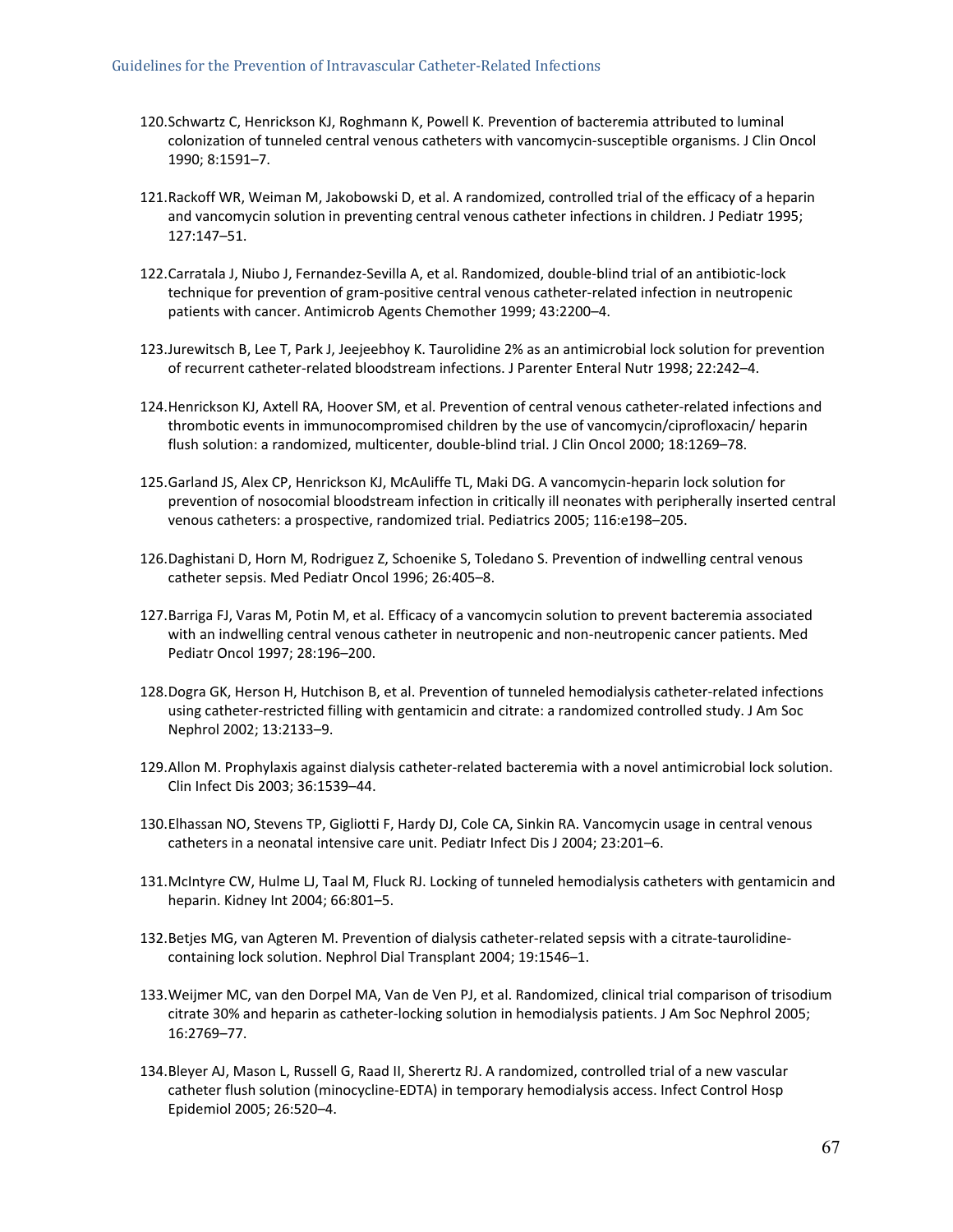- 135.Kim SH, Song KI, Chang JW, et al. Prevention of uncuffed hemodialysis catheter-related bacteremia using an antibiotic lock technique: a prospective, randomized clinical trial. Kidney Int 2006; 69:161–4.
- 136.Al-Hwiesh AK, Abdul-Rahman IS. Successful prevention of tunneled, central catheter infection by antibiotic lock therapy using vancomycin and gentamycin. Saudi J Kidney Dis Transpl 2007; 18:239–47.
- 137.Nori US, Manoharan A, Yee J, Besarab A. Comparison of low-dose gentamicin with minocycline as catheter lock solutions in the prevention of catheter-related bacteremia. Am J Kidney Dis 2006; 48:596–605.
- 138.Saxena AK, Panhotra BR, Sundaram DS, et al. Tunneled catheters' outcome optimization among diabetics on dialysis through antibiotic-lock placement. Kidney Int 2006; 70:1629–35.
- 139.Randolph AG, Cook DJ, Gonzales CA, Andrew M. Benefit of heparin in central venous and pulmonary artery catheters: a meta-analysis of randomized controlled trials. Chest 1998; 113:165–71.
- 140.Tager IB, Ginsberg MB, Ellis SE, et al. An epidemiologic study of the risks associated with peripheral intravenous catheters. Am J Epidemiol 1983; 118:839–51.
- 141.Lai KK. Safety of prolonging peripheral cannula and i.v. tubing use from 72 hours to 96 hours. Am J Infect Control 1998; 26:66–70.
- 142.Van Donk P, Rickard CM, McGrail MR, Doolan G. Routine replacement versus clinical monitoring of peripheral intravenous catheters in a regional hospital in the home program: a randomized controlled trial. Infect Control Hosp Epidemiol 2009; 30:915–7.
- 143.Webster J, Clarke S, Paterson D, et al. Routine care of peripheral intravenous catheters versus clinically indicated replacement: randomised controlled trial. BMJ 2008; 337:a339.
- 144.Webster J, Osborne S, Rickard C, Hall J. Clinically-indicated replacement versus routine replacement of peripheral venous catheters. Cochrane Database Syst Rev 2010; 3:CD007798.
- 145.Boo NY, Wong NC, Zulkifli SS, Lye MS. Risk factors associated with umbilical vascular catheter-associated thrombosis in newborn infants. J Paediatr Child Health 1999; 35:460–5.
- 146.Garland JS, Buck RK, Maloney P, et al. Comparison of 10% povidone-iodine and 0.5% chlorhexidine gluconate for the prevention of peripheral intravenous catheter colonization in neonates: a prospective trial. Pediatr Infect Dis J 1995; 14:510–6.
- 147.Krauss AN, Albert RF, Kannan MM. Contamination of umbilical catheters in the newborn infant. J Pediatr 1970; 77:965–9.
- 148.Landers S, Moise AA, Fraley JK, Smith EO, Baker CJ. Factors associated with umbilical catheter-related sepsis in neonates. Am J Dis Child 1991; 145:675–80.
- 149.Cronin WA, Germanson TP, Donowitz LG. Intravascular catheter colonization and related bloodstream infection in critically ill neonates. Infect Control Hosp Epidemiol 1990; 11:301–8.
- 150.Miller KL, Coen PE, White WJ, Hurst WJ, Achey BE, Lang CM. Effectiveness of skin absorption of tincture of I in blocking radioiodine from the human thyroid gland. Health Phys 1989; 56:911–4.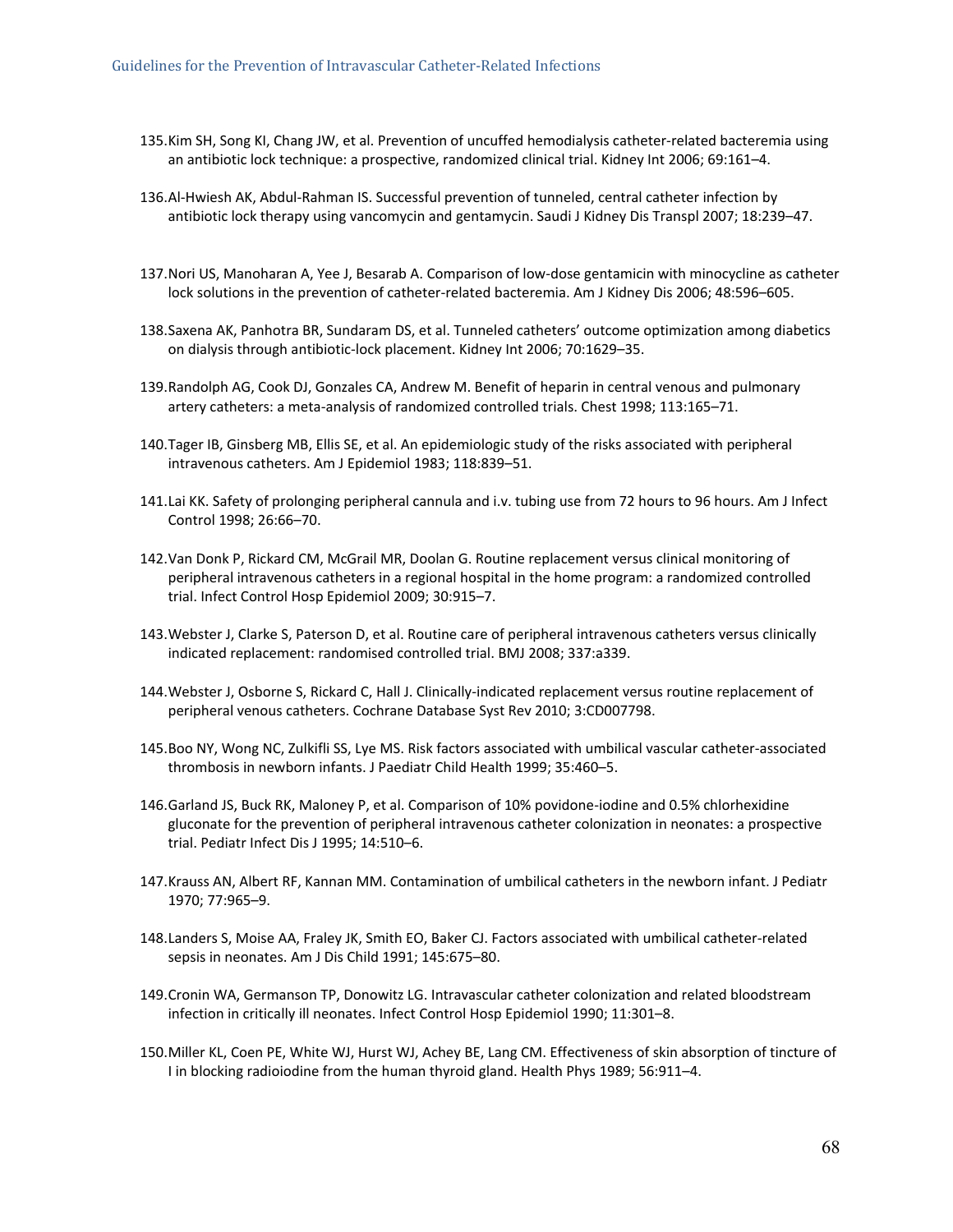- 151.Ankola PA, Atakent YS. Effect of adding heparin in very low concentration to the infusate to prolong the patency of umbilical artery catheters. Am J Perinatol 1993; 10:229–32.
- 152.David RJ, Merten DF, Anderson JC, Gross S. Prevention of umbilical artery catheter clots with heparinized infusates. Dev Pharmacol Ther 1981; 2:117–26.
- 153.Horgan MJ, Bartoletti A, Polansky S, Peters JC, Manning TJ, Lamont BM. Effect of heparin infusates in umbilicalarterialcatheters on frequencyof thrombotic complications. J Pediatr 1987; 111:774–8.
- 154.Fletcher MA, Brown DR, Landers S, Seguin J. Umbilical arterial catheter use: report of an audit conducted by the Study Group for Complications of Perinatal Care. Am J Perinatol 1994; 11:94–9.
- 155.Seguin J, Fletcher MA, Landers S, Brown D, Macpherson T. Umbilical venous catheterizations: audit by the Study Group for Complications of Perinatal Care. Am J Perinatol 1994; 11:67–70.
- 156.Loisel DB, Smith MM, MacDonald MG, Martin GR. Intravenous access in newborn infants: impact of extended umbilical venous catheter use on requirement for peripheral venous lines. J Perinatol 1996; 16:461–6.
- 157.Martin C, Saux P, Papazian L, Gouin F. Long-term arterial cannulation in ICU patients using the radial artery or dorsalis pedis artery. Chest 2001; 119:901–6.
- 158.Koh DB, Gowardman JR, Rickard CM, Robertson IK, Brown A. Prospective study of peripheral arterial catheter infection and comparison with concurrently sited central venous catheters. Crit Care Med 2008; 36:397–402.
- 159.Rijnders BJ, Van Wijngaerden E, Wilmer A, Peetermans WE. Use of full sterile barrier precautions during insertion of arterial catheters: a randomized trial. Clin Infect Dis 2003; 36:743–8.
- 160.Donowitz LG, Marsik FJ, Hoyt JW, Wenzel RP. Serratia marcescens bacteremia from contaminated pressure transducers. JAMA 1979; 242:1749–51.
- 161.Luskin RL, Weinstein RA, Nathan C, Chamberlin WH, Kabins SA. Extended use of disposable pressure transducers. A bacteriologic evaluation. JAMA 1986; 255:916–20.
- 162.Maki DG, Hassemer CA. Endemic rate of fluid contamination and related septicemia in arterial pressure monitoring. Am J Med 1981; 70:733–8.
- 163.Mermel LA, Maki DG. Epidemic bloodstream infections from hemodynamic pressure monitoring: signs of the times. Infect Control Hosp Epidemiol 1989; 10:47–53.
- 164.Tenold R, Priano L, Kim K, Rourke B, Marrone T. Infection potential of nondisposable pressure transducers prepared prior to use. Crit Care Med 1987; 15:582–3.
- 165.Eyer S, Brummitt C, Crossley K, Siegel R, Cerra F. Catheter-related sepsis: prospective, randomized study of three methods of long-term catheter maintenance. Crit Care Med 1990; 18:1073–9.
- 166.Raad I, Umphrey J, Khan A, Truett LJ, Bodey GP. The duration of placement as a predictor of peripheral and pulmonary arterial catheter infections. J Hosp Infect 1993; 23:17–26.
- 167.Thomas F, Burke JP, Parker J, et al. The risk of infection related to radial vs femoral sites for arterial catheterization. Crit Care Med 1983; 11:807–12.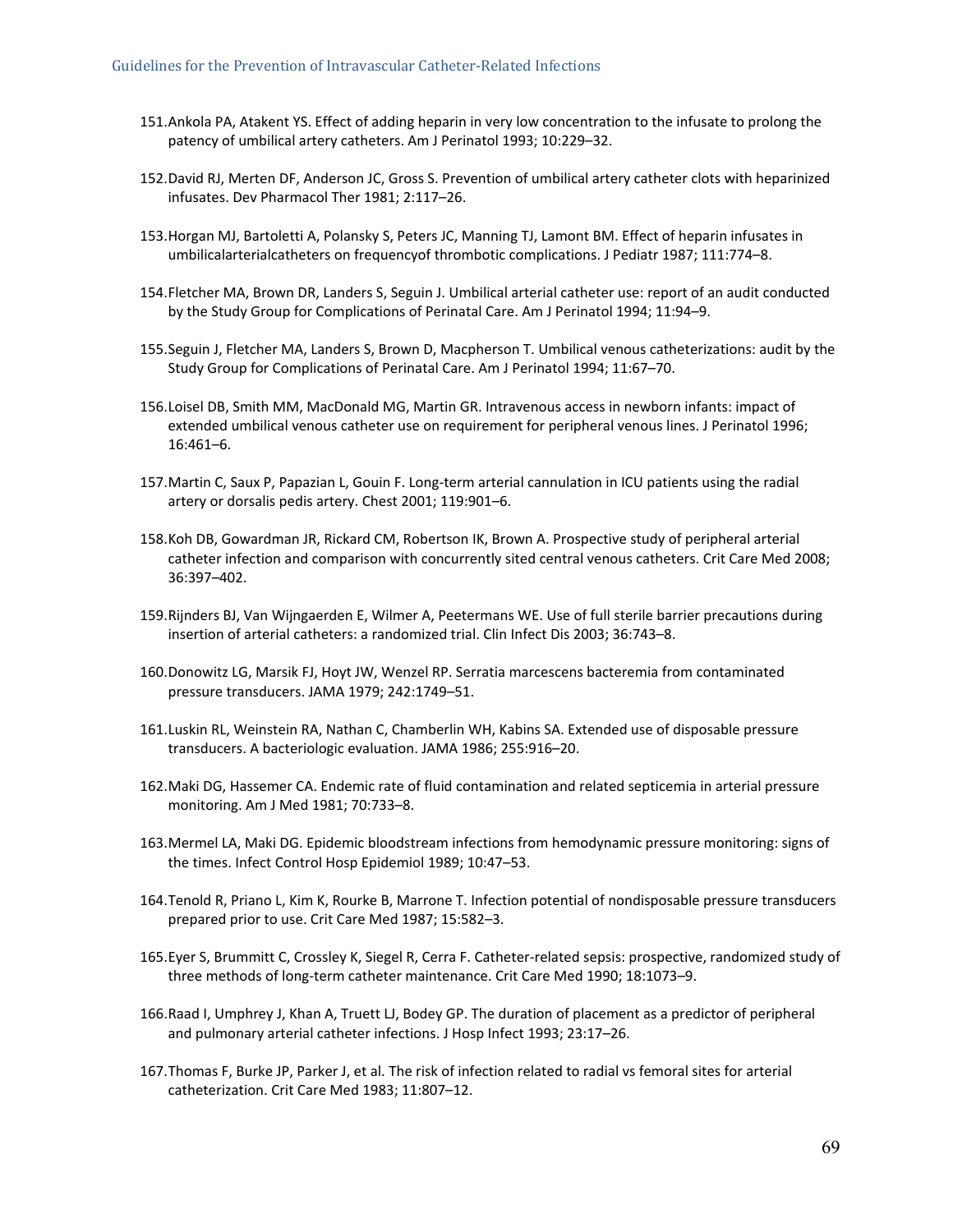- 168.Leroy O, Billiau V, Beuscart C, et al. Nosocomial infections associated with long-term radial artery cannulation. Intensive Care Med 1989; 15:241–6.
- 169.Fisher MC, Long SS, Roberts EM, Dunn JM, Balsara RK. Pseudomonas maltophilia bacteremia in children undergoing open heart surgery. JAMA 1981; 246:1571–4.
- 170.Stamm WE, Colella JJ, Anderson RL, Dixon RE. Indwelling arterial catheters as a source of nosocomial bacteremia. An outbreak caused by Flavobacterium Species. N Engl J Med 1975; 292:1099–102.
- 171.Weinstein RA, Emori TG, Anderson RL, Stamm WE. Pressure transducers as a source of bacteremia after open heart surgery. Report of an outbreak and guidelines for prevention. Chest 1976; 69:338–44.
- 172.Shinozaki T, Deane RS, Mazuzan JE Jr., Hamel AJ, Hazelton D. Bacterial contamination of arterial lines. A prospective study. JAMA 1983; 249:223–5.
- 173.Solomon SL, Alexander H, Eley JW, et al. Nosocomial fungemia in neonates associated with intravascular pressure-monitoring devices. Pediatr Infect Dis 1986; 5:680–5.
- 174.Weems JJ Jr., Chamberland ME, Ward J, Willy M, Padhye AA, Solomon SL. *Candida* parapsilosis fungemia associated with parenteral nutrition and contaminated blood pressure transducers. J Clin Microbiol 1987; 25:1029–32.
- 175.Villarino ME, Jarvis WR, O'Hara C, Bresnahan J, Clark N. Epidemic of Serratia marcescens bacteremia in a cardiac intensive care unit. J Clin Microbiol 1989; 27:2433–6.
- 176.Beck-Sague CM, Jarvis WR, Brook JH, et al. Epidemic bacteremia due to Acinetobacter baumannii in five intensive care units. Am J Epidemiol 1990; 132:723–33.
- 177.Gillies D, Wallen MM, Morrison AL, Rankin K, Nagy SA, O'Riordan
- 2. E. Optimal timing for intravenous administration set replacement. Cochrane Database of Systematic Reviews 2005; Issue 4. Art. No.: CD003588. DOI: 10.1002/14651858.CD003588.pub2.
- 178.Sitges-Serra A, Linares J, Perez JL, Jaurrieta E, Lorente L. A randomized trial on the effect of tubing changes on hub contamination
- 3. and catheter sepsis during parenteral nutrition. JPEN J Parenter Enteral Nutr 1985; 9:322–5.
- 179.Snydman DR, Donnelly-Reidy M, Perry LK, Martin WJ. Intravenous tubing containing burettes can be safely changed at 72 hour intervals. Infect Control 1987; 8:113–6.
- 180.Maki DG, Botticelli JT, LeRoy ML, Thielke TS. Prospective study of replacing administration sets for intravenous therapy at 48-vs 72hour intervals. 72 hours is safe and cost-effective. JAMA 1987; 258:1777– 81.
- 181.Josephson A, Gombert ME, Sierra MF, Karanfil LV, Tansino GF. The relationship between intravenous fluid contamination and the frequency of tubing replacement. Infect Control 1985; 6:367–70.
- 182.Melly MA, Meng HC, Schaffner W. Microbiol growth in lipid emulsions used in parenteral nutrition. Arch Surg 1975; 110:1479–81.
- 183.Mershon J, Nogami W, Williams JM, Yoder C, Eitzen HE, Lemons JA. Bacterial/fungal growth in a combined parenteral nutrition solution. JPEN J Parenter Enteral Nutr 1986; 10:498–502.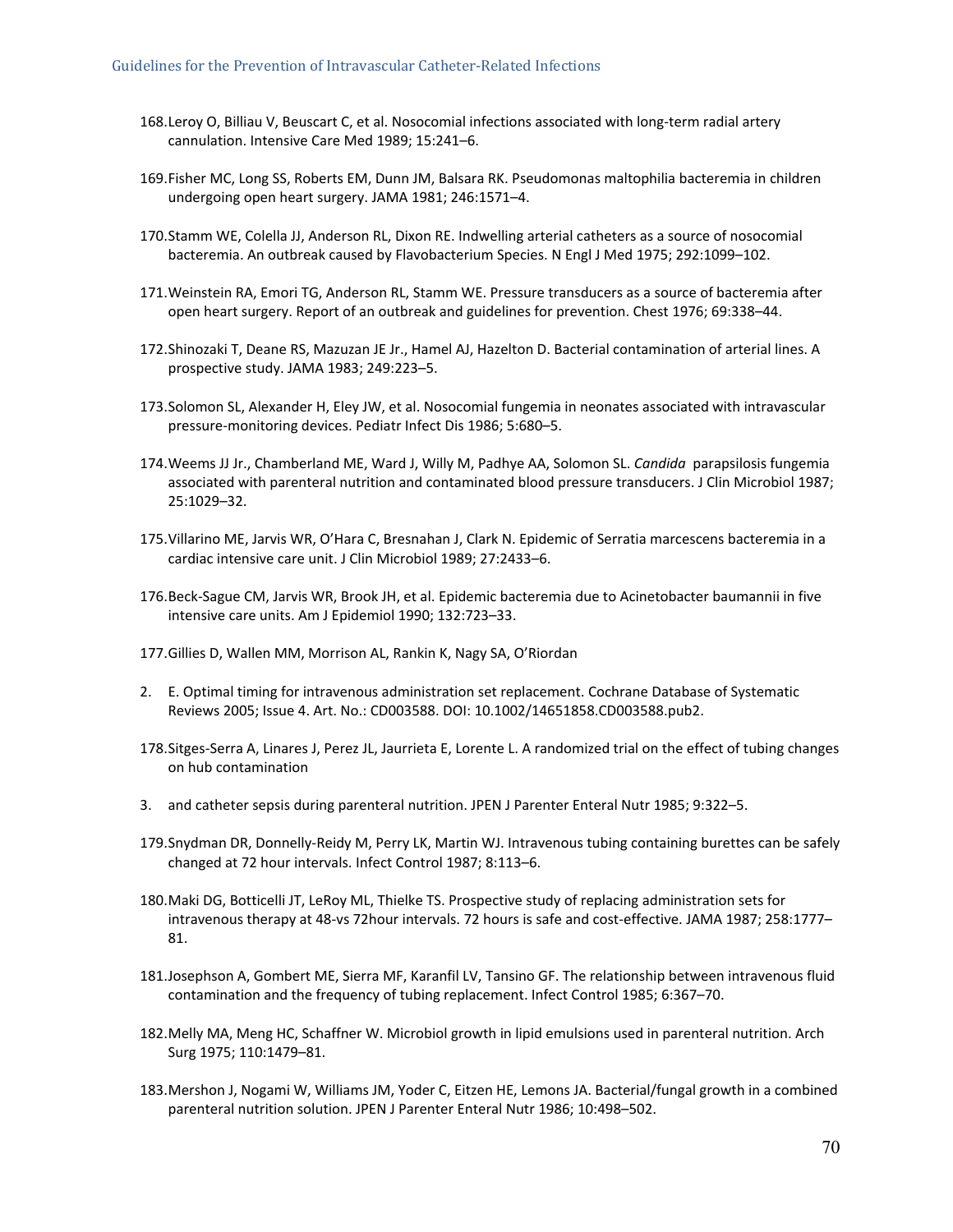- 184.Gilbert M, Gallagher SC, Eads M, Elmore MF. Microbial growth patterns in a total parenteral nutrition formulation containing lipid emulsion. JPEN J Parenter Enteral Nutr 1986; 10:494–7.
- 185.Maki DG, Martin WT. Nationwide epidemic of septicemia caused by contaminated infusion products. IV. Growth of microbial pathogens in fluids for intravenous infusions. J Infect Dis 1975; 131:267–72.
- 186.Bennett SN, McNeil MM, Bland LA, et al. Postoperative infections traced to contamination of an intravenous anesthetic, propofol. N Engl J Med 1995; 333:147–54.
- 187.Arduino MJ, Bland LA, Danzig LE, McAllister SK, Aguero SM. Microbiologic evaluation of needleless and needle-access devices. Am J Infect Control 1997; 25:377–80.
- 188.Brown JD, Moss HA, Elliott TS. The potential for catheter microbial contamination from a needleless connector. J Hosp Infect 1997; 36:181–9.
- 189.Cookson ST, Ihrig M, O'Mara EM, et al. Increased bloodstream infection rates in surgical patients associated with variation from recommended use and care following implementation of a needleless device. Infect Control Hosp Epidemiol 1998; 19:23–7.
- 190.Seymour VM, Dhallu TS, Moss HA, Tebbs SE, Elliot TS. A prospective clinical study to investigate the microbial contamination of a needle-less connector. J Hosp Infect 2000; 45:165–8.
- 191.Luebke MA, Arduino MJ, Duda DL, et al. Comparison of the microbial barrier properties of a needleless and a conventional needle-based intravenous access system. Am J Infect Control 1998; 26:437–41.
- 192.McDonald LC, Banerjee SN, Jarvis WR. Line-associated bloodstream infections in pediatric intensive-careunit patients associated with a needleless device and intermittent intravenous therapy. Infect Control Hosp Epidemiol 1998; 19:772–7.
- 193.Mendelson MH, Short LJ, Schechter CB, et al. Study of a needleless intermittent intravenous-access system for peripheral infusions: analysis of staff, patient, and institutional outcomes. Infect Control Hosp Epidemiol 1998; 19:401–6.
- 194.Do AN, Ray BJ, Banerjee SN, et al. Bloodstream infection associated with needleless device use and the importance of infection-control practices in the home health care setting. J Infect Dis 1999; 179:442–8.
- 195.Soothill JS, Bravery K, Ho A, Macqueen S, Collins J, Lock P. A fall in bloodstream infections followed a change to 2% chlorhexidine in 70% isopropanol for catheter connection antisepsis: a pediatric single center before/after study on a hemopoietic stem cell transplant ward. Am J Infect Control 2009; 37:626– 30.
- 196.Casey AL, Burnell S, Whinn H, Worthington T, Faroqui MH, Elliott TS. A prospective clinical trial to evaluate the microbial barrier of a needleless connector. J Hosp Infect 2007; 65:212–8.
- 197.Rupp ME, Sholtz LA, Jourdan DR, et al. Outbreak of bloodstream infection temporally associated with the use of an intravascular needleless valve. Clin Infect Dis 2007; 44:1408–14.
- 198.Salgado CD, Chinnes L, Paczesny TH, Cantey JR. Increased rate of catheter-related bloodstream infection associated with use of a needleless mechanical valve device at a long-term acute care hospital. Infect Control Hosp Epidemiol 2007; 28:684–8.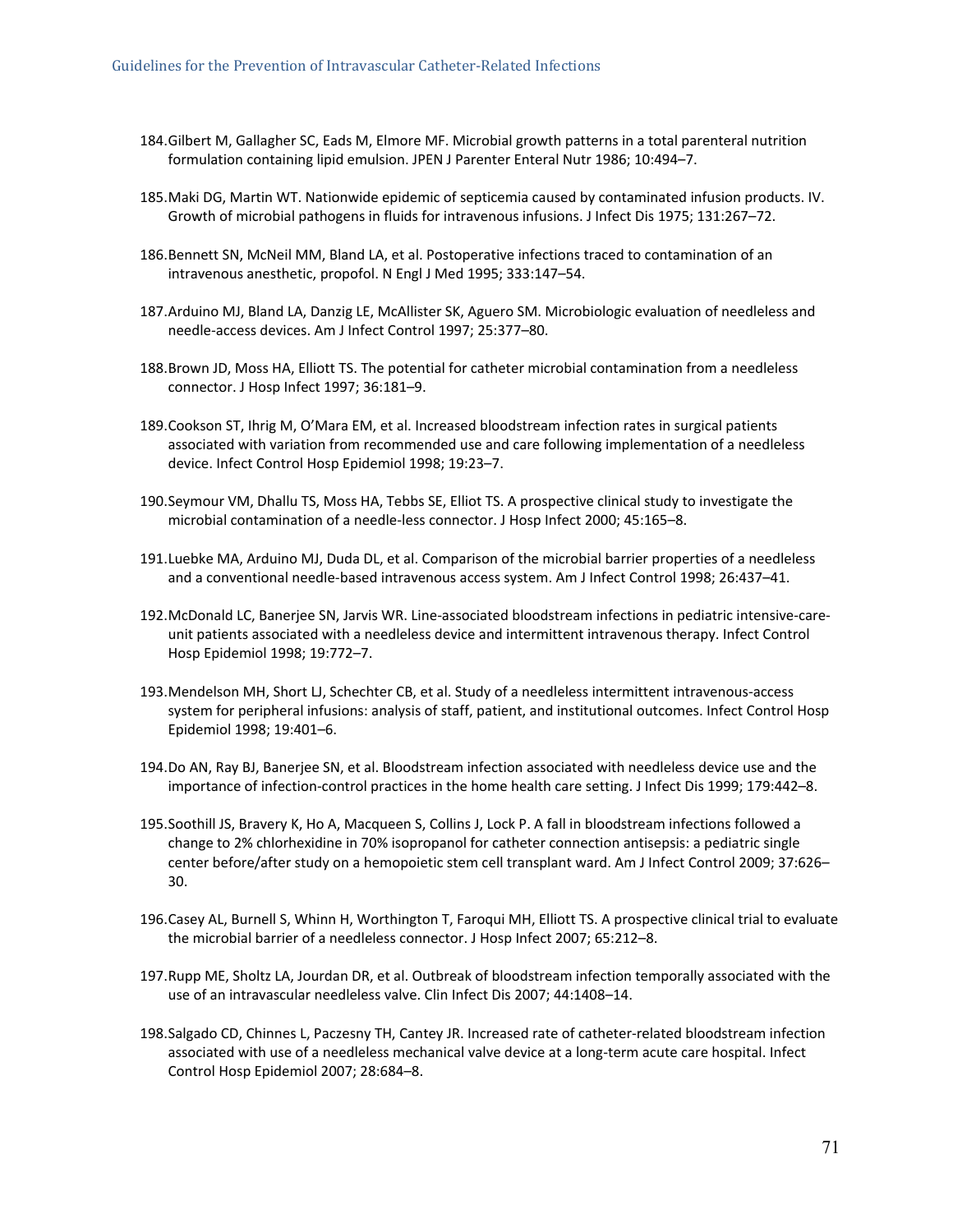- 199.Maragakis LL, Bradley KL, Song X, et al. Increased catheter-related bloodstream infection rates after the introduction of a new mechanical valve intravenous access port. Infect Control Hosp Epidemiol 2006; 27:67–70.
- 200.Field K, McFarlane C, Cheng AC, et al. Incidence of catheter-related bloodstream infection among patients with a needleless, mechanical valve-based intravenous connector in an Australian hematology-oncology unit. Infect Control Hosp Epidemiol 2007; 28:610–3.
- 201.Costello JM, Morrow DF, Graham DA, Potter-Bynoe G, Sandora TJ, Laussen PC. Systematic intervention to reduce central line-associated bloodstream infection rates in a pediatric cardiac intensive care unit. Pediatrics 2008; 121:915–23.
- 202.Frankel HL, Crede WB, Topal JE, Roumanis SA, Devlin MW, Foley AB. Use of corporate Six Sigma performance-improvement strategies to reduce incidence of catheter-related bloodstream infections in a surgical ICU. J Am Coll Surg 2005; 201:349–58.
- 203.Galpern D, Guerrero A, Tu A, Fahoum B, Wise L. Effectiveness of a central line bundle campaign on lineassociated infections in the intensive care unit. Surgery 2008; 144:492–5; discussion 495.
- 204.McKee C, Berkowitz I, Cosgrove SE, et al. Reduction of catheter-associated bloodstream infections in pediatric patients: experimentation and reality. Pediatr Crit Care Med 2008; 9:40–6.
- 205.Pronovost PJ, Berenholtz SM, Goeschel CA. Improving the quality of measurement and evaluation in quality improvement efforts. Am J Med Qual 2008; 23:143–6.
- 206.Horan TC, Andrus M, Dudeck MA. CDC/NHSN surveillance definition of health care-associated infection and criteria for specific types of infections in the acute care setting. Am J Infect Control 2008; 36:309–32.
- 207.Edwards JR, Peterson KD, Mu Y, et al. National Healthcare Safety Network (NHSN) report: data summary for 2006 through 2008, issued December 2009. Am J Infect Control 2009; 37:783–805.
- 208.Wisplinghoff H, Bischoff T, Tallent SM, Seifert H, Wenzel RP, Edmond MB. Nosocomial bloodstream infections in US hospitals: analysis of 24,179 cases from a prospective nationwide surveillance study. Clin Infect Dis 2004; 39:309–17.
- 209.Gaynes R, Edwards JR. Overview of nosocomial infections caused by gram-negative bacilli. Clin Infect Dis 2005; 41:848–54.
- 210.Burton DC, Edwards JR, Horan TC, Jernigan JA, Fridkin SK. Methicillin-resistant *Staphylococcus aureus*  central line-associated bloodstream infections in US intensive care units, 1997–2007. JAMA 2009; 301:727–36.
- 211.Safdar N, Maki DG. The pathogenesis of catheter-related bloodstream infection with noncuffed shortterm central venous catheters. Intensive Care Med 2004; 30:62–7.
- 212.Maki DG, Weise CE, Sarafin HW. A semiquantitative culture method for identifying intravenous-catheterrelated infection. N Engl J Med 1977; 296:1305–9.
- 213.Raad I, Costerton W, Sabharwal U, Sacilowski M, Anaissie E, Bodey GP. Ultrastructural analysis of indwelling vascular catheters: a quantitative relationship between luminal colonization and duration of placement. JInfect Dis 1993; 168:400–7.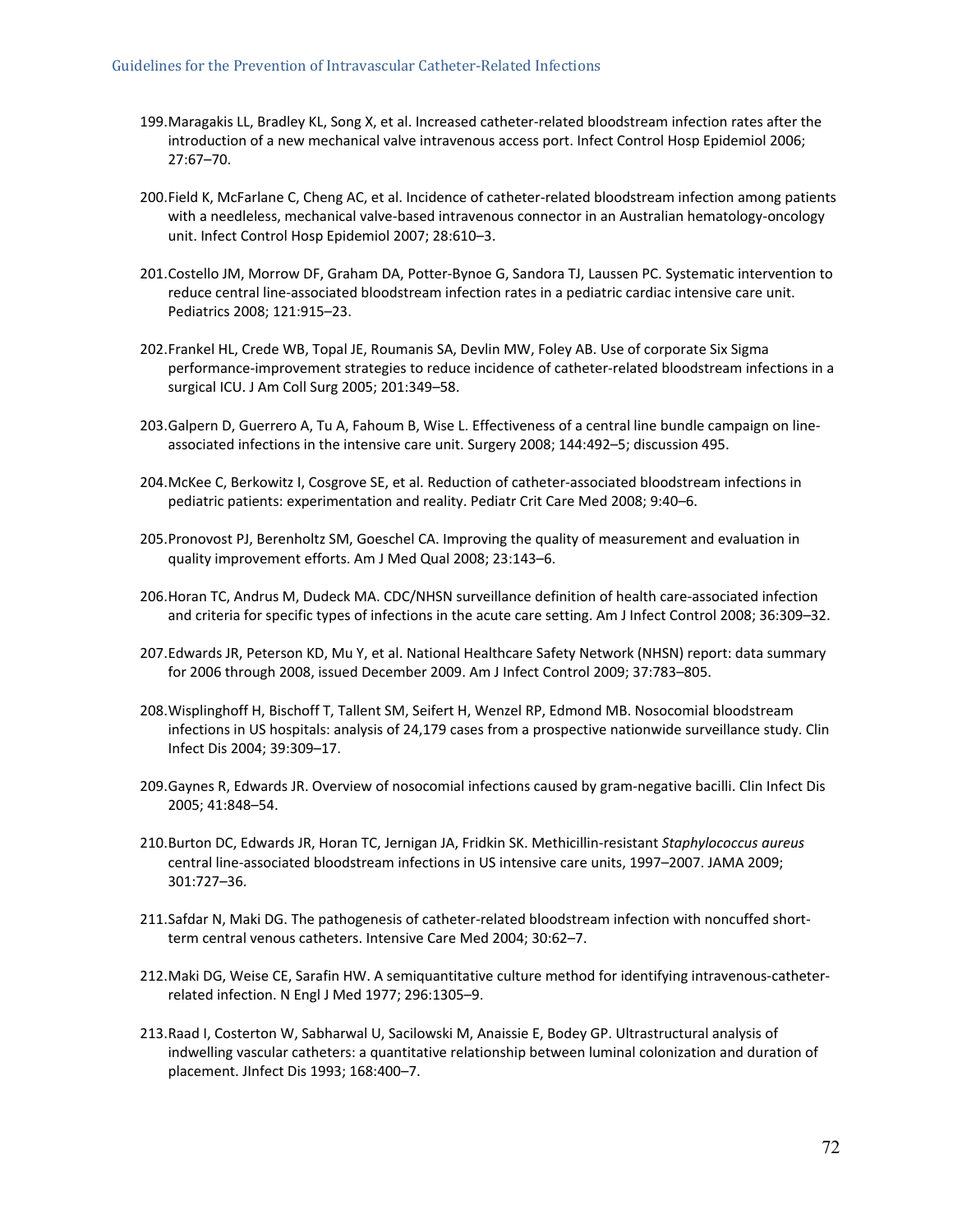- 214.Dobbins BM, Kite P, Kindon A, McMahon MJ, Wilcox MH. DNA fingerprinting analysis of coagulase negative staphylococci implicated in catheter related bloodstream infections. J Clin Pathol 2002; 55:824– 8.
- 215.Anaissie E, Samonis G, Kontoyiannis D, et al. Role of catheter colonization and infrequent hematogenous seeding in catheter-related infections. Eur J Clin Microbiol Infect Dis 1995; 14:134–7.
- 216.Raad I, Hanna HA, Awad A, et al. Optimal frequency of changing intravenous administration sets: is it safe to prolong use beyond 72 hours? Infect Control Hosp Epidemiol 2001; 22:136–9.
- 217.Mehall JR, Saltzman DA, Jackson RJ, Smith SD. Fibrin sheath enhances central venous catheter infection. Crit Care Med 2002; 30:908–12.
- 218.Donlan RM, Costerton JW. Biofilms: survival mechanisms of clinically relevant microorganisms. Clin Microbiol Rev 2002; 15:167–93.
- 219.Hawser SP, Douglas LJ. Biofilm formation by *Candida* species on the surface of catheter materials in vitro. Infect Immun 1994; 62: 915–21.
- 220.Stillman RM, Soliman F, Garcia L, Sawyer PN. Etiology of catheter-associated sepsis. Correlation with thrombogenicity. Arch Surg 1977; 112:1497–9.
- 221.Raad II, Luna M, Khalil SA, Costerton JW, Lam C, Bodey GP. The relationship between the thrombotic and infectious complications of central venous catheters. JAMA 1994; 271:1014–6.
- 222.Herrmann M, Suchard SJ, Boxer LA, Waldvogel FA, Lew PD. Thrombospondin binds to *Staphylococcus aureus* and promotes staphylococcal adherence to surfaces. Infect Immun 1991; 59:279–88.
- 223.Shanks RM, Sargent JL, Martinez RM, Graber ML, O'Toole GA. Catheter lock solutions influence staphylococcal biofilm formation on abiotic surfaces. Nephrol Dial Transplant 2006; 21:2247–55.
- 224.Chatzinikolaou I, Zipf TF, Hanna H, et al. Minocycline-ethylenediaminetetraacetate lock solution for the prevention of implantable port infections in children with cancer. Clin Infect Dis 2003; 36:116–9.
- 225.McDevitt D, Francois P, Vaudaux P, Foster TJ. Identification of the ligand-binding domain of the surfacelocated fibrinogen receptor (clumping factor) of Staphylococcus aureus. Mol Microbiol 1995; 16:895–907.
- 226.Ni Eidhin D, Perkins S, Francois P, Vaudaux P, Hook M, Foster TJ. Clumping factor B (ClfB), a new surfacelocated fibrinogen-binding adhesin of Staphylococcus aureus. Mol Microbiol 1998; 30:245–57.
- 227.Mack D, Davies AP, Harris LG, Rohde H, Horstkotte MA, Knobloch JK. Microbial interactions in Staphylococcus epidermidis biofilms. Anal Bioanal Chem 2007; 387:399–408.
- 228.von Eiff C, Peters G, Heilmann C. Pathogenesis of infections due to coagulase-negative staphylococci. Lancet Infect Dis 2002; 2:677–85.
- 229.Zhu Y, Weiss EC, Otto M, Fey PD, Smeltzer MS, Somerville GA. *Staphylococcus aureus* metabolism in a biofilm: the influence of arginine on polysaccharide intercellular adhesin synthesis, biofilm formation, and pathogenesis. Infect Immun 2007; 75:4219–26.
- 230.Murga R, Miller JM, Donlan RM. Biofilm formation by gram-negative bacteria on central venous catheter connectors: effect of conditioning films in a laboratory model. J Clin Microbiol 2001; 39:2294–7.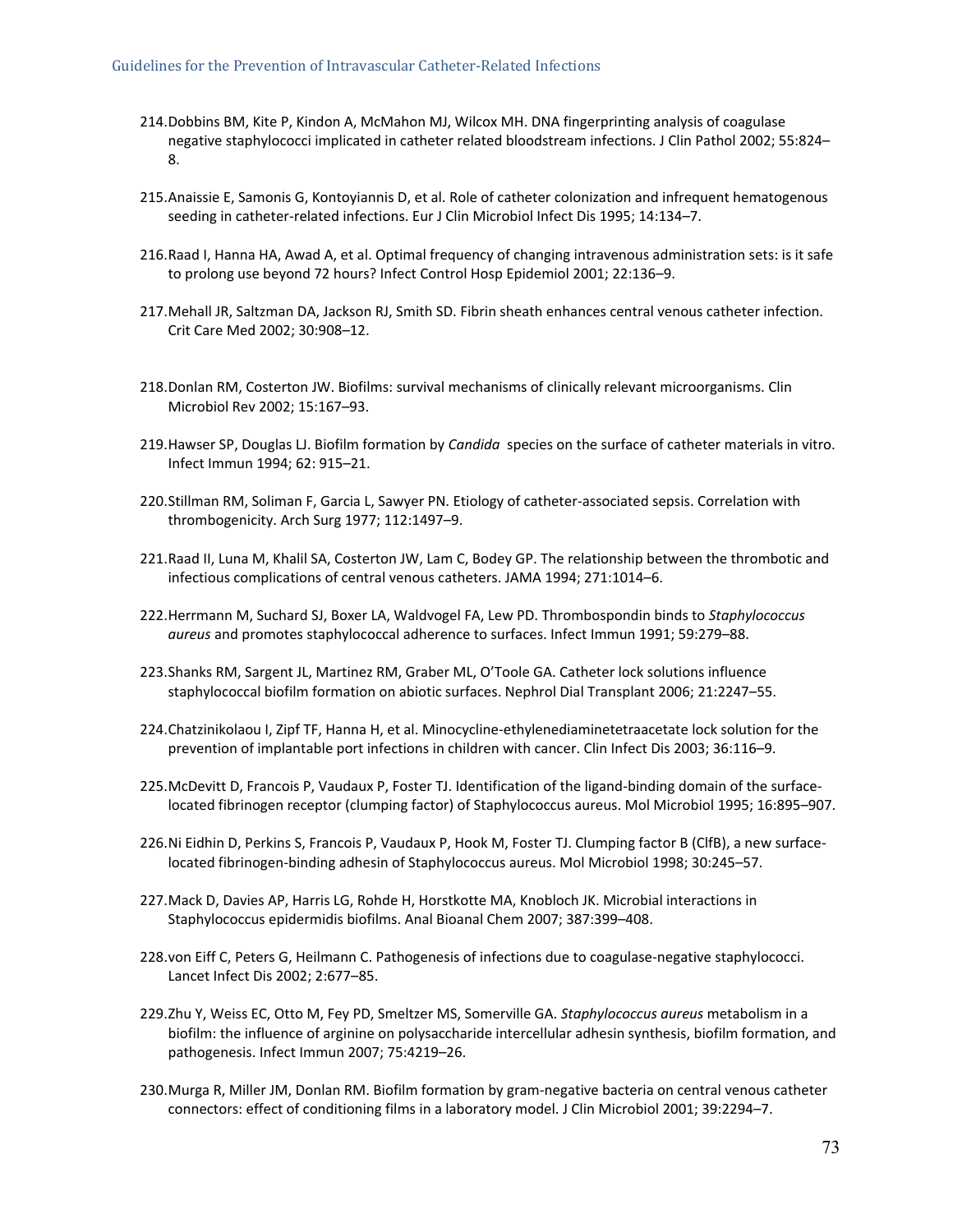231.Douglas LJ. *Candida* biofilms and their role in infection. Trends Microbiol 2003; 11:30–6.

- 232.Donlan RM. Biofilms: microbial life on surfaces. Emerg Infect Dis 2002; 8:881–90.
- 233.Dunne WM Jr., Burd EM. The effects of magnesium, calcium, EDTA, and pH on the in vitro adhesion of Staphylococcus epidermidis to plastic. Microbiol Immunol 1992; 36:1019–27.
- 234.Ozerdem Akpolat N, Elci S, Atmaca S, Akbayin H, Gul K. The effects of magnesium, calcium and EDTA on slime production by Staphylococcus epidermidis strains. Folia Microbiol (Praha) 2003; 48:649–53.
- 235.Banin E, Brady KM, Greenberg EP. Chelator-induced dispersal and killing of *Pseudomonas aeruginosa* cells in a biofilm. Appl Environ Microbiol 2006; 72:2064–9.
- 236.Donlan RM. Role of biofilms in antimicrobial resistance. ASAIO J 2000; 46:S47–52.
- 237.Farber BF, Kaplan MH, Clogston AG. Staphylococcus epidermidis extracted slime inhibits the antimicrobial action of glycopeptide antibiotics. J Infect Dis 1990; 161:37–40.
- 238.Branchini ML, Pfaller MA, Rhine-Chalberg J, Frempong T, Isenberg HD. Genotypic variation and slime production among blood and catheter isolates of *Candida* parapsilosis. J Clin Microbiol 1994; 32:452–6.
- 239.Sanders RA, Sheldon GF. Septic complications of total parenteral nutrition. A five year experience. Am J Surg 1976; 132:214–20.
- 240.Ryan JA Jr., Abel RM, Abbott WM, et al. Catheter complications in total parenteral nutrition. A prospective study of 200 consecutive patients. N Engl J Med 1974; 290:757–61.
- 241.Murphy LM, Lipman TO. Central venous catheter care in parenteral nutrition: a review. JPEN J Parenter Enteral Nutr 1987; 11: 190–201.
- 242.Armstrong CW, Mayhall CG, Miller KB, et al. Prospective study of catheter replacement and other risk factors for infection of hyperalimentation catheters. J Infect Dis 1986; 154:808–16.
- 243.Garland JS, Dunne WM Jr., Havens P, et al. Peripheral intravenous catheter complications in critically ill children: a prospective study. Pediatrics 1992; 89:1145–50.
- 244.Garland JS, Nelson DB, Cheah TE, Hennes HH, Johnson TM. Infectious complications during peripheral intravenous therapy with Teflon catheters: a prospective study. Pediatr Infect Dis J 1987; 6:918–21.
- 245.Breschan C, Platzer M, Jost R, Schaumberger F, Stettner H, Likar R. Comparison of catheter-related infection and tip colonization between internal jugular and subclavian central venous catheters in surgical neonates. Anesthesiology 2007; 107:946–53.
- 246.Deshpande KS, Hatem C, Ulrich HL, et al. The incidence of infectious complications of central venous catheters at the subclavian, internal jugular, and femoral sites in an intensive care unit population. Crit Care Med 2005; 33:13–20; discussion 234–5.
- 247.Durbec O, Viviand X, Potie F, Vialet R, Albanese J, Martin C. A prospective evaluation of the use of femoral venous catheters in critically ill adults. Crit Care Med 1997; 25:1986–9.
- 248.Venkataraman ST, Thompson AE, Orr RA. Femoral vascular catheterization in critically ill infants and children. Clin Pediatr (Phila) 1997; 36:311–9.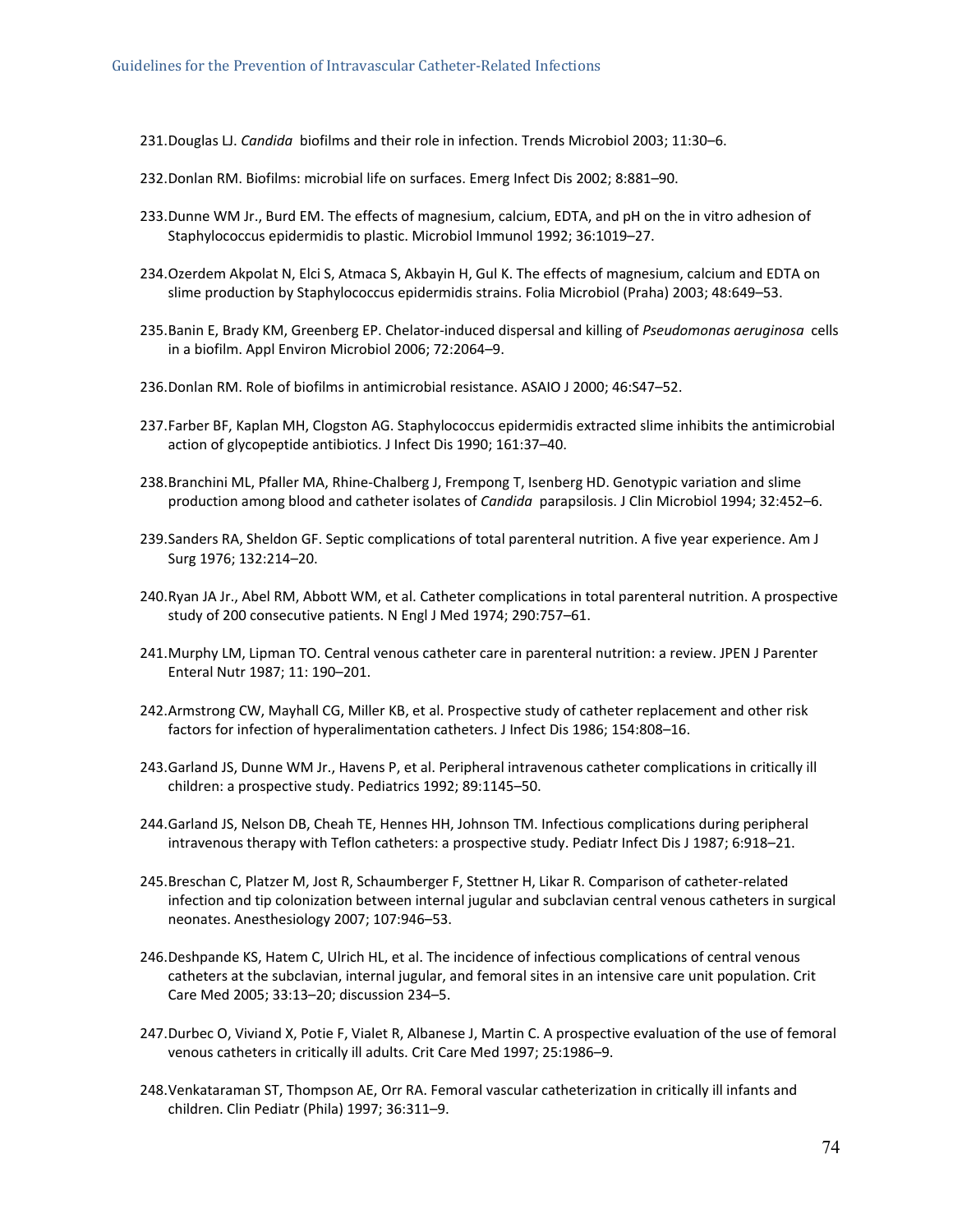- 249.Sheridan RL, Weber JM. Mechanical and infectious complications of central venous cannulation in children: lessons learned from a 10-year experience placing more than 1000 catheters. J Burn Care Res 2006; 27:713–8.
- 250.Stenzel JP, Green TP, Fuhrman BP, Carlson PE, Marchessault RP. Percutaneous central venous catheterization in a pediatric intensive care unit: a survival analysis of complications. Crit Care Med 1989; 17:984–8.
- 251.Goldstein AM, Weber JM, Sheridan RL. Femoral venous access is safe in burned children: an analysis of 224 catheters. J Pediatr 1997; 130:442–6.
- 252.Ramos GE, Bolgiani AN, Patino O, et al. Catheter infection risk related to the distance between insertion site and burned area. J Burn Care Rehabil 2002; 23:266–71.
- 253.Sheth NK, Franson TR, Rose HD, Buckmire FL, Cooper JA, Sohnle PG. Colonization of bacteria on polyvinyl chloride and Teflon intravascular catheters in hospitalized patients. J Clin Microbiol 1983; 18:1061–3.
- 254.Maki DG, Ringer M. Evaluation of dressing regimens for prevention of infection with peripheral intravenous catheters. Gauze, a transparent polyurethane dressing, and an iodophor-transparent dressing. JAMA 1987; 258:2396–403.
- 255.Pittet D, Hugonnet S, Harbath S, et al. Effectiveness of a hospital-wide prgramme to improve compliance with hand hygiene. Lancet 2000; 356:1307–9.
- 256.Humar A, Ostromecki A, Direnfeld J, et al. Prospective randomized trial of 10% povidone-iodine versus 0.5% tincture of chlorhexidine as cutaneous antisepsis for prevention of central venous catheter infection. Clin Infect Dis 2000; 31:1001–7.
- 257.Chaiyakunapruk N, Veenstra DL, Lipsky BA, Saint S. Chlorhexidine compared with povidone-iodine solution for vascular catheter-site care: a meta-analysis. Ann Intern Med 2002; 136:792–801.
- 258.Chaiyakunapruk N, Veenstra DL, Lipsky BA, Sullivan SD, Saint S. Vascular catheter site care: the clinical and economic benefits of chlorhexidine gluconate compared with povidone iodine. Clin Infect Dis 2003; 37:764–71.
- 259.Parienti JJ, du Cheyron D, Ramakers M, et al. Alcoholic povidone-iodine to prevent central venous catheter colonization: a randomized unit-crossover study. Crit Care Med 2004; 32:708–13.
- 260.Hoffmann KK, Weber DJ, Samsa GP, Rutala WA. Transparent polyurethane film as an intravenous catheter dressing. A meta-analysis of the infection risks. JAMA 1992; 267:2072–6.
- 261.Gillies D, O'Riordan E, Carr D, O'Brien I, Frost J, Gunning R. Central venous catheter dressings: a systematic review. J Adv Nurs 2003; 44:623–32.
- 262.Ruschulte H, Franke M, Gastmeier P, et al. Prevention of central venous catheter related infections with chlorhexidine gluconate impregnated wound dressings: a randomized controlled trial. Ann Hematol 2009; 88:267–72.
- 263.Veenstra DL, Saint S, Saha S, Lumley T, Sullivan SD. Efficacy of antiseptic-impregnated central venous catheters in preventing catheter-related bloodstream infection: a meta-analysis. JAMA 1999; 281:261–7.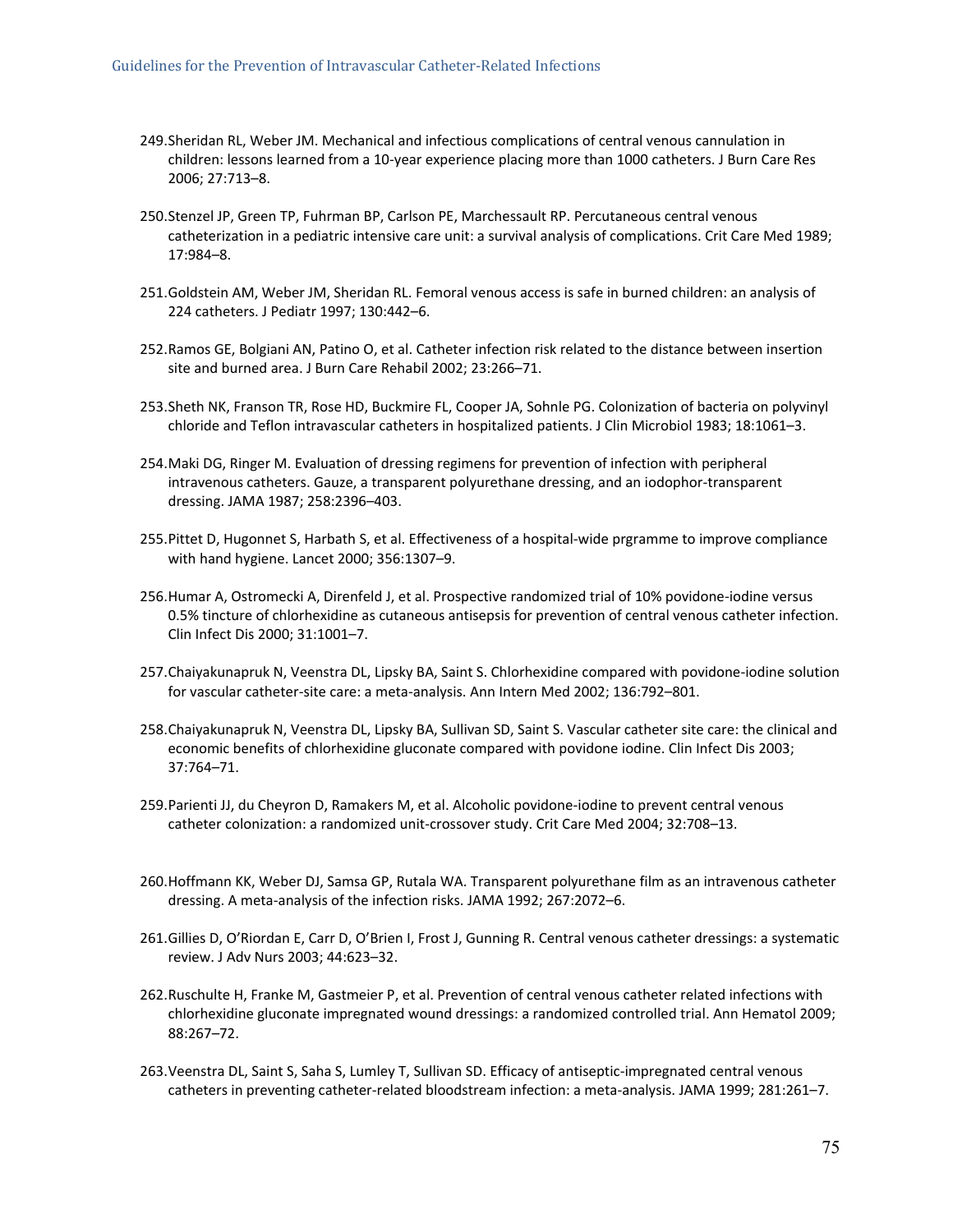- 264.Maki DG, Stolz SM, Wheeler S, Mermel LA. Prevention of central venous catheter-related bloodstream infection by use of an antiseptic-impregnated catheter. A randomized, controlled trial. Ann Intern Med 1997; 127:257–66.
- 265.Bassetti S, Hu J, D'Agostino RB Jr., and Sherertz RJ. Prolonged antimicrobial activity of a catheter containing chlorhexidine-silver sulfadiazine extends protection against catheter infections in vivo. Antimicrob Agents Chemother 2001; 45:1535–8.
- 266.Oda T, Hamasaki J, Kanda N, Mikami K. Anaphylactic shock induced by an antiseptic-coated central venous [correction of nervous] catheter. Anesthesiology 1997; 87:1242–4.
- 267.Pittaway A, Ford S. Allergy to chlorhexidine-coated central venous catheters revisited. Br J Anaesth 2002; 88:304–5; author reply 305.
- 268.Stephens R, Mythen M, Kallis P, Davies DW, Egner W, Rickards A. Two episodes of life-threatening anaphylaxis in the same patient to a chlorhexidine-sulphadiazine-coated central venous catheter. Br J Anaesth 2001; 87:306–8.
- 269.Terazawa E, Shimonaka H, Nagase K, Masue T, Dohi S. Severe anaphylactic reaction due to a chlorhexidine-impregnated central venous catheter. Anesthesiology 1998; 89:1296–8.
- 270.Jee R, Nel L, Gnanakumaran G, Williams A, Eren E. Four cases of anaphylaxis to chlorhexidine impregnated central venous catheters: a case cluster or the tip of the iceberg? Br J Anaesth 2009; 103:614–5.
- 271.Veenstra DL, Saint S, Sullivan SD. Cost-effectiveness of antiseptic-impregnated central venous catheters for the prevention of catheter-related bloodstream infection. JAMA 1999; 282:554–60.
- 272.Tambe SM, Sampath L, Modak SM. In vitro evaluation of the risk of developing bacterial resistance to antiseptics and antibiotics used in medical devices. J Antimicrob Chemother 2001; 47:589–98.
- 273.Sampath LA, Tambe SM, Modak SM. In vitro and in vivo efficacy of catheters impregnated with antiseptics or antibiotics: evaluation of the risk of bacterial resistance to the antimicrobials in the catheters. Infect Control Hosp Epidemiol 2001; 22:640–6.
- 274.Marciante KD, Veenstra DL, Lipsky BA, Saint S. Which antimicrobial impregnated central venous catheter should we use? Modeling the costs and outcomes of antimicrobial catheter use. Am J Infect Control 2003; 31:1–8.
- 275.Shorr AF, Humphreys CW, Helman DL. New choices for central venous catheters: potential financial implications. Chest 2003; 124:275–84.
- 276.Hagau N, Studnicska D, Gavrus RL, Csipak G, Hagau R, Slavcovici AV. Central venous catheter colonization and catheter-related bloodstream infections in critically ill patients: a comparison between standard and silver-integrated catheters. Eur J Anaesthesiol 2009; 26:752–8.
- 277.Bong JJ, Kite P, Wilco MH, McMahon MJ. Prevention of catheter related bloodstream infection by silver iontophoretic central venous catheters: a randomisedcontrolledtrial.J Clin Pathol 2003; 56:731–5.
- 278.Corral L, Nolla-Salas M, Ibanez-Nolla J, et al. A prospective, randomized study in critically ill patients using the Oligon Vantex catheter. J Hosp Infect 2003; 55:212–9.
- 279.Ranucci M, Isgro G, Giomarelli PP, et al. Impact of oligon central venous catheters on catheter colonization and catheter-related bloodstream infection. Crit Care Med 2003; 31:52–9.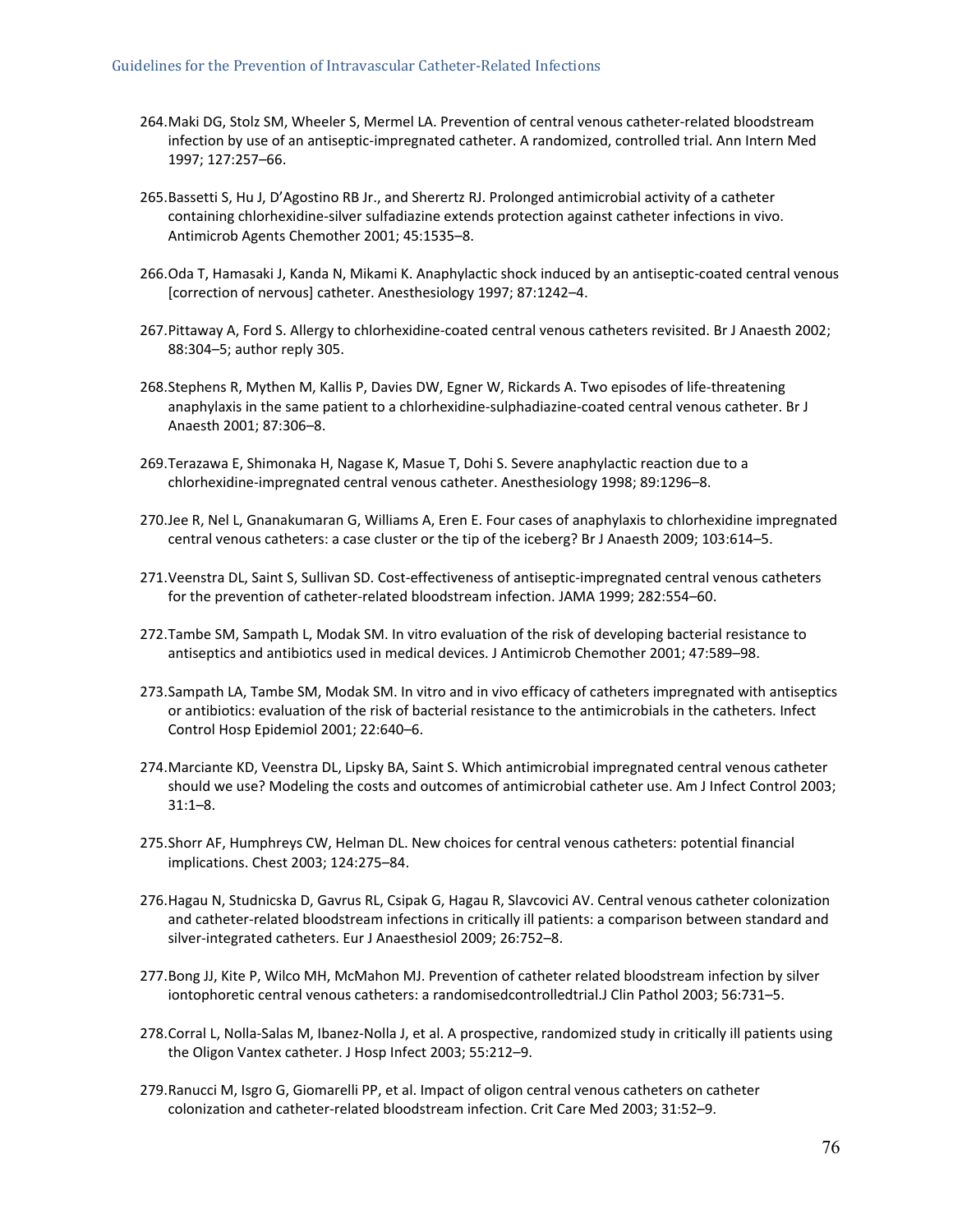- 280.Raad II, Hachem RY, Abi-Said D, et al. A prospective crossover randomized trial of novobiocin and rifampin prophylaxis for the prevention of intravascular catheter infections in cancer patients treated with interleukin-2. Cancer 1998; 82:403–11.
- 281.McKee R, Dunsmuir R, Whitby M, Garden OJ. Does antibiotic prophylaxis at the time of catheter insertion reduce the incidence of catheter-related sepsis in intravenous nutrition? J Hosp Infect 1985; 6:419–25.
- 282.Sandoe JA, Kumar B, Stoddart B, et al. Effect of extended perioperative antibiotic prophylaxis on intravascular catheter colonization and infection in cardiothoracic surgery patients. J Antimicrob Chemother 2003; 52:877–9.
- 283.Inglis GDT, Jardine LA, Davies MW. Prophylactic antibiotics to reduce morbidity and mortality in neonates with umbilical artery catheters. Cochrane Database of Systematic Reviews 2007; Issue 4. Art. No.: CD004697. DOI: 10.1002/14651858.CD004697.pub3.
- 284.Craft AP, Finer N, Barrington KJ. Vancomycin for prophylaxis against sepsis in preterm neonates. Cochrane Database of Systematic Reviews 2000; Issue 1. Art. No.: CD001971. DOI: 10.1002/14651858. CD001971.
- 285.Norden CW. Application of antibiotic ointment to the site of venous catheterization–a controlled trial. J Infect Dis 1969; 120:611–5.
- 286.Zinner SH, Denny-Brown BC, Braun P, Burke JP, Toala P, Kass EH. Risk of infection with intravenous indwelling catheters: effect of application of antibiotic ointment. J Infect Dis 1969; 120:616–9.
- 287.von Eiff C, Becker K, Machka K, Stammer H, Peters G. Nasal carriage as a source of *Staphylococcus aureus*  bacteremia. N Engl J Med 2001; 344:11–6.
- 288.Chow JW, Yu VL. *Staphylococcus aureus* nasal carriage in hemodialysis patients. Its role in infection and approaches to prophylaxis. Arch Intern Med 1989; 149:1258–62.
- 289.Yu VL, Goetz A, Wagener M, et al. *Staphylococcus aureus* nasal carriage and infection in patients on hemodialysis. Efficacy of antibiotic prophylaxis. N Engl J Med 1986; 315:91–6.
- 290.Casewell MW. The nose: an underestimated source of *Staphylococcus aureus* causing wound infection. J Hosp Infect 1998; 40:S3–11.
- 291.Hill RL, Fisher AP, Ware RJ, Wilson S, Casewell MW. Mupirocin for the reduction of colonization of internal jugular cannulae–a randomized controlled trial. J Hosp Infect 1990; 15:311–21.
- 292.Sesso R, Barbosa D, Leme IL, et al. *Staphylococcus aureus* prophylaxis in hemodialysis patients using central venous catheter: effect of mupirocin ointment. J Am Soc Nephrol 1998; 9:1085–92.
- 293.Boelaert JR, Van Landuyt HW, Godard CA, et al. Nasal mupirocin ointment decreases the incidence of *Staphylococcus aureus* bacteraemias in haemodialysis patients. Nephrol Dial Transplant 1993; 8:235–9.
- 294.Netto dos Santos KR, de Souza Fonseca L, Gontijo Filho PP. Emergence of high-level mupirocin resistance in methicillin-resistant *Staphylococcus aureus* isolated from Brazilian university hospitals. Infect Control Hosp Epidemiol 1996; 17:813–6.
- 295.Miller MA, Dascal A, Portnoy J, Mendelson J. Development of mupirocin resistance among methicillinresistant *Staphylococcus aureus* after widespread use of nasal mupirocin ointment. Infect Control Hosp Epidemiol 1996; 17:811–3.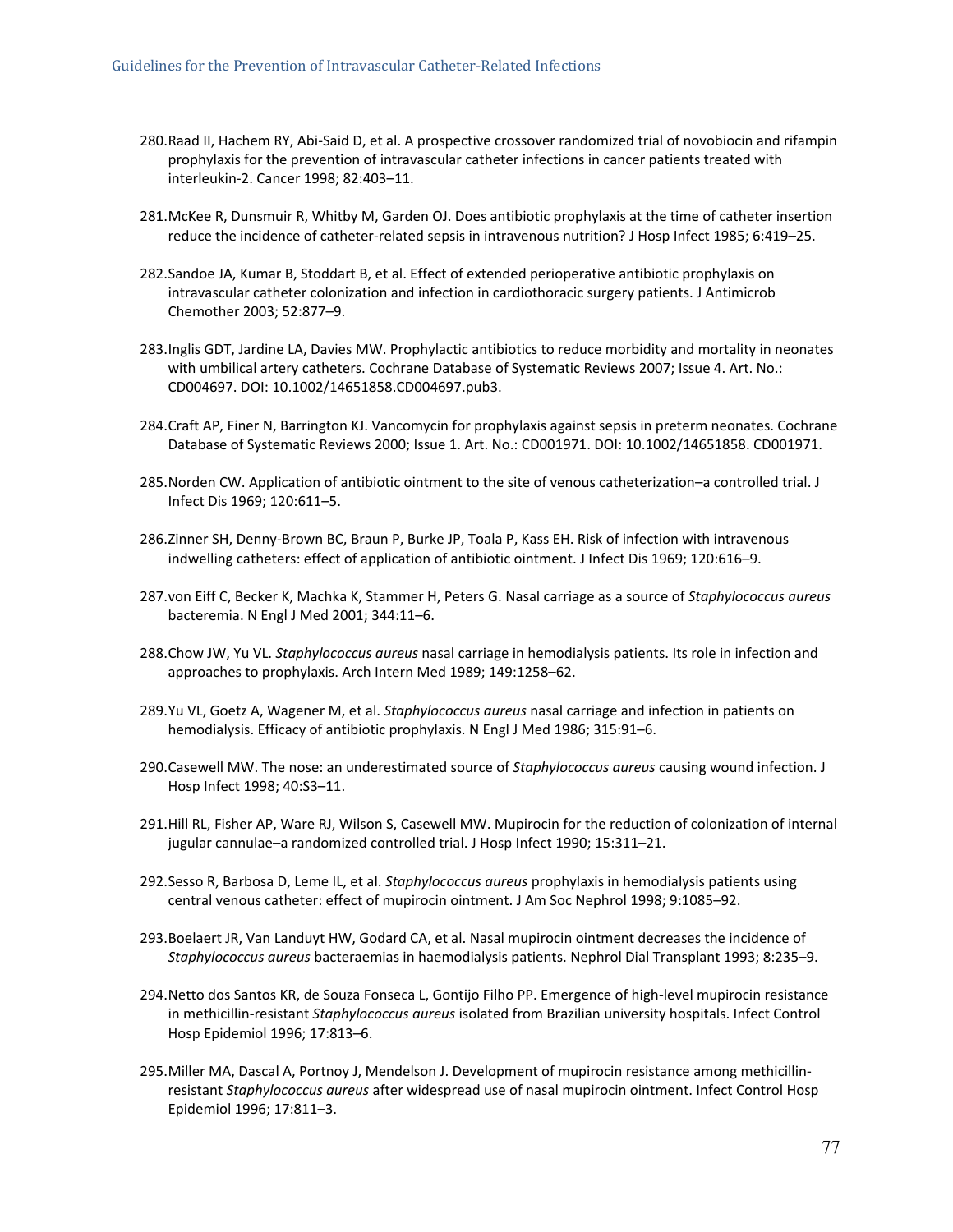- 296.Lok CE, Stanley KE, Hux JE, Richardson R, Tobe SW, Conly J. Hemodialysis infection prevention with polysporin ointment. J Am Soc Nephrol 2003; 14:169–79.
- 297.Yahav D, Rozen-Zvi B, Gafter-Gvili A, Leibovici L, Gafter U, Paul M. Antimicrobial lock solutions for the prevention of infections associated with intravascular catheters in patients undergoing hemodialysis: systematic review and meta-analysis of randomized, controlled trials. Clin Infect Dis 2008; 47:83–93.
- 298.Labriola L, Crott R, Jadoul M. Preventing haemodialysis catheter-related bacteraemia with an antimicrobial lock solution: a metaanalysis of prospective randomized trials. Nephrol Dial Transplant 2008; 23:1666–72.
- 299.Jaffer Y, Selby NM, Taal MW, Fluck RJ, McIntyre CW. A meta-analysis of hemodialysis catheter locking solutions in the prevention of catheter-related infection. Am J Kidney Dis 2008; 51:233–41.
- 300.Safdar N, Maki DG. Use of vancomycin-containing lock or flush solutions for prevention of bloodstream infection associated with central venous access devices: a meta-analysis of prospective, randomized trials. Clin Infect Dis 2006; 43:474–84.
- 301.Sanders J, Pithie A, Ganly P, et al. A prospective double-blind randomized trial comparing intraluminal ethanol with heparinized saline for the prevention of catheter-associated bloodstream infection in immunosuppressed haematology patients. J Antimicrob Chemother 2008; 62:809–15.
- 302.Schinabeck MK, Ghannoum MA. Biofilm-related indwelling medical device infections. In: Pace JL, Rupp ME, Finch RG, eds. Biofilms, infection, and antimicrobial therapy. Boca Raton: Taylor and Francis,
- 4. 2006: 39–50.
- 303.Gristina AG. Biomaterial-centered infection: microbial adhesion versus tissue integration. Science 1987; 237:1588–95.
- 304.Timsit JF, Farkas JC, Boyer JM, et al. Central vein catheter-related thrombosis in intensive care patients: incidence, risks factors, and relationship with catheter-related sepsis. Chest 1998; 114:207–13.
- 305.Eastman ME, Khorsand M, Maki DG, et al. Central venous device-related infection and thrombosis in patients treated with moderate dose continuous-infusion interleukin-2. Cancer 2001; 91:806–14.
- 306.Abdelkefi A, Torjman L, Ladeb S, et al. Randomized trial of prevention of catheter-related bloodstream infection by continuous infusion of low-dose unfractionated heparin in patients with hematologic and oncologic disease. J Clin Oncol 2005; 23:7864–70.
- 307.Mermel LA, Stolz SM, Maki DG. Surface antimicrobial activity of heparin-bonded and antisepticimpregnated vascular catheters. J Infect Dis 1993; 167:920–4.
- 308.Pierce CM, Wade A, Mok Q. Heparin-bonded central venous lines reduce thrombotic and infective complications in critically ill children. Intensive Care Med 2000; 26:967–72.
- 309.Appelgren P, Ransjo U, Bindslev L, Espersen F, Larm O. Surface heparinization of central venous catheters reduces microbial colonization in vitro and in vivo: results from a prospective, randomized trial. Crit Care Med 1996; 24:1482–9.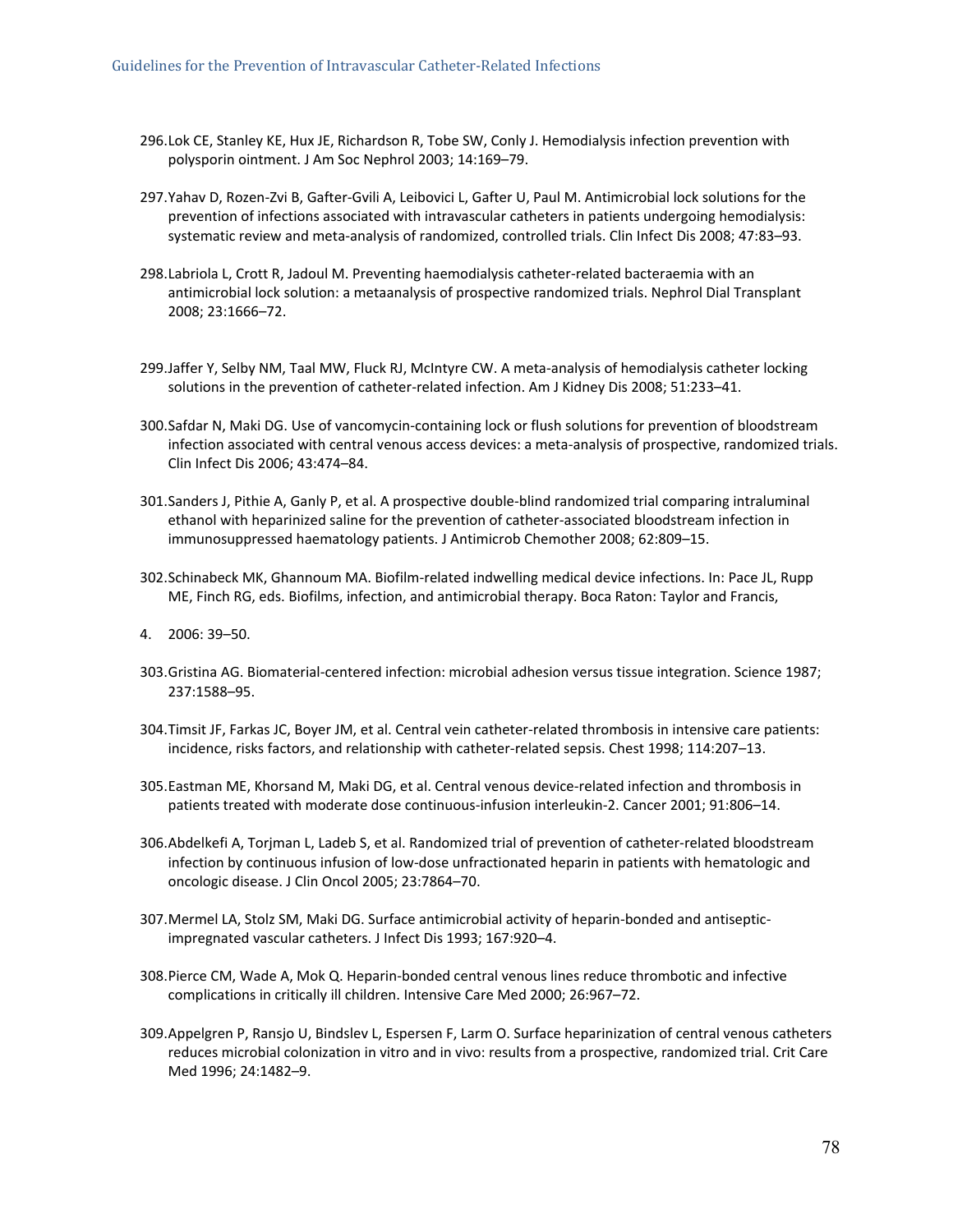- 310.Abdelkefi A, Achour W, Ben Othman T, et al. Use of heparin-coated central venous lines to prevent catheter-related bloodstream infection. J Support Oncol 2007; 5:273–8.
- 311.Carrasco MN, Bueno A, de las Cuevas C, et al. Evaluation of a triple-lumen central venous heparin-coated catheter versus a catheter coated with chlorhexidine and silver sulfadiazine in critically ill patients. Intensive Care Med 2004; 30:633–8.
- 312.Levy JH, Hursting MJ. Heparin-induced thrombocytopenia, a prothrombotic disease. Hematol Oncol Clin North Am 2007; 21:65–88.
- 313.Weijmer MC, Debets-Ossenkopp YJ, Van De Vondervoort FJ, ter Wee PM. Superior antimicrobial activity of trisodium citrate over heparin for catheter locking. Nephrol Dial Transplant 2002; 17:2189–95.
- 314.Boraks P, Seale J, Price J, et al. Prevention of central venous catheter associated thrombosis using minidose warfarin in patients with haematological malignancies. Br J Haematol 1998; 101:483–6.
- 315.Bern MM, Lokich JJ, Wallach SR, et al. Very low doses of warfarin can prevent thrombosis in central venous catheters. A randomized prospective trial. Ann Intern Med 1990; 112:423–8.
- 316.Akl EA, Karmath G, Yosuico VED, Kim SY, Barba M, Sperati F, Cook D, Schu¨nemann H. Anticoagulation for thrombosis prophylaxis in cancer patients with central venous catheters. Cochrane Database of Systematic Reviews 2007; Issue 3. Art. No.: CD006468. DOI: 10.1002/ 14651858.CD006468.pub2.
- 317.Akl EA, Muti P, Schunemann HJ. Anticoagulation in patients with cancer: an overview of reviews. Pol Arch Med Wewn 2008; 118:183–93.
- 318.Klerk CP, Smorenburg SM, Buller HR. Thrombosis prophylaxis in patient populations with a central venous catheter: a systematic review. Arch Intern Med 2003; 163:1913–21.
- 319.Heaton DC, Han DY, Inder A. Minidose (1 mg) warfarin as prophylaxis for central vein catheter thrombosis. Intern Med J 2002; 32:84–8.
- 320.Masci G, Magagnoli M, Zucali PA, et al. Minidose warfarin prophylaxis for catheter-associated thrombosis in cancer patients: can it be safely associated with fluorouracil-based chemotherapy? J Clin Oncol 2003; 21:736–9.
- 321.Kuter DJ. Thrombotic complications of central venous catheters in cancer patients. Oncologist 2004; 9:207–16.
- 322.Fontaine PJ. Performance of a new softening expanding midline catheter in home intravenous therapy patients. J Intraven Nurs 1991; 14:91–9.
- 323.Harwood IR, Greene LM, Kozakowski-Koch JA, Rasor JS. New peripherally inserted midline catheter: a better alternative for intravenous antibiotic therapy in patients with cystic fibrosis. Pediatr Pulmonol 1992; 12:233–9.
- 324.Mermel LA, Parenteau S, Tow SM. The risk of midline catheterization in hospitalized patients. A prospective study. Ann Intern Med 1995; 123:841–4.
- 325.Uldall PR, Merchant N, Woods F, Yarworski U, Vas S. Changing subclavian haemodialysis cannulas to reduce infection. Lancet 1981; 1:1373.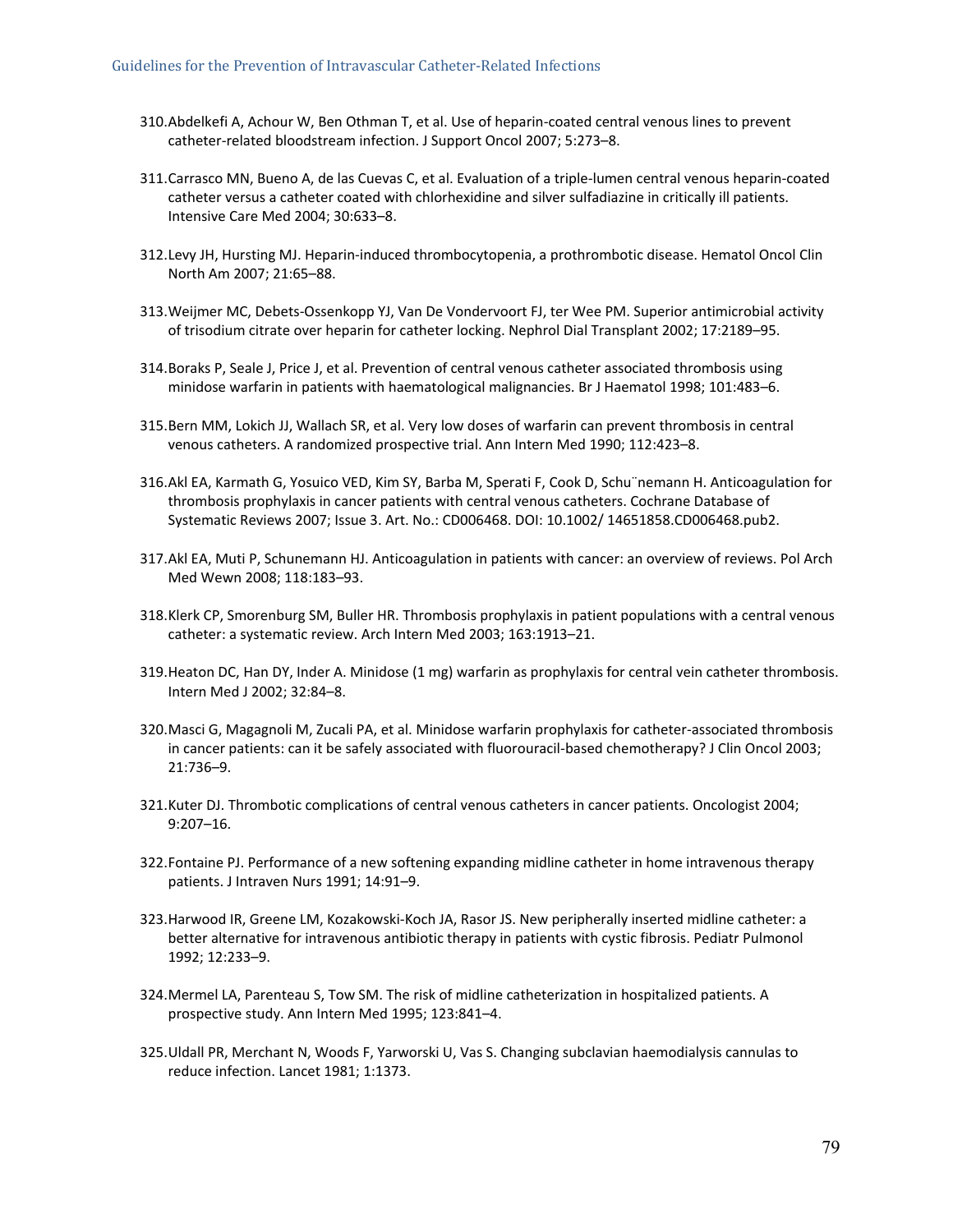- 326.Cook D, Randolph A, Kernerman P, et al. Central venous catheter replacement strategies: a systematic review of the literature. Crit Care Med 1997; 25:1417–24.
- 327.Cobb DK, High KP, Sawyer RG, et al. A controlled trial of scheduled replacement of central venous and pulmonary-artery catheters. N Engl J Med 1992; 327:1062–8.
- 328.Beathard GA. Management of bacteremia associated with tunneled-cuffed hemodialysis catheters. J Am Soc Nephrol 1999; 10:1045–9.
- 329.Duszak R Jr., Haskal ZJ, Thomas-Hawkins C, et al. Replacement of failing tunneled hemodialysis catheters through pre-existing subcutaneous tunnels: a comparison of catheter function and infection rates for de novo placements and over-the-wire exchanges. J Vasc Interv Radiol 1998; 9:321–7.
- 330.Robinson D, Suhocki P, Schwab SJ. Treatment of infected tunneled venous access hemodialysis catheters with guidewire exchange. Kidney Int 1998; 53:1792–4.
- 331.Saad TF. Bacteremia associated with tunneled, cuffed hemodialysis catheters. Am J Kidney Dis 1999; 34:1114–24.
- 332.Ainsworth S, Clerihew L, McGuire W. Percutaneous central venous catheters versus peripheral cannulae for delivery of parenteral nutrition in neonates. Cochrane Database of Systematic Reviews 2007; Issue 3. Art. No.: CD004219. DOI: 10.1002/14651858.CD004219. pub3.
- 333.Shah PS, Kalyn A, Satodia P, et al. A randomized, controlled trial of heparin versus placebo infusion to prolong the usability of peripherally placed percutaneous central venous catheters (PCVCs) in neonates: the HIP (Heparin Infusion for PCVC) study. Pediatrics 2007; 119:e284–91.
- 334.Jaar BG, Hermann JA, Furth SL, Briggs W, Powe NR. Septicemia in diabetic hemodialysis patients: comparison of incidence, risk factors, and mortality with nondiabetic hemodialysis patients. Am J Kidney Dis 2000; 35:282–92.
- 335.Powe NR, Jaar B, Furth SL, Hermann J, Briggs W. Septicemia in dialysis patients: incidence, risk factors, and prognosis. Kidney Int 1999; 55:1081–90.
- 336.Hoen B, Paul-Dauphin A, Hestin D, Kessler M. EPIBACDIAL: a multicenter prospective study of risk factors for bacteremia in chronic hemodialysis patients. J Am Soc Nephrol 1998; 9:869–76.
- 337.Blot F, Chachaty E, Raynard B, Antoun S, Bourgain JL, Nitenberg G. Mechanisms and risk factors for infection of pulmonary artery catheters and introducer sheaths in cancer patients admitted to an intensive care unit. J Hosp Infect 2001; 48:289–97.
- 338.Kac G, Durain E, Amrein C, Herisson E, Fiemeyer A, Buu-Hoi A. Colonization and infection of pulmonary artery catheter in cardiac surgery patients: epidemiology and multivariate analysis of risk factors. Crit Care Med 2001; 29:971–5.
- 339.Chen YY, Yen DH, Yang YG, Liu CY, Wang FD, Chou P. Comparison between replacement at 4 days and 7 days of the infection rate for pulmonary artery catheters in an intensive care unit. Crit Care Med 2003; 31:1353–8.
- 340.Balagtas RC, Bell CE, Edwards LD, Levin S. Risk of local and systemic infections associated with umbilical vein catheterization: a prospective study in 86 newborn patients. Pediatrics 1971; 48:359–67.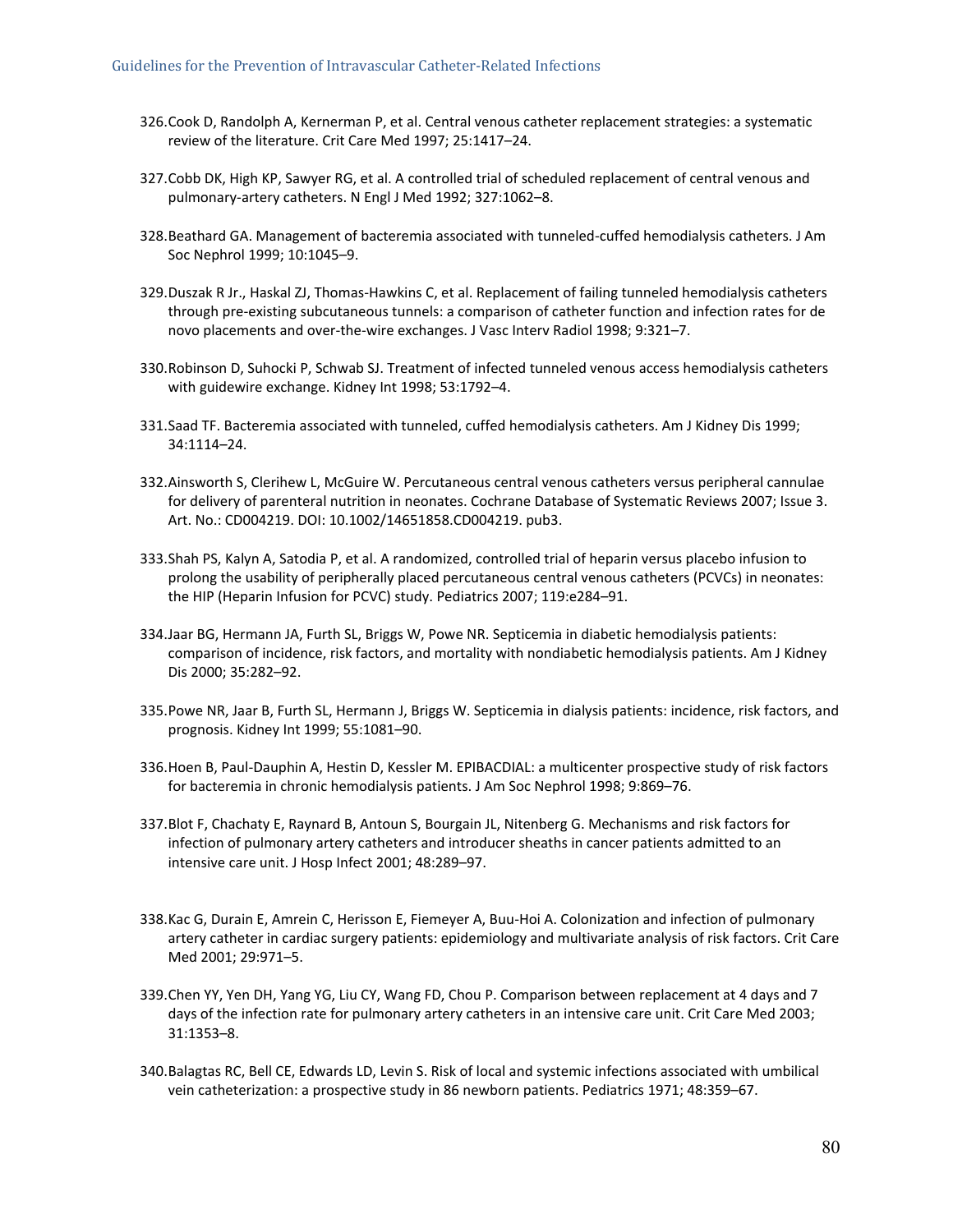- 341.Butler-O'Hara M, Buzzard CJ, Reubens L, McDermott MP, DiGrazio W, D'Angio CT. A randomized trial comparing long-term and short-term use of umbilical venous catheters in premature infants with birth weights of less than 1251 grams. Pediatrics 2006; 118:e25–35.
- 342.Scheer B, Perel A, Pfeiffer UJ. Clinical review: complications and risk factors of peripheral arterial catheters used for haemodynamic monitoring in anaesthesia and intensive care medicine. Crit Care 2002; 6:199– 204.
- 343.Lorente L, Santacreu R, Martin MM, Jimenez A, Mora ML. Arterial catheter-related infection of 2,949 catheters. Crit Care 2006; 10:R83.
- 344.Furfaro S, Gauthier M, Lacroix J, Nadeau D, Lafleur L, Mathews S. Arterial catheter-related infections in children. A 1-year cohort analysis. Am J Dis Child 1991; 145:1037–43.
- 345.Rickard CM, Lipman J, Courtney M, Siversen R, Daley P. Routine changing of intravenous administration sets does not reduce colonization or infection in central venous catheters. Infect Control Hosp Epidemiol 2004; 25:650–5.
- 346.Hanna HA, Raad I. Blood products: a significant risk factor for long-term catheter-related bloodstream infections in cancer patients. Infect Control Hosp Epidemiol 2001; 22:165–6.
- 347.Saiman L, Ludington E, Dawson JD, et al. Risk factors for *Candida* species colonization of neonatal intensive care unit patients. Pediatr Infect Dis J 2001; 20:1119–24.
- 348.Avila-Figueroa C, Goldmann DA, Richardson DK, Gray JE, Ferrari A, Freeman J. Intravenous lipid emulsions are the major determinant of coagulase-negative staphylococcal bacteremia in very low birth weight newborns. Pediatr Infect Dis J 1998; 17:10–7.
- 349.Crocker KS, Noga R, Filibeck DJ, Krey SH, Markovic M, Steffee WP. Microbial growth comparisons of five commercial parenteral lipid emulsions. J Parenter Enteral Nutr 1984; 8:391–5.
- 350.Jarvis WR, Highsmith AK. Bacterial growth and endotoxin production in lipid emulsion. J Clin Microbiol 1984; 19:17–20.
- 351.Karamanoglu A, Yumuk PF, Gumus M, et al. Port needles: do they need to be removed as frequently in infusional chemotherapy? J Infus Nurs 2003; 26:239–42.
- 352.Niel-Weise BS, Daha TJ, van den Broek PJ. Is there evidence for recommending needleless closed catheter access systems in guidelines? A systematic review of randomized controlled trials. J Hosp Infect 2006; 62:406–13.
- 353.Inoue Y, Nezu R, Matsuda H, et al. Prevention of catheter-related sepsis during parenteral nutrition: effect of a new connection device. J Parenter Enteral Nutr 1992; 16:581–5.
- 354.Yebenes JC, Vidaur L, Serra-Prat M, et al. Prevention of catheter-related bloodstream infection in critically ill patients using a disinfectable, needle-free connector: a randomized controlled trial. Am J Infect Control 2004; 32:291–5.
- 355.Casey AL, Worthington T, Lambert PA, Quinn D, Faroqui MH, Elliott TS. A randomized, prospective clinical trial to assess the potential infection risk associated with the PosiFlow needleless connector. J Hosp Infect 2003; 54:288–93.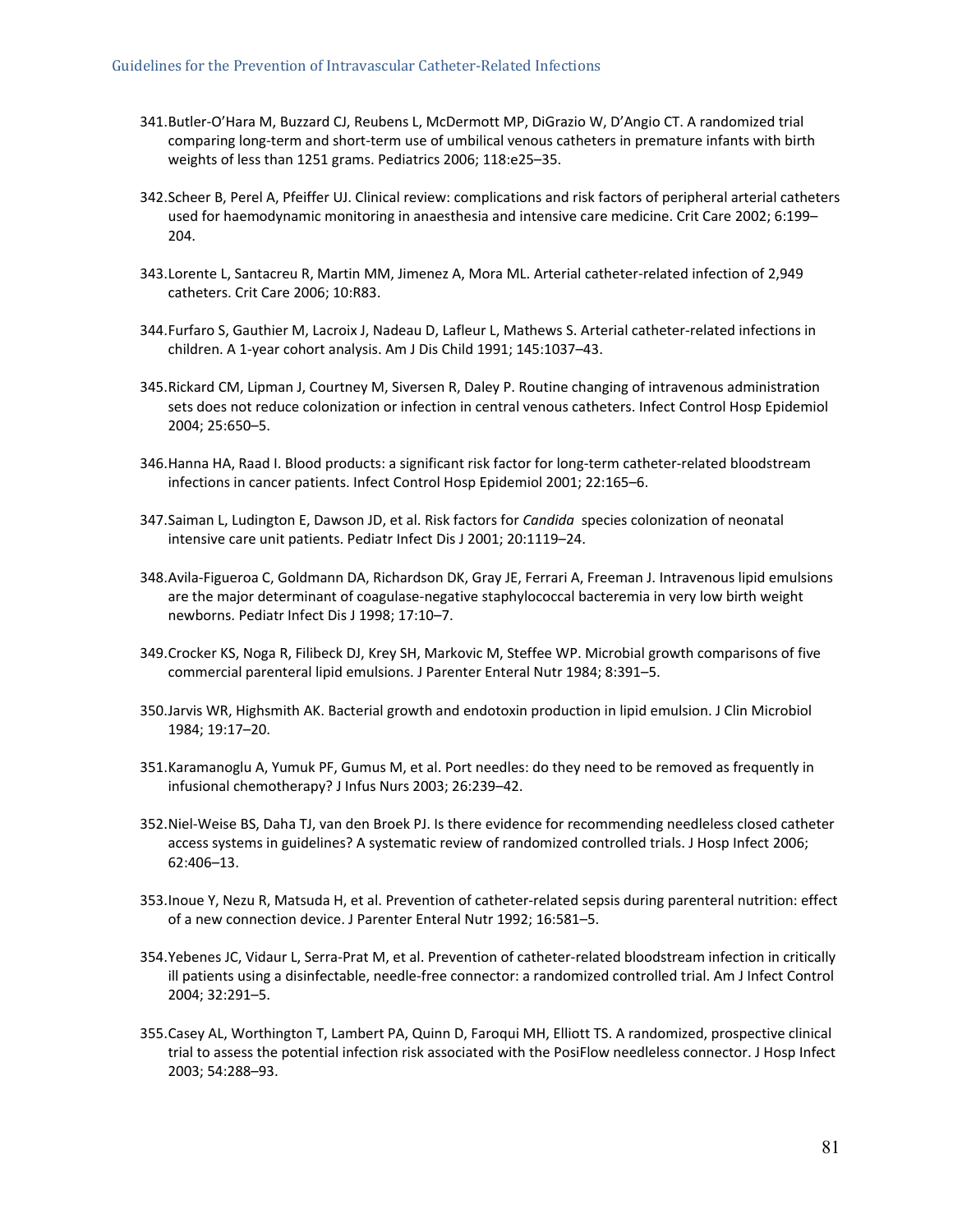- 356.Esteve F, Pujol M, Limon E, et al. Bloodstream infection related to catheter connections: a prospective trial of two connection systems. J Hosp Infect 2007; 67:30–4.
- 357.Yebenes JC, Delgado M, Sauca G, et al. Efficacy of three different valve systems of needle-free closed connectors in avoiding access of microorganisms to endovascular catheters after incorrect handling. Crit Care Med 2008; 36:2558–61.
- 358.Menyhay SZ, Maki DG. Preventing central venous catheter-associated bloodstream infections: development of an antiseptic barrier cap for needleless connectors. Am J Infect Control 2008; 36:(Suppl 174):e1–5.
- 359.Jarvis WR, Murphy C, Hall KK, et al. Health care-associated bloodstream infections associated with negative-or positive-pressure or displacement mechanical valve needleless connectors. Clin Infect Dis 2009; 49:1821–7.
- 360.Menyhay SZ, Maki DG. Disinfection of needleless catheter connectors and access ports with alcohol may not prevent microbial entry: the promise of a novel antiseptic-barrier cap. Infect Control Hosp Epidemiol 2006; 27:23–7.
- 361.Safdar N, Maki DG. Lost in translation. Infect Control Hosp Epidemiol 2006; 27:3–7.
- 362.Warren DK, Yokoe DS, Climo MW, et al. Preventing catheter-associated bloodstream infections: a survey of policies for insertion and care of central venous catheters from hospitals in the prevention epicenter program. Infect Control Hosp Epidemiol 2006; 27:8–13.
- 363.O'Grady NP, Alexander M, Dellinger EP, et al. Guidelines for the prevention of intravascular catheterrelated infections. Centers for Disease Control and Prevention. MMWR Recomm Rep 2002;51:1–29.
- 364.Krein SL, Hofer TP, Kowalski CP, et al. Use of central venous catheter-related bloodstream infection prevention practices by US hospitals. Mayo Clin Proc 2007; 82:672–8.
- 365.Lobo RD, Levin AS, Gomes LM, et al. Impact of an educational program and policy changes on decreasing catheter-associated bloodstream infections in a medical intensive care unit in Brazil. Am J Infect Control 2005; 33:83–7.
- 366.Marschall J, Leone C, Jones M, Nihill D, Fraser VJ, Warren DK. Catheter-associated bloodstream infections in general medical patients outside the intensive care unit: a surveillance study. Infect Control Hosp Epidemiol 2007; 28:905–9.
- 367.Rosenthal VD, McCormick RD, Guzman S, Villamayor C, Orellano PW. Effect of education and performance feedback on handwashing: the benefit of administrative support in Argentinean hospitals. Am J Infect Control 2003; 31:85–92.
- 368.Gastmeier P, Geffers C. Prevention of catheter-related bloodstream infections: analysis of studies published between 2002 and 2005. J Hosp Infect 2006; 64:326–35.
- 369.Pronovost PJ, Goeschel CA, Colantuoni E, et al. Sustaining reductions in catheter related bloodstream infections in Michigan intensive care units: observational study. BMJ 2010; 340:c309.
- 370.Shapey IM, Foster MA, Whitehouse T, Jumaa P, Bion JF. Central venous catheter-related bloodstream infections: improving post-insertion catheter care. J Hosp Infect 2009; 71:117–22.